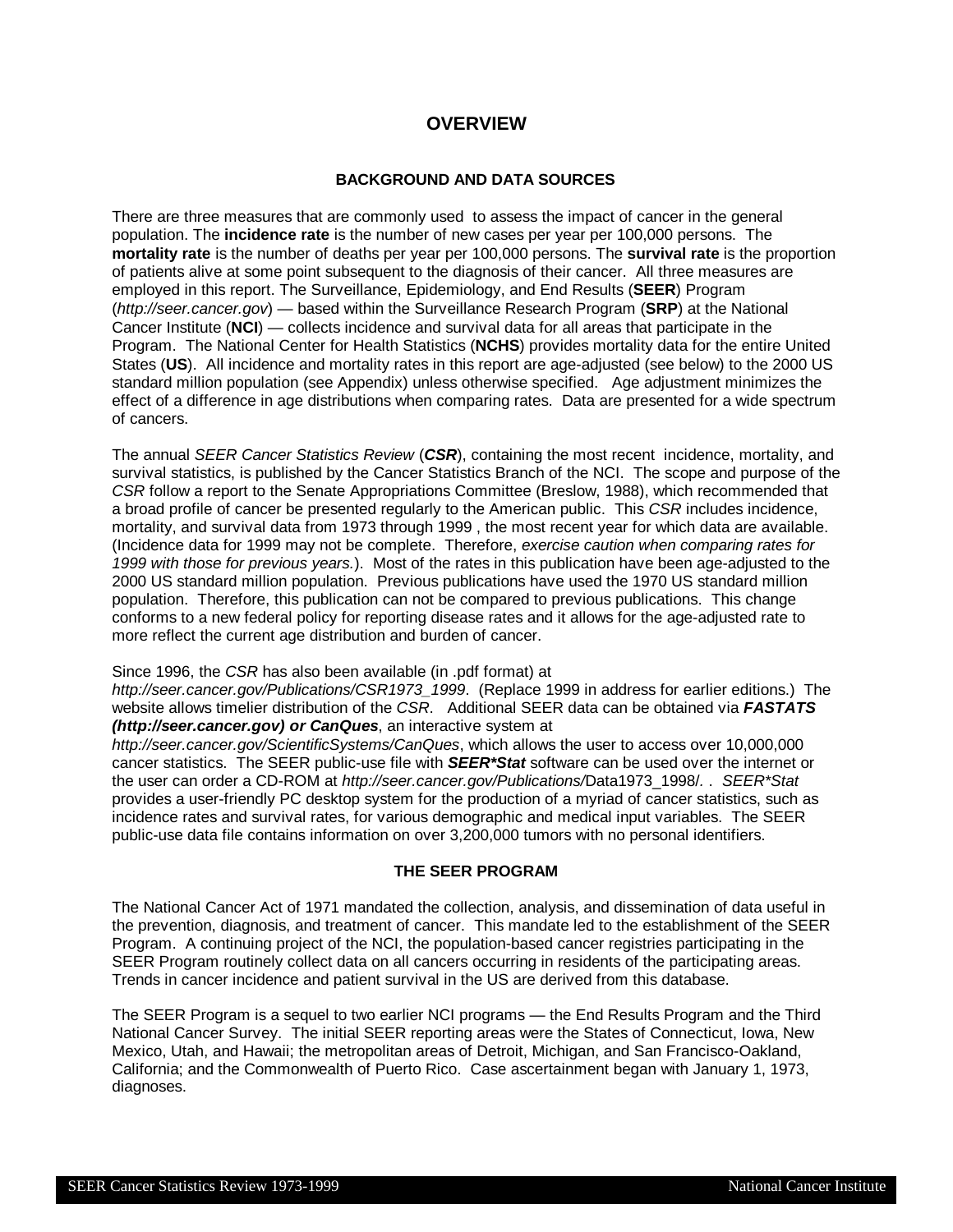In 1974-1975, the program was expanded to include the metropolitan area of New Orleans, Louisiana, the thirteen-county Seattle-Puget Sound area in the State of Washington, and the metropolitan area of Atlanta, Georgia. New Orleans participated in the program only through the 1977 data collection year. In 1978, ten predominantly black rural counties in Georgia were added. American Indian residents of Arizona were added in 1980. In 1983, four counties in New Jersey were added with coverage retrospective to 1979. New Jersey and Puerto Rico participated in the program until the end of the 1989 reporting year. The National Cancer Institute also began funding a cancer registry that, with technical assistance from SEER, collects information on cancer cases among Alaska Native populations residing in Alaska. In 1992,

the SEER Program was expanded to increase coverage of minority populations, especially Hispanics, by adding

Los Angeles County and four counties in the San Jose-Monterey area south of San Francisco. In 2002, the SEER Program expanded coverage to include Kentucky and Greater California (the counties of California that were not already covered by SEER). Also in 2002, New Jersey and Louisiana became SEER participants again.

The long-term incidence trends and survival data for this report are from five states — Connecticut, Hawaii, Iowa, New Mexico, and Utah — and four metropolitan areas — Detroit, Atlanta, San Francisco-Oakland, and Seattle-Puget Sound (Fig. I-1). Additional tables, show more recent incidence rates and trends for SEER 12 areas (the 9 areas above plus Los Angeles, San Jose-Monterey, and the Alaska Native Registry) since 1992.

The participating regions were selected principally for their ability to operate and maintain a populationbased cancer reporting system and for their epidemiologically significant population subgroups. With respect to selected demographic and epidemiologic factors, they are when combined a reasonably representative subset of the US population. Data from the 9 or 12 SEER geographic areas used in this report represent, respectively, approximately 10 or 14 percent of the US population. By the end of the 1999 diagnosis year, the database contained information on over 3,200,000 cases diagnosed since 1973. Over 170,000 new cases are added annually.

The goals of the SEER Program are:

- (1) to assemble and report, on a periodic basis, estimates of cancer incidence and mortality in the US;
- (2) to monitor annual cancer incidence trends to identify unusual changes in specific forms of cancer occurring in population subgroups defined by geographic and demographic characteristics;
- (3) to provide continuing information on trends over time in the extent of disease at diagnosis, trends in therapy, and associated changes in patient survival; and
- (4) to promote studies designed to identify factors amenable to cancer control interventions, such as: (a) environmental, occupational, socioeconomic, dietary, and health-related exposures; (b) screening practices, early detection and treatment; and (c) determinants of the length and quality of patient survival.

**Incidence and survival data**: The SEER Program contracts with nonprofit, medically-oriented organizations having statutory responsibility for registering diagnoses of cancer among residents of their respective geographic coverage areas. Each SEER contractor:

- (1) maintains a cancer information reporting system;
- (2) abstracts records for *resident* cancer patients seen in every hospital both inside and outside the coverage area;
- (3) abstracts all death certificates of *residents* (dying both inside and outside the coverage area) on which cancer is listed as a cause of death;
- (4) ensures complete ascertainment of cases by searching records of private laboratories, radiotherapy units, nursing homes, and other health services units that provide diagnostic service;
- (5) registers all in situ and malignant neoplasms (with the exceptions of certain histologies for cancer of the skin and (beginning in 1996) in situ neoplasms of the cervix uteri);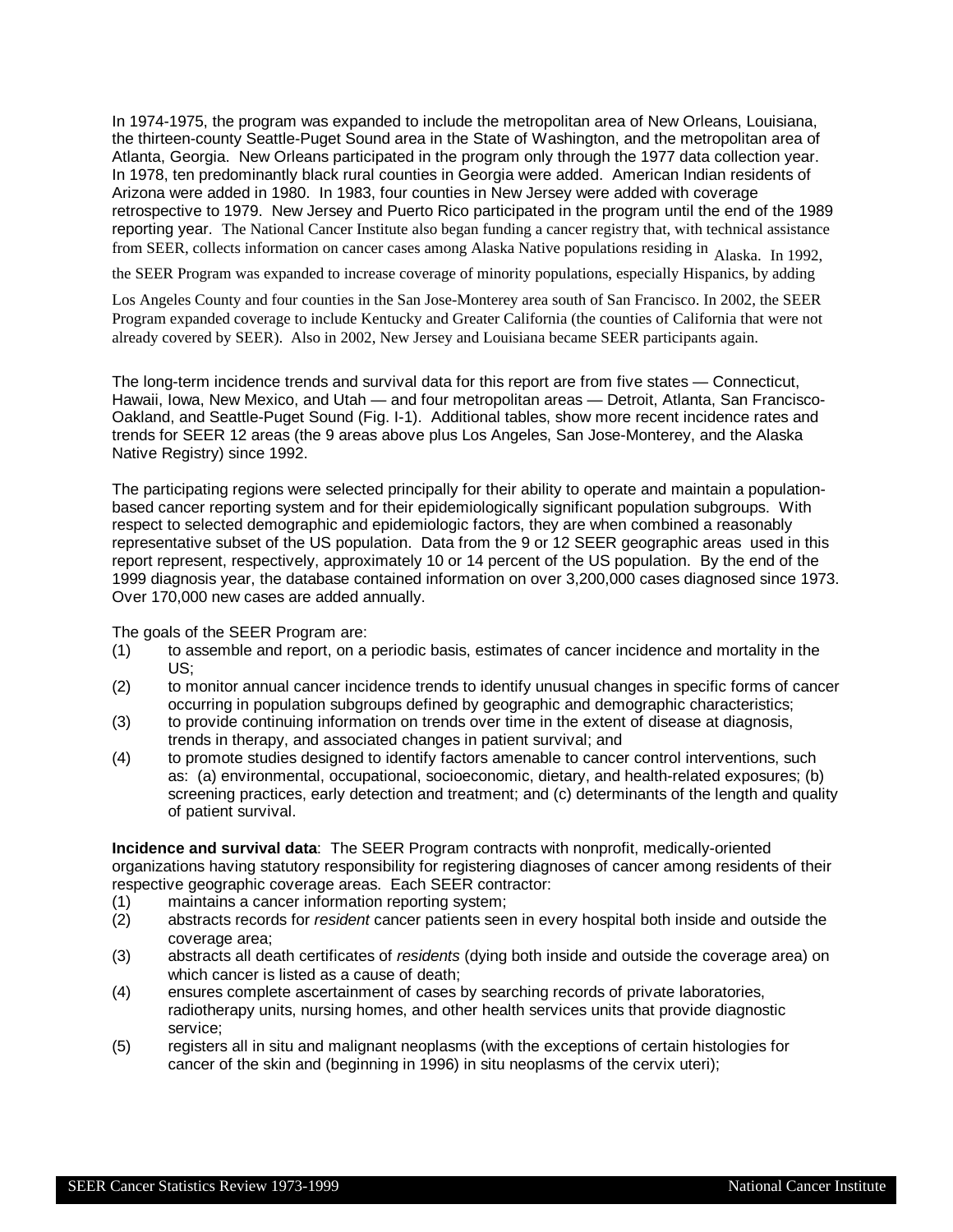- (6) records data on all newly diagnosed cancers, including selected patient demographics, primary site, morphology, diagnostic confirmation, extent of disease, and first course of cancer-directed therapy;
- (7) provides active follow-up on all living patients (except for those with in situ cancer of the cervix uteri);
- (8) maintains confidentiality of patient records;
- (9) semiannually submits electronically to NCI data on all reportable diagnoses of cancer made in residents of the coverage area.

For 1992 to 2000 diagnoses, the SEER program codes site and histology by the *International Classification of Diseases for Oncology*, second edition (**ICD-O-2**) (Percy, Van Holten, & Muir, 1990). All cases before 1992 were machine-converted to ICD-O-2. Beginning with 2001 diagnoses, cases will be coded according to the third edition (**ICD-O-3**) (Fritz et al., 2000). The primary site groupings used for incidence are found in the Appendix. Follow-up rates are also in the Appendix.

**Mortality data**: The SEER Program annually obtains from the NCHS a public-use file containing information on all deaths occurring in the US by calendar year. Information on each death includes age at death, sex, geographic area of residence, and underlying and contributing causes of death. For this publication, only the underlying cause of death is used in the calculation of mortality rates. Cause of death before 1999 was coded according to ICD-9; beginning with deaths in1999, ICD-10 was used. Mortality rates for the SEER geographic areas, for each state, and for the entire US are obtained from these data. A list of the mortality site groupings used in this publication is in the Appendix.

**Numbers of estimated cancers and deaths in 2002**: The SEER Program has obtained from the American Cancer Society (**ACS**) projections of the numbers of cancer cases and cancer deaths in the US in 2002. The ACS projects incidence in 2002 based on incidence rates from SEER for 1979-98 to the 2002 estimated US population (Jemal et al., 2002).

**Population data**: The county population estimates implemented in the NCI SEER\*Stat software for the calculation of cancer incidence and mortality rates are available at

*http://www01.ims.nci.nih.gov/popdata/download.html*. They represent a modification of the annual time series of July 1 county population estimates (by age, sex, race, and Hispanic origin) produced by the Population Estimates Program of the Bureau of the Census with support from the NCI through an interagency agreement. The Census Bureau's population estimates are available on their Web site, *http://eire.census.gov/popest/data/counties.php*. The procedures implemented by the Census Bureau in producing their county estimates are documented at

*http://www.census.gov/population/estimates/county/casrh\_doc.txt*.

Please refer to *http:// www01.ims.nci.nih.gov/popdata/methods.pdf* for specific documentation regarding modifications made by the NCI to the Census Bureau estimates. The following summarizes these modifications.

The initial modification affects only population estimates for the State of Hawaii. The Epidemiology Program of the Hawaii Cancer Research Center has developed its own set of population estimates, based on sample survey data collected by the Hawaii Department of Health.

This effort grew out of a concern that the native Hawaiian population has been vastly undercounted in previous censuses. The "Hawaii-adjustment" to the BOC estimates has the net result of reducing the estimated white population and increasing the Asian and Pacific Islander population for the state. The Bureau of Census estimates for the total population, black population, and American Indian and Alaska Native populations in Hawaii are unaffected.

An additional modification to the Census Bureau estimates was recently implemented in order to meet requirements for age-adjustment according to the year 2000 US population standard.

Population estimates for two new age groups (less-than-one-year-olds and one-to-four-year-olds) were created for the 1969-89 estimates and for the 1990-99 estimates.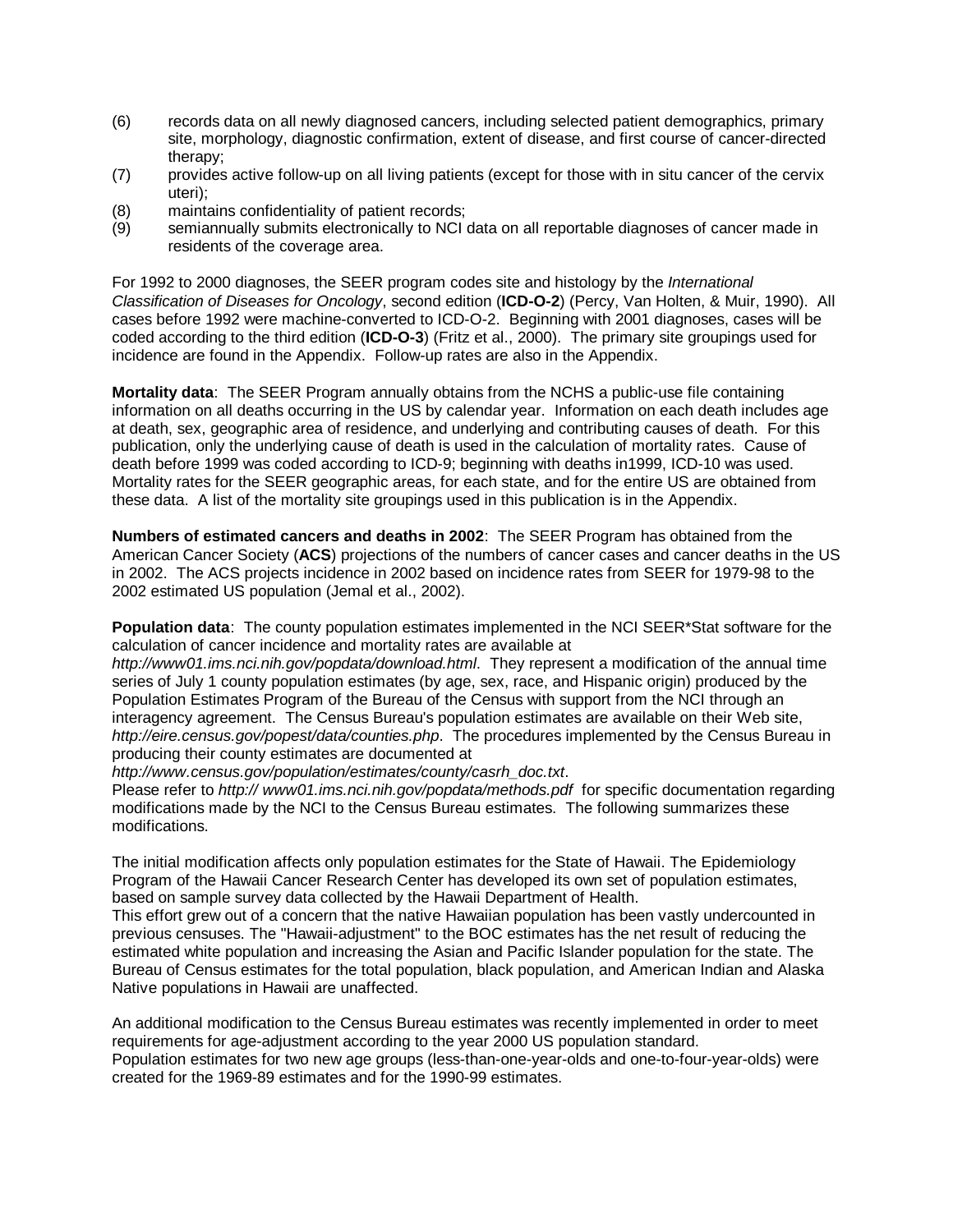#### **DEFINITIONS**

Several technical terms are used in presenting the data in this report. Their definitions are presented here to clarify them for the reader.

**Incidence rate**: The cancer incidence rate is the number of new cancers of a specific site/type occurring in a specified population during a year, usually expressed as the number of cancers per 100,000 population at risk. That is,

#### **Incidence rate = (New cancers / Population) × 100,000**.

The *numerator* of the incidence rate is the number of new cancers; the *denominator* of the incidence rate is the size of the population. The number of new cancers may include multiple primary cancers occurring in one patient. *The population used depends on the rate to be calculated.* For cancer sites that occur in only one sex, the sex-specific population (e.g., females for cervical cancer) is used.

The incidence rate can be computed for a given type of cancer or for all cancers combined. Except for 5-year age-specific rates, all incidence rates are *age-adjusted* (see below) to the 2000 US standard population (or, where appropriate, to the world standard million population). (In previous editions of the *CSR*, the 1970 US standard million population was used; therefore, incidence rates in this edition can not be compared to those in previous editions.) Incidence rates are for *invasive cancer only*, unless otherwise specified. (An exception is the incidence rate for cancer of the urinary bladder; there both in situ and invasive cancers are counted.)

**Mortality rate**: The cancer mortality rate is the number of deaths with cancer given as the underlying cause of death occurring in a specified population during a year, usually expressed as the number of deaths due to cancer per 100,000 population. That is,

#### **Mortality Rate = (Cancer Deaths / Population) × 100,000**.

The *numerator* of the mortality rate is the number of deaths; the *denominator* of the mortality rate is the size of the population. As with the incidence rate, *the population used depends on the rate to be calculated.* The mortality rate can be computed for a given cancer site or for all cancers combined. Except for 5-year age-specific rates, all mortality rates are *age-adjusted* (see below) to the 2000 US standard million population (or, where appropriate, to the world standard million population). (In previous editions of the *CSR*, the 1970 US standard million population was used; therefore, mortality rates in this edition can not be compared to those in previous editions.)

**Standard million population**: A **standard population** for a geographic area, such as the US or the world, is a table giving the proportions of the population falling into the age groups 0, 1-4, 5-9, ..., 80-84, and 85+. A **standard million population** for a geographic area is a table giving the number of persons in each age group 0, 1-4, ... , 85+ out of a theoretical cohort of 1,000,000 persons that is distributed by age in the same proportions as the population. Table A-7 shows the US 2000 and world standard million populations. This publication does not use the new world standard million population used in some World Health Organization mortality publications.

**Age-adjusted rate**: An age-adjusted incidence or mortality rate is a weighted average of the agespecific incidence or mortality rates, where the weights are the proportions of persons in the corresponding age groups of a standard million population. The potential confounding effect of age is reduced when comparing age-adjusted rates computed using the same standard million population. For this report, the 2000 US standard million population and the world standard million population are used as the weights in computing age-adjusted rates, unless otherwise noted.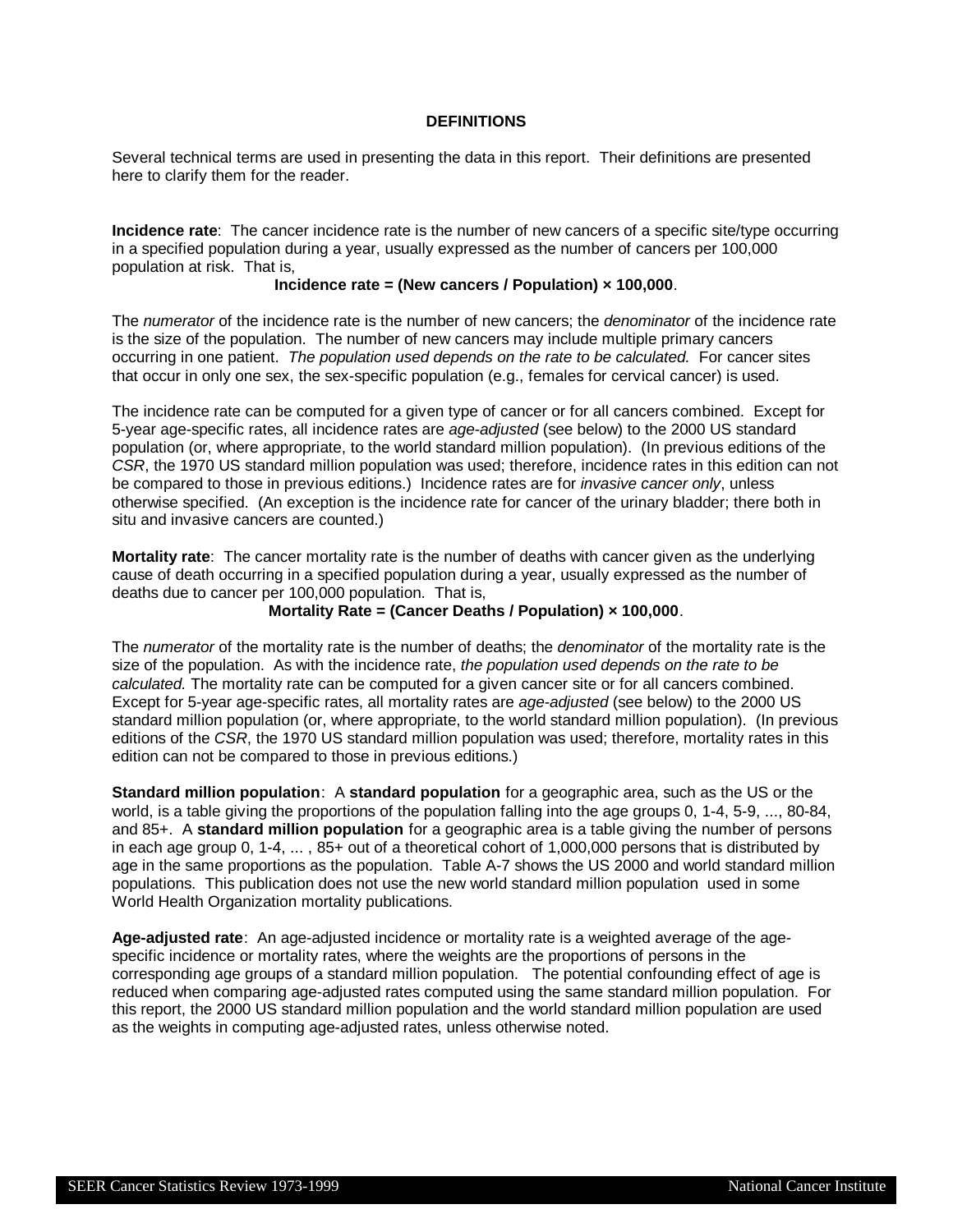**Percent change:** The percent change (PC) in a statistic over a given time interval is **Percent change = (Final value ! Initial value) / Initial value \* 100.**

(In this report, the initial year is usually 1973, and the final year is usually 1999.) A positive PC corresponds to an increasing trend, a negative PC to a decreasing trend.

**Estimated annual percent change**: The estimated annual percent change (**EAPC**) is calculated by first fitting a regression line to the natural logarithm of the rates (*r*) using calendar year (*x*) as a regressor variable. In this report we use the method of *weighted least squares* to calculate the regression

equation. If  $ln(r) = mx + b$  is the resulting regression equation (with slope *m*), then

 $EAPC = 100(e<sup>m</sup> - 1)$ . A positive EAPC corresponds to an increasing trend, a negative EAPC to a decreasing trend.

Because the methods used in their calculation are mathematically different, *the signs of the PC and the EAPC for a given statistic and time interval may differ*, as occurs in a few of the tables presented. That is, one of these statistics may show an increasing trend, the other a decreasing trend.

Testing the hypothesis that the actual mean annual percent change is 0 is equivalent to testing the hypothesis that the theoretical slope estimated by the slope *m* of the line representing the equation ln(*r*) = *mx* + *b* is 0. The latter hypothesis is tested using the *t* distribution of *m* / *SEm* with *n* ! 2 degrees of freedom. The standard error of *m*, *SEm*, is obtained from the fit of the regression (Kleinbaum et al., 1988). (This calculation assumes that the rates increased or decreased at a constant rate over the entire calendar year interval; the validity of this assumption was not assessed.) In those few instances where at least one of the rates was 0, the linear regression was not calculated.

**Life table:** A table for a given population listing, for each sex and each age from 0 to 120, how many members die at that age and how many survive one more year.

**Observed survival rate**: The observed survival rate represents the proportion of cancer patients surviving for a specified time interval after diagnosis. Note that some of those not surviving died of the given cancer and some died of other causes.

**Relative survival rate**: The relative survival rate is calculated using a procedure (Ederer et al., 1961) whereby the observed survival rate is adjusted for expected mortality. The relative survival rate approximates the likelihood that a patient will not die from causes associated specifically with the given cancer before some specified time after diagnosis. It is always larger than the observed survival rate for the same group of patients.

**Standard error**: The standard error of a rate is a measure of the sampling variability of the rate.

**Person-years of life lost**: The person-years of life lost (**PYLL**) is calculated as follows: For each individual who dies of the cancer of interest, the number of years of expected additional life for an average person of that age and sex is obtained from life tables for the US population (available from the NCHS). The PYLL in the general population associated with a particular cancer is simply the sum of this expectation over all those individuals who died of that cancer in a particular year.

**Average years of life lost**: The average years of life lost (**AYLL**) associated with a particular cancer is the PYLL associated with that cancer in the general population divided by the number of deaths from that cancer in the general population in a specific year.

**Prevalence:** Prevalence is defined as the number or percent of people alive on a certain date in a population who previously had a diagnosis of the disease. It includes new (incidence) and pre-existing cases and is a function of both past incidence and survival.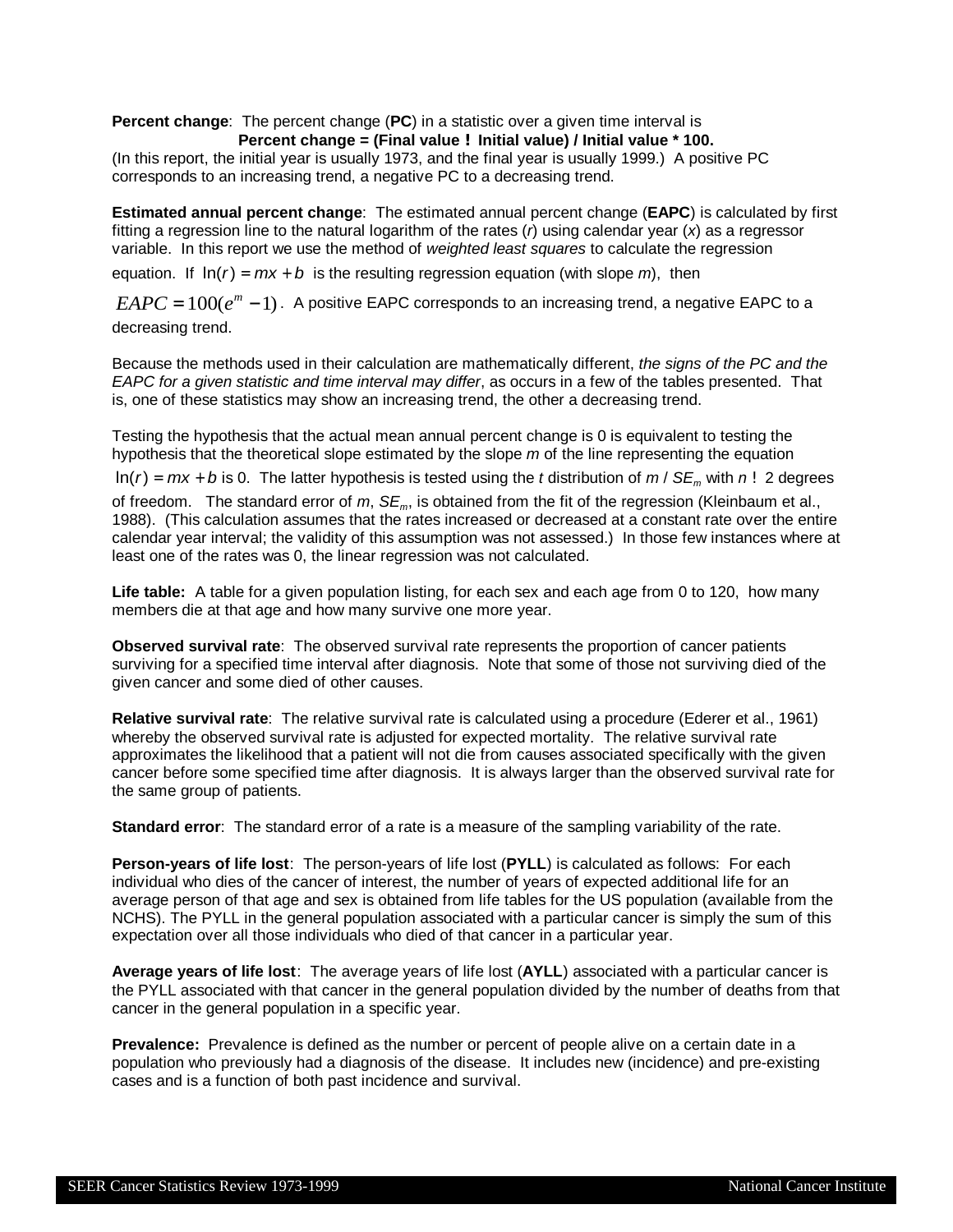**Stage of disease at diagnosis**: Extent of disease information determines stage of disease at diagnosis. The historical stage presented has four levels. An invasive neoplasm confined entirely to the organ of origin is said to be **localized**. A neoplasm that has extended beyond the limits of the organ of origin, either directly into surrounding organs or tissues or into regional lymph nodes, is said to be **regional**. A neoplasm that has spread to parts of the body remote from the primary tumor, either by direct extension or by discontinuous metastasis, is said to be **distant**. When information is not sufficient to assign a stage, a neoplasm is said to be **unstaged**. In situ tumors (except those of the cervix uteri) are also collected by SEER but generally are not published in this series. For some cancers and diagnosis years, the extent of disease information can also be converted to Stages 0-IV as defined by the American Joint Committee on Cancer (Beahrs et al., 1988).

#### **SUMMARY TABLES**

While there are detailed tables in separate sections for each of the major cancer sites, information on some rare cancers can be found in the summary tables of section I. For a detailed list of primary sites, the summary tables provide incidence and mortality rates for the most recent 5-year period, trends percent change (PC) and estimated annual percent change (EAPC) — from 1973 to the most recent year, median age at diagnosis, median age at death, and survival rates. The information is provided by race (all races, whites, blacks) and by sex.

#### **LONG-TERM TRENDS, 1950-1999**

Trends in cancer mortality from 1950 to 1999 are summarized by age both for all cancers combined (Table I-2). These mortality data are based on experience in the entire US.

Summaries of long-term trends in cancer incidence, mortality, and survival are outlined in Table I-3. The first two columns of the table show the estimated number of new cancers and the reported number of cancer deaths for 1999; the next four columns show incidence and mortality changes from 1950 to 1999. Both the percent change (PC) and the estimated annual percent change (EAPC) for incidence are based on data from the five geographic areas for which data are available for each of three time periods: around 1950, 1969-71, and 1973-99. Due to the limited availability of incidence data from the early time periods and the change in the composition of the nonwhite population over time, the incidence trends are presented for whites only. The estimates for children are for children of all races in Connecticut only. Mortality data are for the entire US; they are for whites only in order to be comparable to the incidence data. The last two columns display 5-year relative survival figures for patients diagnosed during two time intervals, 1950-54 and a recent time period; the figures are based on information from the End Results program for 1950-54 and SEER for the recent time period.

*Use caution when interpreting these statistics. Evaluating trends over a long period of time may hide recent changes in the trends.*

#### **YEARS OF LIFE LOST DUE TO PREMATURE DEATH FROM VARIOUS CAUSES**

Mortality rates alone give an incomplete picture of the burden deaths impose on the population. Another measure, which adds a different dimension, is the years of life lost due to premature death. This shows the extent to which life is cut short by a particular cause or disease.

This measure is estimated by linking life table data to each death of a person of given age and sex. The life table permits a determination of the number of additional years an average person of that age and sex would be expected to live. In this report, the age groups used in the calculation were 1-year intervals. These remaining years of life left are summed over all deaths due to a particular cause, yielding the estimate of the number of person-years of life lost (PYLL). The average years of life lost (AYLL) is obtained by dividing the PYLL by the number of deaths. Both of these measures can be calculated for any cause of death.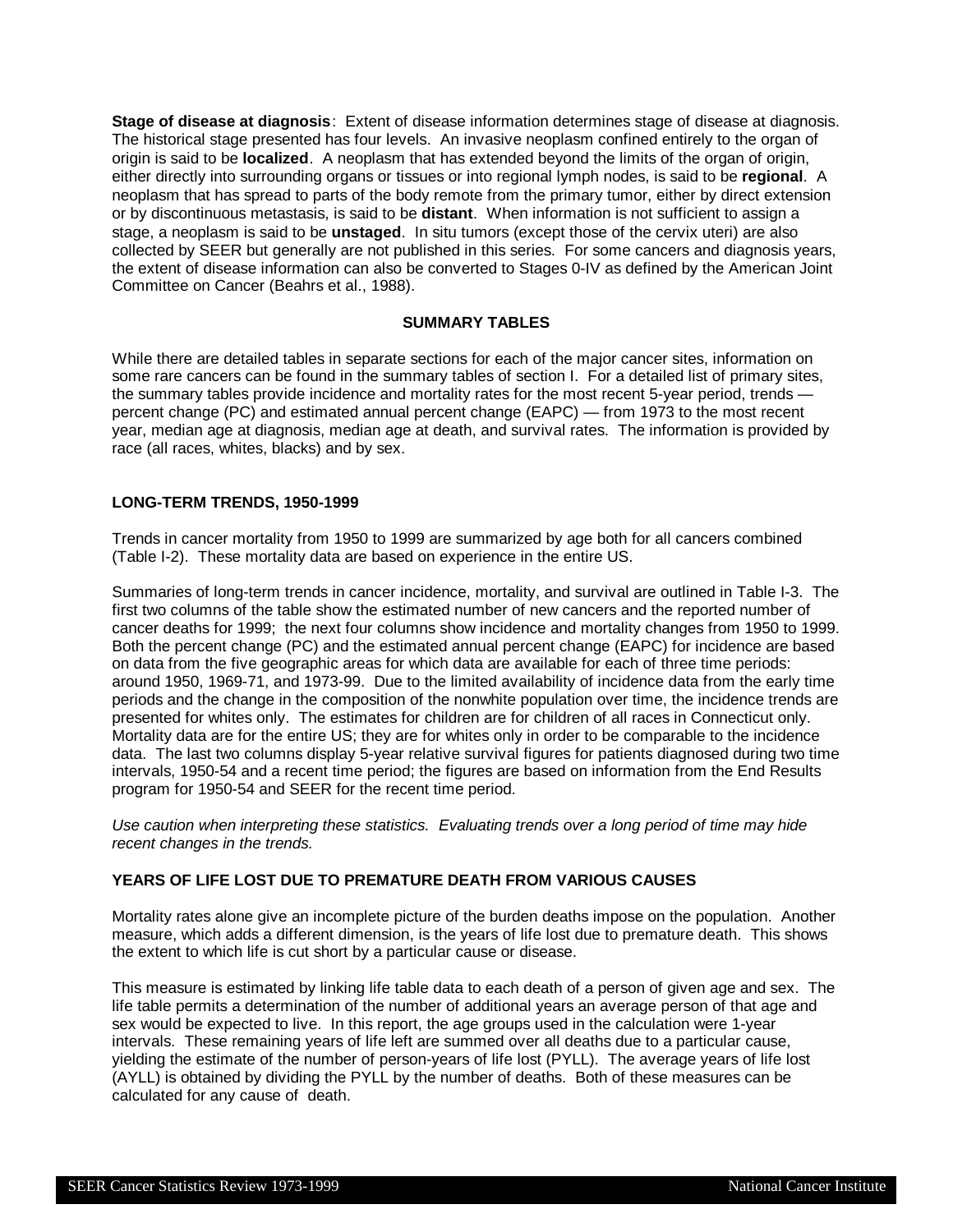#### **CANCER PREVALENCE**

Prevalence is defined as the number or percent of people alive on a certain date in a population who previously had a diagnosis of the disease. It includes new (incidence) and pre-existing cases and is a function of both past incidence and survival. Tables on prevalance are not shown in the overview this year. Instead, there is a special section devoted to prevalence which includes prevalance estimates and a discussion of statistical methods used to calculate prevalence.

## **PROBABILITY OF BEING DIAGNOSED WITH OR DYING FROM CANCER**

Each site-specific section of the book contains a table showing the probability (expressed as a percent) of a person of a specified race, sex, and age (0, 10, 20, 30, 40, 50, or 60) being diagnosed with the specified cancer within the next 10, 20, or 30 years or within their remaining lifetime. Lifetime risks of being diagnosed with cancer and lifetime risks of dying from cancer also appear (as percents) in each table. There are summary tables of lifetime risk in the overview.

**Lifetime and interval risks of being diagnosed with cancer**: The probability of being diagnosed with cancer is computed by applying cross-sectional age-specific 1997-99 incidence rates from the 12 SEER areas and mortality rates from the entire US to a hypothetical cohort of 10,000,000 live births. This cohort is considered to be at risk for two mutually exclusive events: (1) developing the specified cancer, and (2) dying of other causes without developing the specified cancer. Using these two types of events, a standard **multiple decrement life table** (with 20 age groups from 0-4 to 90-94 and 95+) is derived. For each age interval, the number alive and free of the specified cancer at the beginning of the interval is decremented by the number who develop the specified cancer and the number who die of other causes. The lifetime risk of being diagnosed with the specified cancer is derived by summing all cancer cases from age 0-4 through age 95+ and dividing by 10,000,000. This calculation does not assume an individual lives to any particular age; rather, it is the sum over all age intervals of the probability of living to the beginning of that interval without developing the given cancer times the probability of developing the cancer in that interval. The probability of developing cancer during any time period (e.g.,within 10 years of a specific age say 50) is calculated by adding up all the cancers in the life table over the specified age range and dividing by the number of individuals alive and free of the specified cancer at the beginning of the period (Feuer et al., 1992; Feuer et al., 1993). To improve the precision of the calculations, rates were calculated for the age groups 85-89, 90-94, and 95+. The BOC provided populations for these age groups for 1990 to 1999.

**Lifetime risk of dying from cancer**: The lifetime risk of dying from a specified cancer is derived using a standard multiple decrement life table (Elandt-Johnson & Johnson, 1980). For each age, the risks of dying of the specified cancer and of all other causes are calculated, based on mortality data from the entire United States.

## **U.S. CANCER MORTALITY RATES BY STATE**

Each cancer-site-specific section of the book presents, for all 50 states and the District of Columbia, average annual mortality rates for the most recent 5-year period for all persons, males only, and females only. The rates are per 100,000 persons; they are age-adjusted to the US 2000 standard million population. (In previous editions of the CSR, the 1970 US standard million population was used; therefore, mortality rates in this edition differ from those in earlier editions.) The five states with the highest rates and the five states with the lowest rates are identified. The states are also ranked from highest rate to lowest rate for each of the cancers for which rates are reported.

The **percent difference (PD)** between a state rate and the rate for the total US is given by the formula: **PD = [(State rate ! Total US rate) / Total US rate] × 100**.

The **standard error** for each age-adjusted state rate is calculated, based on the assumptions that (1) for each age-specific rate, the number of deaths is a Poisson random variable (Keyfitz, 1966) and (2) the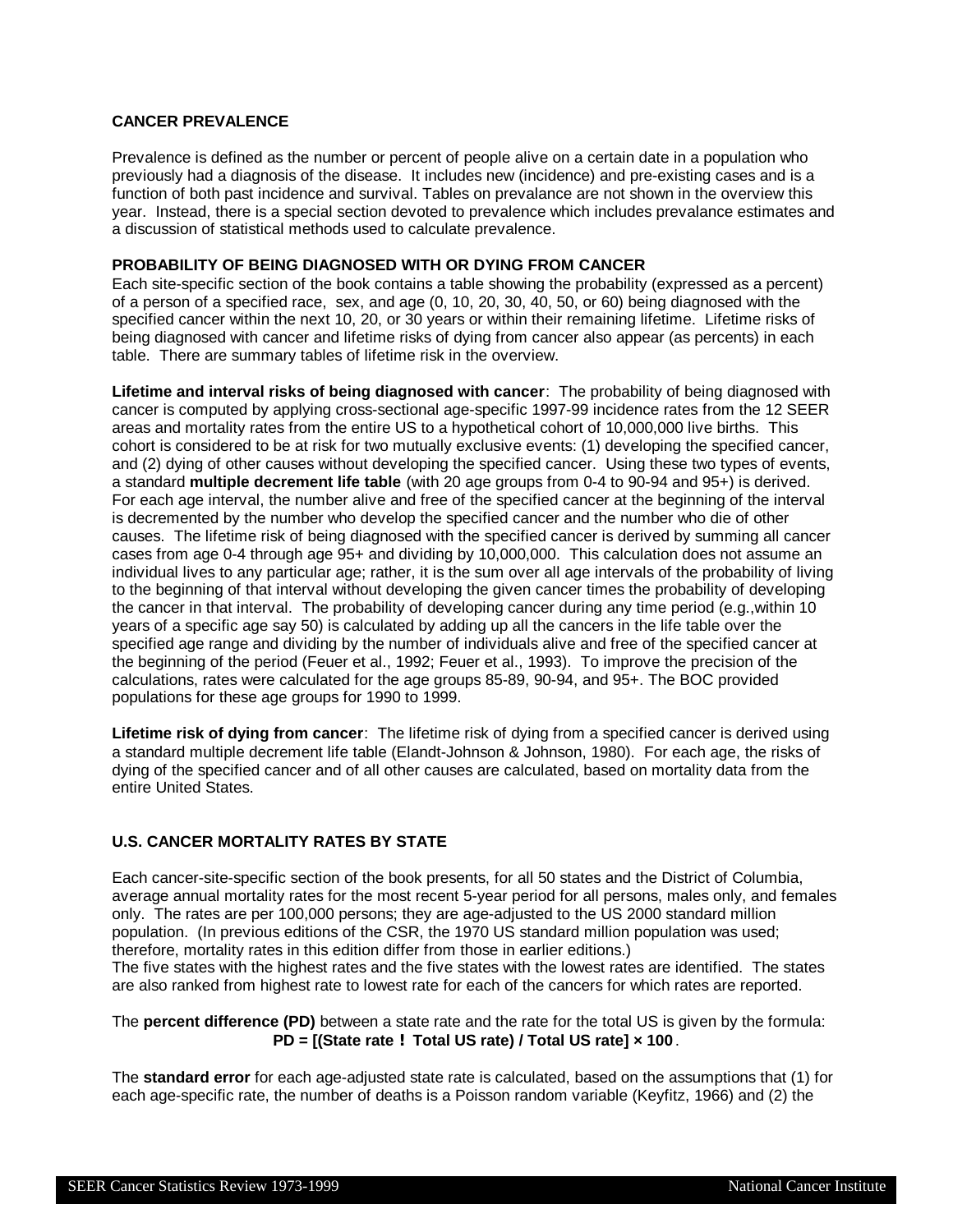variance of the age-adjusted rate is a linear combination of the variances of the age-specific rates (Snedecor & Cochran, 1980; pp. 188-9).

The **standard error of the difference** (*SE<sup>d</sup>* ) between a state rate and the total US rate is given by the formula

$$
SE_d = \sqrt{SE_s^2 + SE_u^2}
$$

where  $SE_{s}$  and  $SE_{u}$  are the standard errors of a state rate and of the total US rate, respectively. The variance of each rate (i.e., the square of the standard error) is based on the Poisson assumption. The standard error does not represent the total error that may be present in the age-adjusted rate; it is merely the square root of the variance associated with the rates. In addition to this variance, there also exist potential biases and errors in the measurement of the rate that are difficult to assess accurately and probably impact differently on the error calculations for different states.

The difference between each age-adjusted state rate and the age-adjusted US rate is tested for statistical significance (see below) by calculating a *Z* (standard normal) statistic from the formula:

#### *Z* **= (State rate ! Total US rate) /** *SE<sup>d</sup>*

Although the rates being compared are not independent because each state is part of the US, this doesn't substantially affect the statistical test because each state represents a small proportion of the total US.

#### **SOCIOECONOMIC STATUS AND CANCER**

As a supplement to this year's *SEER Cancer Statistics Review*, a publication entitled "**Area Socioeconomic Variations in Cancer Incidence, Mortality, Disease Stage, and Survival, 1975- 1999**" will be released in the Summer of 2002. This publication includes analyses of trends and patterns in rates of incidence, mortality, stage of disease at diagnosis, and survival from all cancers combined and from lung, colorectal, prostate, breast, cervical, and melanoma cancers in relation to two area socioeconomic measures: median family income and percentage of population with at least a high school diploma. Cancer incidence and mortality trends are presented for the 1975-1999 time period. Trends in cancer survival and stage at diagnosis are presented for the 1988-1999 time period. Area socioeconomic measures are defined at both the county and census tract levels using decennial census data. Cancer incidence, disease stage, and survival data are drawn from the SEER database, whereas cancer mortality data for the entire United States come from the national mortality database maintained by the National Center for Health Statistics.

#### **MEASUREMENT ERRORS**

Errors in the estimation of death rates can occur in either the numerator (the number of reported deaths) or the denominator (the size of the population). One possible source of numerator error is underregistration of deaths. Although investigation by the National Center for Health Statistics indicates that over 99% of all deaths in the US are registered, little is known about the possible existence of any differences in death registration by geographic area, age, sex, or race.

Numerator error also can occur due to misclassifications, especially of race, ethnicity, or cause of death. Research indicates that, for infant mortality, misclassification is highest for races other than white or black (Hahn et al., 1992). The true extent of racial or ethnic misclassifications in death certificate coding remains unknown.

In coding overall cancer mortality, misclassifications of cause of death would occur when either the true cause of death was cancer while a cause other than cancer was coded, or vice versa. Even if a death is correctly attributed to cancer, the primary cancer may be incorrectly identified. It is already known, for example, that this is a problem with primary liver cancer (Percy, Ries, & Van Holten, 1990).

Denominator errors arise through under- and overenumeration in the decennial census, which is the basis of intercensal population estimates and population projections. To the extent that any over- or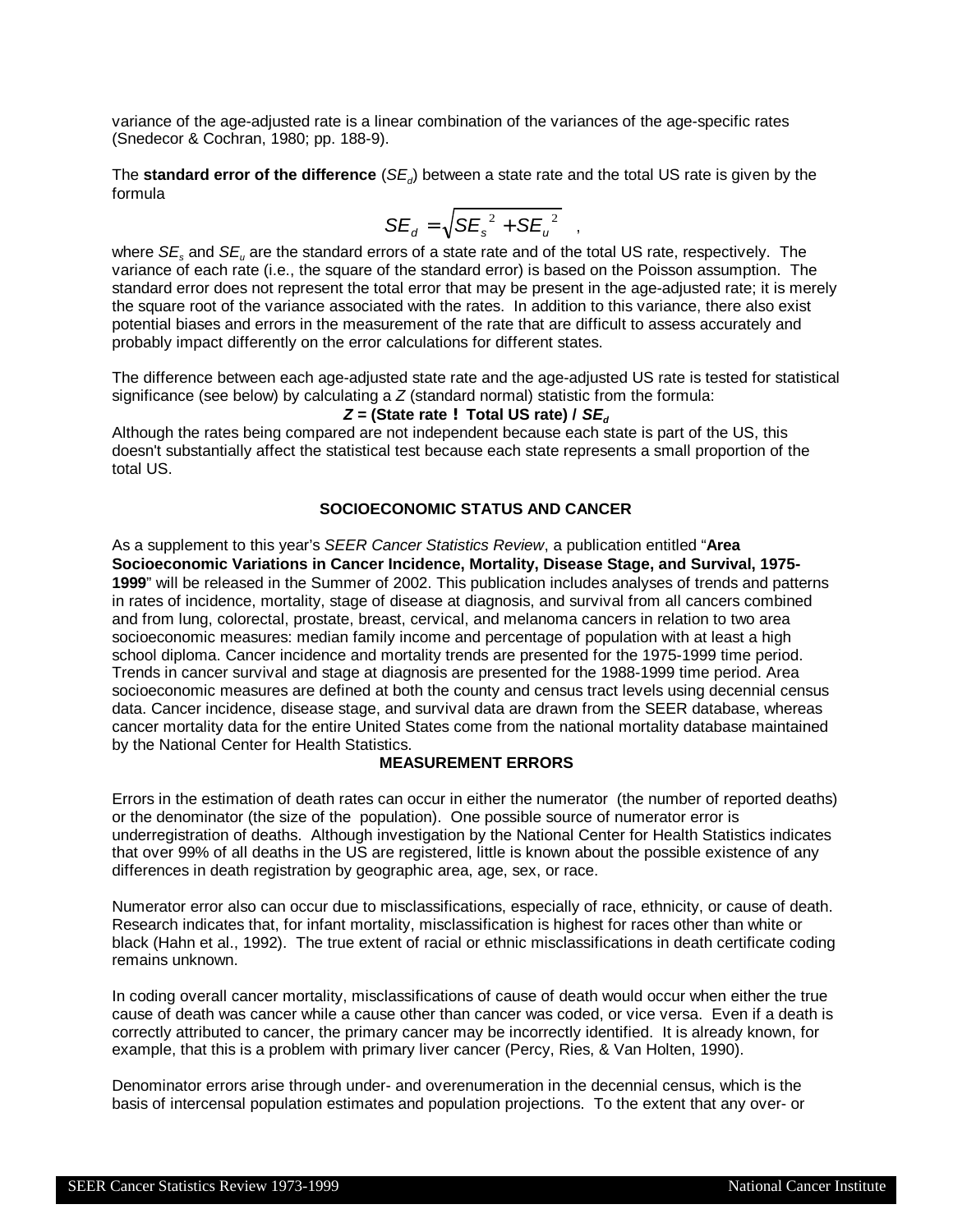undercount is substantial and variable among subgroups or geographic areas, it may have important consequences on calculated death rate statistics. The effect of an *undercount* of population is that it decreases the denominator, leading to an *overestimate* of the rate. Conversely, an *overcount* of population would result in an *underestimate* of the rate.

In 1980, underenumeration varied by age group, with the greatest difference found for those 80 and older, who were undercounted by about 5% (US Bureau of the Census, 1986). All other age groups were either over- or undercounted by less than 3%. For race-sex-age groups, the coverage was lowest for black males aged 40-49, who were undercounted by 19%. It is thought that no improvement was achieved with the 1990 census; in some instances, underenumeration may have been worse than in 1980.

Any of these errors alters the count in either the numerator or the denominator, which in turn affects the calculated rate. Since the types of error encountered may differ by type of cancer, age group, race, sex, or even state, their impact is difficult to ascertain. *Use caution when dealing with those areas where potential problems may be present.*

#### **STATISTICAL SIGNIFICANCE**

Errors may be made in the determination of a given statistic. In order to test whether two groups (such as the populations of a state and the entire US) have the same or different *actual* rates, the *observed* rates for the groups are compared. Statisticians consider that a difference in observed rates can be explained by one of two hypotheses: (H<sub>0</sub>) The actual rates are really the same, but the observed rates are different because of some combination of error-causing factors, or (*H<sup>1</sup>* ) the actual rates of the groups are really different.  $H_o$  is called the **null hypothesis** (because it says there is *no* real difference);  $H_i$  is called the **alternate hypothesis**. Typically,  $H_o$  is rejected only if there is strong evidence in favor of  $H_i$ . (Thus, if the observed rates are equal, we cannot reject *H<sup>0</sup>* .)

Using statistical theory, one can determine the distribution of the rate difference under the assumption that  $H_o$  is true. Then values of the rate difference that are very unlikely to occur if  $H_o$  is true are identified. More specifically, a small positive number, called **alpha** (a), is chosen; usually, a is 0.05 or 0.01. (Alpha is called the **significance level** of the hypothesis test.) One can then identify limits for the difference in rates such that, if  $H_o$  is true, the probability of the difference being outside of those limits is a. If the observed difference is *outside* of these limits, then the observed result is *very unlikely* to happen if  $H_o$  is true, so  $H_o$  is rejected.

Another way of looking at the same process is to calculate, assuming  $H_o$  is true, the probability that the observed difference or any greater observed difference would occur; this number is called the *P***-value** of the observed result. If the *P*-value of a comparison is less than a — that is, the observed difference is *very unlikely* to happen if the null hypothesis is true  $- H_0$  will be rejected. If the P-value of a test is greater than the significance level a,  $H_0$  will not be rejected. When a difference in rates is sufficiently large to cause the null hypothesis to be rejected for a given value of a, it is called a **statistically significant** difference.

When a null hypothesis is rejected, there remains a small chance that a wrong decision has been made. If many statistical comparisons are done, even with  $a = 0.01$ , the chance of making at least one wrong decision becomes a concern. In testing the differences between the total US rate and the rate for each state (or for the District of Columbia) for a given cancer, 51 statistical comparisons of the type described above are performed. Based on one of Bonferroni's inequalities (if there are *n* events and  $p_i$  is the probability of success in event *i*, then *P*(at least 1 success) < *p<sup>1</sup>* + ... + *p<sup>n</sup>* ) (Snedecor & Cochran,1980; p. 115-117), the significance level a for each individual comparison was set equal to 0.01/51 . 0.0002. Thus, only individual-state-to-total-US comparisons with an associated *P*-value less than 0.0002 are considered to be statistically significant. That is, a *very small* significance level a ( 0.0002) is used in order to minimize the total risk (0.01) of falsely deciding that some pair of equal rates are unequal.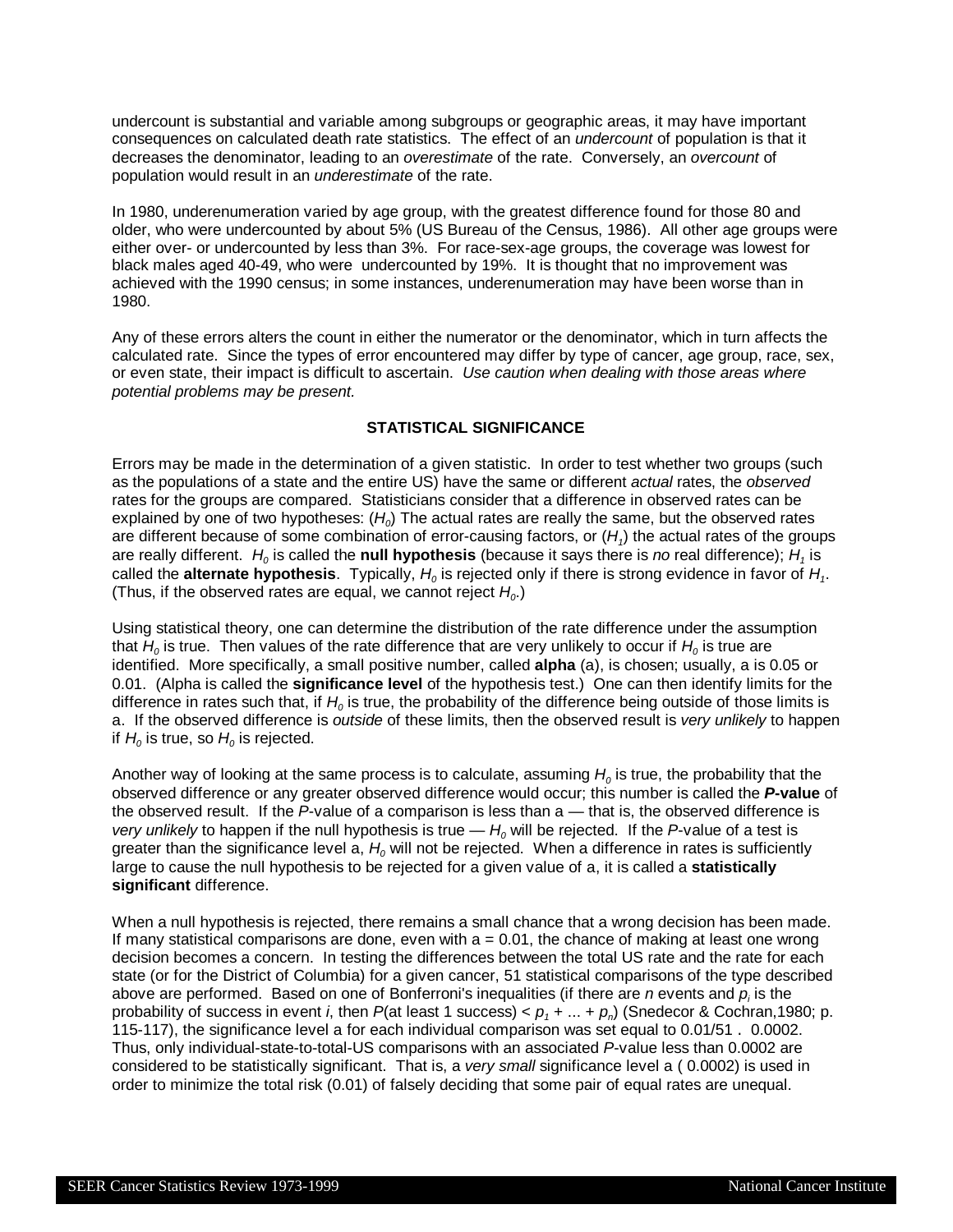*Use caution in assessing statistically significant differences.* Population size has an important role in any calculation of statistical significance. Some states may have estimated rates that are very close to the estimated total US rate, but because of their large population, the difference between their estimated rate and the estimated total US rate is found to be statistically significant. In this case, the true state rate and the true US rate are almost certainly different, because the observed difference, though small, is nearly impossible if the null hypothesis (equal rates) is true. A small difference in rates, however, may have no practical importance.

On the other hand, some smaller states may have estimated rates that differ substantially from the estimated total US rate, but because of their relatively small population, the differences are found to be statistically nonsignificant. When this happens, if the true state rate and the true US rate were equal, the probability of obtaining a difference at least as large as what has been observed is greater than a . 0.0002. Therefore, *because the evidence against it isn't strong enough, the null hypothesis (equal rates) is not rejected.*

If the percent difference (PD) between the two rates is small, there may be some question about the importance of the difference. It is difficult to specify a minimally significant absolute PD, below which the difference would always be unimportant, because the observed PD will depend on the populations of the areas involved. It may be of value to consider the size of the PD between a state rate and the US rate in assessing the importance of a statistically significant difference. To further assist readers in interpreting the data, the tables are footnoted to indicate variations of more than 15% between a state rate and the US rate.

Comparing individual state rates with the US rate and assessing statistical significance is not an appropriate procedure for assessing geographic clustering of state rates. Identification of states which may represent regional clusters of high or low rates would require additional statistical and graphical analyses.

For a number of cancers, the District of Columbia has the highest mortality rates. *Use caution when comparing cancer rates for the District with those from the 50 states.* The District is an entirely urban area, whereas a state includes urban, suburban, and rural areas. Mortality rates for many cancers are higher in urban areas. Also, the District has a higher percentage of blacks (about two-thirds) than any state; their higher mortality rates for several types of cancer elevate the overall rate for the District.

## **JOINPOINT REGRESSION ANALYSIS OF CANCER TRENDS**

A recent advance in the presentation of cancer trends is the use of joinpoint models (Kim et al., 2000). In past issues of the *Cancer Statistics Review*, certain time intervals (e.g., 1973-1996) were specified and the estimated annual percent changes (EAPC) were computed over those intervals. The choices of where to start and where to end an interval were arbitrary and sometimes did not give an accurate picture of the trend for a given cancer site. For example, the rates might be increasing and decreasing in different parts of the same interval. For some sites, increases occurred in the earlier years, followed by declines in more recent years.

To achieve greater descriptive accuracy, the computer now statistically finds the number and location of places where a trend changes. The point (in time) where a trend changes is called a **joinpoint**. Trends may change in different ways at a joinpoint: from up to down, from down to up, from up to up at a different rate, or from down to down at a different rate. In order to find the most accurate set of joinpoints with corresponding fixed-rate intervals, we use a **joinpoint regression model**. Joinpoint regression models on the natural logarithms of the rates describe the trends by a sequence of connected straight line segments. Adjacent segments are connected at a joinpoint. Each segment has an associated EAPC. On a logarithmic scale, the segments are linear.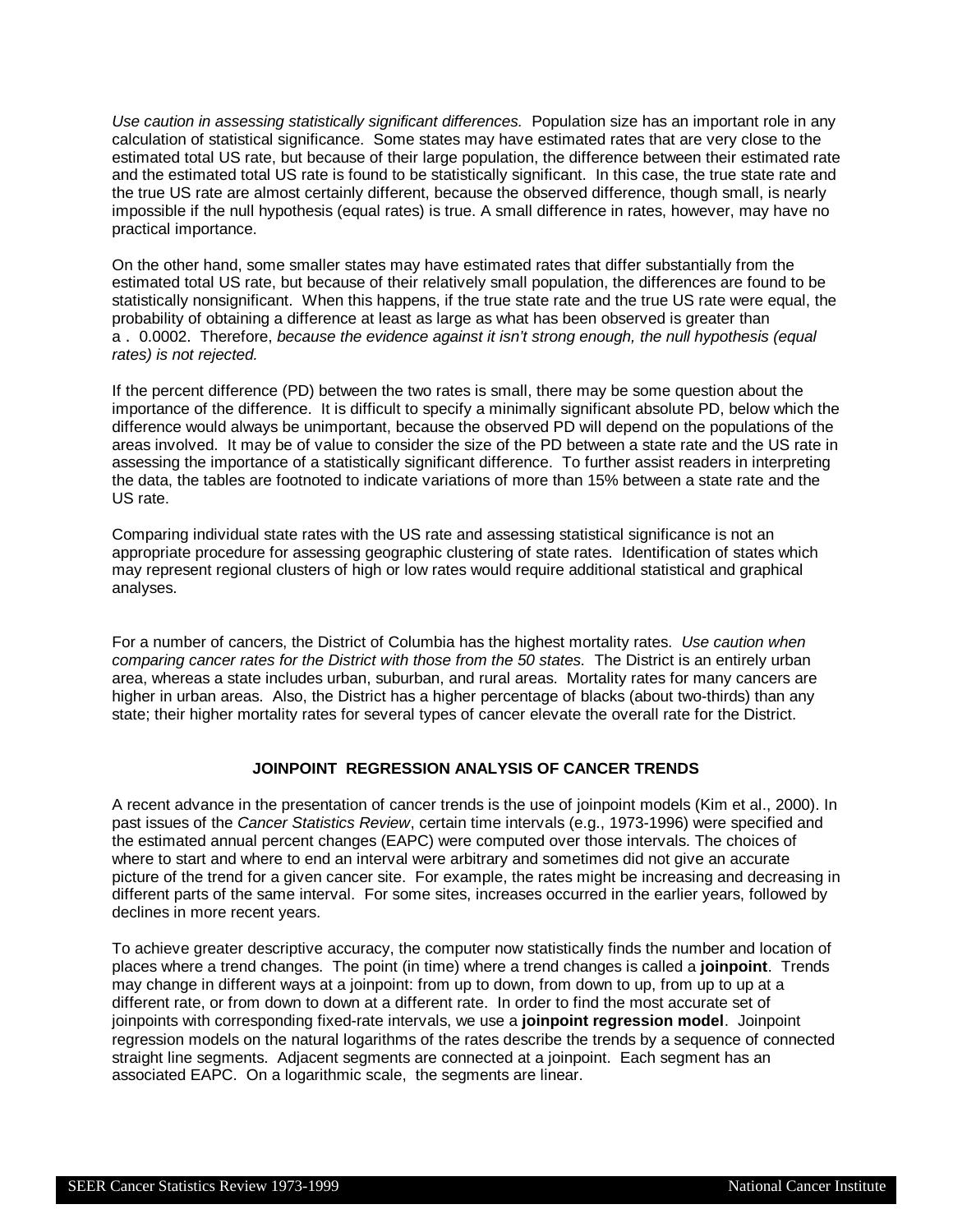Joinpoint analysis first assumes no joinpoints are needed to describe the data accurately — i.e., the trend over the entire interval 1973-1999 does not change. Joinpoints are added in turn if they are statistically significant. Thus, in the final model, each joinpoint (up to a maximum of three) represents a significant change in trend. Smoother polynomial models may provide a good fit overall, but are less sensitive to what is occurring at the ends of the data, especially for the most recent points.

A Windows-based program, *Joinpoint*, is freely available at *http://srab.cancer.gov/joinpoint/*; it accepts data from the SEER\*Stat program. Further details on joinpoint regression may be found in a previous *CSR* (Ries et al., 2000) and in the cited reference.

#### **INTERPRETATION OF CANCER STATISTICS**

When reviewing the various cancer incidence, mortality, and survival statistics provided in this report, be aware that a number of factors may affect the interpretation of many of these statistics.

**Survival rates for all cancers combined**: The mix of cancers changes over time as the incidence of some cancers increases and the incidence of others decreases. Thus, in calculating the survival rate for all cancers combined, the proportions corresponding to the specific cancers will also change over time. Therefore, the overall cancer survival rate can fluctuate even when the survival rates for site-specific cancers remain unchanged. (While it is possible to adjust the survival rate for all cancers combined on the basis of the relative frequency of each specific cancer in some specified reference period, rates adjusted in this manner differ by only a small amount from unadjusted rates. In the future, such an adjustment may become more important if there are substantial changes in the incidence of various cancers.)

**Early detection/screening**: The improved earlier detection and diagnosis of cancers may produce an *increase* in both incidence rates and survival rates. These increases can occur as a result of the introduction of a new procedure to screen subgroups of the population for a specific cancer; they need not be related to whether use of the screening test results in a decrease in mortality from that cancer. As the proportion of cancers detected at screening increases, presumably as a result of increased screening of the population, patient survival rates will *increase*, because they are based on survival time *after diagnosis*. The interval between the time a cancer is diagnosed by a screening procedure and the time when the cancer would have been diagnosed in the absence of screening is called **lead-time** (Zelen, 1976). (Screening for breast cancer has been demonstrated to result in increased survival over and above that resulting from lead-time alone and to reduce breast cancer mortality. The benefit of screening is being studied for some other cancers.)

If a new screening procedure consistently detects cancer in a preinvasive phase, this may result in a *decrease* in survival rates for *invasive* cancer. In this case, **length-biased sampling** (Zelen, 1976) may be operating. Length-biased sampling would result in the preferential detection — in a *preinvasive* phase — of those cancers that would have had a relatively good prognosis had they progressed to invasive disease; these potentially invasive cancers would be systematically eliminated. If this occurs, the mix of cancers that are not detected at screening and progress to invasive may become less prognostically favorable, resulting in a *decrease* in survival rates for patients with invasive cancers. (Length-biased sampling may at least partially explain survival trends for cervical cancer. Other cancers possibly affected include breast, colon, rectum, and prostate.)

**Changes in diagnostic criteria**: Early detection of cancer resulting from either screening or earlier response to symptoms may result in the increasing diagnosis of small tumors that are not yet lifethreatening. This may have the effect of raising the incidence and survival rates with little or no change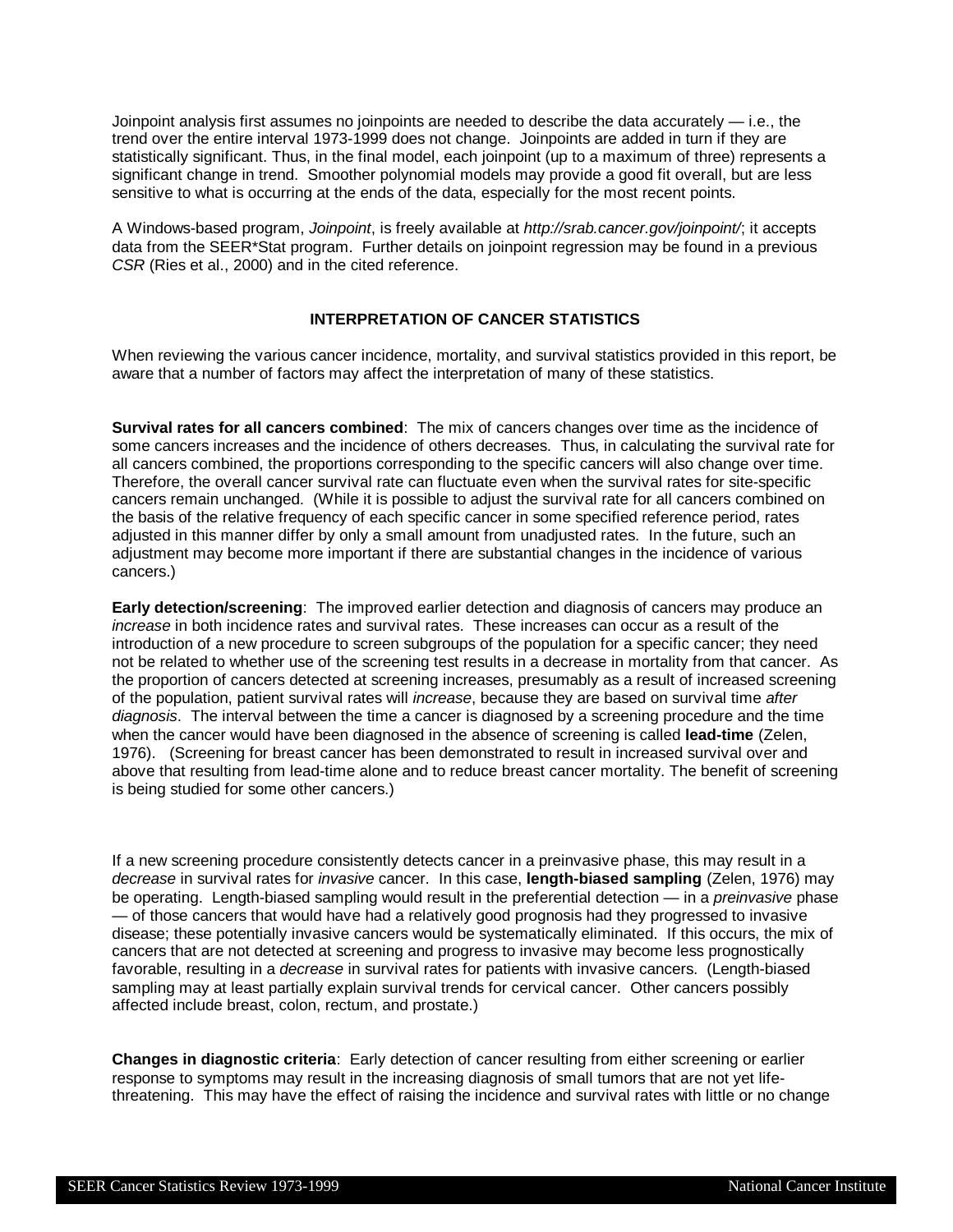in mortality rates. Breast, colon, prostate, cervix uteri, bladder, and skin (melanoma) are the cancer sites most likely to be affected.

**Technological advances in diagnostic procedures**: In this report, trends in survival by stage at diagnosis are not presented for specific cancers; trends in stage distributions are presented rarely. However, it is possible to compare survival rates by stage and stage distributions given here with those for earlier time periods (as provided in previous reports or available from the SEER public-use data file). Thus, it is necessary to comment on the effect of technological advances on the diagnosis and staging of cancer.

The assignment of a given stage to a particular cancer may change over time due to advances in diagnostic technology. Introduction of new technology can give rise to a phenomenon known as **stage migration**. Stage migration occurs when diagnostic procedures change over time, resulting in an increase in the probability that a given cancer will be diagnosed in a *more advanced* stage. For example, certain distant metastases that would have been undetectable a few years ago can now be diagnosed by a computer tomography (CT) scan or by magnetic resonance imaging (MRI). Therefore, some patients who would have been diagnosed previously as having cancer in a *localized* or *regional* stage are now diagnosed as having cancer in a *distant* stage. The likely result would be to remove the worst survivors — those with previously undetected distant metastases — from the localized and regional categories and put them into the distant category. As a result, the stage-at-diagnosis distribution for a cancer may become less favorable over time, but the survival rates for each stage may improve: the early stage will *lose* cases that will survive *shorter* than those remaining in that category, while the advanced stage will *gain* cases that will survive *longer* than those already in that category. However, *overall survival would not change* (Feinstein et al., 1985). Stage migration is an important concept to understand when examining temporal trends in survival by stage at diagnosis as well as temporal trends in stage distributions; it could affect the analysis of virtually all solid tumors.

**Evolution of stage classifications**: Every few years, the American Joint Committee on Cancer produces a new cancer-staging manual (Beahrs, 1988). The evolution of such classifications reflects the identification of new prognostic factors that may influence choice of treatment. The SEER Program collects data on **extent of disease** (**EOD**) rather than stage; EOD is *more specific* than stage and usually determines stage, even when stage definitions change. Thus, SEER easily adapts to changes in stage definitions; moreover, trends in a newly redefined stage can usually be calculated.

For those cancers for which new prognostic variables are introduced into staging, so that previously collected EOD data cannot determine new stage categories, there can be problems in assessing trends in stage of disease. Only by reviewing the evolution of staging for a given cancer is it possible to determine what effect changes in stage definitions have had on stage-specific survival and on stage-atdiagnosis distributions. Stage migration (mentioned above) and EOD migration need also be taken into account. One reason for using the historical categories of *localized*, *regional*, and *distant* is that these categories have been fairly consistent over time.

**Interpreting relative survival rates**: The relative survival rate is the ratio of the observed survival rate to the expected survival rate for a given patient cohort. When the base population used in calculating the expected survival is similar to the cohort of cancer patients except for the latter's cancer experience, the relative survival rate approximates the cancer's cause-specific survival rate. The expected survival rate is based on mortality rates for the entire population, taking into account, as appropriate, the age, sex, race, and year of diagnosis of the patients. Assuming that the presence of cancer is the only factor that distinguishes the cancer patient cohort from the general population, the relative survival rate approximates the probability that a patient will *not* die of the diagnosed cancer within the given time interval.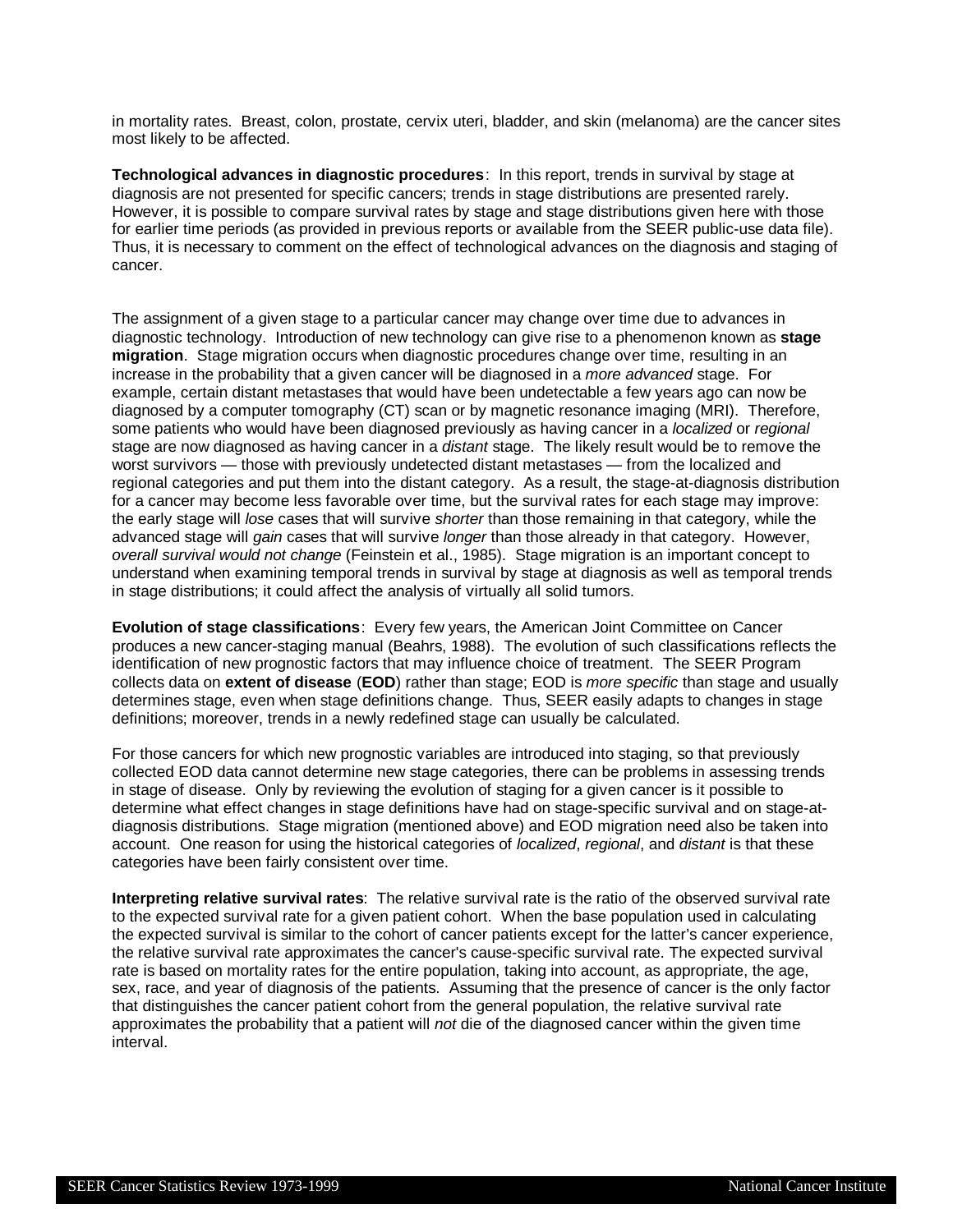A factor related to the risk of a cancer may also be related to the risk of dying from causes unrelated to the cancer. An example of such a factor is *smoking*. Smoking is a major risk factor for lung cancer; therefore, a cohort of lung cancer patients will contain a much higher proportion of smokers than does the general population. However, smoking is also a risk factor for other diseases, resulting in smokers having a shorter life expectancy than nonsmokers. Expected survival rates for lung cancer patients based on the general population will be unduly optimistic for this reason; they will result in relative rates that are *lower* than they should be.

The problem cannot be easily corrected because separate life tables for smokers and nonsmokers are not available. Amount of smoking (usually measured in pack-years) is clearly an important variable. The possibility that expected rates may not be appropriate for a given patient cohort should also be considered when examining relative survival rates for patients with cancers of the cervix uteri or breast, because the risk of these cancers has been associated with socioeconomic status (Baquet et al., 1991), which may be related to life expectancy.

Previous to the *CSR* for 1973-1996, the expected rate tables used were for 1970 and 1980; there were separate tables for whites, blacks, American Indians, Chinese, Japanese, Filipinos, white Hispanics, and Hawaiians. In updating the tables for 1990, several problems emerged. The US life tables are based on age, race, and sex information from death certificates. The information on race on the death certificate may not be accurate (Rosenberg et al., 1999). One reason is that funeral directors may inaccurately report race on a death certificate. Also, reported age at death, especially for those older than 85, may not be accurate because birth certificates were not issued with as much regularity in the early 1900s as they are today. Although race misclassification and age-at-death misreporting exist across all races, they may be more problematic for races other than white or black because of those races' smaller population sizes. Therefore, life tables were generated for 1970, 1980, and 1990 only for white, black, and other; these life tables were used to produce the relative survival rates in this book. There may be small variations among survival rates calculated in this *CSR* and those in *CSR*s prior to 1973-1996.

**Comparison with other databases**: The SEER data are obtained from population-based cancer registries covering about 14 percent of the US population. It is sometimes of interest to compare cancer statistics for SEER areas with those from other registries both in the US and worldwide. In making such comparisons, one must carefully consider the factors considered above for both data sources. In addition, one should assess all of the following: (1) completeness of case ascertainment, (2) rules used to determine multiple primaries, (3) follow-up, (4) rules used in assigning and coding cause of death, and (5) the sources and procedures used in obtaining population estimates. Depending on the rates being compared, there could be other confounding factors which should be considered. The same standard million population should be used for the age-adjustment of each group being compared.

It is sometimes interesting to compare survival data for cancer patients in SEER areas with data from clinical trials. *This must be done with great caution.* Survival data from clinical trials may have been obtained from a patient population that differs from that of SEER patients in prognostic factors for the given cancer; any survival comparisons would have to adjust for such differences. Also, it is necessary to verify that the methodology used in computing survival rates is the same for both data sources. Furthermore, clinical-trials patients may differ from SEER patients in characteristics that may be related to survival but are not recorded in either database. If this were true for a given cancer, it would not be possible to make valid comparisons of this type.

**Errors in data collection**: In the process of registering cancer patients, errors may be made in abstracting and coding the data, which includes demographic information, cancer site, histology, extent of disease, treatment, and patient survival. Quality control studies are periodically carried out to detect and correct this type of error, but no attempt is made to incorporate this source of error into the variance estimates of cancer rates reported here.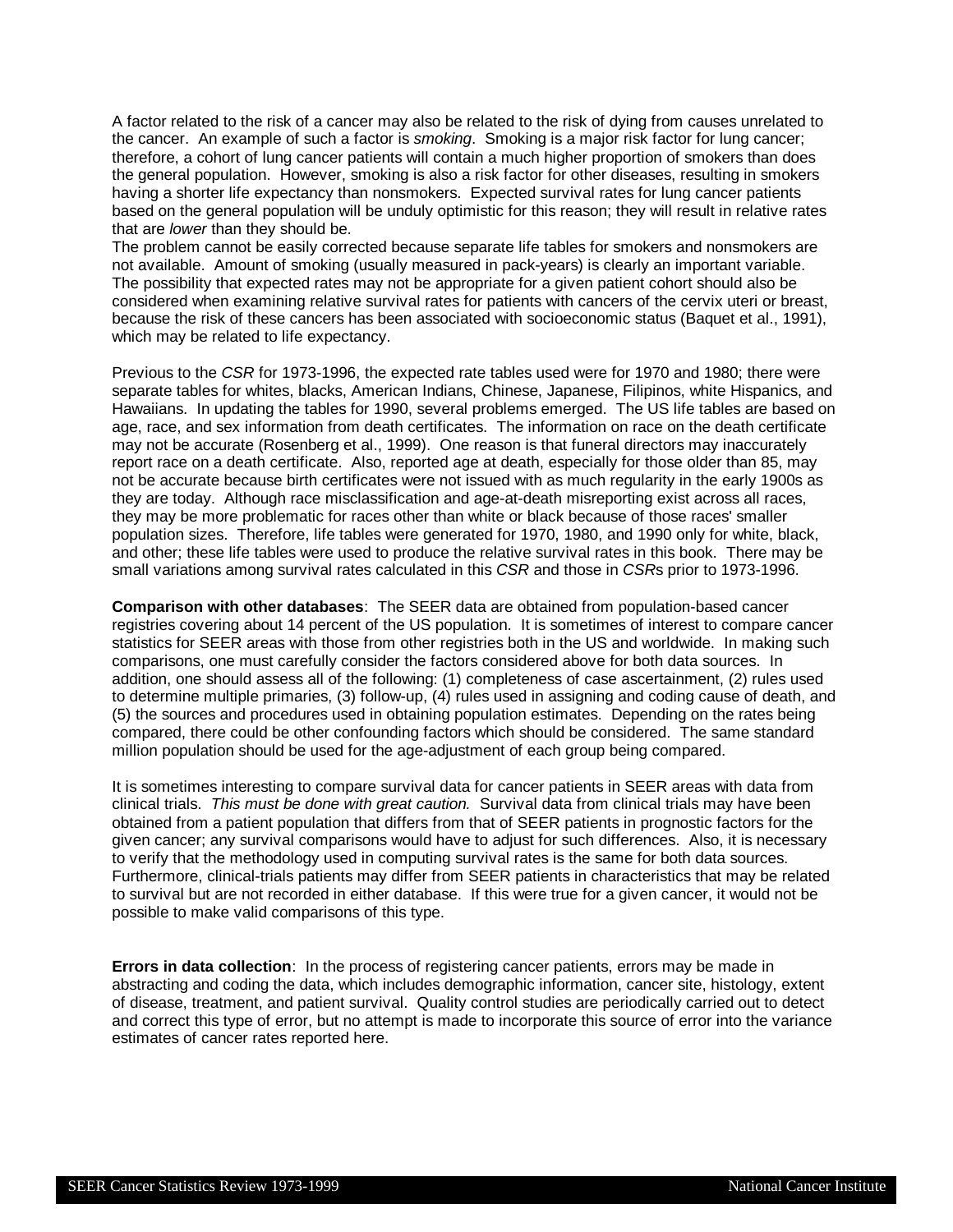**Comparison of this report with previous reports**: It is important to note that most rates in this CSR were age-adjusted to the 2000 standard million US population; in the past, the 1970 standard million population was used. Therefore rates in this report can not be compared to rates and trends in previous reports.

The cancer registries that participate in the SEER Program submit data on all cancers diagnosed in their coverage areas to the NCI each year. Because of the dynamic nature of the registries' databases, *the reported number of new cancer cases in a particular race-sex-age-cancer category may change for a calendar year for which data have already been reported in a previous publication.* Additional cancer cases that were previously overlooked for a given diagnosis year may have been found and reported to the central registry. There may have been follow-back of cancers diagnosed by death certificate only; successful efforts to establish the dates of diagnosis for such patients will change the number of patients reported for a given diagnosis year. Code changes may occur when a patient dies; for example, information on race is generally available on the death certificate and may be used to update a previously unknown value. There may have been elimination of duplicate records for the same patient, often due to name changes or misspellings.

Thus, a recent report may have a different number of cases for a given diagnosis year than an earlier report, with resulting effects on incidence and possibly survival rates. Population estimates may also change from one report to another for some calendar years. This occurs because the NCI receives population estimates that are regularly updated by the BOC; for example, previous population estimates for years beginning with 1990 were replaced with new estimates from the BOC. Such changes may result in some differences between incidence and mortality rates for a given calendar period as published in different reports.

#### **STANDARD ERRORS OF RATES**

**Survival rates**: In the tables presenting survival rates, the magnitude of the standard error is given as a clue to the reliability of a given rate: the greater the standard error, the less reliable the rate. In addition, if there were fewer than 25 diagnoses in the first interval of the life table constructed to calculate survival, or if all cases became lost to follow-up within an interval, a valid survival rate could not be calculated, as is noted in the table footnotes.

The **standard error** (**SE**) of a relative survival rate is obtained as follows (Ederer et al., 1961):

$$
SE(CR_t) = CR_t \cdot \sqrt{\frac{q_1}{e_1 - d_1} + \frac{q_2}{e_2 - d_2} + \dots + \frac{q_t}{e_t - d_t}}
$$

where  $CR_t$  is the *t*-year relative survival rate, and for  $i = 1, ..., t$ ,

*qi* is the probability of dying in year *i* after diagnosis,

*ei* is the effective number of patients at risk in year *i* after diagnosis, and

*di* is the number of deaths in year *i* after diagnosis.

**Incidence and mortality rates**: The standard errors of age-adjusted incidence and mortality rates are often not specified. However, the reader can approximate the SE of a particular incidence or mortality rate by the following formula for the SE of a crude incidence or mortality rate (Keyfitz, 1966):

*SE*(rate)  $\approx$  rate /  $\sqrt{\text{cancer}}$  cases or deaths

Appendix Tables A-1 and A-2 provide numbers of cancer diagnoses within SEER areas and numbers of deaths in the entire US, respectively, by race and sex for the most recent 5-year period. These can be used to obtain approximations of the standard errors for associated age-adjusted rates for the same time period using the above formula. To approximate the standard error of a rate for a single year, use the formula but substitute the cancer cases or deaths with the number of cancer cases or deaths divided by 5.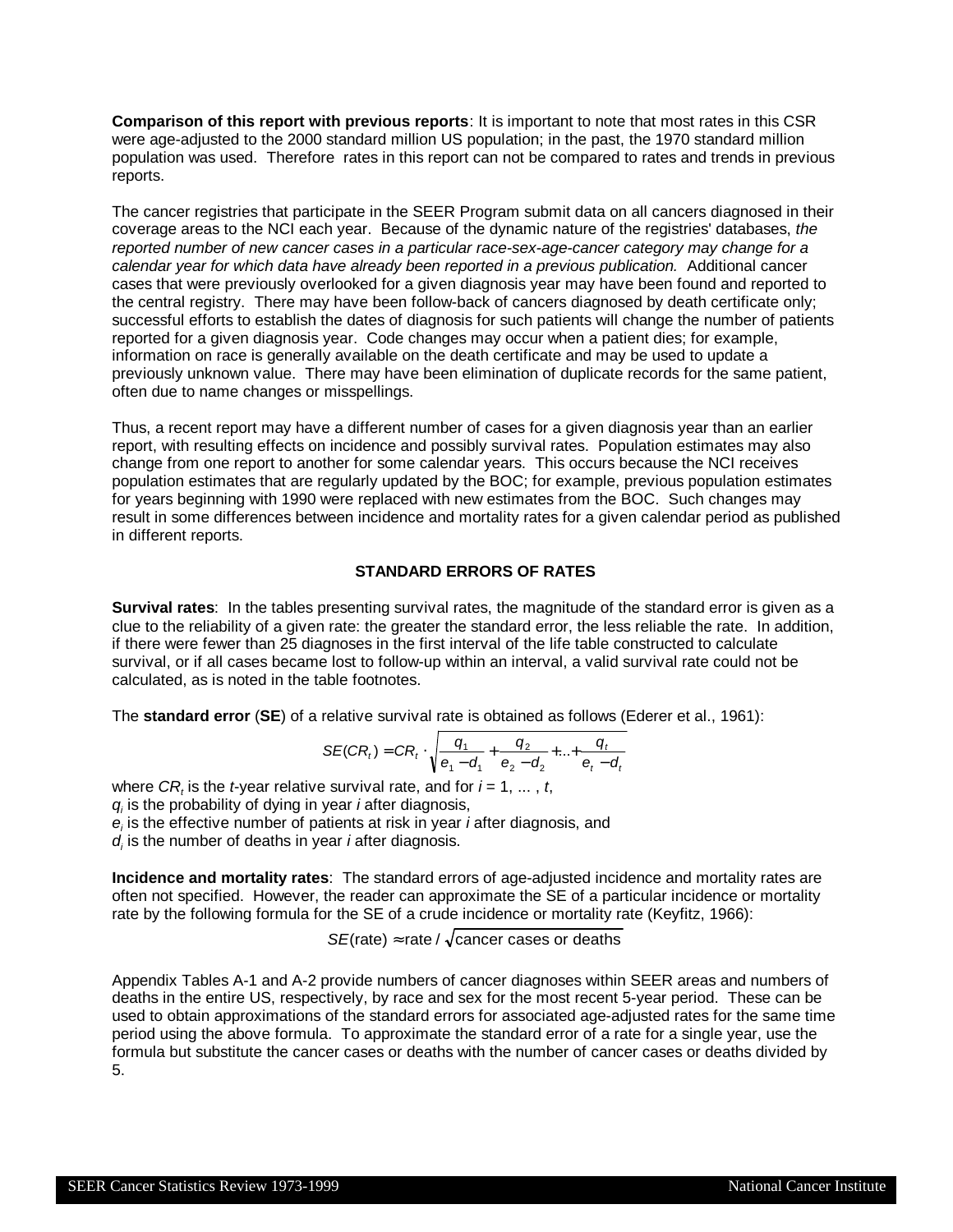#### **REFERENCES**

Baquet CR, Horm JW, Gibbs T, Greenwald P. Socioeconomic factors and cancer incidence among blacks and whites. J Natl Cancer Inst 1991; 83:551-557.

Beahrs OH, Henson DE, Hutter RV, Myers MH, editors. Manual for Staging of Cancer, 3rd ed. Philadelphia (PA): Lippincott; 1988.

Breslow L (Chairman, Extramural Committee to Assess Measures of Progress Against Cancer). Measurement of progress against cancer: Final report to the Senate Appropriations Committee. Bethesda: National Cancer Institute; 1988.

Ederer F, Axtell LM, Cutler SJ. The relative survival rate: A statistical methodology. J Natl Cancer Inst Monogr 1961; 6:101-121.

Elandt-Johnson RC, Johnson NL. Survival Models and Data Analysis. New York (NY): Wiley; 1980.

Feinstein AR, Sosin DM, Wells CK. The Will Rogers phenomenon: Stage migration and new diagnostic techniques as a source of misleading statistics for survival of cancer. New Engl J Med 1985; 312:1604- 1608.

Feldman AR, Kessler L, Myers M, Naughton MD. The prevalence of cancer: Estimates based on the Connecticut Tumor Registry. New Engl J Med 1986; 315:1394-1397.

Feuer EJ, Wun L-M, Boring CC. Probability of developing cancer. In: Miller BA, Ries LAG, Hankey BF, Kosary CL, Edwards BK, editors. Cancer Statistics Review: 1973-1989, National Cancer Institute, NIH Pub. No. 92-2789, 1992. p. XXX.1-8.

Feuer EJ, Wun L-M, Boring CC, Flanders WD, Timmel MJ, Tong T. The lifetime risk of developing breast cancer. J Natl Cancer Inst 1993; 85:892-897.

Fritz A, Percy C, Jack A, Shanmugaratnam K, Sobin L, Parkin DM, Whelan S, editors. International Classification of Diseases for Oncology, 3rd ed. Geneva: World Health Organization; 2000.

Hahn RA, Mulinare J, Teutsch SM. Inconsistencies in coding of race and ethnicity between birth and death in U.S. infants. JAMA 1992; 267:259-263.

Jemal A, Thomas A, Murray T, Thun M. Cancer statistics, 2002. CA Cancer J Clin 2002; 52:23-47.

Keyfitz N. Sampling variance of standardized mortality rates. Hum Biol 1966; 38:309-317.

Kim H-J, Fay MP, Feuer EJ, Midthune DN. Permutation tests for joinpoint regression with applications to cancer rates. Stat Med 2000; 19:335-351.

Kleinbaum DG, Kupper LL, Muller KE. Applied Regression Analysis and Other Multivariable Methods, 2nd ed. Boston (MA): PWS-Kent, 1988. p. 266-268.

Percy C, Ries LAG, Van Holten VD. The accuracy of liver cancer as the underlying cause of death on death certificates. Public Health Rep 1990; 105:361-368.

Percy C, Van Holten V, Muir C, editors. International Classification of Diseases for Oncology, 2nd ed. Geneva: World Health Organization; 1990.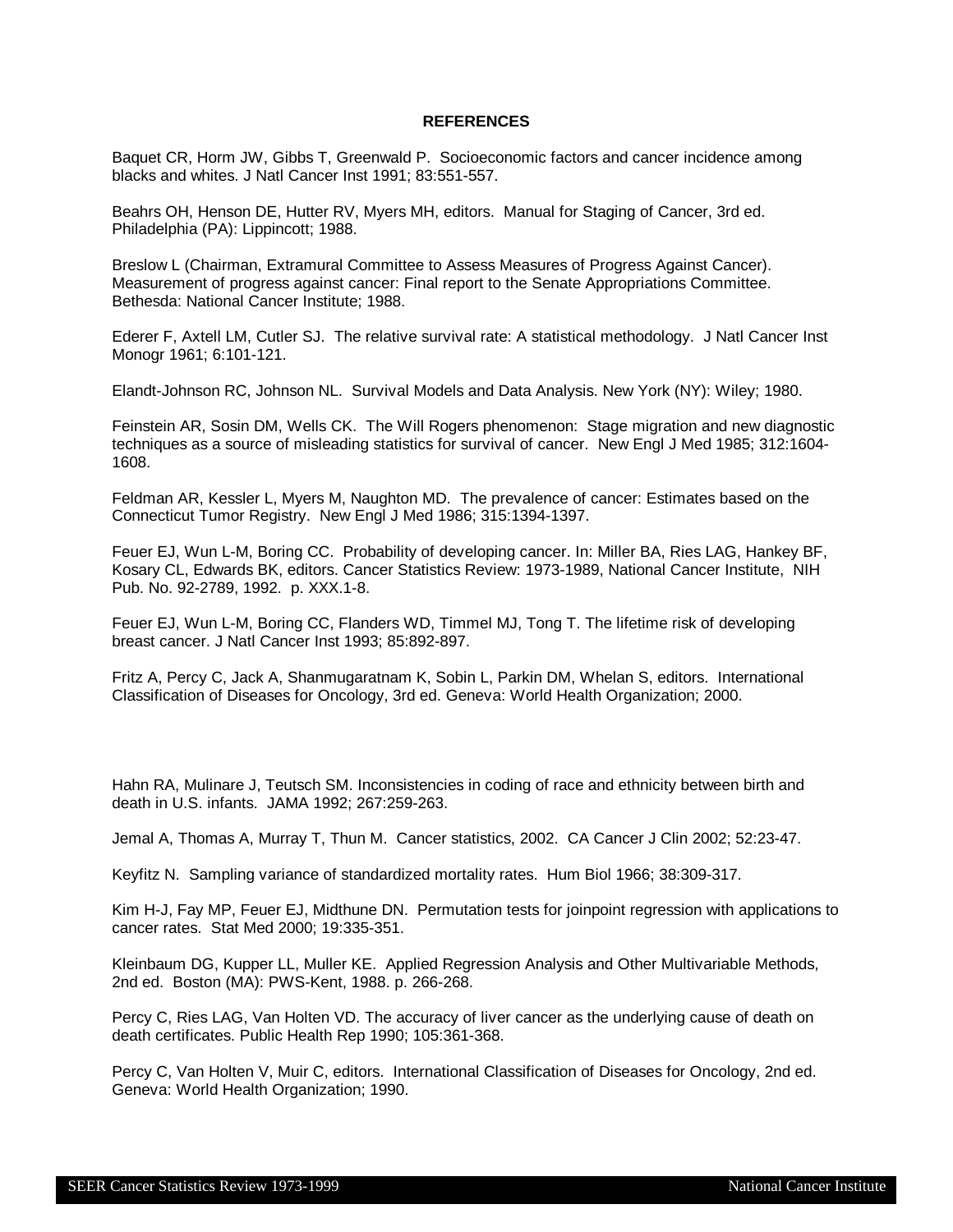Ries LAG, Eisner MP, Kosary CL, Hankey BF, Miller BA, Clegg LX, Edwards BK (eds). SEER Cancer Statistics Review, 1973-1997, National Cancer Institute. NIH Pub. No. 00-2789. Bethesda, MD, 2000.

Rosenberg HM, Maurer JD, Sorlie PD, Johnson NJ, MacDorman MF, Hoyert DL, Spitler JF, Scott C. Quality of Death Rates by Race and Hispanic Origin: A Summary of Current Research. Hyattsville (MD): National Center for Health Statistics; Vital and Health Statistics, Series 2, No. 128, 1999.

Snedecor GW, Cochran WG. Statistical Methods, 7th ed. Ames (IA): Iowa State University Press; 1980.

US Bureau of the Census. Current Population Reports; Series P-25 No. 985. Washington (DC): US Government Printing Office; 1986.

Zelen M. Theory of early detection of breast cancer in the general population. In: Heuson J-C, Mattheiem WH, Rozencweig M, editors. Breast Cancer: Trends in Research and Treatment. New York (NY): Raven Press; 1976. p. 287-299.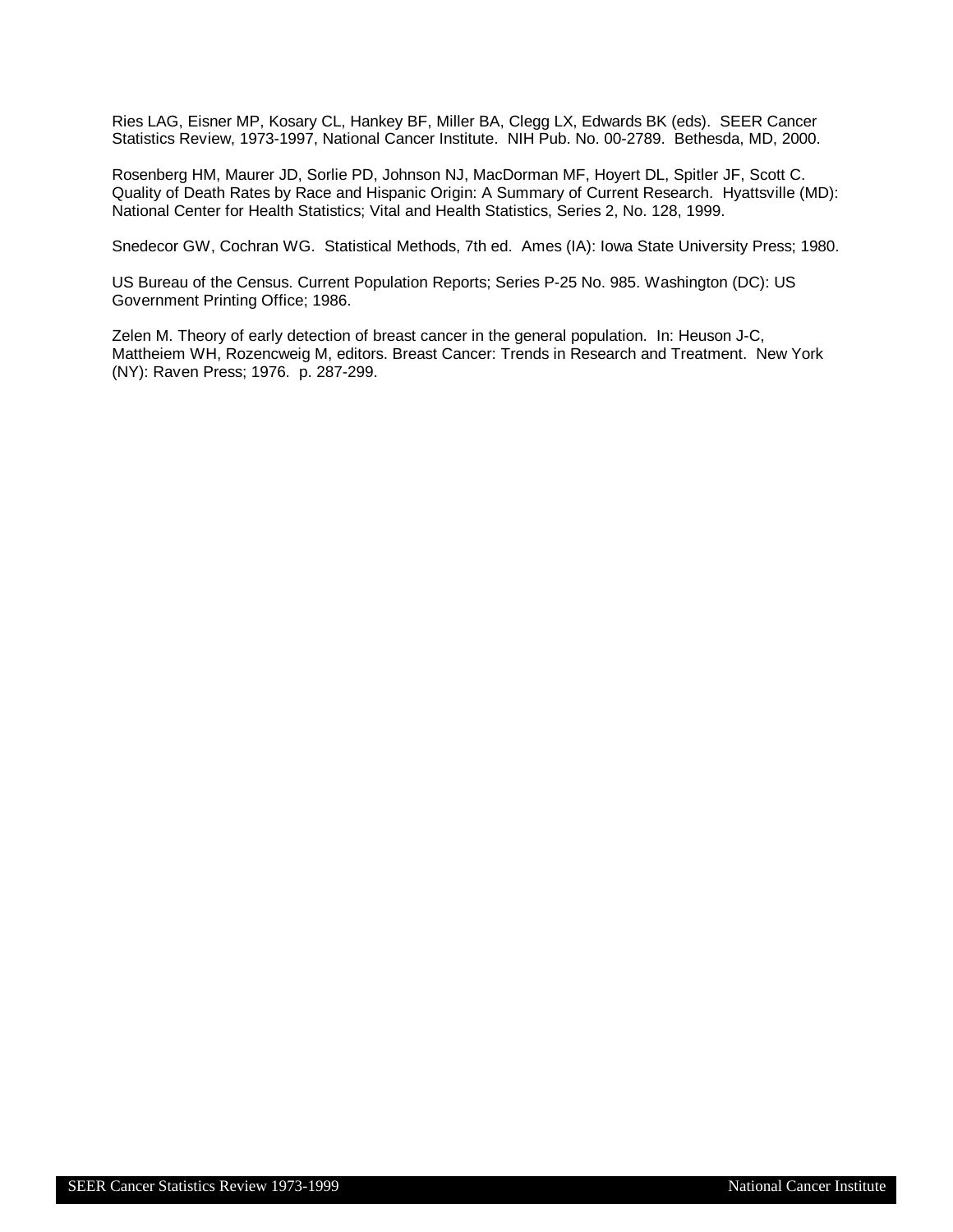#### ESTIMATED NEW CANCER CASES AND DEATHS FOR 2002

| Primary Site                               |           | Estimated New Cases |         | Estimated Deaths |         |         |  |  |
|--------------------------------------------|-----------|---------------------|---------|------------------|---------|---------|--|--|
|                                            | Total     | Males               | Females | Total            | Males   | Females |  |  |
| All Sites                                  | 1,284,900 | 637,500             | 647,400 | 555,500          | 288,200 | 267,300 |  |  |
| Oral Cavity and Pharynx                    | 28,900    | 18,900              | 10,000  | 7,400            | 4,900   | 2,500   |  |  |
| Tonque                                     | 7,100     | 4,700               | 2,400   | 1,700            | 1,100   | 600     |  |  |
| Mouth                                      | 9,800     | 5,200               | 4,600   | 2,000            | 1,100   | 900     |  |  |
| Pharynx                                    | 8,600     | 6,500               | 2,100   | 2,100            | 1,500   | 600     |  |  |
| Other Oral Cavity                          | 3,400     | 2,500               | 900     | 1,600            | 1,200   | 400     |  |  |
| Digestive System                           | 250,600   | 130,300             | 120,300 | 132,300          | 70,800  | 61,500  |  |  |
| Esophagus                                  | 13,100    | 9,800               | 3,300   | 12,600           | 9,600   | 3,000   |  |  |
| Stomach                                    | 21,600    | 13,300              | 8,300   | 12,400           | 7,200   | 5,200   |  |  |
| Small Intestine                            | 5,300     | 2,500               | 2,800   | 1,100            | 600     | 500     |  |  |
| Colon                                      | 107,300   | 50,000              | 57,300  | 48,100           | 23,100  | 25,000  |  |  |
| Rectum                                     | 41,000    | 22,600              | 18,400  | 8,500            | 4,700   | 3,800   |  |  |
| Anus, Anal Canal, and<br>Anorectum         | 3,900     | 1,700               | 2,200   | 500              | 200     | 300     |  |  |
| Liver and Intrahepatic<br>Bile Duct        | 16,600    | 11,000              | 5,600   | 14,100           | 8,900   | 5,200   |  |  |
| Gallbladder and Other<br>Biliary           | 7,100     | 3,400               | 3,700   | 3,500            | 1,300   | 2,200   |  |  |
| Pancreas                                   | 30,300    | 14,700              | 15,600  | 29,700           | 14,500  | 15,200  |  |  |
| Other Digestive                            | 4,400     | 1,300               | 3,100   | 1,800            | 700     | 1,100   |  |  |
| Respiratory System                         | 183,200   | 100,700             | 82,500  | 161,400          | 94,100  | 67,300  |  |  |
| Larynx                                     | 8,900     | 6,900               | 2,000   | 3,700            | 2,900   | 800     |  |  |
| Lung and Bronchus                          | 169,400   | 90,200              | 79,200  | 154,900          | 89,200  | 65,700  |  |  |
| Other Respiratory                          | 4,900     | 3,600               | 1,300   | 2,800            | 2,000   | 800     |  |  |
| Bones and Joints                           | 2,400     | 1,300               | 1,100   | 1,300            | 700     | 600     |  |  |
| Soft Tissues                               | 8,300     | 4,400               | 3,900   | 3,900            | 2,000   | 1,900   |  |  |
| Skin (excl. basal & squamous)              | 58,300    | 32,500              | 25,800  | 9,600            | 6,200   | 3,400   |  |  |
| Melanomas of Skin                          | 53,600    | 30,100              | 23,500  | 7,400            | 4,700   | 2,700   |  |  |
| Other non-epithelial skin                  | 4,700     | 2,400               | 2,300   | 2,200            | 1,500   | 700     |  |  |
| <b>Breast</b>                              | 205,000   | 1,500               | 203,500 | 40,000           | 400     | 39,600  |  |  |
| Genital Organs                             | 279,100   | 197,700             | 81,400  | 57,100           | 30,900  | 26,200  |  |  |
| Cervix (uterus)                            | 13,000    |                     | 13,000  | 4,100            |         | 4,100   |  |  |
| Endometrium (uterus)                       | 39,300    |                     | 39,300  | 6,600            |         | 6,600   |  |  |
| Ovary                                      | 23,300    |                     | 23,300  | 13,900           |         | 13,900  |  |  |
| Vulva                                      | 3,800     |                     | 3,800   | 800              |         | 800     |  |  |
| Vagina and other genital<br>organs, female | 2,000     |                     | 2,000   | 800              |         | 800     |  |  |
| Prostate                                   | 189,000   | 189,000             |         | 30,200           | 30,200  |         |  |  |
| Testis                                     | 7,500     | 7,500               |         | 400              | 400     |         |  |  |
| Penis and other genital<br>organs, male    | 1,200     | 1,200               |         | 200              | 200     |         |  |  |
| Urinary System                             | 90,700    | 62,200              | 28,500  | 24,900           | 16,200  | 8,700   |  |  |
| Urinary Bladder                            | 56,500    | 41,500              | 15,000  | 12,600           | 8,600   | 4,000   |  |  |
| Kidney and Renal Pelvis                    | 31,800    | 19,100              | 12,700  | 11,600           | 7,200   | 4,400   |  |  |
| Ureter and other urinary                   | 2,400     | 1,600               | 800     | 700              | 400     | 300     |  |  |
| organs                                     |           |                     |         |                  |         |         |  |  |
| Eye and Orbit                              | 2,200     | 1,100               | 1,100   | 200              | 100     | 100     |  |  |
| Brain and Other Nervous<br>System          | 17,000    | 9,600               | 7,400   | 13,100           | 7,200   | 5,900   |  |  |
| Endocrine System                           | 22,700    | 6,000               | 16,700  | 2,300            | 1,000   | 1,300   |  |  |
| Thyroid                                    | 20,700    | 4,900               | 15,800  | 1,300            | 500     | 800     |  |  |
| Other Endocrine                            | 2,000     | 1,100               | 900     | 1,000            | 500     | 500     |  |  |
| Lymphoma                                   | 60,900    | 31,900              | 29,000  | 25,800           | 13,500  | 12,300  |  |  |
| Hodgkin's Disease                          | 7,000     | 3,700               | 3,300   | 1,400            | 800     | 600     |  |  |
| Non-Hodgkin's Lymphoma                     | 53,900    | 28,200              | 25,700  | 24,400           | 12,700  | 11,700  |  |  |
| Multiple Myeloma                           | 14,600    | 7,800               | 6,800   | 10,800           | 5,500   | 5,300   |  |  |
| Leukemia                                   | 30,800    | 17,600              | 13,200  | 21,700           | 12,100  | 9,600   |  |  |
| Lymphocytic Leukemias                      | 10,800    | 6,300               | 4,500   | 5,900            | 3,400   | 2,500   |  |  |
| Myeloid Leukemias                          | 15,000    | 8,400               | 6,600   | 9,400            | 5,100   | 4,300   |  |  |
| Other leukemia                             | 5,000     | 2,900               | 2,100   | 6,400            | 3,600   | 2,800   |  |  |
| All Other Sites                            | 30,200    | 14,000              | 16,200  | 43,700           | 22,600  | 21,100  |  |  |

All Races, By Sex

Source: Cancer Facts & Figures – 2002, American Cancer Society (ACS), Atlanta, Georgia, 2002. Excludes basal and squamous cell skin and in situ carcinomas except urinary bladder. Incidence projections are based on rates from the NCI SEER Program 1979-1998.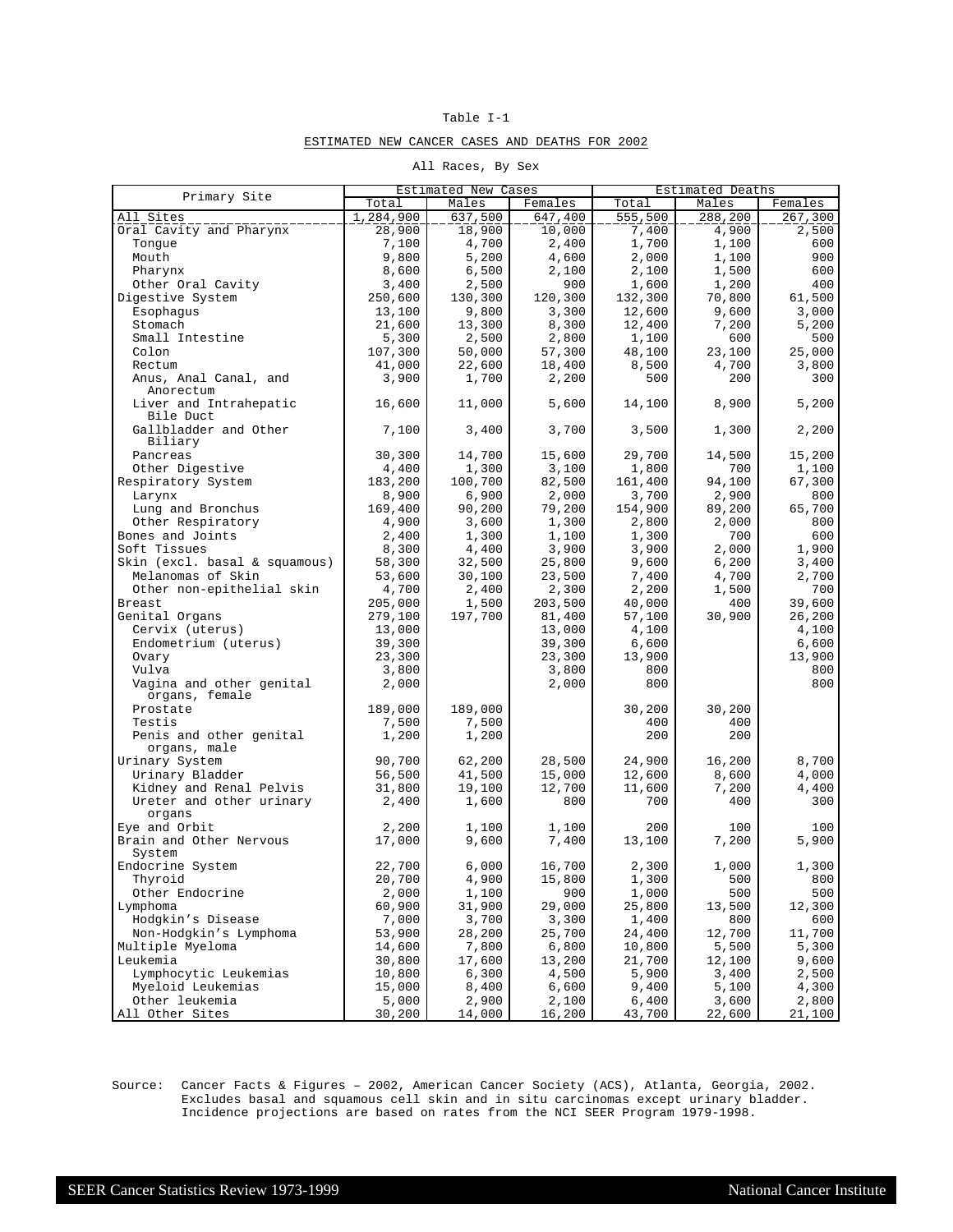#### Table I-2

#### 50-YEAR TRENDS IN U.S. CANCER DEATH RATES

#### All Races, Males and Females

|           |        |        |        |                  |                | Total   |  |  |
|-----------|--------|--------|--------|------------------|----------------|---------|--|--|
|           |        |        |        | Estimated Annual |                | Percent |  |  |
|           |        |        |        |                  | Percent Change |         |  |  |
| Age Group | 1950   | 1975   | 1999   | 1950-75          | 1975-99        | 1950-99 |  |  |
|           |        |        |        |                  |                |         |  |  |
| $0 - 4$   | 11.1   | 5.2    | 2.6    | $-2.8$           | $-2.9$         | $-76.9$ |  |  |
| $5 - 14$  | 6.7    | 4.8    | 2.6    | $-1.0$           | $-2.8$         | $-61.5$ |  |  |
| $15 - 24$ | 8.6    | 6.6    | 4.6    | $-0.7$           | $-1.7$         | $-46.7$ |  |  |
| $25 - 34$ | 20.4   | 15.1   | 10.6   | $-1.2$           | $-1.1$         | $-48.3$ |  |  |
| $35 - 44$ | 63.6   | 53.3   | 37.5   | $-0.4$           | $-1.4$         | $-41.1$ |  |  |
| $45 - 54$ | 174.2  | 178.0  | 130.8  | 0.2              | $-1.3$         | $-24.9$ |  |  |
| $55 - 64$ | 391.3  | 420.2  | 379.9  | 0.3              | $-0.4$         | $-2.9$  |  |  |
| $65 - 74$ | 710.0  | 778.7  | 836.2  | 0.4              | 0.4            | 17.8    |  |  |
| $75 - 84$ | 1167.2 | 1160.9 | 1341.4 | 0.0              | 0.6            | 14.9    |  |  |
| $85+$     | 1450.7 | 1437.9 | 1800.0 | $-0.2$           | 0.8            | 24.1    |  |  |
| All Ages  | 195.4  | 199.1  | 202.8  | 0.1              | 0.1            | 3.8     |  |  |

#### All Primary Cancer Sites Combined

#### Lung and Bronchus Cancer $\oplus$

|           |      |       |       |                  |         | Total   |
|-----------|------|-------|-------|------------------|---------|---------|
|           |      |       |       | Estimated Annual |         | Percent |
|           |      |       |       | Percent Change   | Change  |         |
| Age Group | 1950 | 1975  | 1999  | 1950-75          | 1975-99 | 1950-99 |
|           |      |       |       |                  |         |         |
| $0 - 4$   |      |       |       |                  |         |         |
| $5 - 14$  |      |       |       |                  |         |         |
| $15 - 24$ | 0.2  | 0.1   |       | $-2.5$           | $-0.9$  | $-65.6$ |
| $25 - 34$ | 0.8  | 0.9   | 0.5   | 0.4              | $-1.4$  | $-41.7$ |
| $35 - 44$ | 4.6  | 10.6  | 6.1   | 3.7              | $-2.5$  | 33.8    |
| $45 - 54$ | 20.2 | 48.8  | 32.1  | 3.6              | $-1.8$  | 58.7    |
| $55 - 64$ | 48.9 | 122.6 | 125.3 | 3.6              | 0.2     | 156.5   |
| $65 - 74$ | 59.4 | 196.2 | 285.2 | 4.5              | 1.6     | 379.9   |
| $75 - 84$ | 55.4 | 192.3 | 365.6 | 5.3              | 2.6     | 560.1   |
| $85+$     | 42.3 | 135.5 | 296.9 | 5.1              | 3.2     | 602.0   |
| All Ages  | 14.9 | 42.8  | 56.2  | 4.2              | 1.1     | 275.9   |
|           |      |       |       |                  |         |         |

Source: NCHS public use data file.

|  | Statistic not shown. Rate based on less than 25 cases for the time interval. Trend |  |  |  |
|--|------------------------------------------------------------------------------------|--|--|--|
|  | hased on less than 10 gases for at least one wear within the time interval         |  |  |  |

Statistic not shown. Rate based on less than 25 cases for the time interval. Trend<br>based on less than 10 cases for at least one year within the time interval.<br>Rates are per 100,000 and are age-adjusted to the 2000 U.S. sta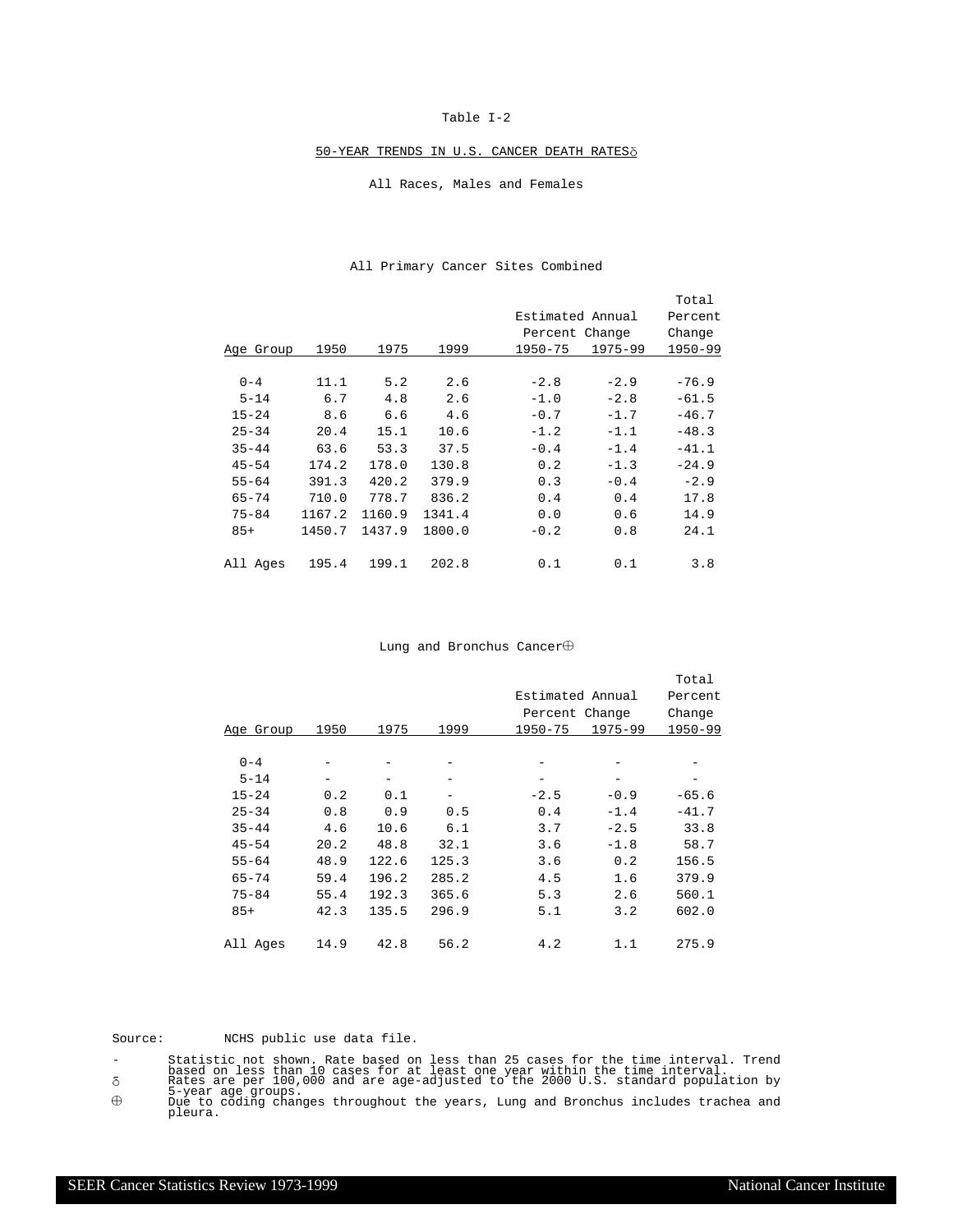#### Table I-3

#### SUMMARY OF CHANGES IN CANCER INCIDENCE AND MORTALITY, 1950-99 AND

#### 5-YEAR RELATIVE SURVIVAL RATES, 1950-98

#### Males and Females, By Primary Cancer Site

|                                              | All Races                    |                            | Whites |            |                          |                            |                         |                    |                             |  |
|----------------------------------------------|------------------------------|----------------------------|--------|------------|--------------------------|----------------------------|-------------------------|--------------------|-----------------------------|--|
|                                              |                              |                            |        |            | Percent Change 1950-99\$ |                            |                         | 5-Year Relative    |                             |  |
|                                              | Estimated<br>Cancer<br>Cases | Actual<br>Cancer<br>Deaths |        | Incidences |                          |                            | U.S.<br>Mortalityo      |                    | Survival Rates<br>(Percent) |  |
| Primary Site                                 | in 1999 $\oplus$             | in 1999δ                   | Total  |            | EAPC                     | Total                      | EAPC                    |                    | 1950-54 1992-98             |  |
| Oral cavity and Pharynx                      | 29,800                       | 7,486                      |        |            |                          | $-46.9$                    | $-1.0$                  | 46                 | 58.8                        |  |
| Esophaqus<br>Stomach                         | 12,500<br>21,900             | 11,917<br>12,711           |        |            |                          | 26.8<br>$-83.0$            | 0.6<br>$-3.6$           | 4<br>12            | 14.7<br>20.9                |  |
| Colon and Rectum<br>Colon                    | 129,400<br>94,700            | 57,155<br>48,433           |        |            |                          | $-39.7$<br>$-26.6$         | $-1.0$<br>$-0.5$        | 37<br>41           | 62.6<br>62.7                |  |
| Rectum<br>Liver and Intrahep                 | 34,700<br>14,500             | 8,722<br>15,972            |        |            |                          | $-68.8$<br>21.5            | $-2.7$<br>0.5           | 40<br>$\mathbf{1}$ | 62.4<br>6.5                 |  |
| Pancreas<br>Larynx                           | 28,600<br>10,600             | 29,081<br>3,815            |        |            |                          | 19.3<br>$-21.0$            | 0.1<br>$-0.4$           | $\mathbf{1}$<br>52 | 4.3<br>65.9                 |  |
| Lung and Bronchus<br>Males                   | 171,600<br>94,000            | 152,480<br>89,707          |        |            |                          | 248.2<br>180.5             | 2.3<br>1.6              | 6<br>5             | 15.0<br>13.3                |  |
| Females<br>Melanomas of skin                 | 77,600<br>44,200             | 62,773<br>7,215            |        |            |                          | 600.6<br>161.8             | 4.6<br>1.9              | 9<br>49            | 17.0<br>89.3                |  |
| Breast (females)<br>Cervix uteri             | 175,000<br>12,800            | 41,144<br>4,204            |        |            |                          | $-19.8$<br>$-78.4$         | $-0.2$<br>$-3.5$        | 60<br>59           | 87.6<br>72.1                |  |
| Corpus and Uterus, NOS<br>Ovary              | 37,400<br>25,200             | 6,468<br>14,035            |        |            |                          | $-68.9$<br>$-2.2$          | $-2.2$<br>$-0.3$        | 72<br>30           | 86.0<br>52.5                |  |
| Prostate<br>Testis                           | 179,300<br>7,400             | 31,728<br>378              |        |            |                          | $-8.2$<br>$-68.8$          | 0.3<br>$-3.0$           | 43<br>57           | 97.8<br>95.7                |  |
| Urinary bladder<br>Kidney and Renal pelvis   | 54,200<br>30,000             | 12,205<br>11,461           |        |            |                          | $-34.8$<br>29.0            | $-1.1$<br>0.6           | 53<br>34           | 82.3<br>62.4                |  |
| Brain and Other nervous<br>Thyroid           | 16,800<br>18,100             | 12,765<br>1,241            |        |            |                          | 49.3<br>$-49.1$            | 0.6<br>$-1.7$           | 21<br>80           | 31.5<br>96.0                |  |
| Hodgkin's disease<br>Non-Hodgkin's lymphomas | 7,200<br>56,800              | 1,403<br>22,612            |        |            |                          | $-73.6$<br>128.1           | $-3.3$<br>1.6           | 30<br>33           | 84.7<br>56.1                |  |
| Multiple myeloma<br>Leukemias                | 13,700<br>30, 200            | 10,565<br>21,014           |        |            |                          | 211.4<br>$-3.9$<br>$-69.0$ | 1.8<br>$-0.4$<br>$-2.7$ | 6<br>10            | 29.5<br>47.3<br>78.6        |  |
| $Childhood(0-14 yrs)$<br>All Sites           | 8,400<br>1,221,800           | 1,498<br>549,829           |        |            |                          | 0.2                        | 0.1                     | 20<br>35           | 63.8                        |  |

The EAPC is the Estimated Annual Percent Change over the time interval. Rates<br>used in the calculation of the EAPC are age-adjusted to the 2000 U.S. standard<br> $\oplus$  Population.<br>Facts and Figures, 1998. American Cancer Socie

- NCHS public use data file.<br>
All Sites, Liver & Intrahep, Brain & Other nervous and Childhood cancers are for<br>
all races as opposed to whites.<br>
Bata prior to 1973 are from Devesa, Silverman, Young, et all. Cancer Incidence  $\Omega$
- NCHS public use tape. Due to coding changes throughout the years: Colon excludes<br>other digestive tract; Rectum includes anal canal; Liver & Intrahep includes<br>gallbladder & bilary tract, NOS; Lung & Bronchus includes trache
- $\lambda$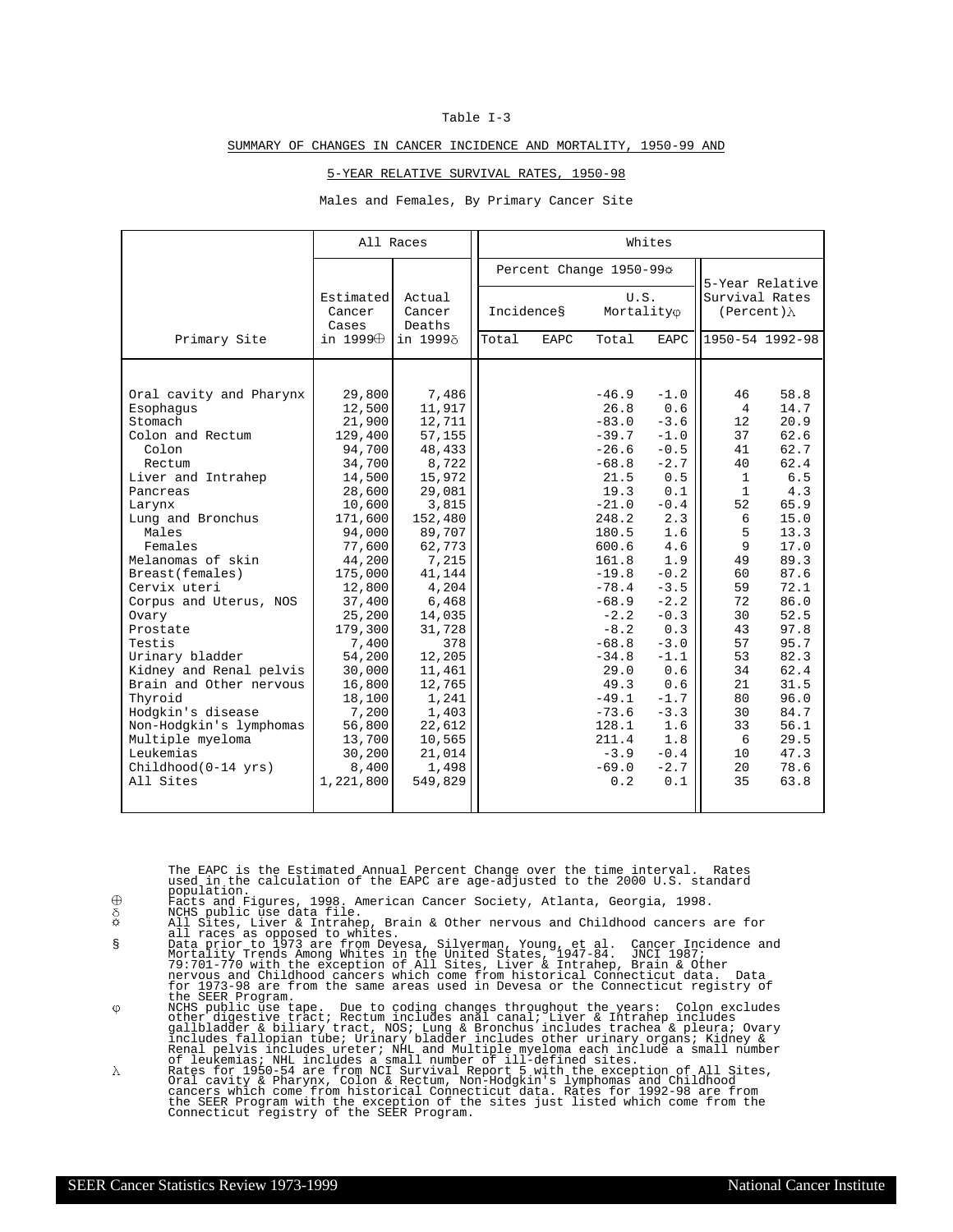| anı |
|-----|
|-----|

Table I-4<br>AGE-ADJUSTED SEER INCIDENCE AND U.S. DEATH RATES AND 5-YEAR RELATIVE SURVIVAL RATES By Primary Cancer Site, Sex and Time Period

|                                                                                                                                                                                       |                                                              |                                                              |                                                             | All Races                                                    |                                                              |                                                             |                                                                 |                                                                 |                                                                 |
|---------------------------------------------------------------------------------------------------------------------------------------------------------------------------------------|--------------------------------------------------------------|--------------------------------------------------------------|-------------------------------------------------------------|--------------------------------------------------------------|--------------------------------------------------------------|-------------------------------------------------------------|-----------------------------------------------------------------|-----------------------------------------------------------------|-----------------------------------------------------------------|
|                                                                                                                                                                                       |                                                              | Incidences<br>$(1995 - 99)$                                  |                                                             |                                                              | US Mortalityo<br>$(1995 - 99)$                               |                                                             |                                                                 | Survival <sup>o</sup><br>$(1992 - 98)$                          |                                                                 |
| Site                                                                                                                                                                                  | Total                                                        |                                                              | Males Females                                               | Total                                                        |                                                              | Males Females                                               | Total                                                           | Males Females                                                   |                                                                 |
| All Sites                                                                                                                                                                             | 468.9                                                        | 549.6                                                        | 416.1                                                       | 206.0                                                        | 259.1                                                        | 171.4                                                       | 62.4                                                            | 61.9                                                            | 63.0                                                            |
| Oral Cavity & Pharynx:                                                                                                                                                                | 11.1                                                         | 16.4                                                         | 6.7                                                         | 3.0                                                          | 4.6                                                          | 1.8                                                         | 56.4                                                            | 54.6                                                            | 60.1                                                            |
| Lip<br>Tonque<br>Salivary gland<br>Floor of mouth<br>Gum & other<br>oral cavity                                                                                                       | 1.1<br>2.5<br>1.2<br>0.9<br>1.8                              | 1.9<br>3.6<br>1.5<br>1.3<br>2.3                              | 0.4<br>1.6<br>1.0<br>0.6<br>1.4                             | 0.0<br>0.7<br>0.3<br>0.1<br>0.5                              | 0.1<br>1.0<br>0.4<br>0.1<br>0.7                              | 0.0<br>0.4<br>0.2<br>0.0<br>0.4                             | 94.5<br>52.1<br>73.9<br>51.3<br>53.1                            | 95.3<br>49.5<br>69.9<br>50.2<br>45.4                            | 91.1<br>57.2<br>78.5<br>53.8<br>64.4                            |
| Nasopharynx<br>Tonsil<br>Oropharynx<br>Hypopharynx<br>Other oral cavity<br>& pharynx                                                                                                  | 0.8<br>1.2<br>0.3<br>0.9<br>0.3                              | 1.1<br>2.0<br>0.5<br>1.6<br>0.5                              | 0.5<br>0.5<br>0.2<br>0.4<br>0.2                             | 0.3<br>0.2<br>0.2<br>0.2<br>0.6                              | 0.4<br>0.3<br>0.3<br>0.3<br>1.0                              | 0.2<br>0.1<br>0.1<br>0.1<br>0.3                             | 57.3<br>52.8<br>37.0<br>30.2<br>31.9                            | 58.0<br>52.6<br>38.4<br>29.5<br>35.2                            | 55.4<br>53.2<br>34.1<br>32.4<br>23.1                            |
| Digestive System:<br>Esophagus<br>Stomach<br>Small intestine<br>Colon & Rectum:<br>Colon<br>Rectum<br>Anus, anal canal &                                                              | 91.0<br>4.5<br>9.1<br>1.6<br>53.7<br>38.8<br>14.9<br>1.3     | 112.0<br>7.5<br>13.1<br>1.9<br>63.5<br>44.4<br>19.1<br>1.2   | 74.9<br>2.1<br>6.2<br>1.4<br>46.3<br>34.7<br>11.6<br>1.3    | 48.7<br>4.3<br>5.0<br>0.4<br>21.7<br>18.7<br>3.1<br>0.2      | 62.2<br>7.6<br>7.1<br>0.5<br>26.3<br>22.3<br>4.0<br>0.1      | 38.6<br>1.8<br>3.5<br>0.3<br>18.5<br>16.1<br>2.4<br>0.2     | 43.4<br>13.3<br>22.0<br>52.6<br>61.9<br>61.9<br>61.7<br>64.7    | 41.6<br>13.4<br>20.8<br>50.7<br>61.9<br>62.3<br>60.9<br>56.8    | 45.6<br>13.1<br>24.0<br>54.6<br>61.9<br>61.5<br>62.8<br>70.4    |
| anorectum<br>Liver & Intrahep:<br>Liver<br>Intrahep bile duct<br>Gallbladder<br>Other biliary<br>Pancreas<br>Retroperitoneum<br>Peritoneum, omentum &<br>mesentery<br>Other digestive | 5.7<br>4.8<br>0.9<br>1.2<br>1.4<br>10.9<br>0.4<br>0.6<br>0.4 | 8.5<br>7.5<br>1.1<br>0.9<br>1.8<br>12.4<br>0.5<br>0.2<br>0.5 | 3.3<br>2.6<br>0.7<br>1.5<br>1.2<br>9.8<br>0.4<br>0.9<br>0.3 | 4.5<br>3.6<br>0.9<br>0.8<br>0.6<br>10.6<br>0.1<br>0.2<br>0.2 | 6.5<br>5.5<br>1.0<br>0.5<br>0.7<br>12.2<br>0.1<br>0.1<br>0.3 | 3.0<br>2.2<br>0.8<br>1.0<br>0.5<br>9.3<br>0.1<br>0.2<br>0.2 | 6.5<br>7.1<br>3.5<br>15.1<br>18.2<br>4.3<br>46.7<br>33.6<br>6.3 | 6.2<br>6.5<br>4.3<br>14.0<br>19.1<br>4.2<br>44.8<br>18.5<br>4.5 | 7.1<br>8.5<br>2.5<br>15.3<br>17.2<br>4.4<br>48.5<br>37.5<br>8.4 |
| system                                                                                                                                                                                |                                                              |                                                              |                                                             |                                                              |                                                              |                                                             |                                                                 |                                                                 |                                                                 |
| Respiratory System:<br>Nose, nasal cavity &<br>middle ear                                                                                                                             | 68.7<br>0.7                                                  | 91.7<br>0.9                                                  | 51.9<br>0.5                                                 | 59.6<br>0.2                                                  | 84.5<br>0.2                                                  | 41.8<br>0.1                                                 | 18.3<br>56.4                                                    | 18.1<br>55.1                                                    | 18.6<br>58.2                                                    |
| Larynx<br>Lung & bronchus<br>Pleura<br>Trachea & other<br>respiratory organs                                                                                                          | 4.0<br>62.9<br>0.9<br>0.2                                    | 7.1<br>81.6<br>1.8<br>0.3                                    | 1.6<br>49.4<br>0.3<br>0.1                                   | 1.5<br>57.7<br>0.2<br>0.1                                    | 2.7<br>81.2<br>0.3<br>0.1                                    | 0.6<br>41.0<br>0.1<br>0.1                                   | 64.4<br>14.7<br>7.3<br>45.3                                     | 65.9<br>13.1<br>4.6<br>47.3                                     | 58.9<br>16.7<br>16.9<br>40.6                                    |
| Bones & joints                                                                                                                                                                        | 0.9                                                          | 1.0                                                          | 0.8                                                         | 0.5                                                          | 0.6                                                          | 0.4                                                         | 70.0                                                            | 68.4                                                            | 72.2                                                            |
| Soft tissue (incl heart)                                                                                                                                                              | 2.8                                                          | 3.4                                                          | 2.4                                                         | 1.5                                                          | 1.6                                                          | 1.4                                                         | 66.8                                                            | 66.8                                                            | 66.7                                                            |
| Skin (ex basal & squam):<br>Melanomas of skin<br>Other non-epithelial<br>skin                                                                                                         | 19.5<br>16.3<br>3.2                                          | 25.5<br>20.4<br>5.1                                          | 14.9<br>13.3<br>1.5                                         | 3.6<br>2.7<br>0.8                                            | 5.3<br>4.0<br>1.4                                            | 2.3<br>1.8<br>0.4                                           | 78.5<br>89.1<br>42.8                                            | 70.3<br>87.0<br>34.4                                            | 91.0<br>91.5<br>85.9                                            |
| <b>Breast</b>                                                                                                                                                                         | 73.4                                                         | 1.1                                                          | 134.1                                                       | 16.4                                                         | 0.3                                                          | 28.8                                                        | 86.2                                                            | 83.0                                                            | 86.2                                                            |

Note: Incidence and death rates are per 100,000 and are age-adjusted to the 2000 U.S.<br>standard population by 5-year age groups. Survival rates are expressed as<br>SEER 12 areas.<br>NCHS percents.<br>SEER 9 areas.

- 
- 
- Statistic could not be calculated.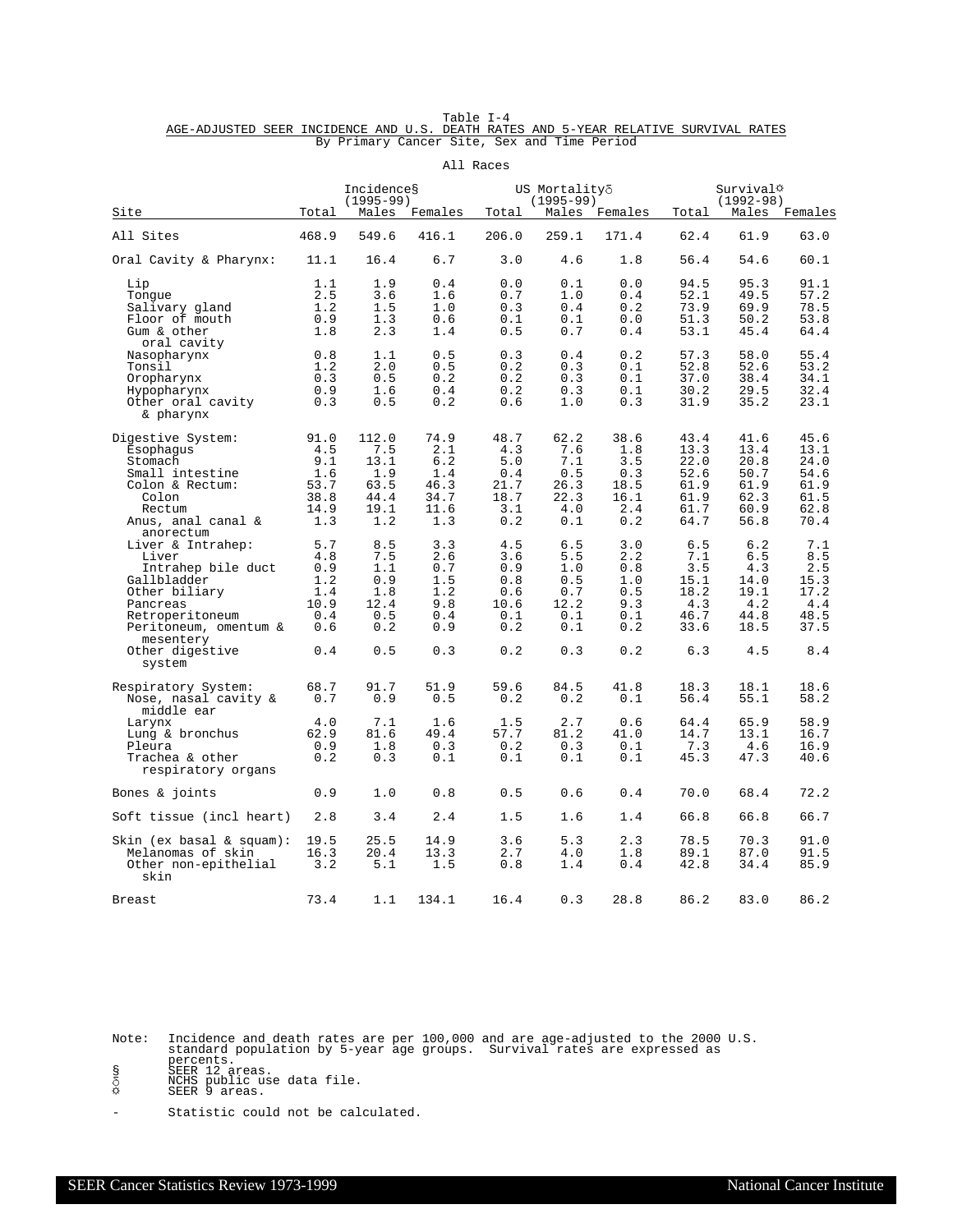| All Races                                                                                                                                                                                                                                                                                                      |                                                                                                                      |                                                                                                                                                        |                                                                                                                     |                                                                                                                     |                                                                                                                                                                         |                                                                                                                     |                                                                                                                                                 |                                                                                                                                                      |                                                                                                                                         |  |
|----------------------------------------------------------------------------------------------------------------------------------------------------------------------------------------------------------------------------------------------------------------------------------------------------------------|----------------------------------------------------------------------------------------------------------------------|--------------------------------------------------------------------------------------------------------------------------------------------------------|---------------------------------------------------------------------------------------------------------------------|---------------------------------------------------------------------------------------------------------------------|-------------------------------------------------------------------------------------------------------------------------------------------------------------------------|---------------------------------------------------------------------------------------------------------------------|-------------------------------------------------------------------------------------------------------------------------------------------------|------------------------------------------------------------------------------------------------------------------------------------------------------|-----------------------------------------------------------------------------------------------------------------------------------------|--|
| Site                                                                                                                                                                                                                                                                                                           | Total                                                                                                                | Incidences<br>$(1995 - 99)$                                                                                                                            | Males Females                                                                                                       | Total                                                                                                               | US Mortalityò<br>(1995–99)                                                                                                                                              | Males Females                                                                                                       |                                                                                                                                                 | Survival¢<br>$(1992 - 98)$<br>Total<br>Males Females                                                                                                 |                                                                                                                                         |  |
| Female Genital System:<br>Cervix uteri<br>Corpus uteri<br>Uterus, NOS<br>Ovary<br>Vagina<br>Vulva<br>Other female<br>genital system                                                                                                                                                                            | 29.8<br>5.1<br>13.3<br>0.3<br>9.1<br>0.4<br>1.3<br>0.4                                                               | $\overline{\phantom{a}}$<br>÷,<br>$\overline{\phantom{a}}$<br>$\overline{\phantom{0}}$<br>$\equiv$<br>$\overline{\phantom{a}}$<br>$\equiv$<br>$\equiv$ | 55.0<br>9.8<br>24.2<br>0.4<br>16.8<br>0.7<br>2.2<br>0.7                                                             | 9.7<br>1.7<br>1.2<br>1.2<br>5.1<br>0.2<br>0.3<br>0.1                                                                | $\overline{\phantom{a}}$<br>$\overline{\phantom{a}}$<br>$\overline{\phantom{a}}$<br>$\equiv$<br>$\equiv$<br>$\overline{\phantom{a}}$<br>$\overline{a}$<br>$\frac{1}{2}$ | 17.1<br>3.1<br>2.1<br>2.1<br>9.0<br>0.3<br>0.5<br>0.2                                                               | 71.2<br>70.7<br>85.1<br>29.1<br>53.1<br>46.3<br>75.6<br>66.4                                                                                    | -<br>$\overline{a}$<br>$\overline{\phantom{0}}$<br>$\equiv$<br>$\equiv$<br>$\overline{\phantom{a}}$<br>$\overline{\phantom{a}}$<br>$\qquad \qquad -$ | 71.2<br>70.7<br>85.1<br>29.1<br>53.1<br>46.3<br>75.6<br>66.4                                                                            |  |
| Male Genital System:<br>Prostate<br>Testis<br>Penis<br>Other male<br>genital system                                                                                                                                                                                                                            | 74.6<br>71.5<br>2.5<br>0.3<br>0.2                                                                                    | 171.6<br>165.4<br>5.1<br>0.7<br>0.4                                                                                                                    | $\qquad \qquad -$<br>$\overline{\phantom{0}}$<br>$\overline{\phantom{0}}$<br>$\qquad \qquad -$<br>$\qquad \qquad -$ | 12.8<br>12.6<br>0.1<br>0.1<br>0.0                                                                                   | 34.4<br>33.9<br>0.3<br>0.2<br>0.0                                                                                                                                       | $\overline{\phantom{a}}$<br>$\overline{\phantom{a}}$<br>$\equiv$<br>$\equiv$<br>$\equiv$                            | 96.7<br>97.0<br>95.4<br>72.3<br>77.4                                                                                                            | 96.7<br>97.0<br>95.4<br>72.3<br>77.4                                                                                                                 | $\overline{\phantom{0}}$<br>$\equiv$<br>$\overline{\phantom{a}}$<br>$\qquad \qquad -$                                                   |  |
| Urinary System:<br>Urinary bladder<br>Kidney & renal pelvis<br>Ureter<br>Other urinary system                                                                                                                                                                                                                  | 31.7<br>20.0<br>10.8<br>0.5<br>0.3                                                                                   | 51.4<br>35.1<br>15.0<br>0.8<br>0.6                                                                                                                     | 17.1<br>9.1<br>7.5<br>0.3<br>0.2                                                                                    | 8.9<br>4.4<br>4.3<br>0.1<br>0.1                                                                                     | 14.1<br>7.7<br>6.1<br>0.2<br>0.1                                                                                                                                        | 5.4<br>2.4<br>2.9<br>0.1<br>0.1                                                                                     | 74.1<br>81.5<br>62.1<br>56.0<br>63.5                                                                                                            | 76.5<br>83.8<br>62.0<br>55.2<br>70.2                                                                                                                 | 68.9<br>75.3<br>62.1<br>57.2<br>52.1                                                                                                    |  |
| Eye & Orbit                                                                                                                                                                                                                                                                                                    | 0.8                                                                                                                  | 1.0                                                                                                                                                    | 0.7                                                                                                                 | 0.1                                                                                                                 | 0.1                                                                                                                                                                     | 0.1                                                                                                                 | 81.3                                                                                                                                            | 80.2                                                                                                                                                 | 82.7                                                                                                                                    |  |
| Brain & Nervous System:<br>Brain<br>Cranial nerves & other<br>nervous system                                                                                                                                                                                                                                   | 6.4<br>6.0<br>0.4                                                                                                    | 7.6<br>7.2<br>0.4                                                                                                                                      | 5.4<br>5.0<br>0.3                                                                                                   | 4.7<br>4.6<br>0.1                                                                                                   | 5.7<br>5.6<br>0.1                                                                                                                                                       | 3.9<br>3.8<br>0.1                                                                                                   | 32.2<br>29.5<br>72.2                                                                                                                            | 32.7<br>30.0<br>75.1                                                                                                                                 | 31.6<br>29.0<br>68.8                                                                                                                    |  |
| Endocrine System:<br>Thyroid<br>Other endocrine &<br>thymus                                                                                                                                                                                                                                                    | 7.2<br>6.6<br>0.6                                                                                                    | 4.2<br>3.5<br>0.7                                                                                                                                      | 10.1<br>9.5<br>0.6                                                                                                  | 0.8<br>0.5<br>0.3                                                                                                   | 0.8<br>0.4<br>0.4                                                                                                                                                       | 0.8<br>0.5<br>0.3                                                                                                   | 92.2<br>95.6<br>58.5                                                                                                                            | 86.8<br>92.4<br>61.1                                                                                                                                 | 94.3<br>96.7<br>55.5                                                                                                                    |  |
| Lymphomas:<br>Hodgkin's disease<br>Non-Hodgkin's<br>lymphomas                                                                                                                                                                                                                                                  | 21.8<br>2.7<br>19.1                                                                                                  | 26.7<br>3.0<br>23.6                                                                                                                                    | 17.8<br>2.4<br>15.4                                                                                                 | 9.3<br>0.5<br>8.7                                                                                                   | 11.5<br>0.6<br>10.8                                                                                                                                                     | 7.6<br>0.4<br>7.2                                                                                                   | 59.7<br>83.8<br>55.0                                                                                                                            | 56.2<br>81.7<br>51.4                                                                                                                                 | 64.0<br>86.1<br>59.5                                                                                                                    |  |
| 5.5<br>Multiple myeloma                                                                                                                                                                                                                                                                                        |                                                                                                                      | 6.8                                                                                                                                                    | 4.5                                                                                                                 | 3.9                                                                                                                 | 4.9                                                                                                                                                                     | 3.3                                                                                                                 | 30.2                                                                                                                                            | 31.5                                                                                                                                                 | 28.8                                                                                                                                    |  |
| Leukemias:<br>Lymphocytic:<br>Acute lymphocytic<br>Chronic lymphocytic<br>Other lymphocytic<br>Myeloid:<br>Acute myeloid<br>Chronic myeloid<br>Other myeloid<br>Monocytic:<br>Acute monocytic<br>Chronic monocytic<br>Other monocytic<br>Other:<br>Other acute<br>Other chronic<br>Aleukemic, subleuk &<br>NOS | 12.0<br>5.2<br>1.5<br>3.5<br>0.2<br>5.4<br>3.6<br>1.7<br>0.1<br>0.3<br>0.2<br>0.0<br>0.0<br>1.3<br>0.5<br>0.0<br>0.8 | 15.8<br>6.9<br>1.7<br>4.9<br>0.2<br>6.8<br>4.4<br>2.2<br>0.1<br>0.3<br>0.3<br>0.0<br>0.0<br>1.8<br>0.6<br>0.0<br>1.1                                   | 9.3<br>3.9<br>1.3<br>2.4<br>0.1<br>4.3<br>3.0<br>1.3<br>0.1<br>0.2<br>0.2<br>0.0<br>0.0<br>0.9<br>0.4<br>0.0<br>0.5 | 7.8<br>2.3<br>0.5<br>1.6<br>0.1<br>3.4<br>2.4<br>0.8<br>0.1<br>0.1<br>0.1<br>0.0<br>0.0<br>2.1<br>1.0<br>0.1<br>0.9 | 10.4<br>3.2<br>0.6<br>2.4<br>0.2<br>4.4<br>3.1<br>1.1<br>0.2<br>0.1<br>0.1<br>0.0<br>0.0<br>2.7<br>1.3<br>0.1<br>1.3                                                    | 6.0<br>1.6<br>0.4<br>1.1<br>0.1<br>2.7<br>2.0<br>0.6<br>0.1<br>0.1<br>0.0<br>0.0<br>0.0<br>1.6<br>0.8<br>0.1<br>0.7 | 45.9<br>68.8<br>63.5<br>73.1<br>44.9<br>23.9<br>18.7<br>34.5<br>24.1<br>18.0<br>19.6<br>$\sim$ $-$<br>$\sim$ $-$<br>39.9<br>9.5<br>25.9<br>58.3 | 47.1<br>68.1<br>61.6<br>73.0<br>44.9<br>24.0<br>17.7<br>35.6<br>22.7<br>20.3<br>22.0<br>$\sim$<br>$\sim$ 100 $\mu$<br>47.5<br>9.8<br>66.9            | 44.3<br>69.7<br>66.1<br>73.2<br>45.1<br>23.9<br>19.7<br>33.1<br>25.2<br>14.7<br>15.9<br>$\sim$<br>$\sim$<br>27.3<br>9.2<br>12.6<br>41.4 |  |
| Ill-defined &<br>unspecified                                                                                                                                                                                                                                                                                   | 11.8                                                                                                                 | 13.4                                                                                                                                                   | 10.6                                                                                                                | 14.8                                                                                                                | 18.1                                                                                                                                                                    | 12.3                                                                                                                | 13.7                                                                                                                                            | 15.4                                                                                                                                                 | 12.2                                                                                                                                    |  |

Table I-4 - continued<br>AGE-ADJUSTED SEER INCIDENCE AND U.S. DEATH RATES AND 5-YEAR RELATIVE SURVIVAL RATES By Primary Cancer Site, Sex and Time Period

Note: Incidence and death rates are per 100,000 and are age-adjusted to the 2000 U.S. standard population by 5-year age groups. Survival rates are expressed as percents.

§ SEER 12 areas. NCHS public use data file. ' SEER 9 areas. - Statistic could not be calculated.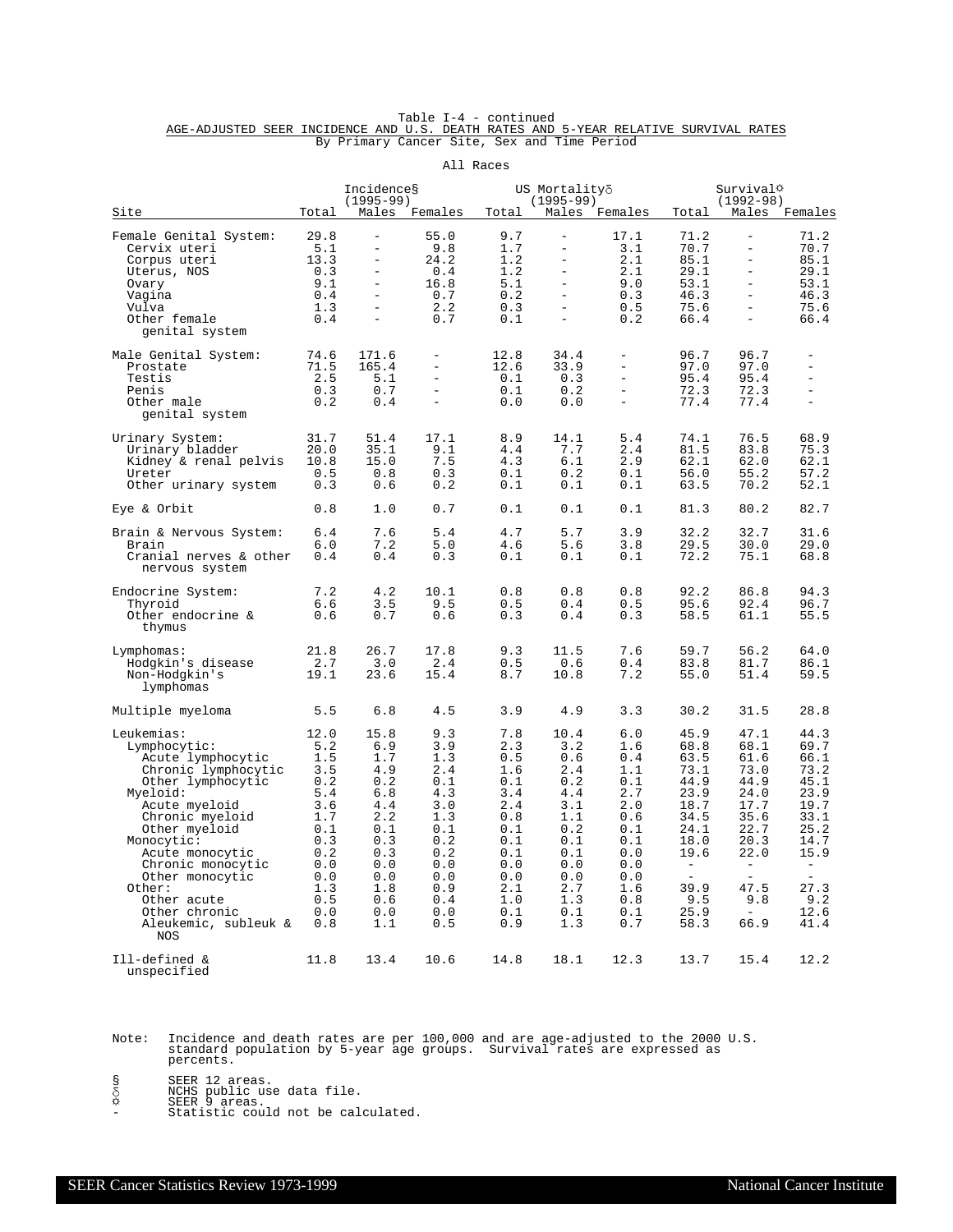| ∙an⊥ |  |
|------|--|
|------|--|

## Table I-5<br>AGE-ADJUSTED SEER INCIDENCE AND U.S. DEATH RATES AND 5-YEAR RELATIVE SURVIVAL RATES By Primary Cancer Site, Sex and Time Period

|                                                                                                                                                                                       |                                                              |                                                              |                                                             | Whites                                                       |                                                              |                                                             |                                                                 |                                                                 |                                                                 |
|---------------------------------------------------------------------------------------------------------------------------------------------------------------------------------------|--------------------------------------------------------------|--------------------------------------------------------------|-------------------------------------------------------------|--------------------------------------------------------------|--------------------------------------------------------------|-------------------------------------------------------------|-----------------------------------------------------------------|-----------------------------------------------------------------|-----------------------------------------------------------------|
|                                                                                                                                                                                       |                                                              | Incidences<br>$(1995 - 99)$                                  |                                                             |                                                              | US Mortalityo<br>$(1995 - 99)$                               |                                                             | Survival¤<br>$(1992 - 98)$<br>Males Females                     |                                                                 |                                                                 |
| Site                                                                                                                                                                                  | Total                                                        |                                                              | Males Females                                               | Total                                                        |                                                              | Males Females                                               | Total                                                           |                                                                 |                                                                 |
| All Sites                                                                                                                                                                             | 473.2                                                        | 546.1                                                        | 427.0                                                       | 202.5                                                        | 253.0                                                        | 169.8                                                       | 63.8                                                            | 63.5                                                            | 64.2                                                            |
| Oral Cavity & Pharynx:<br>Lip<br>Tongue<br>Salivary gland<br>Floor of mouth<br>Gum & other<br>oral cavity                                                                             | 10.9<br>1.2<br>2.6<br>1.2<br>0.9<br>1.8                      | 16.1<br>2.3<br>3.7<br>1.6<br>1.3<br>2.2                      | 6.6<br>0.4<br>1.6<br>1.0<br>0.6<br>1.5                      | 2.8<br>0.0<br>0.7<br>0.3<br>0.1<br>0.5                       | 4.2<br>0.1<br>1.0<br>0.4<br>0.1<br>0.6                       | 1.7<br>0.0<br>0.4<br>0.2<br>0.0<br>0.4                      | 58.8<br>94.5<br>53.9<br>73.5<br>54.4<br>55.9                    | 57.8<br>95.3<br>51.9<br>69.6<br>54.1<br>49.3                    | 60.9<br>90.8<br>57.7<br>78.1<br>55.1<br>65.0                    |
| Nasopharynx<br>Tonsil<br>Oropharynx<br>Hypopharynx<br>Other oral cavity<br>& pharynx                                                                                                  | 0.4<br>1.2<br>0.3<br>0.9<br>0.3                              | 0.6<br>2.0<br>0.5<br>1.5<br>0.5                              | 0.3<br>0.5<br>0.2<br>0.4<br>0.2                             | 0.2<br>0.2<br>0.2<br>0.1<br>0.5                              | 0.3<br>0.3<br>0.3<br>0.2<br>0.9                              | 0.1<br>0.1<br>0.1<br>0.1<br>0.3                             | 50.3<br>55.4<br>40.1<br>32.2<br>34.5                            | 50.7<br>55.8<br>42.3<br>31.3<br>38.2                            | 49.2<br>54.1<br>35.8<br>34.8<br>25.7                            |
| Digestive System:<br>Esophagus<br>Stomach<br>Small intestine<br>Colon & Rectum:<br>Colon<br>Rectum<br>Anus, anal canal &                                                              | 87.4<br>4.3<br>7.7<br>1.6<br>53.2<br>38.4<br>14.8<br>1.3     | 107.3<br>7.3<br>11.3<br>1.9<br>63.1<br>44.2<br>18.9<br>1.2   | 72.1<br>2.0<br>5.1<br>1.4<br>45.7<br>34.2<br>11.6<br>1.4    | 46.6<br>4.1<br>4.4<br>0.4<br>21.3<br>18.2<br>3.1<br>0.2      | 59.6<br>7.2<br>6.3<br>0.5<br>25.8<br>21.9<br>4.0<br>0.1      | 36.9<br>1.7<br>3.0<br>0.3<br>18.0<br>15.6<br>2.4<br>0.2     | 45.0<br>14.7<br>20.9<br>53.9<br>62.6<br>62.7<br>62.4<br>67.1    | 43.3<br>14.7<br>19.5<br>51.3<br>62.6<br>63.0<br>61.6<br>61.1    | 47.0<br>14.8<br>23.4<br>56.7<br>62.7<br>62.4<br>63.5<br>71.2    |
| anorectum<br>Liver & Intrahep:<br>Liver<br>Intrahep bile duct<br>Gallbladder<br>Other biliary<br>Pancreas<br>Retroperitoneum<br>Peritoneum, omentum &<br>mesentery<br>Other digestive | 4.5<br>3.7<br>0.9<br>1.2<br>1.4<br>10.6<br>0.4<br>0.7<br>0.4 | 6.8<br>5.7<br>1.1<br>0.8<br>1.7<br>12.1<br>0.5<br>0.2<br>0.5 | 2.7<br>2.0<br>0.7<br>1.5<br>1.2<br>9.4<br>0.4<br>1.0<br>0.3 | 4.1<br>3.2<br>0.9<br>0.8<br>0.6<br>10.3<br>0.1<br>0.2<br>0.2 | 5.9<br>4.9<br>1.0<br>0.5<br>0.7<br>12.0<br>0.1<br>0.1<br>0.3 | 2.8<br>2.0<br>0.8<br>0.9<br>0.5<br>9.0<br>0.1<br>0.2<br>0.2 | 6.5<br>7.2<br>4.1<br>14.9<br>19.0<br>4.3<br>47.8<br>32.5<br>4.7 | 5.9<br>6.1<br>5.1<br>12.9<br>20.8<br>4.3<br>46.2<br>14.7<br>1.4 | 7.8<br>9.7<br>2.7<br>15.4<br>17.1<br>4.4<br>49.3<br>37.3<br>8.6 |
| system<br>Respiratory System:<br>Nose, nasal cavity &                                                                                                                                 | 69.1<br>0.7                                                  | 89.9<br>0.9                                                  | 54.0<br>0.5                                                 | 59.3<br>0.2                                                  | 82.8<br>0.2                                                  | 42.5<br>0.1                                                 | 18.6<br>59.6                                                    | 18.5<br>59.4                                                    | 18.8<br>59.8                                                    |
| middle ear<br>Larynx<br>Lung & bronchus<br>Pleura<br>Trachea & other<br>respiratory organs                                                                                            | 4.0<br>63.2<br>1.0<br>0.2                                    | 7.0<br>79.8<br>1.9<br>0.3                                    | 1.6<br>51.4<br>0.3<br>0.1                                   | 1.3<br>57.5<br>0.2<br>0.1                                    | 2.4<br>79.7<br>0.3<br>0.1                                    | 0.5<br>41.7<br>0.1<br>0.1                                   | 65.9<br>15.0<br>7.4<br>43.1                                     | 67.7<br>13.3<br>4.9<br>45.1                                     | 59.2<br>17.0<br>17.0<br>38.7                                    |
| Bones & joints                                                                                                                                                                        | 1.0                                                          | 1.1                                                          | 0.8                                                         | 0.5                                                          | 0.6                                                          | 0.4                                                         | 70.4                                                            | 69.3                                                            | 71.9                                                            |
| Soft tissue (incl heart)                                                                                                                                                              | 2.8                                                          | 3.4                                                          | 2.4                                                         | 1.5                                                          | 1.6                                                          | 1.3                                                         | 67.8                                                            | 68.4                                                            | 67.2                                                            |
| Skin (ex basal & squam):<br>Melanomas of skin<br>Other non-epithelial<br>skin                                                                                                         | 22.2<br>19.0<br>3.2                                          | 28.6<br>23.5<br>5.1                                          | 17.3<br>15.7<br>1.5                                         | 3.9<br>3.1<br>0.8                                            | 5.8<br>4.4<br>1.4                                            | 2.5<br>2.1<br>0.4                                           | 80.1<br>89.3<br>43.4                                            | 72.5<br>87.1<br>34.9                                            | 91.3<br>91.8<br>86.5                                            |
| <b>Breast</b>                                                                                                                                                                         | 75.5                                                         | 1.1                                                          | 139.0                                                       | 16.0                                                         | 0.3                                                          | 28.2                                                        | 87.5                                                            | 86.2                                                            | 87.6                                                            |

Note: Incidence and death rates are per 100,000 and are age-adjusted to the 2000 U.S. standard population by 5-year age groups. Survival rates are expressed as percents.

- 
- 
- § SEER 12 areas. NCHS public use data file. ' SEER 9 areas. Statistic could not be calculated.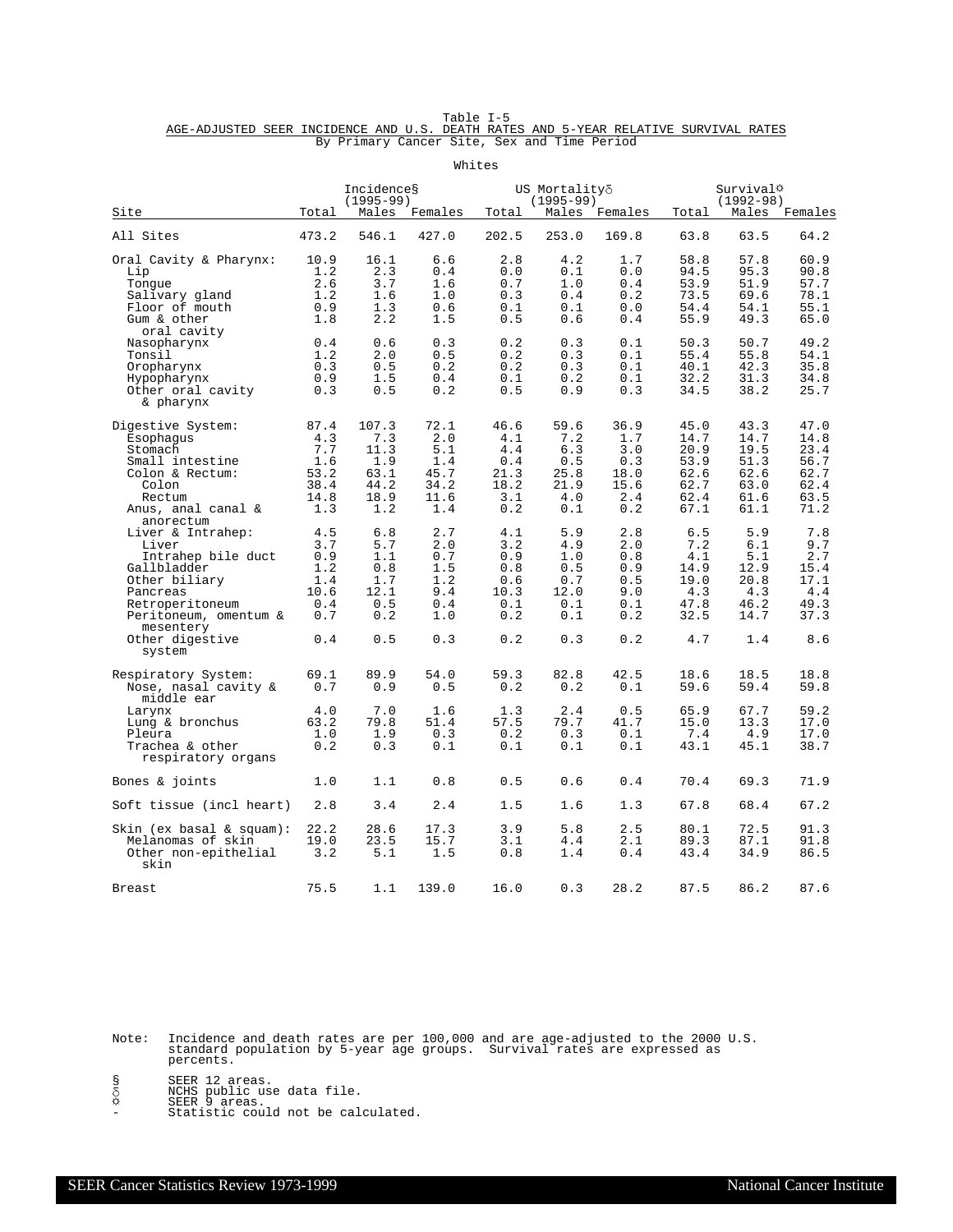|                                                   |              |                                            | Whites                                               |                                                          |                               |                                      |                                                      |                               |                                       |
|---------------------------------------------------|--------------|--------------------------------------------|------------------------------------------------------|----------------------------------------------------------|-------------------------------|--------------------------------------|------------------------------------------------------|-------------------------------|---------------------------------------|
| Site                                              | Total        | Incidences<br>$(1995 - 99)$                |                                                      | US Mortalityo<br>$(1995 - 99)$<br>Males Females<br>Total |                               | Males Females                        | Survival¤<br>$(1992 - 98)$<br>Total<br>Males Females |                               |                                       |
|                                                   |              |                                            |                                                      |                                                          |                               |                                      |                                                      |                               |                                       |
| Female Genital System:<br>Cervix uteri            | 30.7<br>4.7  | $\overline{\phantom{a}}$<br>$\overline{a}$ | 57.0<br>9.2                                          | 9.5<br>1.5                                               | $\qquad \qquad -$<br>$\equiv$ | 16.9<br>2.8                          | 72.2<br>72.1                                         | $\qquad \qquad -$<br>$\equiv$ | 72.2<br>72.1                          |
| Corpus uteri                                      | 14.0         | $\qquad \qquad -$                          | 25.7                                                 | 1.1                                                      |                               | 2.0                                  | 86.8                                                 | $\overline{\phantom{0}}$      | 86.8                                  |
| Uterus, NOS                                       | 0.2          | $\overline{\phantom{a}}$                   | 0.4                                                  | 1.1                                                      | $\overline{\phantom{a}}$      | 1.9                                  | 26.7                                                 | $\equiv$                      | 26.7                                  |
| Ovary                                             | 9.6          | $\equiv$                                   | 17.9                                                 | 5.2                                                      | $\overline{\phantom{a}}$      | 9.3                                  | 52.5                                                 | $\equiv$                      | 52.5                                  |
| Vagina                                            | 0.4          | $\qquad \qquad -$                          | 0.7                                                  | 0.1                                                      | $\equiv$                      | 0.2                                  | 47.2                                                 | $\equiv$                      | 47.2                                  |
| Vulva                                             | 1.3          | $\equiv$<br>$\overline{\phantom{a}}$       | 2.4                                                  | 0.3                                                      | $\overline{\phantom{a}}$      | 0.5                                  | 75.5                                                 | $\overline{\phantom{0}}$      | 75.5                                  |
| Other female<br>genital system                    | 0.4          |                                            | 0.7                                                  | 0.1                                                      | $\equiv$                      | 0.2                                  | 67.0                                                 | $\overline{\phantom{a}}$      | 67.0                                  |
| Male Genital System:                              | 72.6         | 165.7                                      | $\overline{\phantom{a}}$                             | 11.8                                                     | 31.7                          | $\overline{\phantom{a}}$             | 97.5                                                 | 97.5                          | $\overline{\phantom{m}}$              |
| Prostate                                          | 69.1         | 158.7                                      | $\overline{\phantom{a}}$                             | 11.6                                                     | 31.2                          | $\qquad \qquad -$                    | 97.8                                                 | 97.8                          | $\qquad \qquad -$                     |
| Testis<br>Penis                                   | 3.0<br>0.3   | 6.0<br>0.7                                 | $\overline{\phantom{a}}$<br>$\overline{\phantom{a}}$ | 0.1<br>0.1                                               | 0.3<br>0.2                    | $\equiv$<br>$\overline{\phantom{a}}$ | 95.7<br>73.4                                         | 95.7<br>73.4                  | $\overline{\phantom{a}}$<br>$\bar{ }$ |
| Other male<br>genital system                      | 0.1          | 0.3                                        | $\overline{\phantom{a}}$                             | 0.0                                                      | 0.0                           | $\overline{\phantom{a}}$             | 77.8                                                 | 77.8                          | $\overline{\phantom{a}}$              |
| Urinary System:                                   | 33.7         | 55.1                                       | 17.9                                                 | 9.0                                                      | 14.5                          | 5.4                                  | 75.2                                                 | 77.7                          | 69.6                                  |
| Urinary bladder<br>Kidney & renal pelvis          | 21.8<br>11.0 | 38.5<br>15.2                               | 9.7<br>7.7                                           | 4.5<br>4.3                                               | 8.0<br>6.2                    | 2.3<br>2.9                           | 82.3<br>62.4                                         | 84.4<br>62.8                  | 76.4<br>61.8                          |
| Ureter                                            | 0.6          | 0.8                                        | 0.4                                                  | 0.1                                                      | 0.2                           | 0.1                                  | 58.5                                                 | 59.3                          | 57.3                                  |
| Other urinary system                              | 0.3          | 0.5                                        | 0.2                                                  | 0.1                                                      | 0.1                           | 0.1                                  | 63.6                                                 | 67.5                          | 55.1                                  |
| Eye & Orbit                                       | 0.9          | 1.1                                        | 0.7                                                  | 0.1                                                      | 0.1                           | 0.1                                  | 80.9                                                 | 80.0                          | 81.9                                  |
| Brain & Nervous System:                           | 7.0          | 8.3                                        | 5.9                                                  | 5.1                                                      | 6.1                           | 4.2                                  | 31.5                                                 | 31.8                          | 31.0                                  |
| Brain<br>Cranial nerves & other<br>nervous system | 6.6<br>0.4   | 7.9<br>0.4                                 | 5.5<br>0.3                                           | 4.9<br>0.1                                               | 6.0<br>0.1                    | 4.1<br>0.1                           | 28.7<br>74.8                                         | 28.8<br>78.6                  | 28.5<br>70.0                          |
| Endocrine System:                                 | 7.4          | 4.3                                        | 10.4                                                 | 0.8                                                      | 0.8                           | 0.8                                  | 92.7                                                 | 87.9                          | 94.6                                  |
| Thyroid<br>Other endocrine &                      | 6.8<br>0.6   | 3.6<br>0.7                                 | 9.8<br>0.5                                           | 0.5<br>0.3                                               | 0.4<br>0.4                    | 0.5<br>0.3                           | 96.0<br>57.3                                         | 92.9<br>61.9                  | 97.0<br>51.9                          |
| thymus                                            |              |                                            |                                                      |                                                          |                               |                                      |                                                      |                               |                                       |
| Lymphomas:<br>Hodgkin's disease                   | 22.9<br>3.0  | 27.8<br>3.3                                | 18.8<br>2.7                                          | 9.6<br>0.5                                               | 11.8<br>0.7                   | 7.9<br>0.4                           | 60.7<br>84.7                                         | 57.5<br>82.8                  | 64.7<br>86.9                          |
| Non-Hodgkin's                                     | 19.9         | 24.5                                       | 16.0                                                 | 9.1                                                      | 11.2                          | 7.5                                  | 56.1                                                 | 52.7                          | 60.2                                  |
| lymphomas                                         |              |                                            |                                                      |                                                          |                               |                                      |                                                      |                               |                                       |
| Multiple myeloma                                  | 5.1          | 6.4                                        | 4.1                                                  | 3.6                                                      | 4.5                           | 3.0                                  | 29.5                                                 | 30.9                          | 28.0                                  |
| Leukemias:<br>Lymphocytic:                        | 12.6<br>5.5  | 16.6<br>7.3                                | 9.7<br>4.2                                           | 8.0<br>2.3                                               | 10.6<br>3.3                   | 6.1<br>1.7                           | 47.3<br>69.9                                         | 48.4<br>69.4                  | 45.7<br>70.8                          |
| Acute lymphocytic                                 | 1.6          | 1.8                                        | 1.4                                                  | 0.5                                                      | 0.7                           | 0.4                                  | 63.4                                                 | 61.5                          | 66.0                                  |
| Chronic lymphocytic                               | 3.7          | 5.3                                        | 2.6                                                  | 1.7                                                      | 2.5                           | 1.1                                  | 74.4                                                 | 74.4                          | 74.4                                  |
| Other lymphocytic                                 | 0.2          | 0.2                                        | 0.1                                                  | 0.1                                                      | 0.2                           | 0.1                                  | 46.7                                                 | 45.1                          | 49.1                                  |
| Myeloid:                                          | 5.5          | 7.0                                        | 4.4                                                  | 3.5                                                      | 4.5                           | 2.8                                  | 23.8                                                 | 23.7                          | 23.9                                  |
| Acute myeloid                                     | 3.7          | 4.6                                        | 3.1                                                  | 2.5                                                      | 3.2                           | 2.0                                  | 18.1                                                 | 17.0                          | 19.4                                  |
| Chronic myeloid                                   | 1.7          | 2.3                                        | 1.3<br>0.1                                           | 0.8                                                      | 1.1                           | 0.6                                  | 34.9                                                 | 35.9                          | 33.7<br>23.2                          |
| Other myeloid<br>Monocytic:                       | 0.1<br>0.3   | 0.1<br>0.4                                 | 0.2                                                  | 0.1<br>0.1                                               | 0.2<br>0.1                    | 0.1<br>0.1                           | 25.0<br>20.3                                         | 26.7<br>20.4                  | 17.7                                  |
| Acute monocytic                                   | $0.2$        | 0.3                                        | 0.2                                                  | 0.1                                                      | $0.1$                         | ${\bf 0}$ . ${\bf 0}$                | 20.9                                                 | 22.2                          | 18.9                                  |
| Chronic monocytic                                 | 0.0          | 0.0                                        | 0.0                                                  | 0.0                                                      | 0.0                           | 0.0                                  | $\sim$                                               | $\sim$                        | $\sim$ $^{-1}$                        |
| Other monocytic                                   | 0.0          | 0.0                                        | 0.0                                                  | 0.0                                                      | 0.0                           | 0.0                                  | $\sim$                                               | $\sim$ .                      | $\overline{\phantom{0}}$              |
| Other:                                            | 1.3          | 1.9                                        | 0.9                                                  | 2.1                                                      | 2.8                           | 1.6                                  | 42.4                                                 | 50.8                          | 28.3                                  |
| Other acute                                       | 0.5          | 0.6                                        | 0.4                                                  | 1.1                                                      | 1.4                           | 0.9                                  | 9.3                                                  | 9.2                           | 9.4                                   |
| Other chronic<br>Aleukemic, subleuk &<br>NOS      | 0.0<br>0.8   | 0.0<br>1.2                                 | 0.0<br>0.5                                           | 0.1<br>0.9                                               | 0.1<br>1.3                    | 0.1<br>0.7                           | 25.2<br>61.8                                         | $\sim$<br>71.2                | $\sim$<br>42.7                        |
| Ill-defined &<br>unspecified                      | 11.6         | 13.3                                       | 10.3                                                 | 14.5                                                     | 17.7                          | 12.1                                 | 14.1                                                 | 16.4                          | 12.1                                  |

Table I-5 - continued<br>AGE-ADJUSTED SEER INCIDENCE AND U.S. DEATH RATES AND 5-YEAR RELATIVE SURVIVAL RATES By Primary Cancer Site, Sex and Time Period

Note: Incidence and death rates are per 100,000 and are age-adjusted to the 2000 U.S. standard population by 5-year age groups. Survival rates are expressed as percents.

§ SEER 12 areas. NCHS public use data file. ' SEER 9 areas. - Statistic could not be calculated.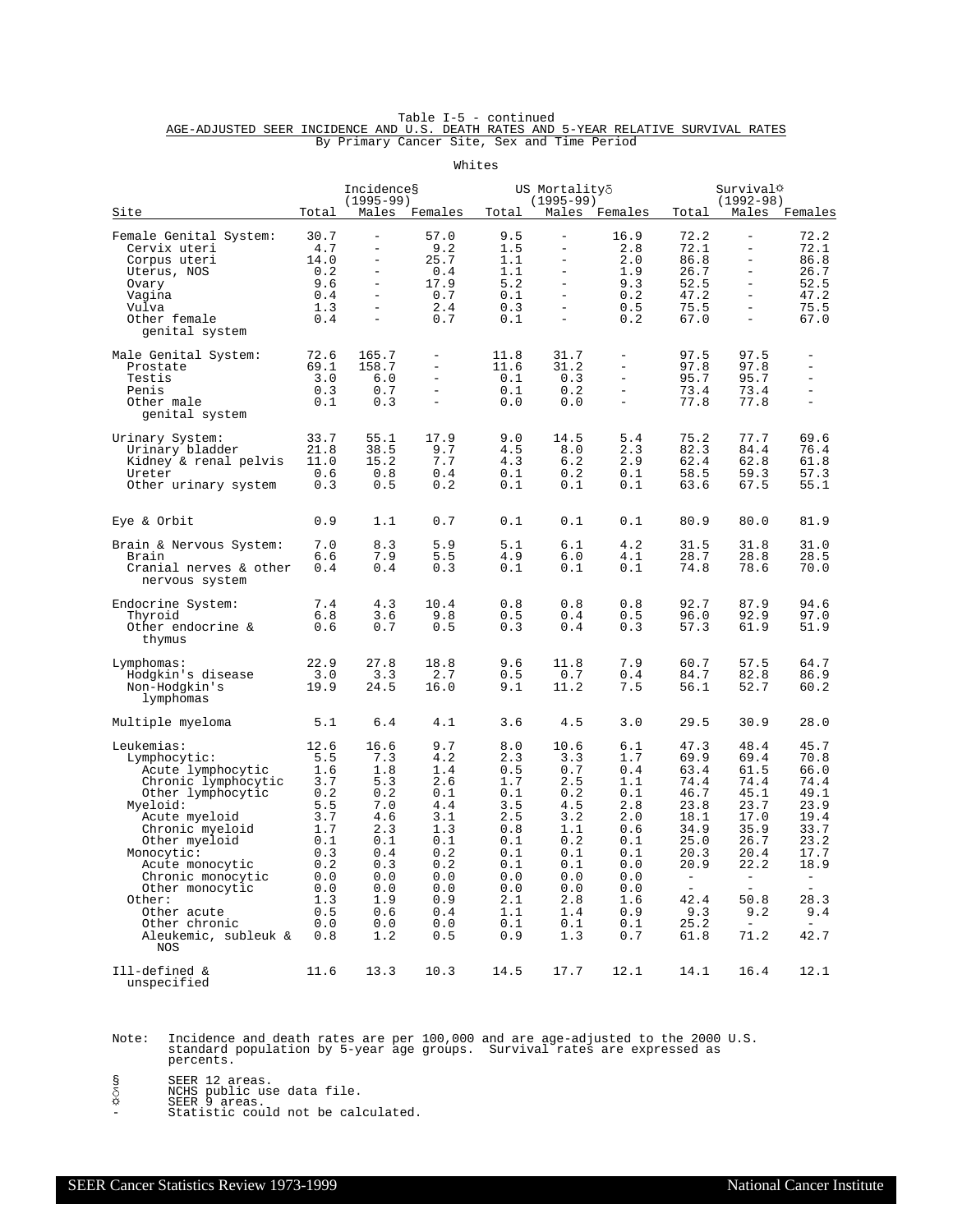| -11.1.1 |  |
|---------|--|
|---------|--|

Table I-6<br>AGE-ADJUSTED SEER INCIDENCE AND U.S. DEATH RATES AND 5-YEAR RELATIVE SURVIVAL RATES By Primary Cancer Site, Sex and Time Period

|                                                                                                                                                                    |                                                            |                                                             |                                                           | Blacks                                                  |                                                           |                                                         |                                                             |                                                                                                  |                                                             |
|--------------------------------------------------------------------------------------------------------------------------------------------------------------------|------------------------------------------------------------|-------------------------------------------------------------|-----------------------------------------------------------|---------------------------------------------------------|-----------------------------------------------------------|---------------------------------------------------------|-------------------------------------------------------------|--------------------------------------------------------------------------------------------------|-------------------------------------------------------------|
|                                                                                                                                                                    | Total                                                      | Incidences<br>$(1995 - 99)$                                 | Males Females                                             | Total                                                   | US Mortalityo<br>$(1995 - 99)$                            | Males Females                                           | Total                                                       | Survival <sup>o</sup><br>$(1992 - 98)$<br>Males Females                                          |                                                             |
| Site                                                                                                                                                               |                                                            |                                                             |                                                           |                                                         |                                                           |                                                         |                                                             |                                                                                                  |                                                             |
| All Sites                                                                                                                                                          | 516.0                                                      | 674.5                                                       | 405.3                                                     | 263.0                                                   | 359.2                                                     | 203.5                                                   | 52.6                                                        | 54.0                                                                                             | 51.0                                                        |
| Oral Cavity & Pharynx:<br>Lip<br>Tongue<br>Salivary gland<br>Floor of mouth                                                                                        | 12.8<br>0.1<br>2.6<br>1.0<br>1.2                           | 20.8<br>0.2<br>4.2<br>1.2<br>1.9                            | 6.7<br>0.1<br>1.4<br>0.9<br>0.7                           | 4.8<br>0.0<br>1.0<br>0.2<br>0.1                         | 8.3<br>0.0<br>1.7<br>0.3<br>0.3                           | 2.2<br>0.0<br>0.5<br>0.2<br>0.1                         | 34.9<br>$\overline{\phantom{a}}$<br>33.7<br>75.9<br>32.3    | 29.5<br>$\overline{\phantom{a}}$<br>30.0<br>63.2<br>29.8                                         | 49.3<br>$\equiv$<br>43.7<br>89.1<br>40.7                    |
| Gum & other<br>oral cavity                                                                                                                                         | 2.3                                                        | 3.6                                                         | 1.3                                                       | 0.7                                                     | 1.1                                                       | 0.4                                                     | 35.0                                                        | 23.5                                                                                             | 61.2                                                        |
| Nasopharynx<br>Tonsil<br>Oropharynx<br>Hypopharynx<br>Other oral cavity<br>& pharynx                                                                               | 0.7<br>2.0<br>0.6<br>1.6<br>0.5                            | 1.1<br>3.5<br>1.2<br>3.0<br>1.0                             | 0.4<br>0.8<br>0.2<br>0.5<br>0.2                           | 0.4<br>0.4<br>0.5<br>0.3<br>1.2                         | 0.6<br>0.8<br>0.8<br>0.5<br>2.3                           | 0.2<br>0.2<br>0.2<br>0.1<br>0.5                         | 42.5<br>35.1<br>24.3<br>20.5<br>15.5                        | 42.3<br>32.4<br>25.2<br>19.3<br>17.5                                                             | 40.9<br>43.7<br>$\sim$<br>24.9<br>$\overline{\phantom{a}}$  |
| Digestive System:<br>Esophagus<br>Stomach<br>Small intestine<br>Colon & Rectum:<br>Colon<br>Rectum<br>Anus, anal canal &                                           | 113.0<br>7.4<br>13.8<br>2.9<br>61.3<br>47.0<br>14.2<br>1.4 | 135.3<br>11.7<br>18.7<br>3.4<br>69.3<br>51.5<br>17.8<br>1.6 | 96.4<br>4.2<br>10.2<br>2.6<br>55.6<br>44.0<br>11.6<br>1.2 | 69.4<br>7.4<br>9.8<br>0.6<br>29.0<br>25.4<br>3.6<br>0.2 | 89.6<br>12.9<br>14.2<br>0.7<br>34.4<br>29.7<br>4.7<br>0.2 | 55.3<br>3.5<br>6.8<br>0.5<br>25.4<br>22.5<br>2.8<br>0.2 | 34.2<br>8.3<br>20.0<br>47.4<br>52.8<br>52.8<br>52.7<br>49.1 | 31.5<br>9.0<br>19.2<br>45.9<br>52.7<br>53.2<br>51.6<br>36.6                                      | 36.9<br>6.7<br>21.1<br>50.2<br>52.8<br>52.5<br>53.8<br>62.9 |
| anorectum<br>Liver & Intrahep:<br>Liver<br>Intrahep bile duct<br>Gallbladder<br>Other biliary<br>Pancreas<br>Retroperitoneum<br>Peritoneum, omentum &<br>mesentery | 6.6<br>6.0<br>0.6<br>1.4<br>1.1<br>15.9<br>0.4<br>0.4      | 10.0<br>9.2<br>0.8<br>1.0<br>1.3<br>17.2<br>0.5<br>0.1      | 3.9<br>3.4<br>0.5<br>1.7<br>1.0<br>14.7<br>0.4<br>0.6     | 6.1<br>5.4<br>0.8<br>0.9<br>0.5<br>14.4<br>0.1<br>0.1   | 9.2<br>8.3<br>0.9<br>0.6<br>0.5<br>16.2<br>0.1<br>0.1     | 3.9<br>3.2<br>0.7<br>1.1<br>0.4<br>13.0<br>0.1<br>0.2   | 4.0<br>4.3<br>0.0<br>11.5<br>22.6<br>3.9<br>42.8<br>43.7    | 3.1<br>3.4<br>0.0<br>11.3<br>14.0<br>4.2<br>$\overline{\phantom{a}}$<br>$\overline{\phantom{a}}$ | 6.2<br>6.8<br>$\sim$<br>11.6<br>28.1<br>3.7<br>45.3<br>30.9 |
| Other digestive<br>system                                                                                                                                          | 0.4                                                        | 0.5                                                         | 0.4                                                       | 0.3                                                     | 0.4                                                       | 0.2                                                     | 2.6                                                         |                                                                                                  |                                                             |
| Respiratory System:<br>Nose, nasal cavity &<br>middle ear                                                                                                          | 89.5<br>0.8                                                | 135.2<br>1.1                                                | 56.9<br>0.6                                               | 71.2<br>0.2                                             | 115.6<br>0.3                                              | 41.5<br>0.2                                             | 16.1<br>39.1                                                | 15.5<br>35.3                                                                                     | 17.1<br>45.0                                                |
| Larynx<br>Lung & bronchus<br>Pleura<br>Trachea & other<br>respiratory organs                                                                                       | 6.6<br>81.1<br>0.7<br>0.3                                  | 12.0<br>120.6<br>1.2<br>0.4                                 | 2.6<br>53.1<br>0.3<br>0.2                                 | 2.9<br>67.8<br>0.1<br>0.2                               | 5.8<br>109.1<br>0.1<br>0.2                                | 0.9<br>40.2<br>0.0<br>0.1                               | 54.1<br>12.3<br>7.6<br>38.3                                 | 54.3<br>10.8<br>2.6                                                                              | 54.0<br>14.7<br>$\overline{\phantom{m}}$<br>$\equiv$        |
| Bones & joints                                                                                                                                                     | 0.8                                                        | 0.9                                                         | 0.6                                                       | 0.5                                                     | 0.7                                                       | 0.4                                                     | 65.4                                                        | 61.1                                                                                             | 69.8                                                        |
| Soft tissue (incl heart)                                                                                                                                           | 3.0                                                        | 3.3                                                         | 2.7                                                       | 1.8                                                     | 1.7                                                       | 1.9                                                     | 64.3                                                        | 63.1                                                                                             | 65.6                                                        |
| Skin (ex basal & squam):<br>Melanomas of skin<br>Other non-epithelial<br>skin                                                                                      | 4.8<br>1.2<br>3.7                                          | 8.0<br>1.6<br>6.4                                           | 2.3<br>0.9<br>1.4                                         | 1.1<br>0.5<br>0.7                                       | 1.6<br>0.5<br>1.1                                         | 0.8<br>0.5<br>0.3                                       | 39.8<br>65.5<br>36.4                                        | 31.8<br>69.4<br>28.9                                                                             | 76.1<br>61.9<br>81.8                                        |
| <b>Breast</b>                                                                                                                                                      | 69.7                                                       | 1.8                                                         | 121.5                                                     | 22.0                                                    | 0.7                                                       | 37.1                                                    | 72.4                                                        | 60.0                                                                                             | 72.5                                                        |

Note: Incidence and death rates are per 100,000 and are age-adjusted to the 2000 U.S. standard population by 5-year age groups. Survival rates are expressed as percents.

- 
- 
- § SEER 12 areas. NCHS public use data file. ' SEER 9 areas. Statistic could not be calculated.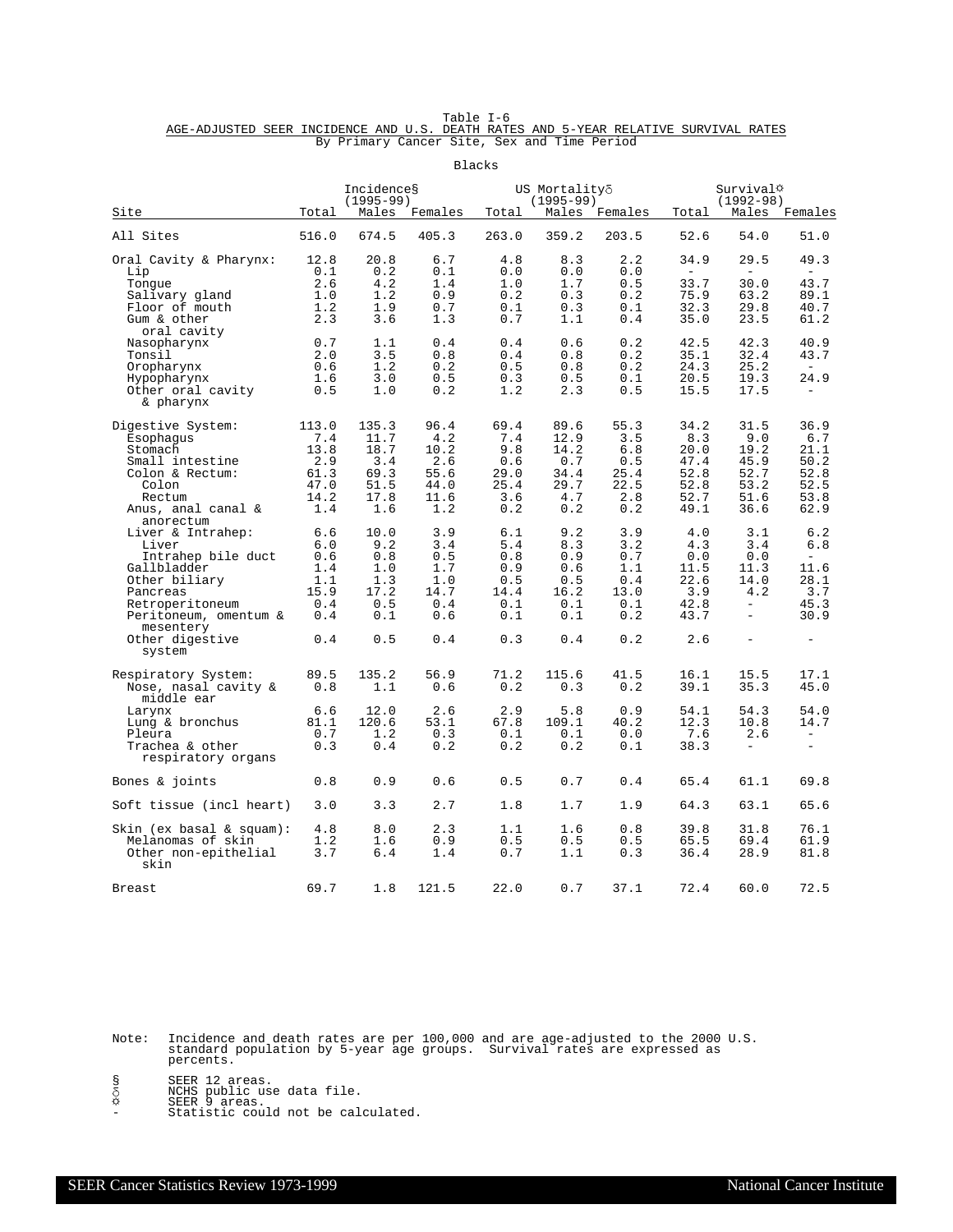| Site                                                                                                                                                                                                                                                                                                                       | Total                                                                                           | Incidences<br>$(1995 - 99)$                                                                                                                                        | Males Females                                                                                                       | Total                                                                                                               | US Mortalityo<br>$(1995 - 99)$                                                                                               | Males Females                                                                                                       | Total                                                                                                                                                                                      | Survival <sup>o</sup><br>$(1992 - 98)$                                                                                                                                                  | Males Females                                                                                                                                                                                                                            |
|----------------------------------------------------------------------------------------------------------------------------------------------------------------------------------------------------------------------------------------------------------------------------------------------------------------------------|-------------------------------------------------------------------------------------------------|--------------------------------------------------------------------------------------------------------------------------------------------------------------------|---------------------------------------------------------------------------------------------------------------------|---------------------------------------------------------------------------------------------------------------------|------------------------------------------------------------------------------------------------------------------------------|---------------------------------------------------------------------------------------------------------------------|--------------------------------------------------------------------------------------------------------------------------------------------------------------------------------------------|-----------------------------------------------------------------------------------------------------------------------------------------------------------------------------------------|------------------------------------------------------------------------------------------------------------------------------------------------------------------------------------------------------------------------------------------|
| Female Genital System: 26.6<br>Cervix uteri<br>Corpus uteri<br>Uterus, NOS<br>Ovary<br>Vagina<br>Vulva<br>Other female<br>genital system                                                                                                                                                                                   | 7.3<br>10.0<br>0.4<br>6.8<br>0.6<br>1.0<br>0.4                                                  | $\overline{\phantom{m}}$<br>$\overline{\phantom{a}}$<br>$\equiv$<br>$\overline{\phantom{a}}$<br>$\equiv$<br>$\equiv$<br>$\overline{a}$<br>$\overline{\phantom{a}}$ | 46.5<br>13.1<br>17.3<br>0.7<br>11.9<br>1.1<br>1.8<br>0.8                                                            | 12.9<br>3.6<br>1.9<br>2.3<br>4.5<br>0.3<br>0.2<br>0.2                                                               | $\overline{\phantom{a}}$<br>$\overline{\phantom{a}}$<br>$\equiv$<br>$\equiv$<br>$\equiv$<br>$\equiv$<br>$\equiv$<br>$\equiv$ | 21.7<br>6.2<br>3.2<br>3.7<br>7.6<br>0.4<br>0.3<br>0.3                                                               | 58.2<br>59.9<br>62.2<br>23.2<br>52.5<br>41.2<br>68.7<br>61.2                                                                                                                               | $\overline{\phantom{a}}$<br>$\overline{a}$<br>$\overline{a}$<br>$\overline{a}$<br>$\sim$<br>$\overline{\phantom{a}}$<br>$\overline{a}$<br>$\bar{a}$                                     | 58.2<br>59.9<br>62.2<br>23.2<br>52.5<br>41.2<br>68.7<br>61.2                                                                                                                                                                             |
| Male Genital System:<br>Prostate<br>Testis<br>Penis<br>Other male<br>genital system                                                                                                                                                                                                                                        | 108.4<br>107.3<br>0.6<br>0.3<br>0.1                                                             | 259.8<br>257.3<br>1.4<br>0.9<br>0.3                                                                                                                                | $\overline{\phantom{0}}$<br>$\overline{\phantom{a}}$<br>$\overline{\phantom{0}}$<br>$\equiv$                        | 26.4<br>26.2<br>0.1<br>0.1<br>0.0                                                                                   | 73.2<br>72.8<br>0.1<br>0.3<br>0.0                                                                                            | $\overline{\phantom{a}}$<br>$\overline{\phantom{a}}$<br>$\equiv$<br>$\equiv$                                        | 92.4<br>92.6<br>84.7<br>68.4                                                                                                                                                               | 92.4<br>92.6<br>84.7<br>68.4                                                                                                                                                            | —<br>$\qquad \qquad -$<br>$\overline{a}$                                                                                                                                                                                                 |
| Urinary System:<br>Urinary bladder<br>Kidney & renal pelvis<br>Ureter<br>Other urinary system                                                                                                                                                                                                                              | 25.8<br>12.3<br>12.6<br>0.2<br>0.6                                                              | 37.9<br>19.3<br>17.4<br>0.3<br>0.9                                                                                                                                 | 17.3<br>7.6<br>9.1<br>0.1<br>0.5                                                                                    | 8.5<br>4.1<br>4.2<br>0.1<br>0.1                                                                                     | 12.0<br>5.7<br>6.2<br>0.0<br>0.1                                                                                             | 6.2<br>3.1<br>2.9<br>0.1<br>0.2                                                                                     | 61.7<br>64.5<br>60.0<br><b>Contract Contract Street</b><br>60.4                                                                                                                            | 63.6<br>69.4<br>58.1<br><b>Contract Contract Street</b><br>77.1                                                                                                                         | 59.0<br>55.7<br>62.5<br>$\sim$<br>38.8                                                                                                                                                                                                   |
| Eye & Orbit                                                                                                                                                                                                                                                                                                                | 0.2                                                                                             | 0.2                                                                                                                                                                | 0.2                                                                                                                 | 0.0                                                                                                                 | 0.0                                                                                                                          | 0.0                                                                                                                 | 86.8                                                                                                                                                                                       | $\overline{\phantom{a}}$                                                                                                                                                                | $\overline{a}$                                                                                                                                                                                                                           |
| Brain & Nervous System:<br>Brain<br>Cranial nerves & other<br>nervous system                                                                                                                                                                                                                                               | 4.1<br>3.6<br>0.4                                                                               | 4.9<br>4.5<br>0.4                                                                                                                                                  | 3.5<br>3.0<br>0.5                                                                                                   | 2.8<br>2.7<br>0.1                                                                                                   | 3.3<br>3.2<br>0.1                                                                                                            | 2.4<br>2.3<br>0.1                                                                                                   | 39.9<br>38.5<br>53.4                                                                                                                                                                       | 43.5<br>42.9<br>49.4                                                                                                                                                                    | 36.3<br>34.0<br>55.3                                                                                                                                                                                                                     |
| Endocrine System:<br>Thyroid<br>Other endocrine &<br>thymus                                                                                                                                                                                                                                                                | 4.3<br>3.6<br>0.7                                                                               | 2.5<br>1.7<br>0.8                                                                                                                                                  | 5.9<br>5.2<br>0.7                                                                                                   | 0.8<br>0.4<br>0.4                                                                                                   | 0.7<br>0.3<br>0.4                                                                                                            | 0.8<br>0.5<br>0.3                                                                                                   | 88.1<br>93.3<br>61.4                                                                                                                                                                       | 79.8<br>87.7<br>58.3                                                                                                                                                                    | 90.8<br>94.5<br>62.6                                                                                                                                                                                                                     |
| Lymphomas:<br>Hodgkin's disease<br>Non-Hodgkin's<br>lymphomas                                                                                                                                                                                                                                                              | 17.0<br>2.3<br>14.7                                                                             | 21.8<br>2.7<br>19.1                                                                                                                                                | 13.1<br>1.9<br>11.2                                                                                                 | 6.5<br>0.5<br>6.1                                                                                                   | 8.5<br>0.7<br>7.8                                                                                                            | 5.1<br>0.4<br>4.7                                                                                                   | 52.5<br>77.0<br>46.1                                                                                                                                                                       | 47.1<br>73.9<br>41.4                                                                                                                                                                    | 60.5<br>80.1<br>53.8                                                                                                                                                                                                                     |
| Multiple myeloma                                                                                                                                                                                                                                                                                                           | 11.1                                                                                            | 12.7                                                                                                                                                               | 10.0                                                                                                                | 7.7                                                                                                                 | 9.2                                                                                                                          | 6.8                                                                                                                 | 32.5                                                                                                                                                                                       | 34.2                                                                                                                                                                                    | 31.2                                                                                                                                                                                                                                     |
| Leukemias:<br>Lymphocytic:<br>Acute lymphocytic 0.8<br>Chronic lymphocytic 2.9<br>Other lymphocytic<br>Myeloid:<br>Acute myeloid<br>Chronic myeloid<br>Other myeloid<br>Monocytic:<br>Acute monocytic<br>Chronic monocytic<br>Other monocytic<br>Other:<br>Other acute<br>Other chronic<br>Aleukemic, subleuk & 0.5<br>NOS | 9.6<br>3.9<br>0.2<br>4.6<br>$2.8$<br>$1.6$<br>$0.1$<br>0.2<br>$0.2$<br>0.0<br>0.9<br>0.4<br>0.0 | 12.4<br>5.4<br>1.0<br>4.1<br>0.2<br>5.6<br>3.3<br>2.2<br>0.1<br>0.2<br>0.2<br>0.0<br>0.0<br>1.3<br>0.6<br>0.0<br>0.6                                               | 7.7<br>2.8<br>0.7<br>2.0<br>0.1<br>4.0<br>2.6<br>1.2<br>0.1<br>0.2<br>0.1<br>0.0<br>0.0<br>0.7<br>0.2<br>0.0<br>0.5 | 7.1<br>2.1<br>0.4<br>1.6<br>0.1<br>3.0<br>2.0<br>0.9<br>0.1<br>0.1<br>0.0<br>0.0<br>0.0<br>1.9<br>0.8<br>0.1<br>1.1 | 9.3<br>3.0<br>0.5<br>2.3<br>0.2<br>3.7<br>2.4<br>1.2<br>0.1<br>0.1<br>0.1<br>0.0<br>0.0<br>2.5<br>1.0<br>0.1<br>1.4          | 5.6<br>1.6<br>0.3<br>1.2<br>0.1<br>2.5<br>1.7<br>0.7<br>0.1<br>0.0<br>0.0<br>0.0<br>0.0<br>1.6<br>0.7<br>0.1<br>0.8 | 38.4<br>54.6<br>58.3<br>54.6<br>$\sim$ $\sim$<br>26.6<br>22.3<br>34.4<br>$\sim$<br>$\overline{\phantom{a}}$<br>$\overline{\phantom{a}}$<br>$-$<br>$\sim$<br>29.2<br>14.0<br>$\sim$<br>36.7 | 37.9<br>52.0<br>53.4<br>52.6<br><b>Contract Contract</b><br>27.2<br>24.7<br>32.3<br>$\sim$<br>$\qquad \qquad -$<br>$\overline{\phantom{a}}$<br>$\sim$<br>$\sim$<br>24.2<br>11.9<br>30.3 | 39.0<br>58.4<br>62.5<br>58.1<br>$\sim$<br>26.0<br>19.5<br>37.3<br>$\overline{\phantom{0}}$<br>$\overline{\phantom{0}}$<br>$\overline{\phantom{a}}$<br>$\equiv$<br>$\equiv$<br>35.5<br>$\overline{\phantom{a}}$<br>$\overline{a}$<br>43.8 |
| Ill-defined &                                                                                                                                                                                                                                                                                                              | 15.3                                                                                            | 17.0                                                                                                                                                               | 14.0                                                                                                                | 19.3                                                                                                                | 24.5                                                                                                                         | 15.7                                                                                                                | 11.1                                                                                                                                                                                       | 10.6                                                                                                                                                                                    | 11.5                                                                                                                                                                                                                                     |

Table I-6 - continued<br>AGE-ADJUSTED SEER INCIDENCE AND U.S. DEATH RATES AND 5-YEAR RELATIVE SURVIVAL RATES By Primary Cancer Site, Sex and Time Period Blacks

Note: Incidence and death rates are per 100,000 and are age-adjusted to the 2000 U.S. standard population by 5-year age groups. Survival rates are expressed as percents.

unspecified

§ SEER 12 areas. NCHS public use data file. ' SEER 9 areas.N - Statistic could not be calculated.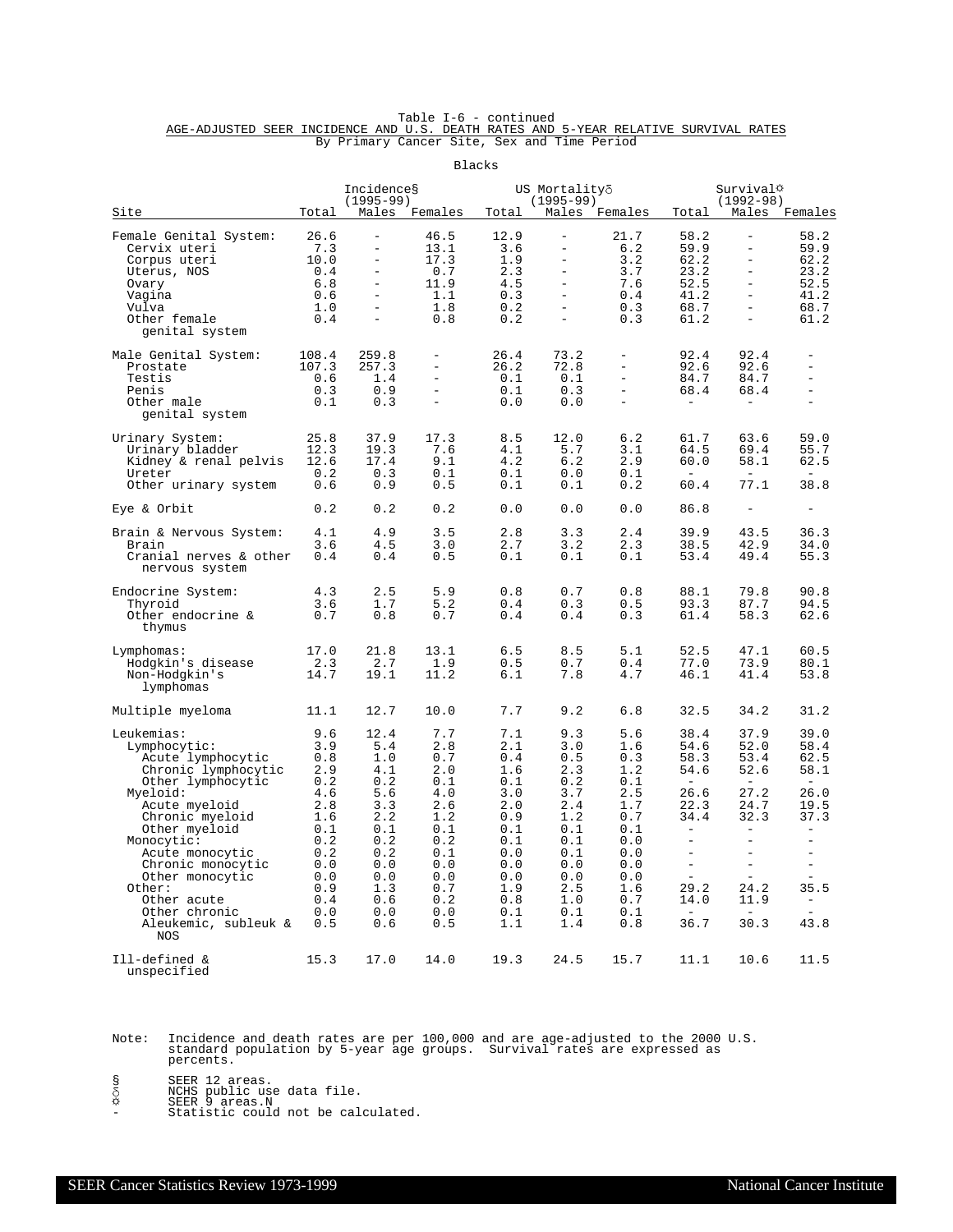Table I-7

#### MESOTHELIOMAS (Invasive)

#### AGE-ADJUSTED CANCER SEER INCIDENCE RATES§, 1977-99

By Race, Sex and Year of Diagnosis

#### Year of Diagnosis

| Race/Sex   |     | 1977 1978 1979 |     | 1980 | 1981 |     | 1982 1983 1984 |      |     | 1985 1986 1987 |      |      | 1988 1989  | 1990            | 1991                |     | 1992 1993       |      | 1994 1995 1996 1997 |      |      | 1998 1999                |      |
|------------|-----|----------------|-----|------|------|-----|----------------|------|-----|----------------|------|------|------------|-----------------|---------------------|-----|-----------------|------|---------------------|------|------|--------------------------|------|
|            |     |                |     |      |      |     |                |      |     |                |      |      |            |                 |                     |     |                 |      |                     |      |      |                          |      |
| All Races  |     |                |     |      |      |     |                |      |     |                |      |      |            |                 |                     |     |                 |      |                     |      |      |                          |      |
| Both Sexes | 0.6 | 0.7            | 0.8 | 1.0  | 0.8  | 0.8 | 1.0            | 1.1  | 0.9 | 0.9            | 1.0  | 1.0  |            | $1.1 \quad 1.2$ | 1.1                 | 1.2 | 1.0             | 1.2  | 1.2                 | 1.1  | 1.0  | 1.1                      | 1.1  |
| Males      | 1.0 | 1.4            | 1.5 | 1.8  | 1.4  | 1.4 | 1.9            | 2.0  | 1.7 | 1.6            | 1.7  | 1.8  | 2.2        | 2.2             | 2.1                 | 2.5 | 2.0             | 2.2  | 2.1                 | 2.1  | 1.9  | 2.1                      | 2.0  |
| $0 - 54$   | 0.4 | 0.3            | 0.2 | 0.4  | 0.2  | 0.4 | 0.2            | 0.3  | 0.2 | 0.1            | 0.3  | 0.2  | 0.3        | 0.3             | 0.1                 | 0.3 | 0.2             | 0.4  | 0.2                 | 0.2  | 0.1  | 0.2                      | 0.2  |
| $55 - 64$  | 1.7 | 3.8            | 2.6 | 4.0  | 3.5  | 3.7 | 3.6            | 4.1  | 4.8 | 3.8            | 3.1  | 2.9  | 3.4        | 4.4             | 4.3                 | 4.7 | 2.7             | 3.8  | 2.9                 | 4.4  | 4.0  | 3.0                      | 4.0  |
| $65 - 74$  | 5.0 | 6.1            | 8.0 | 9.8  | 6.7  | 5.7 | 8.8            | 8.6  | 8.6 | 7.3            | 9.1  | 9.4  | 14.1       | 8.8             | 10.3                | 9.7 | 11<br>$\cdot$ 4 | 8.9  | 11.6                | 8.5  | 9.4  | 9.7                      | 9.7  |
| $75 - 84$  | 5.6 | 7.0            | 9.5 | 10.2 | 9.8  | 7.6 | 15.6           | 14.9 | 9.3 | 13.5           | 11.4 | 14.4 | 11.0       | 17.3            | 17.1 18.0 13.9      |     |                 | 18.7 | 16.8                | 17.6 | 12.3 | 16.4                     | 16.2 |
| $85+$      | 1.7 | 5.0            | 9.7 | 6.3  | 3.1  | 6.1 | 6.0            | 11.8 | 5.8 | 7.1            | 8.3  |      | $9.5$ 14.6 |                 | 12.9 11.1 24.8 15.8 |     |                 | 8.6  |                     |      |      | 14.3 13.7 16.8 16.1 13.6 |      |
|            |     |                |     |      |      |     |                |      |     |                |      |      |            |                 |                     |     |                 |      |                     |      |      |                          |      |
| Females    | 0.3 | 0.2            | 0.3 | 0.4  | 0.3  | 0.4 | 0.5            | 0.4  | 0.4 | 0.4            | 0.4  | 0.4  | 0.4        | 0.5             | 0.4                 | 0.4 | 0.4             | 0.4  | 0.5                 | 0.4  | 0.4  | 0.4                      | 0.4  |
| $0 - 54$   | 0.2 | 0.1            | 0.1 | 0.1  | 0.1  | 0.1 | 0.2            | 0.1  | 0.1 | 0.1            | 0.2  | 0.2  | 0.1        | 0.2             | 0.1                 | 0.1 | 0.1             | 0.1  | 0.1                 | 0.1  | 0.1  | 0.2                      | 0.1  |
| $55 - 64$  | 0.8 | 0.6            | 0.8 | 1.3  | 0.6  | 0.8 | 1.1            | 0.7  | 0.8 | 1.5            | 0.6  | 0.4  | 1.0        | 1.2             | 0.7                 | 0.9 | 0.8             | 1.6  | 0.7                 | 1.2  | 0.5  | 0.2                      | 0.7  |
| $65 - 74$  | 0.8 | 0.9            | 1.9 | 1.3  | 0.5  | 2.3 | 1.9            | 1.2  | 1.7 | 2.1            | 0.7  | 1.5  | 1.9        | 1.6             | 1.2                 | 1.4 | 1.2             | 1.5  | 1.7                 | 1.5  | 1.5  | 1.9                      | 1.3  |
| $75 - 84$  | 0.8 | 1.8            | 0.9 | 0.9  | 2.5  | 1.3 | 2.6            | 3.4  | 2.7 | 1.8            | 2.8  | 1.9  | 1.5        | 2.6             | 3.4                 | 2.3 | 3.3             | 2.2  | 3.1                 | 2.4  | 2.2  | 2.2                      | 1.8  |
| $85+$      | 0.0 | 0.0            | 0.0 | 2.0  | 0.0  | 1.3 | 1.2            | 1.2  | 0.6 | 0.6            | 3.2  | 2.1  | 1.5        | 1.0             | 1.9                 | 2.3 | 1.8             | 1.3  | 2.9                 | 2.8  | 1.6  | 1.9                      | 0.7  |
| Whites     |     |                |     |      |      |     |                |      |     |                |      |      |            |                 |                     |     |                 |      |                     |      |      |                          |      |
| Both Sexes | 0.6 | 0.8            | 0.8 | 1.0  | 0.8  | 0.9 | 1.1            | 1.2  | 1.0 | 1.0            | 1.0  | 1.1  | 1.2        | 1.3             | 1.2                 | 1.3 | 1.1             | 1.2  | 1.2                 | 1.3  | 1.0  | 1.2                      | 1.1  |
| Males      | 1.1 | 1.5            | 1.6 | 2.0  | 1.5  | 1.5 | 2.0            | 2.2  | 1.7 | 1.8            | 1.8  | 2.0  | 2.3        | 2.3             | 2.2                 | 2.7 | 2.2             | 2.3  | 2.3                 | 2.4  | 2.0  | 2.2                      | 2.1  |
| Females    | 0.3 | 0.2            | 0.3 | 0.4  | 0.3  | 0.4 | 0.5            | 0.4  | 0.4 | 0.5            | 0.5  | 0.4  | 0.4        | 0.5             | 0.5                 | 0.4 | 0.4             | 0.5  | 0.5                 | 0.5  | 0.4  | 0.5                      | 0.4  |
|            |     |                |     |      |      |     |                |      |     |                |      |      |            |                 |                     |     |                 |      |                     |      |      |                          |      |
| Blacks     |     |                |     |      |      |     |                |      |     |                |      |      |            |                 |                     |     |                 |      |                     |      |      |                          |      |
| Both Sexes | 0.2 | 0.3            | 0.6 | 0.3  | 0.3  | 0.3 | 0.9            | 0.3  | 0.8 | 0.5            | 0.7  | 0.6  | 0.7        | 0.7             | 0.7                 | 0.7 | 0.7             | 1.1  | 0.8                 | 0.4  | 0.9  | 0.6                      | 0.7  |
| Males      | 0.3 | 0.3            | 0.9 | 0.7  | 0.8  | 0.9 | 1.6            | 0.8  | 1.8 | 0.9            | 1.1  | 1.2  | 1.0        | 1.4             | 1.6                 | 1.3 | 1.2             | 1.8  | 1.7                 | 0.8  | 1.4  | 1.3                      | 1.3  |
| Females    | 0.1 | 0.3            | 0.4 | 0.0  | 0.0  | 0.0 | 0.5            | 0.0  | 0.2 | 0.2            | 0.4  | 0.3  | 0.4        | 0.3             | 0.2                 | 0.2 | 0.3             | 0.5  | 0.3                 | 0.2  | 0.6  | 0.2                      | 0.2  |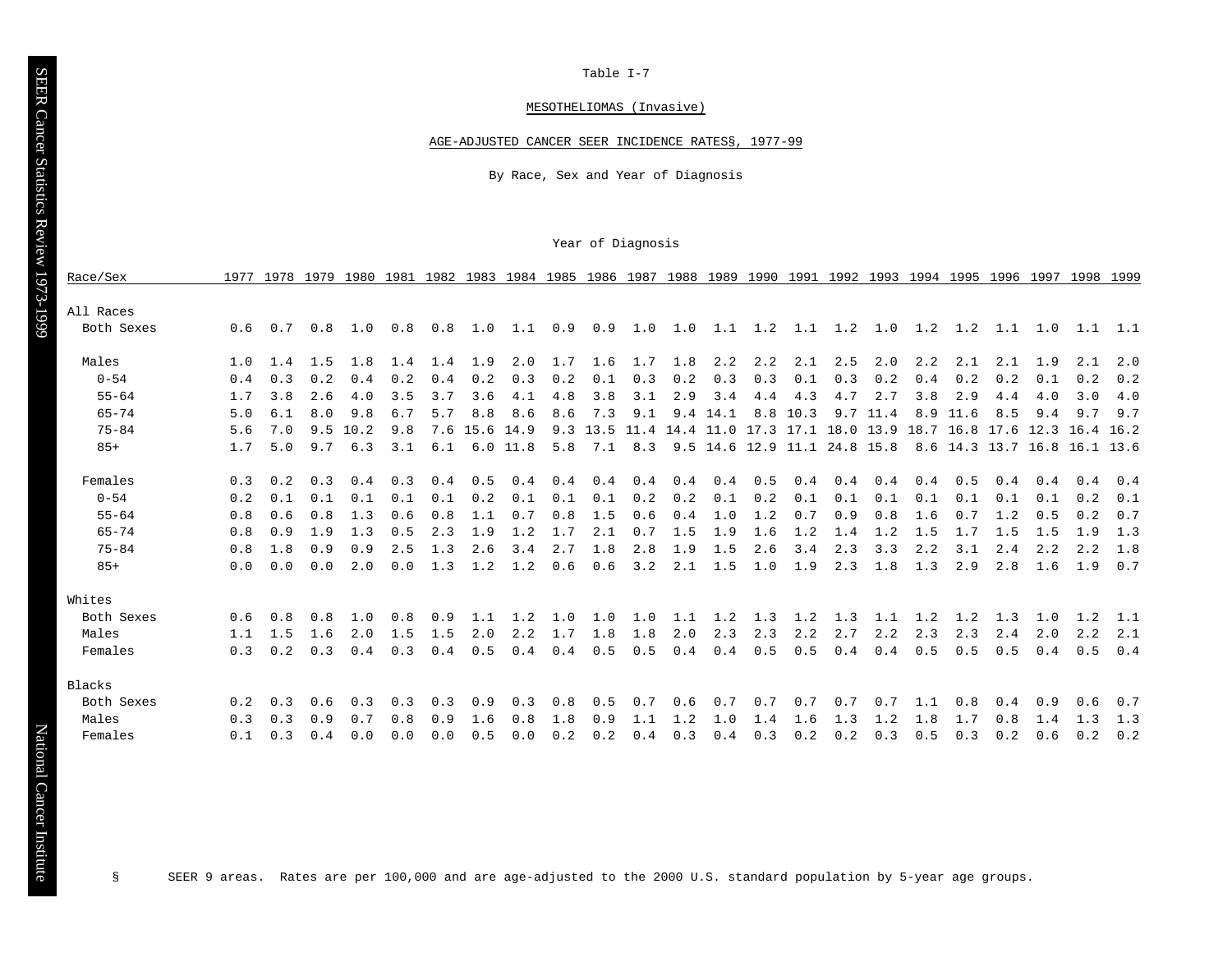| Table I-8 |  |  |                                                                         |  |  |  |  |  |  |  |  |
|-----------|--|--|-------------------------------------------------------------------------|--|--|--|--|--|--|--|--|
|           |  |  | SEER INCIDENCE AND U.S. MORTALITY TRENDS BY PRIMARY CANCER SITE AND SEX |  |  |  |  |  |  |  |  |
|           |  |  | All Races, 1992-99                                                      |  |  |  |  |  |  |  |  |

|                                       |               | Incidences    |                 | US Mortality*        |               |                        |  |  |  |
|---------------------------------------|---------------|---------------|-----------------|----------------------|---------------|------------------------|--|--|--|
| Site                                  | Total<br>EAPC | Males<br>EAPC | Females<br>EAPC | Total<br><b>EAPC</b> | Males<br>EAPC | Females<br><b>EAPC</b> |  |  |  |
| All Sites                             | $-0.9*$       | $-2.3\star$   | 0.3             | $-0.9*$              | $-1.5\star$   | $-0.6*$                |  |  |  |
| Oral Cavity & Pharynx:                | $-2.1\star$   | $-2.6\star$   | $-1.3$          | $-2.5\star$          | $-2.8*$       | $-2.2\star$            |  |  |  |
| Lip                                   | $-4.2\star$   | $-5.3*$       | $-2.1$          | $-5.5+$              | $-7.1\star$   | $-3.2$                 |  |  |  |
| Tonque                                | $-0.5$        | $-1.0$        | $-0.1$          | $-2.0*$              | $-2.3\star$   | $-1.6\star$            |  |  |  |
| Salivary gland                        | 0.2           | $-0.7$        | 1.1             | $-2.0*$              | $-2.5\star$   | $-1.6$                 |  |  |  |
| Floor of mouth                        | $-4.2\star$   | $-5.6\star$   | $-1.5$          | $-7.9*$              | $-8.1\star$   | $-8.1\star$            |  |  |  |
| Gum & other                           | $-4.1\star$   | $-5.0*$       | $-2.6\star$     | $-3.1\star$          | $-3.9+$       | $-2.4\star$            |  |  |  |
| oral cavity                           |               |               |                 |                      |               |                        |  |  |  |
| Nasopharynx                           | $-0.8$        | $-1.4$        | 0.2             | $-2.2\star$          | $-2.5\star$   | $-1.7*$                |  |  |  |
| Tonsil                                | 0.1           | 1.4           | $-4.1\star$     | $-1.7$               | $-2.0$        | $-1.6$                 |  |  |  |
| Oropharynx                            | $-1.6$        | $-2.8$        | 1.0             | 0.2                  | 0.4           | $-0.6$                 |  |  |  |
| Hypopharynx                           | $-2.5\star$   | $-2.5$        | $-3.0$          | $-4.7\star$          | $-5.6*$       | $-2.5$                 |  |  |  |
| Other oral cavity                     | $-5.1\star$   | $-5.8\star$   | $-4.1$          | $-2.3\star$          | $-2.1\star$   | $-3.1\star$            |  |  |  |
| & pharynx                             |               |               |                 |                      |               |                        |  |  |  |
| Digestive System:                     | $-0.3$        | $-0.6$        | $-0.1$          | $-0.9*$              | $-1.1\star$   | $-0.9*$                |  |  |  |
| Esophaqus                             | 0.5           | 0.6           | $-0.4$          | $0.7\star$           | $0.7\star$    | 0.1                    |  |  |  |
| Stomach                               | $-1.3*$       | $-2.1\star$   | $-0.4$          | $-2.8+$              | $-3.2+$       | $-2.5\star$            |  |  |  |
| Small intestine                       | 1.4           | $-0.2$        | $3.3*$          | $-0.7$               | 0.3           | $-1.8\star$            |  |  |  |
| Colon & Rectum:                       | $-0.6$        | $-1.0+$       | $-0.3$          | $-1.7\star$          | $-2.1\star$   | $-1.6\star$            |  |  |  |
| Colon                                 | $-0.8*$       | $-1.3*$       | $-0.5$          | $-1.9*$              | $-2.3*$       | $-1.7\star$            |  |  |  |
| Rectum                                | $-0.1$        | $-0.4$        | 0.2             | $-0.8*$              | $-1.1\star$   | $-0.7\star$            |  |  |  |
|                                       | 1.8           | 2.1           | 1.6             | 0.3                  | 0.0           | 0.5                    |  |  |  |
| Anus, anal canal &<br>anorectum       |               |               |                 |                      |               |                        |  |  |  |
| Liver & Intrahep:                     | $4.3\star$    | $3.8+$        | $4.5\star$      | $2.4\star$           | $2.3\star$    | $1.9\star$             |  |  |  |
| Liver                                 | $4.7\star$    | $4.1\star$    | $5.2\star$      | $2.0\star$           | $2.1\star$    | 0.9                    |  |  |  |
| Intrahep bile duct                    | 2.2           | 1.8           | 2.2             | $4.1\star$           | $3.1\star$    | $4.9*$                 |  |  |  |
| Gallbladder                           | $-2.9*$       | $-1.6$        | $-3.1\star$     | $-2.1\star$          | $-1.5$        | $-2.1\star$            |  |  |  |
| Other biliary                         | $-1.8$        | $-1.8$        | $-2.0$          | $-4.3\star$          | $-4.4\star$   | $-4.3\star$            |  |  |  |
| Pancreas                              | $-0.6$        | $-0.7$        | $-0.7$          | $-0.1$               | $-0.3$        | $-0.1$                 |  |  |  |
| Retroperitoneum                       | $-1.6$        | 1.2           | $-3.9*$         | $-3.0*$              | $-2.4$        | $-3.6$                 |  |  |  |
| Peritoneum, omentum &<br>mesentery    | $10.5\star$   | $-1.9$        | $13.6*$         | $7.7\star$           | $-1.5$        | $11.2*$                |  |  |  |
| Other digestive                       | 0.0           | $-1.0$        | 1.1             | 8.3                  | 9.1           | 7.5                    |  |  |  |
| system                                |               |               |                 |                      |               |                        |  |  |  |
| Respiratory System:                   | $-1.4\star$   | $-2.5\star$   | 0.1             | $-0.7\star$          | $-1.9*$       | $0.8\star$             |  |  |  |
| Nose, nasal cavity &<br>middle ear    | $-0.8$        | $-1.1$        | $-1.1$          | $-1.7$               | $-1.4$        | $-2.7\star$            |  |  |  |
| Larynx                                | $-2.6\star$   | $-3.5+$       | $-0.1$          | $-2.0*$              | $-2.5\star$   | $-1.3\star$            |  |  |  |
| Lung & bronchus                       | $-1.3\star$   | $-2.5+$       | 0.1             | $-0.7\star$          | $-1.8+$       | $0.8\star$             |  |  |  |
| Pleura                                | $-1.9*$       | $-2.5\star$   | $-1.4$          | $-4.3\star$          | $-4.1\star$   | $-6.1\star$            |  |  |  |
|                                       |               |               |                 |                      |               |                        |  |  |  |
| Trachea & other<br>respiratory organs | $-4.2\star$   | $-5.1\star$   | $-2.6$          | $-4.8*$              | $-6.6*$       | $-2.7$                 |  |  |  |
| Bones & joints                        | $-0.7$        | $-1.4$        | $-0.3$          | $-0.8$               | $-0.8$        | $-0.8$                 |  |  |  |
| Soft tissue (incl heart)              | 1.2           | 0.9           | 1.6             | $-0.2$               | 0.1           | $-0.6$                 |  |  |  |
| Skin (ex basal & squam):              | $-0.8$        | $-2.4\star$   | $2.5\star$      | $-0.3$               | $-0.2$        | $-0.6$                 |  |  |  |
| Melanomas of skin                     | $2.8\star$    | $2.9\star$    | $2.7\star$      | 0.1                  | 0.5           | $-0.5$                 |  |  |  |
| Other non-epithelial<br>skin          | $-13.4*$      | $-15.9*$      | 0.7             | $-1.7$               | $-2.1$        | $-1.1$                 |  |  |  |
| Breast                                | $0.9*$        | 0.2           | $1.1\star$      | $-2.5\star$          | $-0.4$        | $-2.4\star$            |  |  |  |
|                                       |               |               |                 |                      |               |                        |  |  |  |

- 
- 
-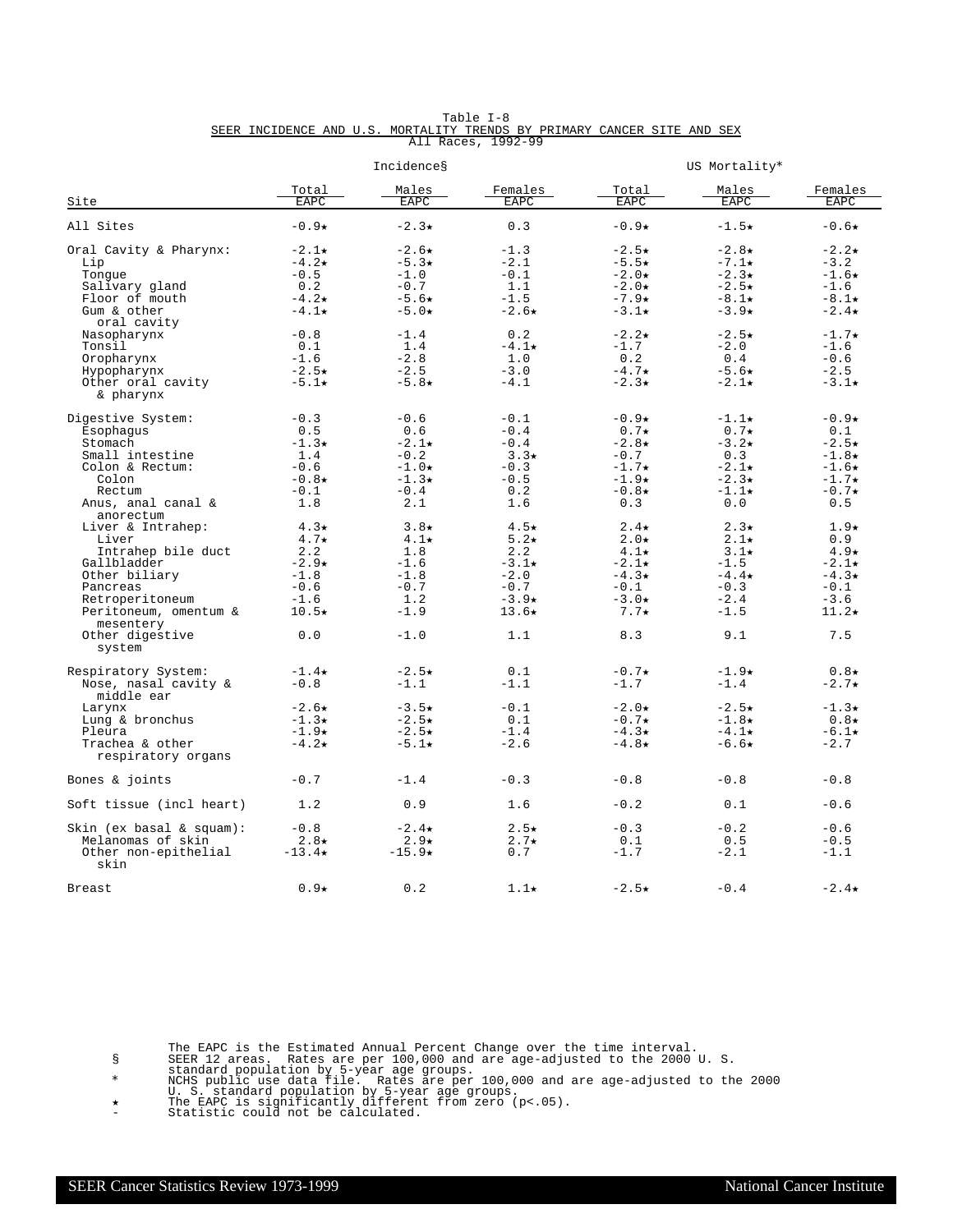| Table I-8 - continued |  |  |  |                                                                         |  |  |  |  |  |  |  |  |
|-----------------------|--|--|--|-------------------------------------------------------------------------|--|--|--|--|--|--|--|--|
|                       |  |  |  | SEER INCIDENCE AND U.S. MORTALITY TRENDS BY PRIMARY CANCER SITE AND SEX |  |  |  |  |  |  |  |  |
| All Races, 1992-99    |  |  |  |                                                                         |  |  |  |  |  |  |  |  |

|                                          |                      | Incidences               |                          | US Mortality* |                          |                          |  |  |
|------------------------------------------|----------------------|--------------------------|--------------------------|---------------|--------------------------|--------------------------|--|--|
|                                          | Total                | Males                    | Females                  | Total         | Males                    | Females                  |  |  |
| Site                                     | EAPC                 | EAPC                     | EAPC                     | EAPC          | <b>EAPC</b>              | EAPC                     |  |  |
| Female Genital System:                   | $-0.8*$              | $\overline{\phantom{0}}$ | $-0.6*$                  | $-1.3\star$   | $\overline{\phantom{0}}$ | $-1.1\star$              |  |  |
| Cervix uteri                             | $-2.4\star$          | $\overline{\phantom{0}}$ | $-2.3*$                  | $-2.9*$       | $\overline{\phantom{0}}$ | $-2.7\star$              |  |  |
| Corpus uteri                             | 0.0                  | $\equiv$                 | 0.2                      | $-1.6\star$   | $\equiv$                 | $-1.3\star$              |  |  |
| Uterus, NOS                              | 0.9                  | $\equiv$                 | 1.3                      | 0.3           | $\equiv$                 | 0.7                      |  |  |
| Ovary                                    | $-1.1\star$          | $\equiv$                 | $-0.9*$                  | $-1.1\star$   | $\sim$                   | $-0.9*$                  |  |  |
| Vagina                                   | $-2.4$               | $\overline{\phantom{0}}$ | $-2.0$                   | $-1.0$        | $\equiv$                 | $-0.6$                   |  |  |
| Vulva<br>Other female<br>genital system  | $1.1\star$<br>$-2.1$ | $\equiv$<br>$\equiv$     | $1.6\star$<br>$-2.0$     | $-0.7$<br>2.4 | $\equiv$<br>$\equiv$     | $-0.4$<br>2.5            |  |  |
| Male Genital System:                     | $-3.2\star$          | $-4.0\star$              | $\qquad \qquad -$        | $-2.9*$       | $-3.4\star$              | $\overline{\phantom{m}}$ |  |  |
| Prostate                                 | $-3.4\star$          | $-4.2\star$              | $\qquad \qquad -$        | $-3.0*$       | $-3.5+$                  | $\overline{\phantom{a}}$ |  |  |
| Testis                                   | 1.1                  | 1.1                      | $\overline{\phantom{0}}$ | $-0.3$        | $-0.4$                   |                          |  |  |
| Penis                                    | $-4.2$               | $-4.3$                   | $\overline{\phantom{0}}$ | $-1.1$        | $-1.4$                   |                          |  |  |
| Other male<br>genital system             | 0.9                  | 0.6                      | $\equiv$                 | 4.4           | 4.7                      | $\equiv$                 |  |  |
| Urinary System:                          | 0.0                  | $-0.3$                   | 0.2                      | $-0.2$        | $-0.5*$                  | $-0.3$                   |  |  |
| Urinary bladder                          | $-0.4$               | $-0.6*$                  | $-0.6$                   | $-0.3$        | $-0.7*$                  | $-0.3$                   |  |  |
| Kidney & renal pelvis                    | $0.9\star$           | 0.5                      | $1.1\star$               | $-0.2$        | $-0.3$                   | $-0.4$                   |  |  |
| Ureter                                   | $-0.7$               | $-2.0$                   | 1.6                      | $-0.4$        | $-1.8$                   | 0.7                      |  |  |
| Other urinary system                     | 1.1                  | 1.1                      | 1.4                      | 4.0           | 7.6                      | 1.1                      |  |  |
| Eye & Orbit                              | $-1.2$               | $-2.1$                   | $-0.5$                   | $-2.3$        | $-3.4$                   | $-1.4$                   |  |  |
| Brain & Nervous System:                  | $-0.4$               | $-0.7$                   | $-0.1$                   | $-0.5*$       | $-0.5\star$              | $-0.5\star$              |  |  |
| Brain                                    | $-0.2$               | $-0.5$                   | 0.1                      | $-0.5\star$   | $-0.5\star$              | $-0.5\star$              |  |  |
| Cranial nerves & other<br>nervous system | $-3.3$               | $-4.4$                   | $-2.3$                   | 0.0           | 1.1                      | $-0.7$                   |  |  |
| Endocrine System:                        | $2.9*$               | 0.8                      | $3.8\star$               | $-0.1$        | 0.8                      | $-0.6$                   |  |  |
| Thyroid                                  | $3.2\star$           | 1.2                      | $3.9*$                   | 0.0           | 1.8                      | $-0.8$                   |  |  |
| Other endocrine &<br>thymus              | 0.3                  | $-0.4$                   | 1.2                      | $-0.3$        | $-0.2$                   | $-0.4$                   |  |  |
| Lymphomas:                               | 0.1                  | $-0.5$                   | $1.0\star$               | 0.3           | 0.3                      | 0.4                      |  |  |
| Hodgkin's disease                        | $-0.1$               | $-0.4$                   | 0.1                      | $-3.5\star$   | $-4.0*$                  | $-3.0*$                  |  |  |
| Non-Hodgkin's<br>lymphomas               | 0.1                  | $-0.6$                   | $1.1\star$               | 0.6           | 0.5                      | 0.6                      |  |  |
| Multiple myeloma                         | $-1.1$               | $-1.3$                   | $-1.3$                   | $-0.1$        | $-0.3$                   | $-0.1$                   |  |  |
| Leukemias:                               | $-1.6\star$          | $-1.7\star$              | $-1.5$                   | $-0.5\star$   | $-0.8*$                  | $-0.4$                   |  |  |
| Lymphocytic:                             | $-3.0*$              | $-3.3+$                  | $-2.7\star$              | $-1.1\star$   | $-1.4\star$              | $-0.9$                   |  |  |
| Acute lymphocytic                        | 0.7                  | $-0.1$                   | 1.7                      | $-1.4\star$   | $-1.8\star$              | $-1.1$                   |  |  |
| Chronic lymphocytic                      | $-4.7\star$          | $-4.5\star$              | $-5.3*$                  | $-0.7$        | $-1.1$                   | $-0.5$                   |  |  |
| Other lymphocytic                        | $5.1\star$           | 2.9                      | 8.6                      | $-4.0\star$   | $-3.7\star$              | $-4.8\star$              |  |  |
| Myeloid:                                 | 0.2                  | 0.6                      | $-0.3$                   | $0.6\star$    | 0.4                      | $0.8\star$               |  |  |
| Acute myeloid                            | $1.5\star$           | $1.9\star$               | 0.9                      | $1.8\star$    | $1.6\star$               | $2.0\star$               |  |  |
| Chronic myeloid                          | $-2.3*$              | $-1.7$                   | $-3.0*$                  | $-3.2\star$   | $-3.6\star$              | $-3.1*$                  |  |  |
| Other myeloid                            | $-1.2$               | $-2.5$                   | $-0.1$                   | 8.1           | 9.3                      | 6.4                      |  |  |
| Monocytic:                               | 1.1                  | 0.6                      | 1.5                      | $-6.3*$       | $-6.0*$                  | $-6.8*$                  |  |  |
| Acute monocytic                          | 2.1                  | 2.3                      | 1.8                      | $-6.4\star$   | $-5.4\star$              | $-7.7\star$              |  |  |
| Chronic monocytic                        | $-14.0$              | $-19.1*$                 |                          | $-2.9$        | $-4.4$                   | $-1.5$                   |  |  |
| Other monocytic                          | $-2.1$               | $\sim$                   | $\frac{\pi}{2}$          | $-7.2$        | $-10.0$                  | $-4.8$                   |  |  |
| Other:                                   | $-3.7\star$          | $-4.6\star$              | $-2.5$                   | $-1.5\star$   | $-1.7\star$              | $-1.5\star$              |  |  |
| Other acute                              | $-5.5\star$          | $-7.2\star$              | $-3.6$                   | $-3.2\star$   | $-3.3*$                  | $-3.3\star$              |  |  |
| Other chronic                            | $-6.7$               | $-10.9$                  | $-0.9$                   | 2.2           | 3.2                      | 0.0                      |  |  |
| Aleukemic, subleuk &<br>NOS              | $-2.2\star$          | $-2.6$                   | $-1.6$                   | 0.3           | $-0.2$                   | 0.6                      |  |  |
| Ill-defined &<br>unspecified             | $-2.8\star$          | $-3.1\star$              | $-2.7\star$              | 0.5           | 0.3                      | 0.6                      |  |  |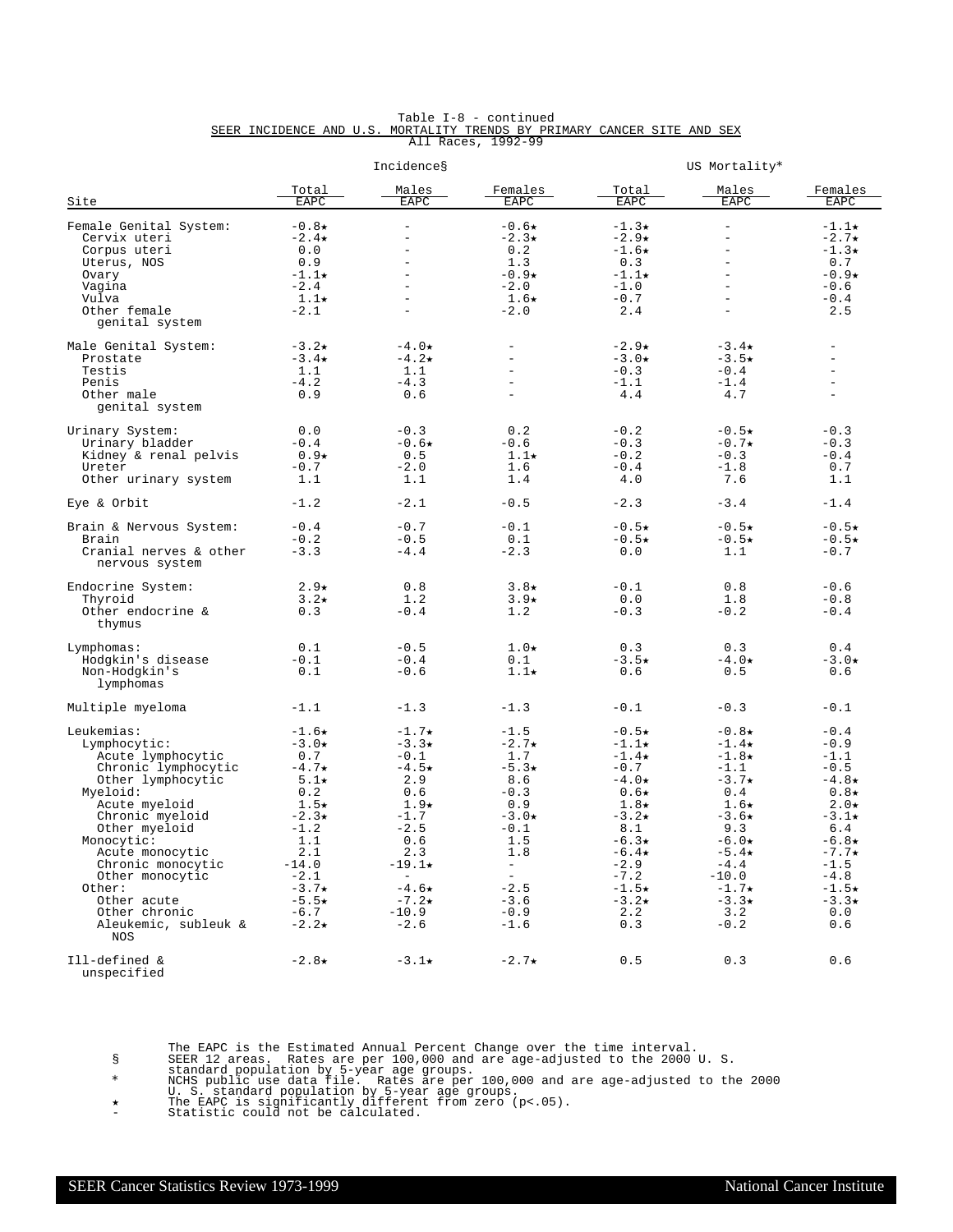| Table I-9 |  |  |  |                                                                         |                 |  |  |  |  |  |  |
|-----------|--|--|--|-------------------------------------------------------------------------|-----------------|--|--|--|--|--|--|
|           |  |  |  | SEER INCIDENCE AND U.S. MORTALITY TRENDS BY PRIMARY CANCER SITE AND SEX |                 |  |  |  |  |  |  |
|           |  |  |  |                                                                         | Whites, 1992-99 |  |  |  |  |  |  |

|                                    |               | Incidences    |                 | US Mortality*        |               |                 |  |  |
|------------------------------------|---------------|---------------|-----------------|----------------------|---------------|-----------------|--|--|
| Site                               | Total<br>EAPC | Males<br>EAPC | Females<br>EAPC | Total<br><b>EAPC</b> | Males<br>EAPC | Females<br>EAPC |  |  |
| All Sites                          | $-0.9*$       | $-2.4\star$   | 0.4             | $-0.9*$              | $-1.4\star$   | $-0.6*$         |  |  |
| Oral Cavity & Pharynx:             | $-2.2\star$   | $-2.7\star$   | $-1.7\star$     | $-2.2\star$          | $-2.5\star$   | $-2.2\star$     |  |  |
| Lip                                | $-4.4 \star$  | $-5.5*$       | $-2.4$          | $-5.5+$              | $-7.1\star$   | $-3.3$          |  |  |
| Tongue                             | $-0.7$        | $-0.6*$       | $-1.4$          | $-1.4\star$          | $-1.7\star$   | $-1.3$          |  |  |
| Salivary gland                     | 0.5           | $-0.4$        | 1.4             | $-2.2*$              | $-2.7\star$   | $-2.0$          |  |  |
| Floor of mouth                     | $-3.8$        | $-4.9*$       | $-1.7$          | $-7.7\star$          | $-7.9*$       | $-8.1\star$     |  |  |
|                                    |               |               |                 |                      |               |                 |  |  |
| Gum & other<br>oral cavity         | $-4.5\star$   | $-5.6\star$   | $-2.8*$         | $-2.8*$              | $-3.6\star$   | $-2.2\star$     |  |  |
| Nasopharynx                        | $-1.9$        | $-2.1$        | $-2.1$          | $-2.7\star$          | $-2.4$        | $-3.2+$         |  |  |
| Tonsil                             | 0.0           | 1.3           | $-4.4\star$     | $-1.0$               | $-1.2$        | $-1.8$          |  |  |
| Oropharynx                         | $-1.8$        | $-3.5$        | 1.6             | 0.7                  | 0.7           | 0.0             |  |  |
| Hypopharynx                        | $-1.9$        | $-2.2$        | $-2.2$          | $-4.4\star$          | $-5.3*$       | $-2.6$          |  |  |
| Other oral cavity<br>& pharynx     | $-4.6\star$   | $-5.7\star$   | $-2.2$          | $-2.1\star$          | $-1.9$        | $-2.9*$         |  |  |
| Digestive System:                  | $-0.3$        | $-0.6$        | $-0.1$          | $-0.9*$              | $-1.0*$       | $-1.0*$         |  |  |
| Esophaqus                          | $1.6\star$    | $1.9\star$    | 0.1             | $1.8\star$           | $1.8\star$    | $1.0\star$      |  |  |
| Stomach                            | $-1.6\star$   | $-2.3\star$   | $-1.0$          | $-3.0*$              | $-3.4\star$   | $-2.8\star$     |  |  |
| Small intestine                    | 1.1           | $-0.1$        | $2.3*$          | $-0.8$               | 0.5           | $-2.2+$         |  |  |
| Colon & Rectum:                    | $-0.7$        | $-1.1\star$   | $-0.4$          | $-1.9*$              | $-2.2\star$   | $-1.7\star$     |  |  |
| Colon                              | $-0.9*$       | $-1.4\star$   | $-0.6$          | $-2.1\star$          | $-2.4\star$   | $-1.9\star$     |  |  |
| Rectum                             | $-0.1$        | $-0.6$        | 0.2             | $-0.7\star$          | $-1.1\star$   | $-0.5$          |  |  |
|                                    |               |               |                 |                      |               |                 |  |  |
| Anus, anal canal &<br>anorectum    | 2.3           | 2.9           | 1.9             | 0.5                  | 0.4           | 0.6             |  |  |
| Liver & Intrahep:                  | $4.7*$        | $3.9*$        | $5.2*$          | $2.4*$               | $2.3*$        | $1.8\star$      |  |  |
| Liver                              | $5.2\star$    | $4.3\star$    | $6.1\star$      | $2.0\star$           | $2.2\star$    | 0.7             |  |  |
| Intrahep bile duct                 | 2.5           | 1.7           | 2.9             | $4.1\star$           | $3.1\star$    | $4.8*$          |  |  |
| Gallbladder                        | $-3.3*$       | $-1.5$        | $-3.4\star$     | $-2.3\star$          | $-1.7$        | $-2.3\star$     |  |  |
| Other biliary                      | $-1.4$        | $-1.5$        | $-1.4$          | $-4.3*$              | $-4.5\star$   | $-4.3*$         |  |  |
| Pancreas                           | $-0.6$        | $-0.5$        | $-0.8$          | 0.0                  | $-0.1$        | 0.0             |  |  |
| Retroperitoneum                    | $-0.5$        | 1.9           | $-2.5$          | $-3.1$               | $-3.0$        | $-3.1$          |  |  |
| Peritoneum, omentum &<br>mesentery | $10.3\star$   | $-3.8$        | $13.8*$         | $7.8\star$           | $-1.8$        | $11.5*$         |  |  |
| Other digestive                    | $-0.2$        | $-1.3$        | 0.7             | 9.0                  | 9.1           | 8.8             |  |  |
| system                             |               |               |                 |                      |               |                 |  |  |
| Respiratory System:                | $-1.3\star$   | $-2.6\star$   | 0.1             | $-0.6*$              | $-1.8\star$   | $0.8\star$      |  |  |
| Nose, nasal cavity &<br>middle ear | $-0.9$        | $-1.5$        | $-0.6$          | $-1.2$               | $-0.6$        | $-2.7\star$     |  |  |
| Larynx                             | $-2.7\star$   | $-3.6\star$   | $-0.3$          | $-1.8\star$          | $-2.5\star$   | $-0.9$          |  |  |
| Lung & bronchus                    | $-1.2\star$   | $-2.5+$       | 0.2             | $-0.6*$              | $-1.7\star$   | $0.8\star$      |  |  |
| Pleura                             | $-2.1$        | $-2.9*$       | $-1.3$          | $-4.2\star$          | $-3.9+$       | $-6.6*$         |  |  |
| Trachea & other                    | $-4.7$        | $-5.9*$       | $-3.5$          | $-4.5\star$          | $-6.8*$       | $-1.5$          |  |  |
| respiratory organs                 |               |               |                 |                      |               |                 |  |  |
| Bones & joints                     | $-0.2$        | $-1.3$        | 1.0             | $-0.5$               | $-0.6$        | $-0.3$          |  |  |
| Soft tissue (incl heart)           | $1.1\star$    | 0.6           | 1.8             | 0.0                  | $-0.1$        | $-0.2$          |  |  |
| Skin (ex basal & squam):           | $-0.5$        | $-2.2\star$   | $2.9*$          | $-0.1$               | 0.0           | $-0.3$          |  |  |
| Melanomas of skin                  | $3.0*$        | $2.9\star$    | $3.1\star$      | 0.3                  | 0.6           | $-0.3$          |  |  |
| Other non-epithelial<br>skin       | $-14.6*$      | $-17.1\star$  | 1.0             | $-1.1$               | $-1.7$        | $-0.3$          |  |  |
| Breast                             | $0.8\star$    | 1.0           | $1.0\star$      | $-2.7\star$          | $-0.7$        | $-2.7\star$     |  |  |

- 
-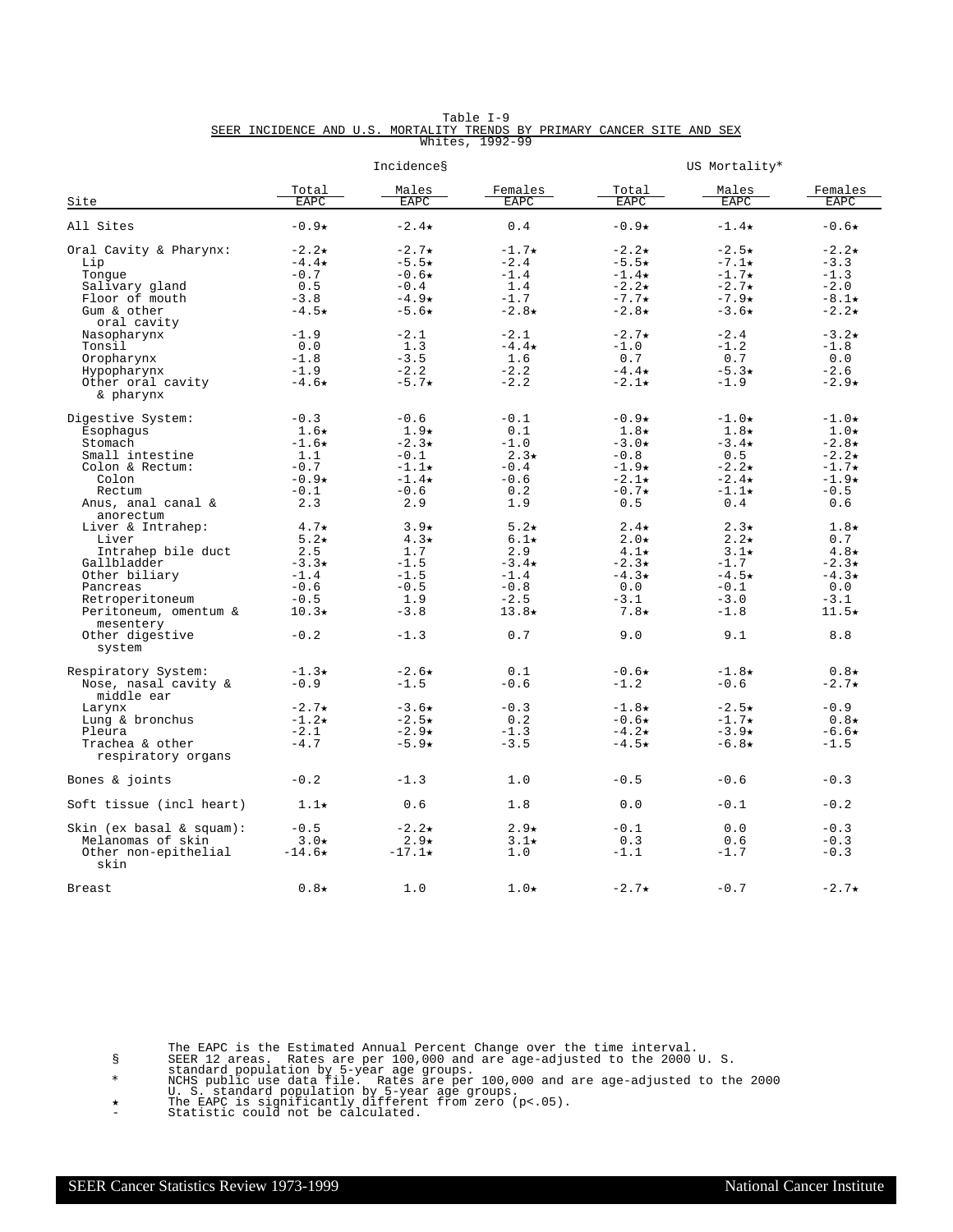| Table I-9 - continued |                 |  |  |                                                                         |  |  |  |  |  |  |  |
|-----------------------|-----------------|--|--|-------------------------------------------------------------------------|--|--|--|--|--|--|--|
|                       |                 |  |  | SEER INCIDENCE AND U.S. MORTALITY TRENDS BY PRIMARY CANCER SITE AND SEX |  |  |  |  |  |  |  |
|                       | Whites, 1992-99 |  |  |                                                                         |  |  |  |  |  |  |  |

|                                                                                                                                                                                                                                                                                                                       |                                                                                                                                                                           | Incidences                                                                                                                                                                              |                                                                                                                                                         |                                                                                                                                                                                                            | US Mortality*                                                                                                                                                                                                    |                                                                                                                                                                                                 |
|-----------------------------------------------------------------------------------------------------------------------------------------------------------------------------------------------------------------------------------------------------------------------------------------------------------------------|---------------------------------------------------------------------------------------------------------------------------------------------------------------------------|-----------------------------------------------------------------------------------------------------------------------------------------------------------------------------------------|---------------------------------------------------------------------------------------------------------------------------------------------------------|------------------------------------------------------------------------------------------------------------------------------------------------------------------------------------------------------------|------------------------------------------------------------------------------------------------------------------------------------------------------------------------------------------------------------------|-------------------------------------------------------------------------------------------------------------------------------------------------------------------------------------------------|
|                                                                                                                                                                                                                                                                                                                       | Total                                                                                                                                                                     | Males                                                                                                                                                                                   | Females                                                                                                                                                 | Total                                                                                                                                                                                                      | Males                                                                                                                                                                                                            | Females                                                                                                                                                                                         |
| Site                                                                                                                                                                                                                                                                                                                  | EAPC                                                                                                                                                                      | EAPC                                                                                                                                                                                    | EAPC                                                                                                                                                    | <b>EAPC</b>                                                                                                                                                                                                | <b>EAPC</b>                                                                                                                                                                                                      | EAPC                                                                                                                                                                                            |
| Female Genital System:<br>Cervix uteri<br>Corpus uteri<br>Uterus, NOS<br>Ovary<br>Vagina<br>Vulva                                                                                                                                                                                                                     | $-0.8*$<br>$-2.3*$<br>$-0.2$<br>1.9<br>$-1.1\star$<br>$-2.9$<br>$1.8\star$                                                                                                | $\overline{\phantom{0}}$<br>$\overline{\phantom{0}}$<br>$\equiv$<br>$\equiv$<br>$\overline{\phantom{0}}$<br>$\overline{\phantom{0}}$<br>$\equiv$                                        | $-0.5\star$<br>$-2.2\star$<br>0.1<br>2.7<br>$-0.9*$<br>$-2.3$<br>$2.4\star$                                                                             | $-1.1\star$<br>$-2.3\star$<br>$-1.6\star$<br>0.4<br>$-1.0\star$<br>$-0.9$<br>$-0.5$<br>2.3                                                                                                                 | $\equiv$<br>$\equiv$<br>$=$<br>$\equiv$                                                                                                                                                                          | $-0.9*$<br>$-2.1\star$<br>$-1.2\star$<br>0.7<br>$-0.8*$<br>$-0.4$<br>$-0.1$                                                                                                                     |
| Other female<br>genital system                                                                                                                                                                                                                                                                                        | $-2.2$                                                                                                                                                                    |                                                                                                                                                                                         | $-2.1$                                                                                                                                                  |                                                                                                                                                                                                            |                                                                                                                                                                                                                  | 2.4                                                                                                                                                                                             |
| Male Genital System:<br>Prostate<br>Testis<br>Penis<br>Other male<br>genital system                                                                                                                                                                                                                                   | $-3.6\star$<br>$-3.8+$<br>1.1<br>$-4.8$<br>$-0.3$                                                                                                                         | $-4.5\star$<br>$-4.7\star$<br>1.1<br>$-5.1$<br>$-0.6$                                                                                                                                   | $\overline{\phantom{m}}$<br>$\overline{\phantom{a}}$<br>$\overline{\phantom{0}}$<br>$\frac{1}{2}$<br>$\sim$                                             | $-3.0*$<br>$-3.1\star$<br>$-0.4$<br>$-0.7$<br>4.5                                                                                                                                                          | $-3.6\star$<br>$-3.6*$<br>$-0.6$<br>$-0.8$<br>4.3                                                                                                                                                                | $\overline{\phantom{m}}$<br>$\overline{\phantom{a}}$<br>$\equiv$<br>$\equiv$<br>$\sim$                                                                                                          |
| Urinary System:<br>Urinary bladder<br>Kidney & renal pelvis<br>Ureter<br>Other urinary system                                                                                                                                                                                                                         | 0.0<br>$-0.4$<br>$0.8\star$<br>$-0.6$<br>1.8                                                                                                                              | $-0.3$<br>$-0.6*$<br>0.5<br>$-1.6$<br>0.9                                                                                                                                               | 0.1<br>$-0.7*$<br>$1.0\star$<br>0.9<br>3.8                                                                                                              | $-0.2$<br>$-0.1$<br>$-0.3$<br>$-0.3$<br>5.3                                                                                                                                                                | $-0.5\star$<br>$-0.6*$<br>$-0.4$<br>$-1.5$<br>$9.6\star$                                                                                                                                                         | $-0.3$<br>$-0.2$<br>$-0.4$<br>0.5<br>1.2                                                                                                                                                        |
| Eye & Orbit                                                                                                                                                                                                                                                                                                           | $-1.5$                                                                                                                                                                    | $-2.8$                                                                                                                                                                                  | $-0.4$                                                                                                                                                  | $-2.4$                                                                                                                                                                                                     | $-3.4$                                                                                                                                                                                                           | $-1.4$                                                                                                                                                                                          |
| Brain & Nervous System:<br>Brain<br>Cranial nerves & other<br>nervous system                                                                                                                                                                                                                                          | $-0.3$<br>0.0<br>$-3.9$                                                                                                                                                   | $-0.6$<br>$-0.4$<br>$-4.6$                                                                                                                                                              | 0.0<br>0.3<br>$-3.6$                                                                                                                                    | $-0.4$<br>$-0.4$<br>$-0.3$                                                                                                                                                                                 | $-0.5*$<br>$-0.5\star$<br>0.8                                                                                                                                                                                    | $-0.4$<br>$-0.4$<br>$-1.0$                                                                                                                                                                      |
| Endocrine System:<br>Thyroid<br>Other endocrine &<br>thymus                                                                                                                                                                                                                                                           | $3.3*$<br>$3.5\star$<br>0.9                                                                                                                                               | 1.3<br>1.6<br>0.4                                                                                                                                                                       | $4.1\star$<br>$4.2\star$<br>1.6                                                                                                                         | $-0.1$<br>$-0.1$<br>$-0.2$                                                                                                                                                                                 | 0.7<br>1.7<br>$-0.3$                                                                                                                                                                                             | $-0.6$<br>$-0.9$<br>$-0.3$                                                                                                                                                                      |
| Lymphomas:<br>Hodgkin's disease<br>Non-Hodgkin's<br>lymphomas                                                                                                                                                                                                                                                         | $-0.1$<br>0.2<br>$-0.1$                                                                                                                                                   | $-0.7$<br>$-0.2$<br>$-0.8$                                                                                                                                                              | $0.9*$<br>0.8<br>$0.9*$                                                                                                                                 | 0.3<br>$-3.4\star$<br>0.6                                                                                                                                                                                  | 0.2<br>$-3.8+$<br>0.5                                                                                                                                                                                            | 0.4<br>$-3.1\star$<br>0.6                                                                                                                                                                       |
| Multiple myeloma                                                                                                                                                                                                                                                                                                      | $-1.2$                                                                                                                                                                    | $-1.3$                                                                                                                                                                                  | $-1.6$                                                                                                                                                  | $-0.2$                                                                                                                                                                                                     | $-0.2$                                                                                                                                                                                                           | $-0.3$                                                                                                                                                                                          |
| Leukemias:<br>Lymphocytic:<br>Acute lymphocytic<br>Chronic lymphocytic<br>Other lymphocytic<br>Myeloid:<br>Acute myeloid<br>Chronic myeloid<br>Other myeloid<br>Monocytic:<br>Acute monocytic<br>Chronic monocytic<br>Other monocytic<br>Other:<br>Other acute<br>Other chronic<br>Aleukemic, subleuk &<br><b>NOS</b> | $-1.7\star$<br>$-3.2\star$<br>0.8<br>$-5.1\star$<br>4.3<br>0.2<br>1.6<br>$-2.5\star$<br>$-1.3$<br>1.5<br>2.4<br>$-13.8$<br>$-3.2\star$<br>$-5.2\star$<br>$-5.9$<br>$-1.6$ | $-2.0*$<br>$-3.8+$<br>$-0.7$<br>$-5.0*$<br>2.4<br>0.5<br>$1.8\star$<br>$-1.8$<br>$-1.1$<br>0.1<br>1.6<br>$-17.1\star$<br>$\sim$<br>$-4.4\star$<br>$-7.2\star$<br>$-11.7$<br>$-2.3\star$ | $-1.4$<br>$-2.6$<br>2.8<br>$-5.5+$<br>6.6<br>$-0.3$<br>1.2<br>$-3.3*$<br>$-2.0$<br>3.2<br>3.5<br>$\frac{1}{\pi}$ .<br>$-1.6$<br>$-2.8$<br>2.1<br>$-0.8$ | $-0.5\star$<br>$-1.0*$<br>$-1.3\star$<br>$-0.6$<br>$-4.2\star$<br>$0.7\star$<br>$1.8\star$<br>$-3.2+$<br>8.3<br>$-6.7\star$<br>$-6.7\star$<br>$-2.9$<br>$-8.7$<br>$-1.4\star$<br>$-3.2\star$<br>2.2<br>0.5 | $-0.7\star$<br>$-1.2\star$<br>$-1.7\star$<br>$-0.9$<br>$-4.0\star$<br>0.3<br>$1.6\star$<br>$-3.8+$<br>9.5<br>$-6.4\star$<br>$-5.6\star$<br>$-5.2$<br>$-11.5\star$<br>$-1.6\star$<br>$-3.2\star$<br>2.9<br>$-0.1$ | $-0.3$<br>$-0.9$<br>$-1.0$<br>$-0.6$<br>$-4.6\star$<br>$0.9*$<br>$2.0\star$<br>$-2.8\star$<br>6.5<br>$-7.4\star$<br>$-8.3\star$<br>$-0.5$<br>$-6.3$<br>$-1.5\star$<br>$-3.5\star$<br>0.5<br>0.8 |
| Ill-defined &<br>unspecified                                                                                                                                                                                                                                                                                          | $-2.9*$                                                                                                                                                                   | $-3.2\star$                                                                                                                                                                             | $-2.6\star$                                                                                                                                             | 0.7                                                                                                                                                                                                        | 0.5                                                                                                                                                                                                              | 0.7                                                                                                                                                                                             |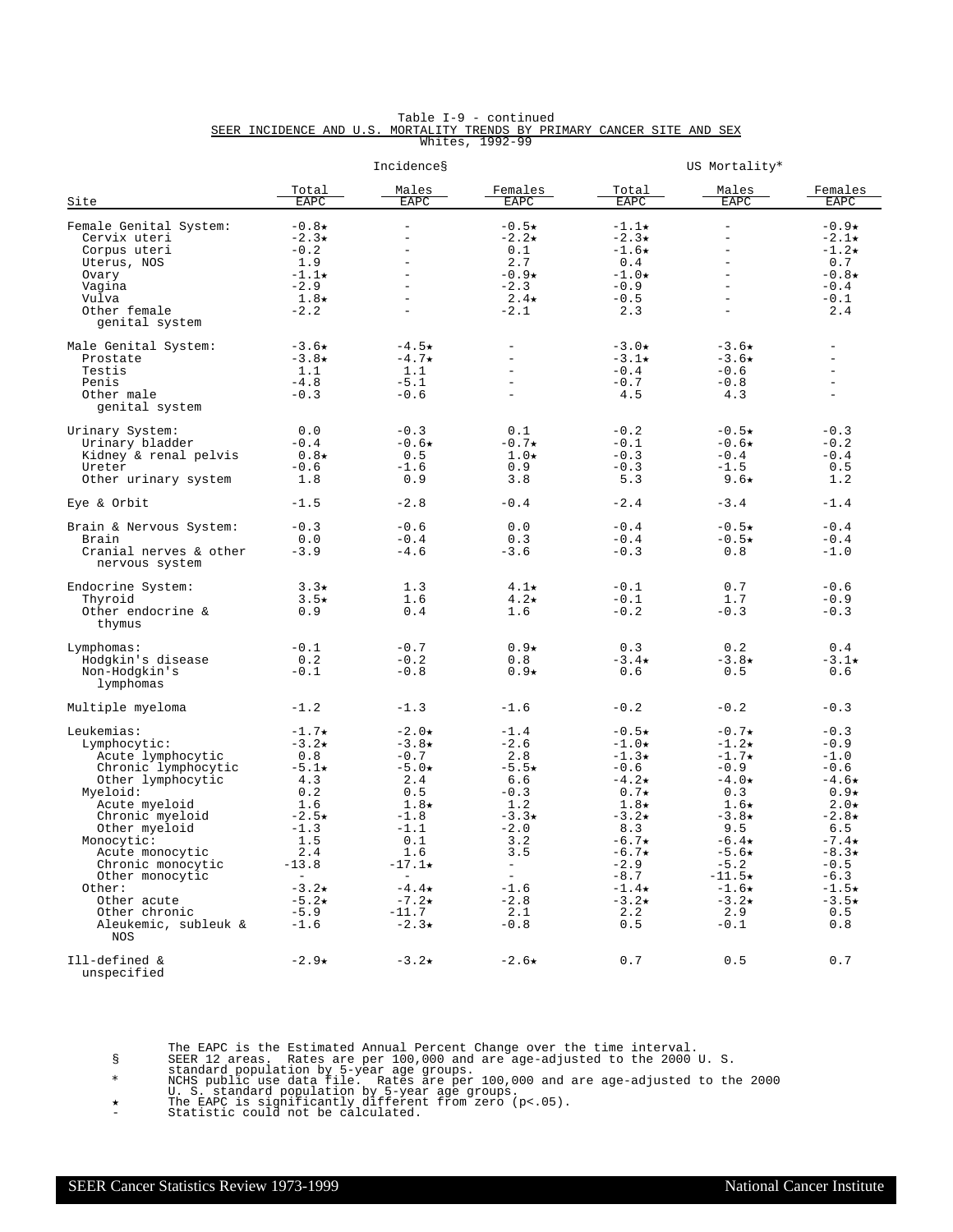| Table I-10      |  |  |  |                                                                         |  |  |  |  |  |  |  |  |
|-----------------|--|--|--|-------------------------------------------------------------------------|--|--|--|--|--|--|--|--|
|                 |  |  |  | SEER INCIDENCE AND U.S. MORTALITY TRENDS BY PRIMARY CANCER SITE AND SEX |  |  |  |  |  |  |  |  |
| Blacks, 1992–99 |  |  |  |                                                                         |  |  |  |  |  |  |  |  |

|                                    |               | Incidences               |                 |               | US Mortality* |                 |
|------------------------------------|---------------|--------------------------|-----------------|---------------|---------------|-----------------|
| Site                               | Total<br>EAPC | Males<br>EAPC            | Females<br>EAPC | Total<br>EAPC | Males<br>EAPC | Females<br>EAPC |
| All Sites                          | $-1.3\star$   | $-2.7\star$              | 0.1             | $-1.2\star$   | $-1.9*$       | $-0.4\star$     |
| Oral Cavity & Pharynx:             | $-3.0*$       | $-3.4\star$              | $-1.5$          | $-3.7\star$   | $-4.2\star$   | $-2.0$          |
| Lip                                | $-3.5$        | $\sim$                   | $\sim$          | $\sim$        | $\sim$        | $\equiv$        |
| Tonque                             | $-3.2$        | $-5.5$                   | 2.4             | $-5.3*$       | $-5.7*$       | $-4.1\star$     |
| Salivary gland                     | $-0.4$        | $-1.3$                   | 1.2             | 0.8           | $-1.5$        | 5.0             |
| Floor of mouth                     | $-5.4$        | $-7.5$                   | 0.9             | $-8.1\star$   | $-7.7\star$   | $-9.0*$         |
| Gum & other<br>oral cavity         | $-3.9$        | $-3.0$                   | $-5.0$          | $-5.2\star$   | $-5.6*$       | $-3.4$          |
|                                    | $-0.6$        | $-2.1$                   | 4.1             | 0.2           | $-2.4$        | 5.7             |
| Nasopharynx                        |               | 1.5                      | 1.2             | $-4.0*$       |               |                 |
| Tonsil                             | 1.1           |                          |                 |               | $-4.9*$       | $-0.4$          |
| Oropharynx                         | $-1.5$        | $-1.4$                   | $-1.3$          | $-1.6$        | $-1.3$        | $-2.1$          |
| Hypopharynx                        | $-5.7$        | $-4.6$                   | $-8.1$          | $-6.2\star$   | $-7.3*$       | $-0.8$          |
| Other oral cavity<br>& pharynx     | $-6.0$        | $-2.3$                   | $\sim$          | $-2.8\star$   | $-2.6\star$   | $-2.9$          |
| Digestive System:                  | $-0.8*$       | $-1.8\star$              | 0.0             | $-1.0\star$   | $-1.5\star$   | $-0.6*$         |
| Esophaqus                          | $-5.8*$       | $-7.1\star$              | $-3.5\star$     | $-4.1\star$   | $-4.4\star$   | $-3.4\star$     |
| Stomach                            | $-0.7$        | $-2.9$                   | 2.1             | $-2.1\star$   | $-2.3*$       | $-1.9\star$     |
| Small intestine                    | 3.7           | 0.5                      | $7.6\star$      | 0.2           | $-0.3$        | 0.6             |
| Colon & Rectum:                    | $-0.5$        | $-1.1$                   | 0.0             | $-0.5*$       | $-1.0\star$   | $-0.3$          |
| Colon                              | $-0.6$        | $-1.2$                   | $-0.3$          | $-0.4$        | $-0.9*$       | $-0.1$          |
| Rectum                             | 0.1           | $-0.7$                   | 0.9             | $-1.2$        | $-1.0$        | $-1.6$          |
|                                    |               |                          |                 |               |               |                 |
| Anus, anal canal &<br>anorectum    | $-0.4$        | $-1.0$                   | 0.1             | $-0.6$        | $-2.8$        | $-0.3$          |
| Liver & Intrahep:                  | 3.1           | 2.6                      | 3.6             | $1.9\star$    | 1.6           | 1.7             |
| Liver                              | $3.2\star$    | $3.0*$                   | 3.1             | 1.4           | 1.4           | 0.7             |
| Intrahep bile duct                 | 2.1           | $-0.1$                   | 4.7             | $5.4\star$    | 3.6           | $7.3\star$      |
| Gallbladder                        | 1.5           | 1.4                      | 1.4             | 0.0           | 1.0           | $-0.2$          |
| Other biliary                      | $-3.6$        | $-5.5$                   | $-2.9$          | $-2.4$        | 0.5           | $-4.1\star$     |
| Pancreas                           | $-2.3*$       | $-2.1\star$              | $-2.5$          | $-0.8$        | $-1.4\star$   | $-0.5$          |
| Retroperitoneum                    | $-3.4$        | 7.3                      | $-10.1$         | $-3.7$        | 3.0           | $-8.0$          |
| Peritoneum, omentum &<br>mesentery | $11.2\star$   | $\overline{\phantom{a}}$ | $12.2*$         | $7.4\star$    | 1.9           | $8.9\star$      |
| Other digestive                    | 0.8           | 0.1                      | 4.2             | 3.8           | 6.9           | 1.0             |
| system                             |               |                          |                 |               |               |                 |
| Respiratory System:                | $-1.5\star$   | $-2.9*$                  | 0.6             | $-1.3\star$   | $-2.4\star$   | $1.0\star$      |
| Nose, nasal cavity &<br>middle ear | $-1.2$        | 0.7                      | $-3.2$          | $-5.4$        | $-7.6$        | $-3.7$          |
| Larynx                             | $-3.2$        | $-4.2\star$              | 0.0             | $-2.7\star$   | $-2.6\star$   | $-3.3*$         |
| Lung & bronchus                    | $-1.4\star$   | $-2.8*$                  | 0.7             | $-1.2\star$   | $-2.4\star$   | $1.1\star$      |
| Pleura                             | $-1.7$        | $-2.9$                   | 2.0             | $-5.1$        | $-7.1\star$   | 0.5             |
| Trachea & other                    | 12.3          | $17.8*$                  | 13.7            | $-7.6\star$   | $-4.8$        | $-11.5*$        |
| respiratory organs                 |               |                          |                 |               |               |                 |
| Bones & joints                     | $-3.0$        | $-4.2$                   | $-4.5$          | $-3.5$        | $-3.4$        | $-4.6$          |
| Soft tissue (incl heart)           | 0.3           | 1.3                      | $-0.1$          | $-1.2$        | 2.2           | $-3.3*$         |
| Skin (ex basal & squam):           | $-6.3*$       | $-8.0*$                  | 2.1             | $-5.0*$       | $-4.7\star$   | $-5.1$          |
| Melanomas of skin                  | 4.9           | 9.2                      | 2.7             | $-1.1$        | $-0.5$        | $-1.0$          |
| Other non-epithelial<br>skin       | $-9.1\star$   | $-11.1\star$             | 1.8             | $-7.4\star$   | $-6.2*$       | $-10.4*$        |
| Breast                             | 0.2           | 3.6                      | 0.3             | $-0.7$        | 2.0           | $-0.7$          |

- 
- 
-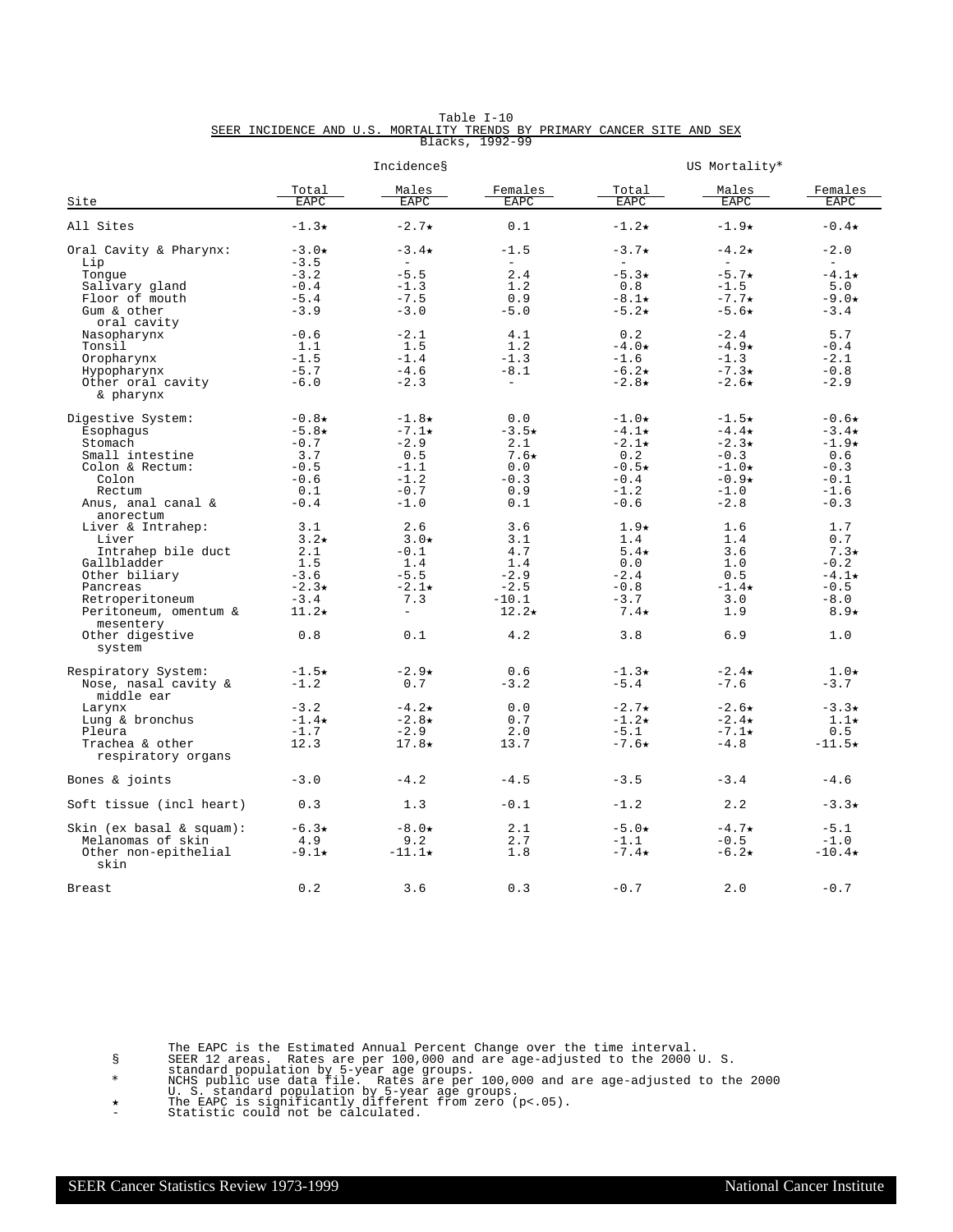| Table I-10 - continued |  |  |  |                                                                         |  |  |  |  |  |  |  |  |
|------------------------|--|--|--|-------------------------------------------------------------------------|--|--|--|--|--|--|--|--|
|                        |  |  |  | SEER INCIDENCE AND U.S. MORTALITY TRENDS BY PRIMARY CANCER SITE AND SEX |  |  |  |  |  |  |  |  |
| Blacks, 1992-99        |  |  |  |                                                                         |  |  |  |  |  |  |  |  |

|                                                                                                                                                                                                                                                                |                                                                                                                                              | Incidences                                                                                                                                                     |                                                                                                                                                           |                                                                                                                                                       | US Mortality*                                                                                                                                                  |                                                                                                                                             |
|----------------------------------------------------------------------------------------------------------------------------------------------------------------------------------------------------------------------------------------------------------------|----------------------------------------------------------------------------------------------------------------------------------------------|----------------------------------------------------------------------------------------------------------------------------------------------------------------|-----------------------------------------------------------------------------------------------------------------------------------------------------------|-------------------------------------------------------------------------------------------------------------------------------------------------------|----------------------------------------------------------------------------------------------------------------------------------------------------------------|---------------------------------------------------------------------------------------------------------------------------------------------|
|                                                                                                                                                                                                                                                                | Total                                                                                                                                        | Males                                                                                                                                                          | Females                                                                                                                                                   | Total                                                                                                                                                 | Males                                                                                                                                                          | Females                                                                                                                                     |
| Site                                                                                                                                                                                                                                                           | EAPC                                                                                                                                         | EAPC                                                                                                                                                           | EAPC                                                                                                                                                      | EAPC                                                                                                                                                  | <b>EAPC</b>                                                                                                                                                    | EAPC                                                                                                                                        |
| Female Genital System:<br>Cervix uteri<br>Corpus uteri<br>Uterus, NOS                                                                                                                                                                                          | $-0.9$<br>$-2.0*$<br>0.8<br>$-4.9$                                                                                                           | $\overline{\phantom{0}}$<br>$\equiv$                                                                                                                           | $-0.7$<br>$-1.9\star$<br>1.1<br>$-5.0$                                                                                                                    | $-2.1\star$<br>$-4.9*$<br>$-1.3$<br>0.2                                                                                                               | $\equiv$                                                                                                                                                       | $-2.0*$<br>$-4.9*$<br>$-1.3$<br>0.4                                                                                                         |
| Ovary<br>Vagina<br>Vulva<br>Other female<br>genital system                                                                                                                                                                                                     | $-1.1$<br>$-1.9$<br>$-2.6$<br>$-4.2$                                                                                                         | $\equiv$<br>$\equiv$                                                                                                                                           | $-1.0$<br>$-1.9$<br>$-2.6$<br>$-3.3$                                                                                                                      | $-1.1$<br>$-2.8$<br>$-3.8$<br>3.2                                                                                                                     | $\equiv$<br>$\equiv$                                                                                                                                           | $-0.9$<br>$-2.7$<br>$-3.8$<br>3.2                                                                                                           |
| Male Genital System:<br>Prostate<br>Testis<br>Penis<br>Other male<br>genital system                                                                                                                                                                            | $-2.6\star$<br>$-2.7\star$<br>8.0<br>$-3.1$<br>$\sim$                                                                                        | $-3.4\star$<br>$-3.5*$<br>$8.6\star$<br>$-1.8$<br>$\overline{\phantom{a}}$                                                                                     | $\overline{\phantom{m}}$<br>$\sim$<br>$\overline{\phantom{a}}$                                                                                            | $-2.1\star$<br>$-2.1\star$<br>2.4<br>$-5.3$<br>3.5                                                                                                    | $-2.3\star$<br>$-2.3*$<br>2.4<br>$-6.4$<br>6.1                                                                                                                 | $\equiv$<br>$\equiv$<br>$\equiv$<br>$\equiv$<br>$\overline{\phantom{a}}$                                                                    |
| Urinary System:<br>Urinary bladder<br>Kidney & renal pelvis<br>Ureter<br>Other urinary system                                                                                                                                                                  | 0.7<br>0.3<br>1.5<br>$-4.4$<br>$-3.3$                                                                                                        | 0.0<br>$-0.1$<br>0.2<br>$-2.8$<br>$-2.1$                                                                                                                       | 1.9<br>0.8<br>3.2<br>-3.9                                                                                                                                 | $-0.4$<br>$-1.1\star$<br>0.4<br>$-4.1\star$<br>$-3.8$                                                                                                 | $-1.1\star$<br>$-2.3*$<br>0.4<br>$-13.7*$<br>$-7.7$                                                                                                            | 0.0<br>$-0.1$<br>0.2<br>1.6<br>$-1.7$                                                                                                       |
| Eye & Orbit                                                                                                                                                                                                                                                    | 2.1                                                                                                                                          | 3.0                                                                                                                                                            | 2.3                                                                                                                                                       | 3.6                                                                                                                                                   | 4.1                                                                                                                                                            | 5.4                                                                                                                                         |
| Brain & Nervous System:<br>Brain<br>Cranial nerves & other<br>nervous system                                                                                                                                                                                   | 0.1<br>0.4<br>$-1.5$                                                                                                                         | 0.8<br>1.5<br>$-4.8$                                                                                                                                           | $-0.2$<br>$-0.5$<br>2.2                                                                                                                                   | $-0.1$<br>$-0.3$<br>4.0                                                                                                                               | $-0.5$<br>$-0.6$<br>2.6                                                                                                                                        | 0.2<br>0.0<br>3.4                                                                                                                           |
| Endocrine System:<br>Thyroid<br>Other endocrine &<br>thymus                                                                                                                                                                                                    | 1.2<br>1.9<br>$-2.0$                                                                                                                         | $-3.2$<br>$-4.1$<br>$-0.3$                                                                                                                                     | $2.7\star$<br>$3.7\star$<br>$-3.3$                                                                                                                        | 0.2<br>1.4<br>$-1.2$                                                                                                                                  | 1.0<br>3.9<br>$-1.2$                                                                                                                                           | $-0.1$<br>0.7<br>$-1.2$                                                                                                                     |
| Lymphomas:<br>Hodgkin's disease<br>Non-Hodgkin's<br>lymphomas                                                                                                                                                                                                  | 0.5<br>$-2.2$<br>0.9                                                                                                                         | $-0.8$<br>$-1.3$<br>$-0.8$                                                                                                                                     | 2.4<br>$-3.3$<br>3.6                                                                                                                                      | 0.6<br>$-3.7\star$<br>1.0                                                                                                                             | 0.6<br>$-4.2\star$<br>1.0                                                                                                                                      | 0.7<br>$-3.7$<br>1.1                                                                                                                        |
| Multiple myeloma                                                                                                                                                                                                                                               | $-1.7$                                                                                                                                       | $-1.5$                                                                                                                                                         | $-1.8$                                                                                                                                                    | 0.0                                                                                                                                                   | $-0.6$                                                                                                                                                         | 0.5                                                                                                                                         |
| Leukemias:<br>Lymphocytic:<br>Acute lymphocytic<br>Chronic lymphocytic<br>Other lymphocytic<br>Myeloid:<br>Acute myeloid<br>Chronic myeloid<br>Other myeloid<br>Monocytic:<br>Acute monocytic<br>Chronic monocytic<br>Other monocytic<br>Other:<br>Other acute | $-2.0*$<br>$-2.7$<br>$-0.9$<br>$-3.7$<br>8.2<br>0.0<br>1.2<br>$-2.3$<br>2.7<br>3.6<br>3.7<br>$\equiv$<br>$\equiv$<br>$-8.8*$<br>$-11.8\star$ | $-1.7$<br>$-2.1$<br>1.7<br>$-3.2$<br>$\sim$<br>1.1<br>$4.2\star$<br>$-3.0$<br>$\overline{\phantom{a}}$<br>2.0<br>5.2<br>$\frac{\pi}{2}$<br>$-12.8*$<br>$-12.5$ | $-2.1$<br>$-3.1$<br>$-4.3$<br>$-3.5$<br>$\sim$<br>$-0.9$<br>$-1.2$<br>$-0.8$<br>11.1<br>$\equiv$<br>$\equiv$<br>$\equiv$<br>$\equiv$<br>$-5.7$<br>$-15.1$ | $-0.7$<br>$-1.4$<br>$-1.8$<br>$-1.2$<br>$-3.6$<br>0.2<br>$2.1\star$<br>$-4.0$<br>$7.3\star$<br>$-2.5$<br>$-6.1$<br>$\mathbb{Z}^+$<br>$-1.3$<br>$-2.6$ | $-1.0$<br>$-2.6\star$<br>$-1.4$<br>$-2.9*$<br>0.1<br>0.8<br>$2.3\star$<br>$-2.5$<br>9.4<br>$-5.5$<br>$\equiv$<br>$\equiv$<br>$\equiv$<br>$-1.7$<br>$-4.3\star$ | $-0.4$<br>0.1<br>$-2.2$<br>1.4<br>$-7.5$<br>$-0.5$<br>1.8<br>$-6.0*$<br>3.9<br>$-0.2$<br>$-1.4$<br>$\equiv$<br>$\equiv$<br>$-0.7$<br>$-0.8$ |
| Other chronic<br>Aleukemic, subleuk &<br>NOS                                                                                                                                                                                                                   | $\sim$<br>$-6.5\star$                                                                                                                        | $\alpha \rightarrow \alpha$<br>$-13.7*$                                                                                                                        | $\sim$ $-$<br>1.4                                                                                                                                         | 0.9<br>$-0.4$                                                                                                                                         | 5.3<br>$-0.2$                                                                                                                                                  | $-6.4$<br>$-0.4$                                                                                                                            |
| Ill-defined &<br>unspecified                                                                                                                                                                                                                                   | $-3.3*$                                                                                                                                      | $-3.7\star$                                                                                                                                                    | $-3.0*$                                                                                                                                                   | $-0.4$                                                                                                                                                | $-0.9$                                                                                                                                                         | 0.1                                                                                                                                         |

- 
-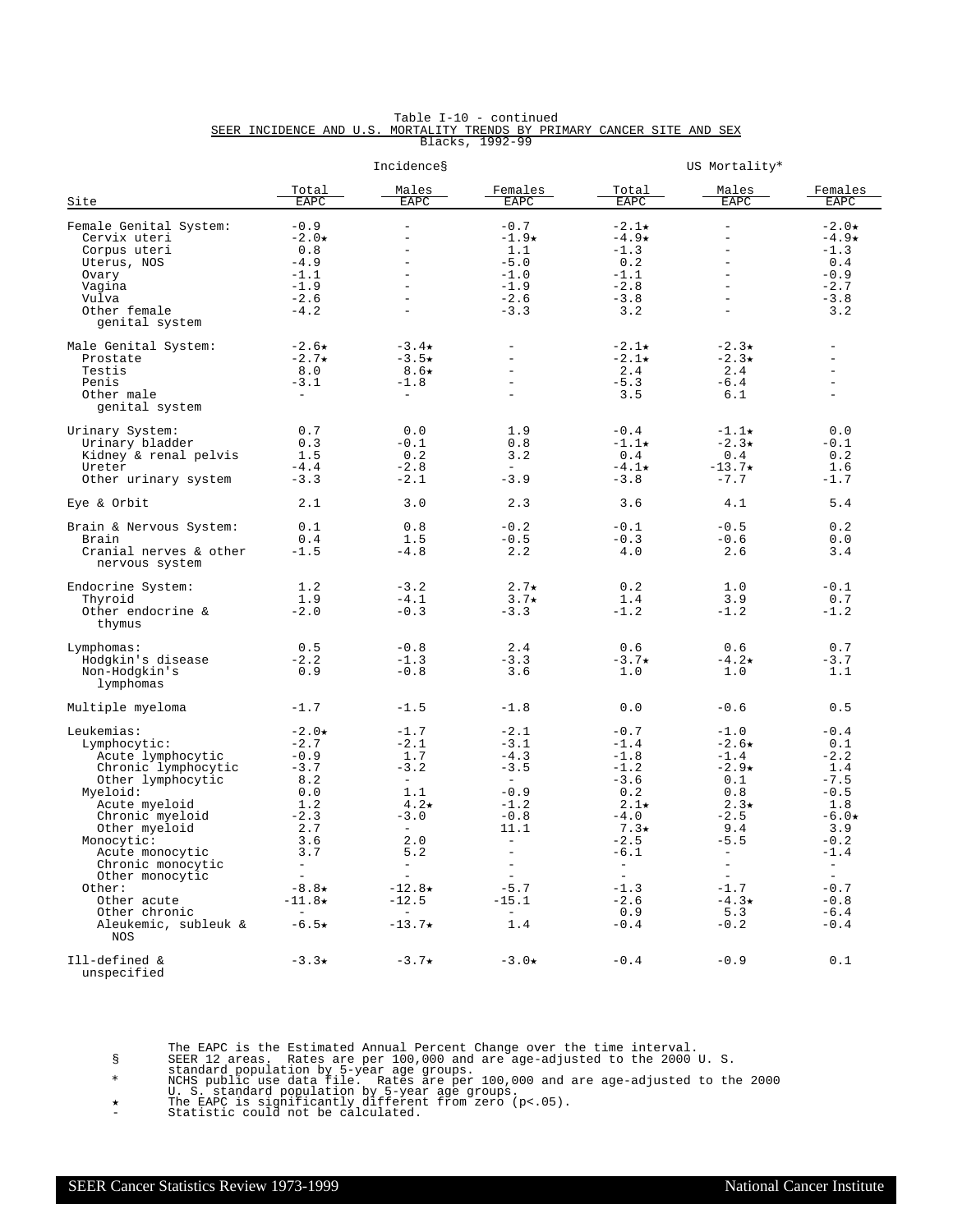#### Table I-11

#### AGE DISTRIBUTION (%) OF INCIDENCE CASES BY SITE, 1995-99

#### All Races, Both Sexes

|                         |       |           |           |           |           |           |           |       | All    |         |
|-------------------------|-------|-----------|-----------|-----------|-----------|-----------|-----------|-------|--------|---------|
| Site                    | < 20  | $20 - 34$ | $35 - 44$ | $45 - 54$ | $55 - 64$ | $65 - 74$ | $75 - 84$ | $85+$ | Ages   | Cases   |
|                         |       |           |           |           |           |           |           |       |        |         |
| All Sites               | 1.1   | 3.2       | 6.4       | 12.7      | 19.0      | 28.2      | 22.3      | 7.2   | 100.0% | 791,807 |
| Oral cavity & Pharynx   | 0.6   | 3.1       | 8.1       | 18.2      | 22.0      | 25.7      | 17.0      | 5.3   | 100.0% | 18,703  |
| Esophagus               | 0.0   | 0.5       | 2.7       | 11.7      | 21.9      | 32.5      | 23.3      | 7.2   | 100.0% | 7,504   |
| Stomach                 | 0.1   | 1.6       | 5.0       | 9.4       | 15.8      | 27.5      | 28.1      | 12.6  | 100.0% | 15,253  |
| Colon & Rectum          | 0.0   | 1.0       | 3.3       | 9.0       | 16.5      | 28.5      | 29.4      | 12.3  | 100.0% | 89,391  |
| Males                   | 0.1   | 1.0       | 3.5       | 9.8       | 18.8      | 30.7      | 27.7      | 8.5   | 100.0% | 44,899  |
| Females                 | $0.0$ | 0.9       | 3.1       | 8.2       | 14.3      | 26.3      | 31.1      | 16.2  | 100.0% | 44,492  |
| Colon                   | 0.0   | 0.9       | 2.8       | 7.8       | 15.2      | 28.4      | 31.2      | 13.7  | 100.0% | 64,538  |
| Rectum                  | 0.1   | 1.3       | 4.4       | 12.1      | 20.0      | 28.8      | 24.6      | 8.6   | 100.0% | 24,853  |
| Liver & Intrahep        | 1.4   | 1.3       | 4.9       | 14.7      | 20.1      | 28.0      | 22.5      | 7.1   | 100.0% | 9,525   |
| Pancreas                | 0.1   | 0.5       | 2.6       | 9.0       | 16.7      | 29.4      | 29.4      | 12.4  | 100.0% | 18,188  |
| Larynx                  | $0.0$ | 0.5       | 4.2       | 14.2      | 26.4      | 33.3      | 17.7      | 3.6   | 100.0% | 6,726   |
| Lung & Bronchus         | 0.0   | 0.3       | 2.2       | 8.9       | 20.5      | 35.6      | 26.4      | 6.0   | 100.0% | 104,990 |
| Males                   | 0.0   | 0.3       | 2.2       | 8.9       | 21.1      | 36.2      | 25.9      | 5.4   | 100.0% | 58,716  |
| Females                 | 0.0   | 0.3       | 2.3       | 8.9       | 19.8      | 34.7      | 27.2      | 6.8   | 100.0% | 46,274  |
| Melanomas of skin       | 0.8   | 9.9       | 16.2      | 19.4      | 16.8      | 18.7      | 13.7      | 4.6   | 100.0% | 28,297  |
| Breast (females)        | $0.0$ | 2.1       | 11.0      | 21.6      | 20.4      | 22.4      | 17.0      | 5.5   | 100.0% | 123,380 |
| Cervix uteri            | 0.3   | 16.3      | 27.0      | 22.0      | 13.7      | 11.2      | 7.1       | 2.6   | 100.0% | 9,223   |
| Corpus & Uterus, NOS    | 0.0   | 1.4       | 6.1       | 17.3      | 24.6      | 26.4      | 18.9      | 5.2   | 100.0% | 22,654  |
| Ovary                   | 1.3   | 6.6       | 10.9      | 19.0      | 18.3      | 21.4      | 16.7      | 5.9   | 100.0% | 15,634  |
| Prostate                | $0.0$ | 0.0       | 0.4       | 6.6       | 23.8      | 40.6      | 23.6      | 5.0   | 100.0% | 119,342 |
| Testis                  | 5.6   | 48.1      | 31.1      | 10.9      | 2.4       | 1.2       | 0.7       | 0.0   | 100.0% | 4,974   |
| Urinary bladder         | 0.1   | 0.7       | 2.6       | 8.0       | 16.6      | 31.6      | 30.0      | 10.5  | 100.0% | 33,304  |
| Kidney & Renal pelvis   | 2.1   | 1.4       | 6.1       | 15.0      | 21.7      | 27.7      | 20.3      | 5.7   | 100.0% | 18,199  |
| Brain & Other nervous   | 13.3  | 10.1      | 11.3      | 13.9      | 15.6      | 18.7      | 13.9      | 3.3   | 100.0% | 11,227  |
| Thyroid                 | 2.4   | 22.0      | 23.5      | 21.0      | 13.3      | 10.2      | $6.1$     | 1.5   | 100.0% | 11,909  |
| Hodgkin's disease       | 12.7  | 34.7      | 17.7      | 11.3      | 8.6       | 7.5       | 5.9       | 1.5   | 100.0% | 5,021   |
| Non-Hodgkin's lymphomas | 1.6   | 6.0       | 9.9       | 13.6      | 16.2      | 23.8      | 21.7      | 7.1   | 100.0% | 32,633  |
| Multiple myeloma        | 0.0   | 0.6       | 3.4       | 11.0      | 18.0      | 29.5      | 28.6      | 9.0   | 100.0% | 9,112   |
| Leukemias               | 11.6  | 5.4       | 6.1       | 9.7       | 13.1      | 22.1      | 22.3      | 9.7   | 100.0% | 20,673  |
| Acute lymphocytic       | 65.1  | 9.6       | 5.8       | 5.1       | 4.4       | 4.8       | 3.9       | 1.2   | 100.0% | 2,837   |
| Chronic lymphocytic     | 0.0   | 0.2       | 2.4       | 9.7       | 17.1      | 30.0      | 28.2      | 12.4  | 100.0% | 5,800   |
| Acute myeloid           | $6.0$ | 7.6       | 7.7       | 10.2      | 13.4      | 23.6      | 23.1      | 8.4   | 100.0% | 6,150   |
| Chronic myeloid         | 1.5   | 9.1       | 10.2      | 12.2      | 13.4      | 21.9      | 21.9      | 9.7   | 100.0% | 2,876   |
| All other leukemias     | 4.5   | 3.3       | 6.6       | 10.6      | 12.7      | 20.4      | 26.8      | 15.0  | 100.0% | 3,010   |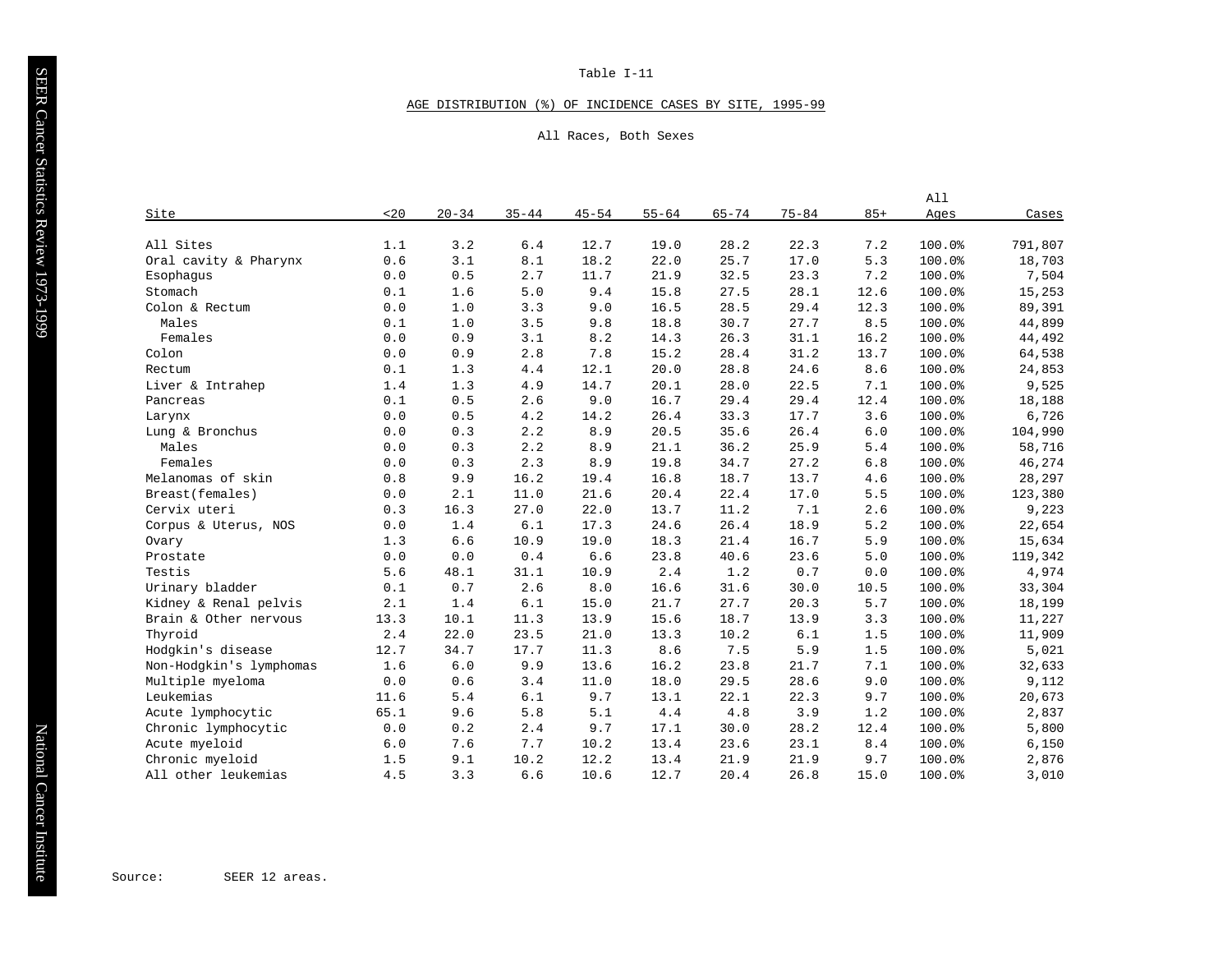|                                    |       | All Races |         |       | Whites |         |       | Blacks |         |
|------------------------------------|-------|-----------|---------|-------|--------|---------|-------|--------|---------|
| Site                               | Total | Males     | Females | Total | Males  | Females | Total | Males  | Females |
| All Sites                          | 67.0  | 68.0      | 67.0    | 68.0  | 68.0   | 67.0    | 64.0  | 65.0   | 63.0    |
| Oral Cavity & Pharynx:             | 64.0  | 62.0      | 67.0    | 65.0  | 64.0   | 68.0    | 57.0  | 57.0   | 58.0    |
| Lip                                | 69.0  | 68.0      | 72.0    | 69.0  | 68.0   | 72.0    | 66.0  | 48.0   | 69.0    |
| Tongue                             | 62.0  | 61.0      | 65.0    | 63.0  | 62.0   | 67.0    | 57.0  | 57.0   | 58.0    |
| Salivary gland                     | 64.0  | 66.0      | 60.0    | 66.0  | 68.0   | 63.0    | 56.0  | 57.0   | 51.0    |
| Floor of mouth                     | 64.0  | 61.0      | 67.0    | 64.0  | 62.0   | 68.0    | 55.0  | 54.0   | 58.0    |
| Gum & other<br>oral cavity         | 67.0  | 64.0      | 71.0    | 68.0  | 65.0   | 72.0    | 57.0  | 57.0   | 57.0    |
| Nasopharynx                        | 53.0  | 52.0      | 55.0    | 60.0  | 58.0   | 64.0    | 50.0  | 48.0   | 57.0    |
| Tonsil                             | 59.0  | 58.0      | 64.0    | 59.0  | 58.0   | 65.0    | 56.0  | 56.0   | 56.5    |
| Oropharynx                         | 64.0  | 62.0      | 68.0    | 65.0  | 64.0   | 69.0    | 58.0  | 56.5   | 63.5    |
| Hypopharynx                        | 66.0  | 65.0      | 67.0    | 67.0  | 66.0   | 69.0    | 61.0  | 61.0   | 60.0    |
| Other oral cavity<br>& pharynx     | 66.0  | 65.0      | 69.0    | 66.5  | 65.5   | 70.0    | 64.0  | 63.0   | 68.0    |
| Digestive System:                  | 71.0  | 70.0      | 73.0    | 72.0  | 70.0   | 74.0    | 67.0  | 65.0   | 69.0    |
| Esophagus                          | 69.0  | 67.0      | 73.0    | 70.0  | 68.0   | 74.0    | 63.0  | 63.0   | 65.0    |
| Stomach                            | 72.0  | 70.0      | 74.0    | 72.0  | 71.0   | 75.0    | 69.0  | 68.0   | 73.0    |
| Small intestine                    | 68.0  | 67.0      | 69.0    | 69.0  | 67.0   | 70.0    | 63.0  | 63.0   | 63.5    |
| Colon & Rectum:                    | 72.0  | 70.0      | 74.0    | 73.0  | 71.0   | 75.0    | 68.0  | 67.0   | 69.0    |
| Colon                              | 73.0  | 71.0      | 75.0    | 74.0  | 72.0   | 75.0    | 69.0  | 68.0   | 70.0    |
| Rectum                             | 69.0  | 68.0      | 70.0    | 70.0  | 69.0   | 71.0    | 65.0  | 63.0   | 66.0    |
| Anus, anal canal &<br>anorectum    | 63.0  | 59.0      | 67.0    | 65.0  | 60.0   | 68.0    | 52.5  | 49.0   | 58.0    |
| Liver & Intrahep:                  | 67.0  | 65.0      | 71.0    | 69.0  | 67.0   | 73.0    | 62.0  | 59.0   | 68.0    |
| Liver                              | 67.0  | 65.0      | 71.0    | 68.0  | 67.0   | 72.0    | 61.5  | 59.0   | 68.0    |
| Intrahep bile duct                 | 73.0  | 71.0      | 75.0    | 73.0  | 71.0   | 76.0    | 70.0  | 70.0   | 70.0    |
| Gallbladder                        | 73.0  | 72.0      | 73.0    | 73.0  | 73.0   | 73.0    | 69.0  | 68.5   | 70.0    |
| Other biliary                      | 73.0  | 72.0      | 74.0    | 73.0  | 72.0   | 74.0    | 69.0  | 67.0   | 72.0    |
| Pancreas                           | 72.0  | 70.0      | 74.0    | 73.0  | 70.0   | 75.0    | 69.0  | 66.0   | 72.0    |
| Retroperitoneum                    | 60.0  | 62.0      | 58.0    | 61.0  | 63.0   | 60.0    | 47.0  | 47.0   | 47.0    |
| Peritoneum, omentum &<br>mesentery | 67.0  | 64.0      | 68.0    | 67.0  | 64.0   | 68.0    | 67.0  | 67.0   | 67.5    |
| Other digestive<br>system          | 74.0  | 72.0      | 76.0    | 75.0  | 73.0   | 77.0    | 69.0  | 66.0   | 69.0    |
| Respiratory System:                | 70.0  | 69.0      | 70.0    | 70.0  | 70.0   | 71.0    | 66.0  | 65.0   | 66.0    |
| Nose, nasal cavity &               | 67.0  | 64.0      | 69.0    | 67.0  | 65.0   | 70.0    | 62.5  | 62.0   | 64.0    |
| middle ear                         |       |           |         |       |        |         |       |        |         |
| Larynx                             | 66.0  | 66.0      | 66.0    | 66.0  | 66.0   | 66.0    | 62.0  | 62.0   | 61.0    |
| Lung & bronchus                    | 70.0  | 70.0      | 70.0    | 70.0  | 70.0   | 71.0    | 66.0  | 66.0   | 66.0    |
| Pleura                             | 72.0  | 72.0      | 72.0    | 73.0  | 73.0   | 72.0    | 67.0  | 68.0   | 64.5    |
| Trachea & other                    | 47.0  | 42.0      | 54.0    | 47.0  | 41.0   | 55.0    | 51.0  | 47.5   | 61.0    |
| respiratory organs                 |       |           |         |       |        |         |       |        |         |
| Bones & joints                     | 38.0  | 34.0      | 42.0    | 39.0  | 35.0   | 44.0    | 32.0  | 28.0   | 35.0    |
| Soft tissue (incl heart)           | 56.0  | 56.0      | 56.0    | 58.0  | 58.0   | 57.0    | 47.0  | 44.0   | 50.0    |
| Skin (ex basal & squam):           | 55.0  | 57.0      | 53.0    | 56.0  | 58.0   | 54.0    | 41.0  | 40.0   | 46.0    |
| Melanomas of skin                  | 57.0  | 60.0      | 52.0    | 57.0  | 60.0   | 52.0    | 60.0  | 62.5   | 56.0    |
| Other non-epithelial<br>skin       | 47.0  | 44.0      | 65.0    | 50.0  | 45.0   | 68.0    | 38.0  | 38.0   | 42.0    |
| Breast                             | 62.0  | 68.0      | 62.0    | 63.0  | 68.0   | 63.0    | 57.0  | 62.0   | 57.0    |

#### Table I-12 MEDIAN AGE OF CANCER PATIENTS AT DIAGNOSIS§, 1995-99 By Primary Cancer Site, Race and Sex

§ SEER 12 areas. - Statistic could not be calculated.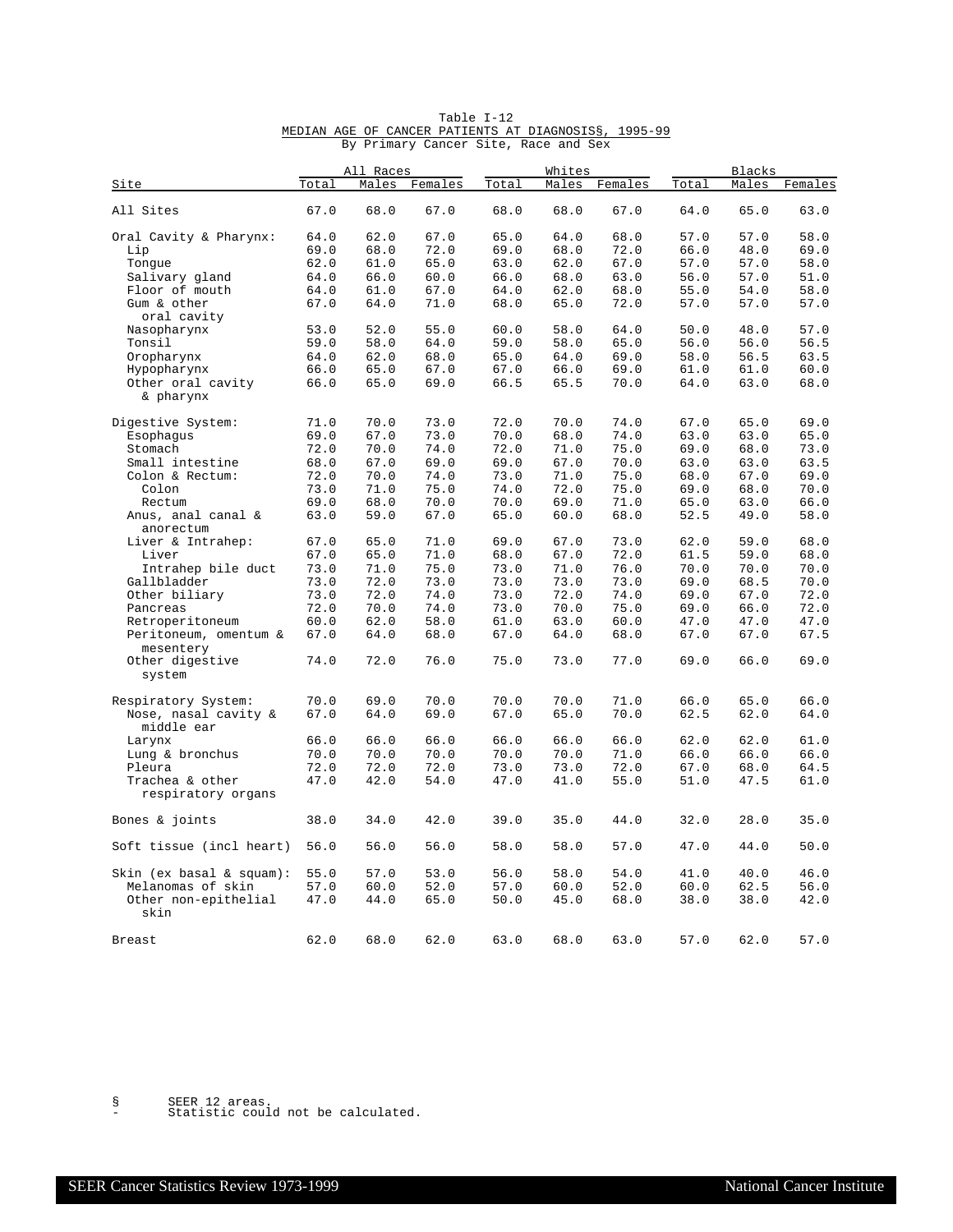| Males<br>Site<br>Total<br>Total<br>Males<br>Total<br>Males<br>Females<br>Females<br>62.0<br>60.0<br>61.0<br>61.0<br>62.0<br>Female Genital System:<br>$\overline{\phantom{0}}$<br>$\overline{\phantom{a}}$<br>$\overline{\phantom{a}}$<br>47.0<br>47.0<br>46.0<br>46.0<br>48.0<br>Cervix uteri<br>$\equiv$<br>$\bar{ }$<br>$\equiv$<br>65.0<br>65.0<br>65.0<br>$\equiv$<br>65.0<br>64.0<br>Corpus uteri<br>$\overline{\phantom{0}}$<br>$\equiv$<br>69.0<br>69.0<br>70.0<br>$\equiv$<br>70.0<br>66.0<br>Uterus, NOS<br>$\equiv$<br>$\equiv$<br>62.0<br>61.0<br>61.0<br>62.0<br>60.0<br>Ovary<br>$\overline{\phantom{a}}$<br>$\overline{\phantom{a}}$<br>$\overline{\phantom{a}}$<br>69.0<br>69.0<br>69.0<br>$\equiv$<br>69.0<br>67.0<br>Vagina<br>$\overline{\phantom{0}}$<br>$\equiv$<br>71.0<br>71.0<br>71.0<br>$\equiv$<br>71.0<br>61.0<br>Vulva<br>$\frac{1}{2}$<br>$\overline{\phantom{0}}$<br>64.0<br>64.0<br>Other female<br>63.0<br>63.0<br>$\equiv$<br>58.5<br>$\overline{\phantom{a}}$<br>$\overline{\phantom{a}}$<br>genital system<br>69.0<br>69.0<br>69.0<br>69.0<br>67.0<br>Male Genital System:<br>67.0<br>$\overline{\phantom{a}}$<br>$\overline{\phantom{a}}$<br>69.0<br>69.0<br>69.0<br>69.0<br>÷,<br>67.0<br>67.0<br>Prostate<br>$\qquad \qquad -$<br>$\bar{\phantom{a}}$<br>34.0<br>34.0<br>34.0<br>34.0<br>35.0<br>35.0<br>Testis<br>$\overline{\phantom{a}}$<br>Penis<br>69.0<br>69.0<br>69.0<br>÷,<br>69.0<br>69.0<br>69.0<br>$\equiv$<br>67.0<br>67.0<br>67.0<br>67.0<br>$\equiv$<br>47.0<br>47.0<br>Other male<br>$\overline{\phantom{a}}$<br>genital system<br>70.0<br>70.0<br>71.0<br>70.0<br>66.0<br>65.0<br>Urinary System:<br>71.0<br>71.0<br>72.0<br>71.0<br>73.0<br>72.0<br>72.0<br>73.0<br>71.0<br>69.0<br>Urinary bladder<br>65.0<br>67.0<br>66.0<br>68.0<br>61.0<br>66.0<br>68.0<br>60.0<br>Kidney & renal pelvis<br>73.0<br>72.0<br>75.0<br>73.0<br>72.0<br>76.0<br>71.0<br>75.0<br>Ureter<br>73.0<br>73.0<br>73.0<br>74.0<br>73.0<br>76.0<br>67.0<br>68.5<br>Other urinary system<br>62.0<br>59.0<br>60.0<br>58.0<br>61.0<br>61.0<br>3.0<br>40.0<br>Eye & Orbit<br>55.0<br>54.0<br>57.0<br>57.0<br>55.0<br>59.0<br>47.0<br>46.5<br>Brain & Nervous System:<br>55.0<br>57.0<br>55.0<br>59.0<br>47.0<br>Brain<br>56.0<br>58.0<br>47.0<br>47.0<br>44.0<br>50.0<br>46.0<br>43.0<br>49.0<br>48.5<br>43.0<br>Cranial nerves & other | Females<br>60.0<br>48.0  |
|-------------------------------------------------------------------------------------------------------------------------------------------------------------------------------------------------------------------------------------------------------------------------------------------------------------------------------------------------------------------------------------------------------------------------------------------------------------------------------------------------------------------------------------------------------------------------------------------------------------------------------------------------------------------------------------------------------------------------------------------------------------------------------------------------------------------------------------------------------------------------------------------------------------------------------------------------------------------------------------------------------------------------------------------------------------------------------------------------------------------------------------------------------------------------------------------------------------------------------------------------------------------------------------------------------------------------------------------------------------------------------------------------------------------------------------------------------------------------------------------------------------------------------------------------------------------------------------------------------------------------------------------------------------------------------------------------------------------------------------------------------------------------------------------------------------------------------------------------------------------------------------------------------------------------------------------------------------------------------------------------------------------------------------------------------------------------------------------------------------------------------------------------------------------------------------------------------------------------------------------------------------------------------------------------------------------------------------------------------------------|--------------------------|
|                                                                                                                                                                                                                                                                                                                                                                                                                                                                                                                                                                                                                                                                                                                                                                                                                                                                                                                                                                                                                                                                                                                                                                                                                                                                                                                                                                                                                                                                                                                                                                                                                                                                                                                                                                                                                                                                                                                                                                                                                                                                                                                                                                                                                                                                                                                                                                   |                          |
|                                                                                                                                                                                                                                                                                                                                                                                                                                                                                                                                                                                                                                                                                                                                                                                                                                                                                                                                                                                                                                                                                                                                                                                                                                                                                                                                                                                                                                                                                                                                                                                                                                                                                                                                                                                                                                                                                                                                                                                                                                                                                                                                                                                                                                                                                                                                                                   |                          |
|                                                                                                                                                                                                                                                                                                                                                                                                                                                                                                                                                                                                                                                                                                                                                                                                                                                                                                                                                                                                                                                                                                                                                                                                                                                                                                                                                                                                                                                                                                                                                                                                                                                                                                                                                                                                                                                                                                                                                                                                                                                                                                                                                                                                                                                                                                                                                                   |                          |
|                                                                                                                                                                                                                                                                                                                                                                                                                                                                                                                                                                                                                                                                                                                                                                                                                                                                                                                                                                                                                                                                                                                                                                                                                                                                                                                                                                                                                                                                                                                                                                                                                                                                                                                                                                                                                                                                                                                                                                                                                                                                                                                                                                                                                                                                                                                                                                   | 64.0                     |
|                                                                                                                                                                                                                                                                                                                                                                                                                                                                                                                                                                                                                                                                                                                                                                                                                                                                                                                                                                                                                                                                                                                                                                                                                                                                                                                                                                                                                                                                                                                                                                                                                                                                                                                                                                                                                                                                                                                                                                                                                                                                                                                                                                                                                                                                                                                                                                   | 66.0                     |
|                                                                                                                                                                                                                                                                                                                                                                                                                                                                                                                                                                                                                                                                                                                                                                                                                                                                                                                                                                                                                                                                                                                                                                                                                                                                                                                                                                                                                                                                                                                                                                                                                                                                                                                                                                                                                                                                                                                                                                                                                                                                                                                                                                                                                                                                                                                                                                   | 60.0                     |
|                                                                                                                                                                                                                                                                                                                                                                                                                                                                                                                                                                                                                                                                                                                                                                                                                                                                                                                                                                                                                                                                                                                                                                                                                                                                                                                                                                                                                                                                                                                                                                                                                                                                                                                                                                                                                                                                                                                                                                                                                                                                                                                                                                                                                                                                                                                                                                   | 67.0                     |
|                                                                                                                                                                                                                                                                                                                                                                                                                                                                                                                                                                                                                                                                                                                                                                                                                                                                                                                                                                                                                                                                                                                                                                                                                                                                                                                                                                                                                                                                                                                                                                                                                                                                                                                                                                                                                                                                                                                                                                                                                                                                                                                                                                                                                                                                                                                                                                   | 61.0                     |
|                                                                                                                                                                                                                                                                                                                                                                                                                                                                                                                                                                                                                                                                                                                                                                                                                                                                                                                                                                                                                                                                                                                                                                                                                                                                                                                                                                                                                                                                                                                                                                                                                                                                                                                                                                                                                                                                                                                                                                                                                                                                                                                                                                                                                                                                                                                                                                   | 58.5                     |
|                                                                                                                                                                                                                                                                                                                                                                                                                                                                                                                                                                                                                                                                                                                                                                                                                                                                                                                                                                                                                                                                                                                                                                                                                                                                                                                                                                                                                                                                                                                                                                                                                                                                                                                                                                                                                                                                                                                                                                                                                                                                                                                                                                                                                                                                                                                                                                   | $\qquad \qquad -$        |
|                                                                                                                                                                                                                                                                                                                                                                                                                                                                                                                                                                                                                                                                                                                                                                                                                                                                                                                                                                                                                                                                                                                                                                                                                                                                                                                                                                                                                                                                                                                                                                                                                                                                                                                                                                                                                                                                                                                                                                                                                                                                                                                                                                                                                                                                                                                                                                   | $\qquad \qquad -$        |
|                                                                                                                                                                                                                                                                                                                                                                                                                                                                                                                                                                                                                                                                                                                                                                                                                                                                                                                                                                                                                                                                                                                                                                                                                                                                                                                                                                                                                                                                                                                                                                                                                                                                                                                                                                                                                                                                                                                                                                                                                                                                                                                                                                                                                                                                                                                                                                   | $\overline{\phantom{0}}$ |
|                                                                                                                                                                                                                                                                                                                                                                                                                                                                                                                                                                                                                                                                                                                                                                                                                                                                                                                                                                                                                                                                                                                                                                                                                                                                                                                                                                                                                                                                                                                                                                                                                                                                                                                                                                                                                                                                                                                                                                                                                                                                                                                                                                                                                                                                                                                                                                   | $\equiv$                 |
|                                                                                                                                                                                                                                                                                                                                                                                                                                                                                                                                                                                                                                                                                                                                                                                                                                                                                                                                                                                                                                                                                                                                                                                                                                                                                                                                                                                                                                                                                                                                                                                                                                                                                                                                                                                                                                                                                                                                                                                                                                                                                                                                                                                                                                                                                                                                                                   | $\equiv$                 |
|                                                                                                                                                                                                                                                                                                                                                                                                                                                                                                                                                                                                                                                                                                                                                                                                                                                                                                                                                                                                                                                                                                                                                                                                                                                                                                                                                                                                                                                                                                                                                                                                                                                                                                                                                                                                                                                                                                                                                                                                                                                                                                                                                                                                                                                                                                                                                                   | 68.0                     |
|                                                                                                                                                                                                                                                                                                                                                                                                                                                                                                                                                                                                                                                                                                                                                                                                                                                                                                                                                                                                                                                                                                                                                                                                                                                                                                                                                                                                                                                                                                                                                                                                                                                                                                                                                                                                                                                                                                                                                                                                                                                                                                                                                                                                                                                                                                                                                                   | 73.0                     |
|                                                                                                                                                                                                                                                                                                                                                                                                                                                                                                                                                                                                                                                                                                                                                                                                                                                                                                                                                                                                                                                                                                                                                                                                                                                                                                                                                                                                                                                                                                                                                                                                                                                                                                                                                                                                                                                                                                                                                                                                                                                                                                                                                                                                                                                                                                                                                                   | 61.0                     |
|                                                                                                                                                                                                                                                                                                                                                                                                                                                                                                                                                                                                                                                                                                                                                                                                                                                                                                                                                                                                                                                                                                                                                                                                                                                                                                                                                                                                                                                                                                                                                                                                                                                                                                                                                                                                                                                                                                                                                                                                                                                                                                                                                                                                                                                                                                                                                                   | 69.0                     |
|                                                                                                                                                                                                                                                                                                                                                                                                                                                                                                                                                                                                                                                                                                                                                                                                                                                                                                                                                                                                                                                                                                                                                                                                                                                                                                                                                                                                                                                                                                                                                                                                                                                                                                                                                                                                                                                                                                                                                                                                                                                                                                                                                                                                                                                                                                                                                                   | 66.0                     |
|                                                                                                                                                                                                                                                                                                                                                                                                                                                                                                                                                                                                                                                                                                                                                                                                                                                                                                                                                                                                                                                                                                                                                                                                                                                                                                                                                                                                                                                                                                                                                                                                                                                                                                                                                                                                                                                                                                                                                                                                                                                                                                                                                                                                                                                                                                                                                                   | 2.0                      |
|                                                                                                                                                                                                                                                                                                                                                                                                                                                                                                                                                                                                                                                                                                                                                                                                                                                                                                                                                                                                                                                                                                                                                                                                                                                                                                                                                                                                                                                                                                                                                                                                                                                                                                                                                                                                                                                                                                                                                                                                                                                                                                                                                                                                                                                                                                                                                                   | 49.0                     |
|                                                                                                                                                                                                                                                                                                                                                                                                                                                                                                                                                                                                                                                                                                                                                                                                                                                                                                                                                                                                                                                                                                                                                                                                                                                                                                                                                                                                                                                                                                                                                                                                                                                                                                                                                                                                                                                                                                                                                                                                                                                                                                                                                                                                                                                                                                                                                                   | 48.5                     |
| nervous system                                                                                                                                                                                                                                                                                                                                                                                                                                                                                                                                                                                                                                                                                                                                                                                                                                                                                                                                                                                                                                                                                                                                                                                                                                                                                                                                                                                                                                                                                                                                                                                                                                                                                                                                                                                                                                                                                                                                                                                                                                                                                                                                                                                                                                                                                                                                                    | 49.0                     |
| 46.0<br>46.0<br>Endocrine System:<br>50.0<br>44.0<br>50.0<br>43.0<br>47.0<br>50.0                                                                                                                                                                                                                                                                                                                                                                                                                                                                                                                                                                                                                                                                                                                                                                                                                                                                                                                                                                                                                                                                                                                                                                                                                                                                                                                                                                                                                                                                                                                                                                                                                                                                                                                                                                                                                                                                                                                                                                                                                                                                                                                                                                                                                                                                                 | 46.0                     |
| Thyroid<br>45.0<br>50.0<br>44.0<br>45.0<br>50.0<br>43.0<br>47.0<br>50.0                                                                                                                                                                                                                                                                                                                                                                                                                                                                                                                                                                                                                                                                                                                                                                                                                                                                                                                                                                                                                                                                                                                                                                                                                                                                                                                                                                                                                                                                                                                                                                                                                                                                                                                                                                                                                                                                                                                                                                                                                                                                                                                                                                                                                                                                                           | 46.0                     |
| 52.0<br>Other endocrine &<br>49.0<br>48.0<br>51.0<br>49.0<br>48.0<br>49.0<br>49.5<br>thymus                                                                                                                                                                                                                                                                                                                                                                                                                                                                                                                                                                                                                                                                                                                                                                                                                                                                                                                                                                                                                                                                                                                                                                                                                                                                                                                                                                                                                                                                                                                                                                                                                                                                                                                                                                                                                                                                                                                                                                                                                                                                                                                                                                                                                                                                       | 48.0                     |
| 63.0<br>60.0<br>67.0<br>64.0<br>61.0<br>68.0<br>50.0<br>47.0<br>Lymphomas:                                                                                                                                                                                                                                                                                                                                                                                                                                                                                                                                                                                                                                                                                                                                                                                                                                                                                                                                                                                                                                                                                                                                                                                                                                                                                                                                                                                                                                                                                                                                                                                                                                                                                                                                                                                                                                                                                                                                                                                                                                                                                                                                                                                                                                                                                        | 54.0                     |
| Hodgkin's disease<br>36.0<br>37.0<br>34.0<br>36.0<br>37.0<br>34.0<br>34.0<br>35.0                                                                                                                                                                                                                                                                                                                                                                                                                                                                                                                                                                                                                                                                                                                                                                                                                                                                                                                                                                                                                                                                                                                                                                                                                                                                                                                                                                                                                                                                                                                                                                                                                                                                                                                                                                                                                                                                                                                                                                                                                                                                                                                                                                                                                                                                                 | 32.0                     |
| Non-Hodgkin's<br>66.0<br>63.0<br>69.0<br>67.0<br>64.0<br>70.0<br>53.0<br>49.0<br>lymphomas                                                                                                                                                                                                                                                                                                                                                                                                                                                                                                                                                                                                                                                                                                                                                                                                                                                                                                                                                                                                                                                                                                                                                                                                                                                                                                                                                                                                                                                                                                                                                                                                                                                                                                                                                                                                                                                                                                                                                                                                                                                                                                                                                                                                                                                                        | 59.0                     |
| Multiple myeloma<br>70.0<br>72.0<br>71.0<br>70.0<br>73.0<br>68.0<br>66.0<br>71.0                                                                                                                                                                                                                                                                                                                                                                                                                                                                                                                                                                                                                                                                                                                                                                                                                                                                                                                                                                                                                                                                                                                                                                                                                                                                                                                                                                                                                                                                                                                                                                                                                                                                                                                                                                                                                                                                                                                                                                                                                                                                                                                                                                                                                                                                                  | 68.0                     |
| Leukemias:<br>66.0<br>68.0<br>68.0<br>67.0<br>69.0<br>60.0<br>67.0<br>61.0                                                                                                                                                                                                                                                                                                                                                                                                                                                                                                                                                                                                                                                                                                                                                                                                                                                                                                                                                                                                                                                                                                                                                                                                                                                                                                                                                                                                                                                                                                                                                                                                                                                                                                                                                                                                                                                                                                                                                                                                                                                                                                                                                                                                                                                                                        | 61.0                     |
| 65.0<br>64.0<br>67.0<br>66.0<br>65.0<br>68.0<br>62.0<br>60.0<br>Lymphocytic:                                                                                                                                                                                                                                                                                                                                                                                                                                                                                                                                                                                                                                                                                                                                                                                                                                                                                                                                                                                                                                                                                                                                                                                                                                                                                                                                                                                                                                                                                                                                                                                                                                                                                                                                                                                                                                                                                                                                                                                                                                                                                                                                                                                                                                                                                      | 65.0                     |
| 10.5<br>10.0<br>12.0<br>12.0<br>Acute lymphocytic<br>10.0<br>10.0<br>10.0<br>10.0                                                                                                                                                                                                                                                                                                                                                                                                                                                                                                                                                                                                                                                                                                                                                                                                                                                                                                                                                                                                                                                                                                                                                                                                                                                                                                                                                                                                                                                                                                                                                                                                                                                                                                                                                                                                                                                                                                                                                                                                                                                                                                                                                                                                                                                                                 | 11.0                     |
| 74.0<br>Chronic lymphocytic<br>72.0<br>70.0<br>74.0<br>72.0<br>71.0<br>69.0<br>67.0                                                                                                                                                                                                                                                                                                                                                                                                                                                                                                                                                                                                                                                                                                                                                                                                                                                                                                                                                                                                                                                                                                                                                                                                                                                                                                                                                                                                                                                                                                                                                                                                                                                                                                                                                                                                                                                                                                                                                                                                                                                                                                                                                                                                                                                                               | 72.0                     |
| Other lymphocytic<br>70.0<br>70.0<br>71.0<br>72.0<br>71.5<br>73.0<br>67.0<br>67.0                                                                                                                                                                                                                                                                                                                                                                                                                                                                                                                                                                                                                                                                                                                                                                                                                                                                                                                                                                                                                                                                                                                                                                                                                                                                                                                                                                                                                                                                                                                                                                                                                                                                                                                                                                                                                                                                                                                                                                                                                                                                                                                                                                                                                                                                                 | 70.0                     |
| 68.0<br>Myeloid:<br>67.0<br>67.0<br>67.0<br>68.0<br>68.0<br>60.0<br>60.0                                                                                                                                                                                                                                                                                                                                                                                                                                                                                                                                                                                                                                                                                                                                                                                                                                                                                                                                                                                                                                                                                                                                                                                                                                                                                                                                                                                                                                                                                                                                                                                                                                                                                                                                                                                                                                                                                                                                                                                                                                                                                                                                                                                                                                                                                          | 59.0                     |
| 68.0<br>68.0<br>68.0<br>68.0<br>Acute myeloid<br>67.0<br>67.0<br>60.0<br>61.0                                                                                                                                                                                                                                                                                                                                                                                                                                                                                                                                                                                                                                                                                                                                                                                                                                                                                                                                                                                                                                                                                                                                                                                                                                                                                                                                                                                                                                                                                                                                                                                                                                                                                                                                                                                                                                                                                                                                                                                                                                                                                                                                                                                                                                                                                     | 59.0                     |
| Chronic myeloid<br>67.0<br>66.0<br>67.0<br>68.0<br>67.0<br>69.0<br>59.0<br>59.5                                                                                                                                                                                                                                                                                                                                                                                                                                                                                                                                                                                                                                                                                                                                                                                                                                                                                                                                                                                                                                                                                                                                                                                                                                                                                                                                                                                                                                                                                                                                                                                                                                                                                                                                                                                                                                                                                                                                                                                                                                                                                                                                                                                                                                                                                   | 55.0                     |
| 74.0<br>74.0<br>75.0<br>Other myeloid<br>74.0<br>74.0<br>73.5<br>70.5<br>57.0                                                                                                                                                                                                                                                                                                                                                                                                                                                                                                                                                                                                                                                                                                                                                                                                                                                                                                                                                                                                                                                                                                                                                                                                                                                                                                                                                                                                                                                                                                                                                                                                                                                                                                                                                                                                                                                                                                                                                                                                                                                                                                                                                                                                                                                                                     | 77.0                     |
| Monocytic:<br>65.0<br>66.0<br>64.0<br>66.5<br>68.0<br>66.0<br>61.0<br>58.0                                                                                                                                                                                                                                                                                                                                                                                                                                                                                                                                                                                                                                                                                                                                                                                                                                                                                                                                                                                                                                                                                                                                                                                                                                                                                                                                                                                                                                                                                                                                                                                                                                                                                                                                                                                                                                                                                                                                                                                                                                                                                                                                                                                                                                                                                        | 78.0                     |
| Acute monocytic<br>63.0<br>64.5<br>61.0<br>65.0<br>66.0<br>65.0<br>60.0<br>55.0                                                                                                                                                                                                                                                                                                                                                                                                                                                                                                                                                                                                                                                                                                                                                                                                                                                                                                                                                                                                                                                                                                                                                                                                                                                                                                                                                                                                                                                                                                                                                                                                                                                                                                                                                                                                                                                                                                                                                                                                                                                                                                                                                                                                                                                                                   | 60.0                     |
| Chronic monocytic<br>75.0<br>85.0<br>75.0<br>72.0<br>75.0<br>76.0<br>85.0<br>72.0                                                                                                                                                                                                                                                                                                                                                                                                                                                                                                                                                                                                                                                                                                                                                                                                                                                                                                                                                                                                                                                                                                                                                                                                                                                                                                                                                                                                                                                                                                                                                                                                                                                                                                                                                                                                                                                                                                                                                                                                                                                                                                                                                                                                                                                                                 | 87.5                     |
| 78.0<br>75.5<br>85.5<br>78.0<br>76.0<br>Other monocytic<br>85.5<br>$\equiv$<br>$\sim$ $-$                                                                                                                                                                                                                                                                                                                                                                                                                                                                                                                                                                                                                                                                                                                                                                                                                                                                                                                                                                                                                                                                                                                                                                                                                                                                                                                                                                                                                                                                                                                                                                                                                                                                                                                                                                                                                                                                                                                                                                                                                                                                                                                                                                                                                                                                         | $\frac{1}{2}$            |
| 72.0<br>69.0<br>76.0<br>73.0<br>70.0<br>76.0<br>62.0<br>64.0<br>Other:<br>Other acute<br>76.0<br>75.0<br>76.0<br>77.0<br>77.0<br>78.0<br>69.5<br>68.0                                                                                                                                                                                                                                                                                                                                                                                                                                                                                                                                                                                                                                                                                                                                                                                                                                                                                                                                                                                                                                                                                                                                                                                                                                                                                                                                                                                                                                                                                                                                                                                                                                                                                                                                                                                                                                                                                                                                                                                                                                                                                                                                                                                                             | 61.5<br>70.0             |
| 80.5<br>81.0<br>76.0<br>81.0<br>81.0<br>76.0<br>49.0<br>58.5<br>Other chronic                                                                                                                                                                                                                                                                                                                                                                                                                                                                                                                                                                                                                                                                                                                                                                                                                                                                                                                                                                                                                                                                                                                                                                                                                                                                                                                                                                                                                                                                                                                                                                                                                                                                                                                                                                                                                                                                                                                                                                                                                                                                                                                                                                                                                                                                                     | 49.0                     |
| Aleukemic, subleuk &<br>65.0<br>73.0<br>68.0<br>65.0<br>75.0<br>56.0<br>56.5<br>68.0                                                                                                                                                                                                                                                                                                                                                                                                                                                                                                                                                                                                                                                                                                                                                                                                                                                                                                                                                                                                                                                                                                                                                                                                                                                                                                                                                                                                                                                                                                                                                                                                                                                                                                                                                                                                                                                                                                                                                                                                                                                                                                                                                                                                                                                                              | 56.0                     |
| NOS                                                                                                                                                                                                                                                                                                                                                                                                                                                                                                                                                                                                                                                                                                                                                                                                                                                                                                                                                                                                                                                                                                                                                                                                                                                                                                                                                                                                                                                                                                                                                                                                                                                                                                                                                                                                                                                                                                                                                                                                                                                                                                                                                                                                                                                                                                                                                               |                          |
| Ill-defined &<br>73.0<br>71.0<br>74.0<br>74.0<br>71.0<br>75.0<br>68.0<br>65.0<br>unspecified                                                                                                                                                                                                                                                                                                                                                                                                                                                                                                                                                                                                                                                                                                                                                                                                                                                                                                                                                                                                                                                                                                                                                                                                                                                                                                                                                                                                                                                                                                                                                                                                                                                                                                                                                                                                                                                                                                                                                                                                                                                                                                                                                                                                                                                                      | 70.0                     |

#### Table I-12 - continued MEDIAN AGE OF CANCER PATIENTS AT DIAGNOSIS§, 1995-99 By Primary Cancer Site, Race and Sex

§ SEER 12 areas. - Statistic could not be calculated.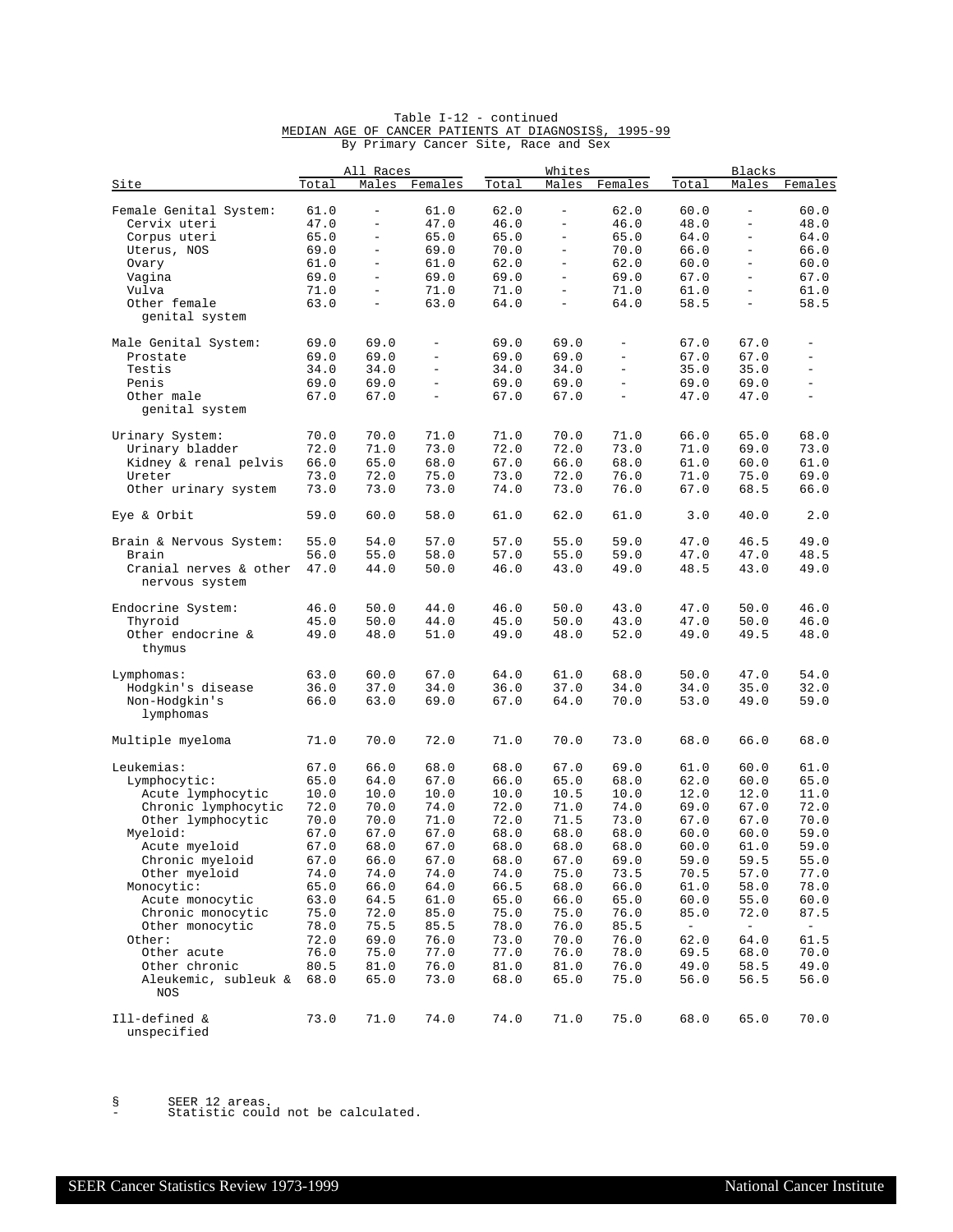Table I-13

#### AGE DISTRIBUTION (%) OF DEATHS BY SITE, 1995-99

All Races, Both Sexes

|                         |       |           |           |           |           |           |           |       | All    |           |
|-------------------------|-------|-----------|-----------|-----------|-----------|-----------|-----------|-------|--------|-----------|
| Site                    | < 20  | $20 - 34$ | $35 - 44$ | $45 - 54$ | $55 - 64$ | $65 - 74$ | $75 - 84$ | $85+$ | Ages   | Cases     |
|                         |       |           |           |           |           |           |           |       |        |           |
| All Sites               | 0.4   | 1.0       | 3.1       | 8.4       | 16.1      | 29.1      | 28.9      | 12.9  | 100.0% | 2,709,057 |
| Oral cavity & Pharynx   | 0.2   | 0.9       | 4.0       | 13.1      | 21.7      | 28.0      | 21.9      | 10.3  | 100.0% | 39,257    |
| Esophagus               | 0.0   | 0.3       | 2.3       | 10.4      | 21.3      | 32.4      | 24.8      | 8.4   | 100.0% | 57,157    |
| Stomach                 | 0.0   | 1.1       | 3.7       | 8.1       | 14.3      | 26.2      | 30.3      | 16.2  | 100.0% | 65,709    |
| Colon & Rectum          | 0.0   | 0.6       | 2.2       | 6.6       | 13.7      | 26.5      | 31.4      | 19.0  | 100.0% | 285,287   |
| Males                   | 0.0   | 0.7       | 2.3       | 7.4       | 16.1      | 30.0      | 30.5      | 12.9  | 100.0% | 140,809   |
| Females                 | 0.0   | 0.5       | 2.1       | 5.7       | 11.3      | 23.1      | 32.3      | 25.0  | 100.0% | 144,478   |
| Colon                   | 0.0   | 0.5       | 2.0       | 6.2       | 13.3      | 26.4      | 32.0      | 19.5  | 100.0% | 244,680   |
| Rectum                  | 0.0   | 0.9       | 3.1       | 8.5       | 16.3      | 27.5      | 27.9      | 15.7  | 100.0% | 40,607    |
| Liver & Intrahep        | 0.5   | 0.9       | 3.5       | 10.6      | 16.9      | 29.5      | 27.6      | 10.6  | 100.0% | 59,475    |
| Pancreas                | 0.0   | 0.2       | 2.0       | 7.4       | 15.7      | 29.5      | 31.1      | 14.1  | 100.0% | 139,112   |
| Larynx                  | $0.0$ | $0.1$     | 2.0       | 10.9      | 24.1      | 33.0      | 23.3      | $6.5$ | 100.0% | 19,280    |
| Lung & Bronchus         | 0.0   | 0.2       | 1.8       | 7.6       | 19.4      | 35.7      | 27.9      | 7.4   | 100.0% | 762,733   |
| Males                   | 0.0   | $0.1$     | 1.7       | 7.7       | 20.1      | 36.6      | 27.3      | 6.5   | 100.0% | 455,425   |
| Females                 | 0.0   | 0.2       | 1.9       | 7.5       | 18.5      | 34.3      | 28.9      | 8.8   | 100.0% | 307,308   |
| Melanomas of skin       | 0.2   | 3.7       | 9.5       | 14.9      | 16.9      | 23.5      | 21.8      | 9.4   | 100.0% | 36,068    |
| Breast (females)        | 0.0   | 1.2       | 7.1       | 15.1      | 17.6      | 23.2      | 22.5      | 13.1  | 100.0% | 211,756   |
| Cervix uteri            | 0.0   | 6.5       | 17.4      | 20.9      | 16.9      | 16.9      | 13.8      | 7.5   | 100.0% | 22,086    |
| Corpus & Uterus, NOS    | 0.0   | 0.4       | 2.0       | 6.6       | 15.1      | 29.3      | 30.6      | 16.0  | 100.0% | 31,624    |
| Ovary                   | 0.1   | 0.9       | 3.6       | 10.8      | 17.4      | 28.1      | 27.8      | 11.4  | 100.0% | 67,026    |
| Prostate                | $0.0$ | 0.0       | 0.1       | 1.1       | 6.4       | 24.7      | 42.2      | 25.4  | 100.0% | 165,417   |
| Testis                  | 2.4   | 35.5      | 29.4      | 13.6      | 7.3       | 5.8       | 4.5       | 1.5   | 100.0% | 1,723     |
| Urinary bladder         | 0.0   | 0.1       | 0.9       | 3.6       | 9.7       | 25.4      | 36.9      | 23.3  | 100.0% | 57,783    |
| Kidney & Renal pelvis   | 0.6   | 0.6       | 3.1       | 10.4      | 18.8      | 28.8      | 26.8      | 11.0  | 100.0% | 56,072    |
| Brain & Other nervous   | 4.4   | 4.5       | 8.4       | 14.3      | 18.9      | 25.6      | 19.0      | 4.9   | 100.0% | 62,342    |
| Thyroid                 | 0.2   | 1.0       | 2.6       | 7.5       | 14.6      | 27.0      | 31.3      | 15.7  | 100.0% | 5,949     |
| Hodgkin's disease       | 2.5   | 17.8      | 14.1      | 11.9      | 11.5      | 18.3      | 17.7      | 6.2   | 100.0% | 6,996     |
| Non-Hodgkin's lymphomas | $0.5$ | 2.4       | 4.4       | 8.0       | 13.8      | 26.4      | 31.3      | 13.1  | 100.0% | 115,038   |
| Multiple myeloma        | 0.0   | 0.2       | 1.5       | $6.3$     | 15.3      | 30.6      | 33.2      | 13.0  | 100.0% | 51,601    |
| Leukemias               | 3.5   | 3.7       | 4.2       | 6.7       | 11.8      | 24.7      | 30.1      | 15.3  | 100.0% | 102,841   |
| Acute lymphocytic       | 23.3  | 15.7      | 9.1       | 9.3       | 10.3      | 13.5      | 13.2      | 5.5   | 100.0% | 6,962     |
| Chronic lymphocytic     | $0.0$ | $0.1$     | 0.6       | 3.3       | 10.2      | 26.0      | 35.6      | 24.3  | 100.0% | 21,445    |
| Acute myeloid           | 3.1   | 4.3       | 5.2       | 8.4       | 14.0      | 27.4      | 28.1      | 9.5   | 100.0% | 32,284    |
| Chronic myeloid         | 1.4   | 5.4       | 7.8       | 10.9      | 14.1      | 23.6      | 25.2      | 11.7  | 100.0% | 10,927    |
| All other leukemias     | 2.6   | 2.5       | 3.1       | 5.2       | 10.3      | 24.0      | 33.7      | 18.5  | 100.0% | 31,223    |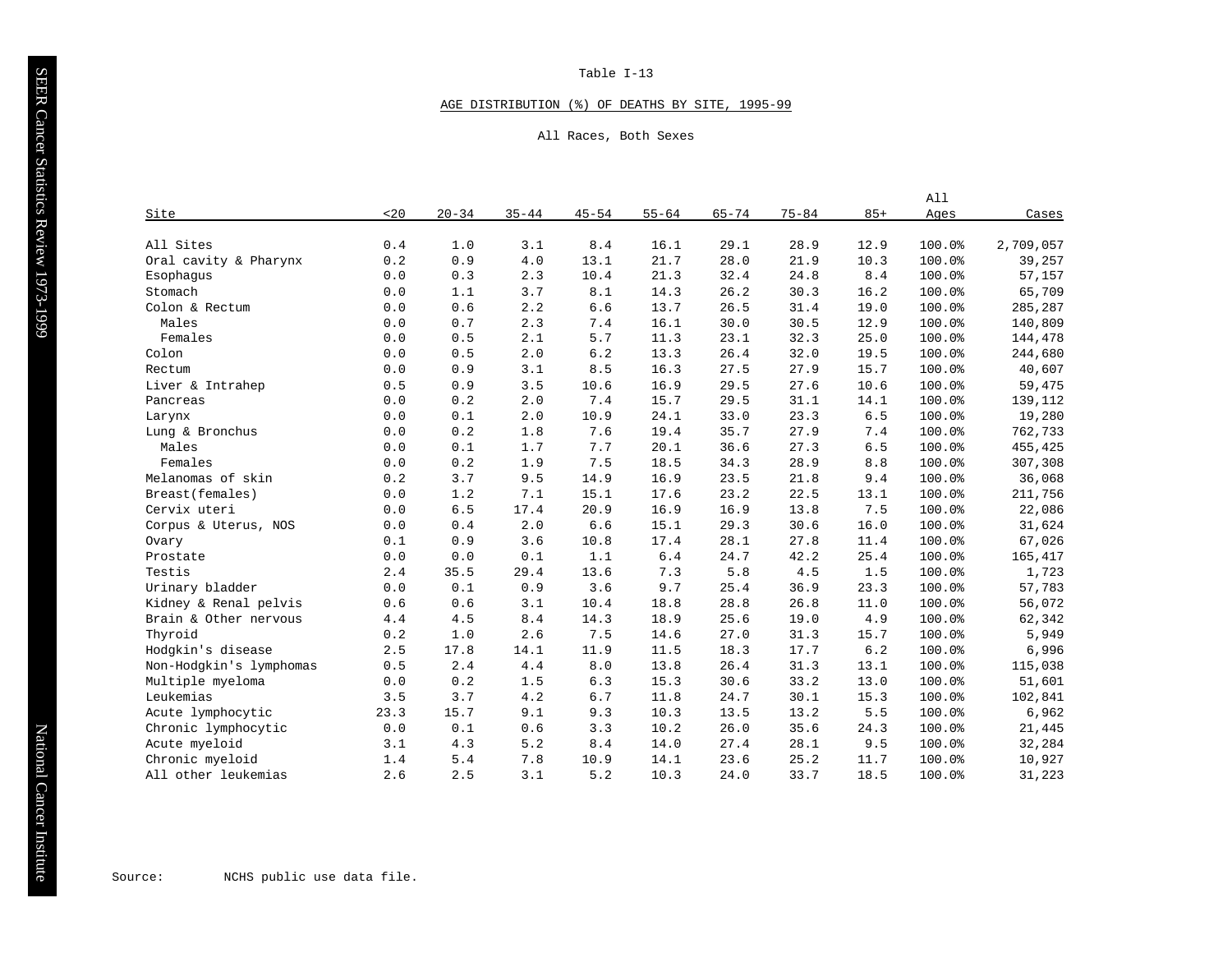|                                 |       | All Races |         |       | Whites |         |       | Blacks |         |
|---------------------------------|-------|-----------|---------|-------|--------|---------|-------|--------|---------|
| Site                            | Total | Males     | Females | Total | Males  | Females | Total | Males  | Females |
| All Sites                       | 72.0  | 72.0      | 73.0    | 73.0  | 72.0   | 73.0    | 68.0  | 68.0   | 69.0    |
| Oral Cavity & Pharynx:          | 68.0  | 66.0      | 73.0    | 70.0  | 68.0   | 74.0    | 61.0  | 60.0   | 64.0    |
| Lip                             | 76.0  | 74.0      | 82.0    | 76.0  | 74.0   | 83.0    | 75.0  | 68.0   | 77.0    |
| Tongue                          | 68.0  | 65.0      | 72.0    | 69.0  | 67.0   | 73.0    | 60.0  | 59.0   | 62.0    |
| Salivary gland                  | 73.0  | 72.0      | 74.0    | 74.0  | 73.0   | 75.0    | 65.0  | 65.0   | 65.0    |
| Floor of mouth                  | 66.0  | 64.0      | 71.0    | 67.0  | 65.0   | 72.0    | 59.0  | 57.0   | 65.0    |
| Gum & other                     | 72.0  | 68.0      | 78.0    | 73.0  | 69.0   | 79.0    | 63.0  | 60.0   | 69.0    |
| oral cavity                     |       |           |         |       |        |         |       |        |         |
|                                 |       | 61.0      |         |       |        |         |       |        |         |
| Nasopharynx                     | 63.0  |           | 67.0    | 66.0  | 65.0   | 69.0    | 57.0  | 55.0   | 60.0    |
| Tonsil                          | 64.0  | 62.0      | 68.0    | 65.0  | 63.0   | 70.0    | 58.0  | 57.0   | 60.0    |
| Oropharynx                      | 67.0  | 65.5      | 73.0    | 69.0  | 67.0   | 74.0    | 60.0  | 59.0   | 64.0    |
| Hypopharynx                     | 67.0  | 66.0      | 69.0    | 68.0  | 67.0   | 70.0    | 61.0  | 60.0   | 64.0    |
| Other oral cavity               | 68.0  | 67.0      | 71.0    | 70.0  | 68.0   | 73.0    | 62.0  | 61.0   | 65.0    |
| & pharynx                       |       |           |         |       |        |         |       |        |         |
| Digestive System:               | 73.0  | 71.0      | 76.0    | 74.0  | 72.0   | 76.0    | 70.0  | 67.0   | 72.0    |
| Esophagus                       | 70.0  | 68.0      | 74.0    | 70.0  | 69.0   | 75.0    | 65.0  | 64.0   | 67.0    |
| Stomach                         | 73.0  | 72.0      | 76.0    | 74.0  | 72.0   | 77.0    | 71.0  | 69.0   | 74.0    |
| Small intestine                 | 71.0  | 70.0      | 73.0    | 72.0  | 70.0   | 74.0    | 66.0  | 64.0   | 68.0    |
| Colon & Rectum                  | 75.0  | 73.0      | 77.0    | 75.0  | 73.0   | 77.0    | 71.0  | 69.0   | 73.0    |
|                                 | 68.0  | 63.0      | 71.0    | 69.0  | 64.0   | 71.0    | 62.0  | 54.0   | 69.0    |
| Anus, anal canal &<br>anorectum |       |           |         |       |        |         |       |        |         |
| Liver & Intrahep:               | 71.0  | 69.0      | 74.0    | 72.0  | 70.0   | 75.0    | 66.0  | 63.0   | 71.0    |
| Liver                           | 70.0  | 68.0      | 74.0    | 72.0  | 70.0   | 75.0    | 65.0  | 62.0   | 71.0    |
| Intrahep bile duct              | 73.0  | 71.0      | 74.0    | 73.0  | 72.0   | 75.0    | 69.0  | 69.0   | 70.0    |
| Gallbladder                     | 74.0  | 74.0      | 75.0    | 75.0  | 74.0   | 75.0    | 71.0  | 71.0   | 71.0    |
| Other biliary                   | 76.0  | 75.0      | 78.0    | 76.0  | 75.0   | 78.0    | 73.0  | 70.0   | 75.0    |
| Pancreas                        | 73.0  | 71.0      | 75.0    | 74.0  | 71.0   | 76.0    | 70.0  | 68.0   | 73.0    |
|                                 | 71.0  | 70.0      | 72.0    | 71.0  | 70.0   | 73.0    | 65.5  | 62.0   | 67.0    |
| Retroperitoneum                 |       |           |         |       |        |         |       |        |         |
| Peritoneum, omentum &           | 70.0  | 68.0      | 71.0    | 71.0  | 68.0   | 71.0    | 69.0  | 65.0   | 71.0    |
| mesentery                       |       |           |         |       |        |         |       |        |         |
| Other digestive<br>system       | 78.0  | 74.0      | 81.0    | 78.0  | 75.0   | 82.0    | 72.0  | 68.0   | 77.0    |
|                                 |       |           |         |       |        |         |       |        |         |
| Respiratory System:             | 71.0  | 70.0      | 71.0    | 71.0  | 71.0   | 72.0    | 67.0  | 67.0   | 68.0    |
| Nose, nasal cavity &            | 70.0  | 68.0      | 74.0    | 71.0  | 69.0   | 74.0    | 64.0  | 62.0   | 70.0    |
| middle ear                      |       |           |         |       |        |         |       |        |         |
| Larynx                          | 68.0  | 68.0      | 70.0    | 70.0  | 69.0   | 71.0    | 64.0  | 63.0   | 66.0    |
| Lung & bronchus                 | 71.0  | 70.0      | 71.0    | 71.0  | 71.0   | 72.0    | 67.0  | 67.0   | 68.0    |
| Pleura                          | 73.0  | 73.0      | 74.0    | 73.0  | 73.0   | 74.0    | 69.5  | 70.0   | 68.0    |
| Trachea & other                 | 68.0  | 66.0      | 72.0    | 69.0  | 66.0   | 72.0    | 66.0  | 62.0   | 72.0    |
| respiratory organs              |       |           |         |       |        |         |       |        |         |
|                                 |       |           |         |       |        |         |       |        |         |
| Bones & joints                  | 60.0  | 56.0      | 65.0    | 62.0  | 58.0   | 67.5    | 51.0  | 47.0   | 54.5    |
| Soft tissue (incl heart)        | 66.0  | 64.0      | 67.0    | 67.0  | 66.0   | 68.0    | 57.0  | 52.0   | 61.0    |
| Skin (ex basal & squam):        | 69.0  | 68.0      | 71.0    | 69.0  | 68.0   | 71.0    | 64.0  | 61.0   | 70.0    |
| Melanomas of skin               | 67.0  | 66.0      | 68.0    | 67.0  | 66.0   | 68.0    | 70.0  | 66.0   | 73.0    |
| Other non-epithelial            | 74.0  | 72.0      | 79.0    | 75.0  | 73.0   | 80.0    | 61.0  | 59.0   | 67.0    |
| skin                            |       |           |         |       |        |         |       |        |         |
| <b>Breast</b>                   | 69.0  | 71.0      | 69.0    | 70.0  | 72.0   | 70.0    | 61.0  | 68.0   | 61.0    |
|                                 |       |           |         |       |        |         |       |        |         |

#### Table I-14 MEDIAN AGE OF CANCER PATIENTS AT DEATH\*, 1995-99 By Primary Cancer Site, Race and Sex

\* NCHS public use data file. - Statistic could not be calculated.

SEER Cancer Statistics Review 1973-1999 National Cancer Institute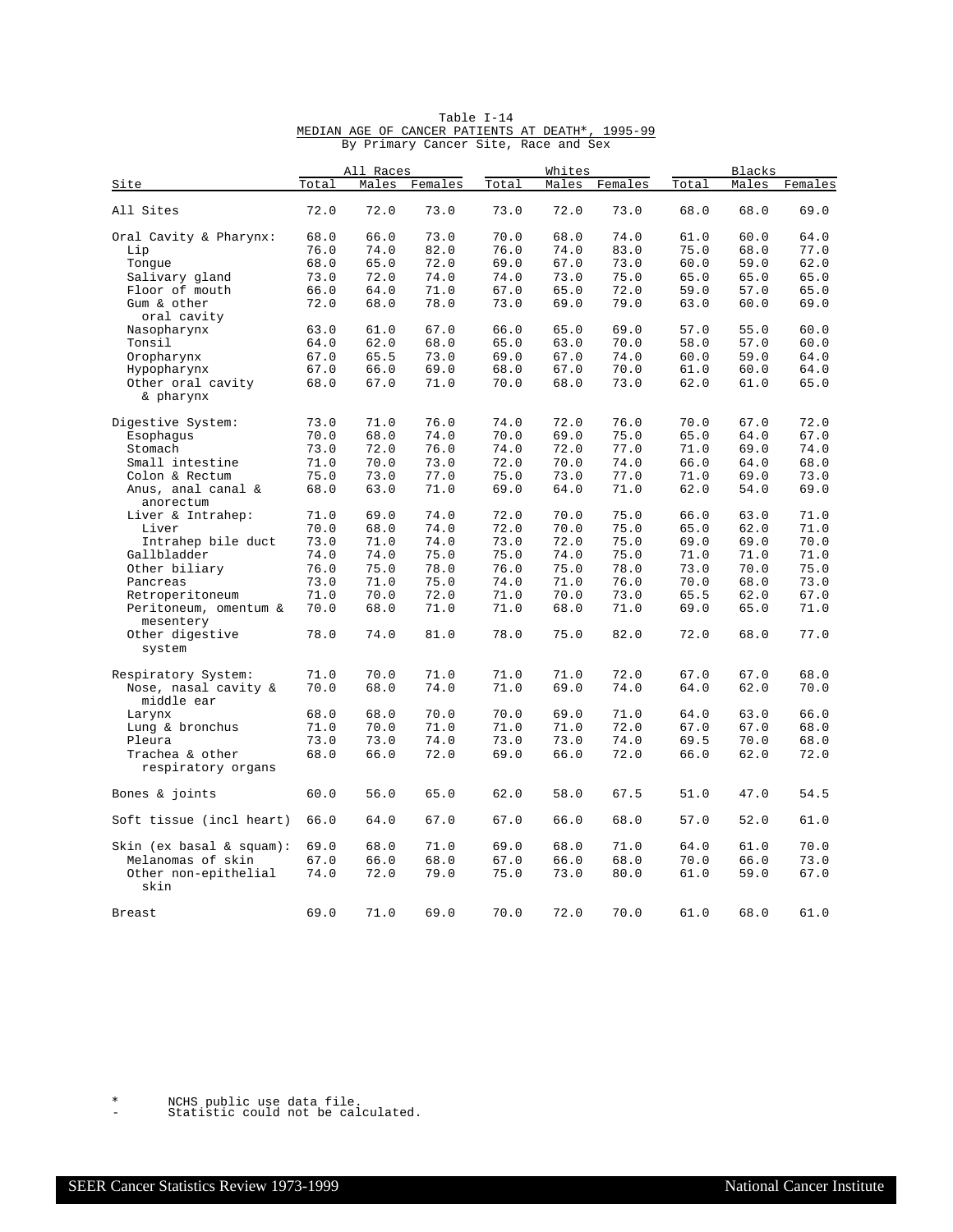|                                          |       | All Races                |                          |       | Whites                   |                          |       | Blacks                   |                          |
|------------------------------------------|-------|--------------------------|--------------------------|-------|--------------------------|--------------------------|-------|--------------------------|--------------------------|
| Site                                     | Total | Males                    | Females                  | Total | Males                    | Females                  | Total | Males                    | Females                  |
| Female Genital System:                   | 71.0  | $\overline{\phantom{a}}$ | 71.0                     | 71.0  | $\overline{\phantom{a}}$ | 71.0                     | 68.0  | $\overline{\phantom{0}}$ | 68.0                     |
| Cervix uteri                             | 57.0  | $\equiv$                 | 57.0                     | 57.0  | $\equiv$                 | 57.0                     | 58.0  | $\equiv$                 | 58.0                     |
| Corpus uteri                             | 73.0  | $\overline{\phantom{a}}$ | 73.0                     | 74.0  | $\overline{\phantom{a}}$ | 74.0                     | 71.0  | $\overline{\phantom{0}}$ | 71.0                     |
| Uterus, NOS                              | 74.0  | $\overline{\phantom{a}}$ | 74.0                     | 75.0  | $\equiv$                 | 75.0                     | 71.0  | $\overline{\phantom{a}}$ | 71.0                     |
| Ovary                                    | 71.0  | $\overline{\phantom{a}}$ | 71.0                     | 71.0  | $\overline{\phantom{a}}$ | 71.0                     | 69.0  | $\overline{\phantom{0}}$ | 69.0                     |
| Vagina                                   | 76.0  | $\overline{\phantom{0}}$ | 76.0                     | 76.0  | $\equiv$                 | 76.0                     | 72.0  | $\equiv$                 | 72.0                     |
| Vulva                                    | 79.0  | $\overline{\phantom{0}}$ | 79.0                     | 80.0  | $\equiv$                 | 80.0                     | 71.5  | $\overline{\phantom{0}}$ | 71.5                     |
| Other female<br>genital system           | 70.0  | $\overline{\phantom{0}}$ | 70.0                     | 71.0  | $\overline{\phantom{a}}$ | 71.0                     | 66.0  | $\overline{\phantom{a}}$ | 66.0                     |
| Male Genital System:                     | 79.0  | 79.0                     | $\overline{\phantom{a}}$ | 79.0  | 79.0                     | $\overline{\phantom{a}}$ | 77.0  | 77.0                     | $\qquad \qquad -$        |
| Prostate                                 | 79.0  | 79.0                     | $\qquad \qquad -$        | 79.0  | 79.0                     | $\equiv$                 | 77.0  | 77.0                     | $\qquad \qquad -$        |
| Testis                                   | 38.0  | 38.0                     | $\overline{\phantom{a}}$ | 38.0  | 38.0                     | $\bar{\phantom{a}}$      | 38.0  | 38.0                     | $\overline{\phantom{0}}$ |
| Penis                                    | 70.0  | 70.0                     | $\overline{\phantom{a}}$ | 71.0  | 71.0                     | $\overline{a}$           | 68.0  | 68.0                     | $\equiv$                 |
| Other male<br>genital system             | 72.0  | 72.0                     | $\overline{\phantom{m}}$ | 73.0  | 73.0                     | $\equiv$                 | 63.0  | 63.0                     | $\equiv$                 |
| Urinary System:                          | 74.0  | 73.0                     | 76.0                     | 75.0  | 74.0                     | 77.0                     | 71.0  | 69.0                     | 73.0                     |
| Urinary bladder                          | 77.0  | 76.0                     | 80.0                     | 77.0  | 76.0                     | 80.0                     | 75.0  | 74.0                     | 77.0                     |
| Kidney & renal pelvis                    | 71.0  | 69.0                     | 73.0                     | 71.0  | 69.0                     | 73.0                     | 67.0  | 65.0                     | 70.0                     |
| Ureter                                   | 76.0  | 75.0                     | 78.0                     | 76.0  | 75.0                     | 78.0                     | 77.0  | 72.0                     | 78.0                     |
| Other urinary system                     | 75.0  | 75.0                     | 75.0                     | 76.0  | 75.0                     | 78.0                     | 68.0  | 68.5                     | 68.0                     |
| Eye & Orbit                              | 71.0  | 69.0                     | 73.0                     | 71.0  | 70.0                     | 73.0                     | 54.5  | 52.5                     | 58.0                     |
| Brain & Nervous System:                  | 64.0  | 62.0                     | 66.0                     | 65.0  | 63.0                     | 67.0                     | 58.0  | 56.0                     | 60.0                     |
| Brain                                    | 64.0  | 62.0                     | 66.0                     | 65.0  | 63.0                     | 67.0                     | 58.0  | 56.0                     | 60.0                     |
| Cranial nerves & other<br>nervous system | 65.0  | 63.0                     | 68.0                     | 66.0  | 64.0                     | 69.0                     | 59.0  | 54.0                     | 60.0                     |
| Endocrine System:                        | 69.0  | 65.0                     | 72.0                     | 69.0  | 66.0                     | 72.0                     | 62.0  | 54.0                     | 67.0                     |
| Thyroid                                  | 74.0  | 70.0                     | 76.0                     | 74.0  | 70.0                     | 76.0                     | 70.5  | 66.0                     | 73.0                     |
| Other endocrine &<br>thymus              | 57.0  | 55.0                     | 59.0                     | 58.0  | 57.0                     | 60.0                     | 47.0  | 40.5                     | 53.0                     |
| Lymphomas:                               | 72.0  | 70.0                     | 75.0                     | 73.0  | 71.0                     | 75.0                     | 62.0  | 59.0                     | 67.0                     |
| Hodgkin's disease                        | 58.0  | 54.0                     | 63.0                     | 60.0  | 56.0                     | 66.0                     | 41.0  | 41.0                     | 41.0                     |
| Non-Hodgkin's<br>lymphomas               | 73.0  | 71.0                     | 75.0                     | 73.0  | 71.0                     | 75.0                     | 64.0  | 60.0                     | 68.0                     |
| Multiple myeloma                         | 73.0  | 72.0                     | 75.0                     | 74.0  | 73.0                     | 75.0                     | 71.0  | 70.0                     | 71.0                     |
| Leukemias:                               | 73.0  | 72.0                     | 75.0                     | 74.0  | 72.0                     | 75.0                     | 67.0  | 65.0                     | 69.0                     |
| Lymphocytic:                             | 75.0  | 73.0                     | 77.0                     | 75.0  | 73.0                     | 78.0                     | 69.0  | 67.0                     | 71.0                     |
| Acute lymphocytic                        | 47.0  | 41.0                     | 53.0                     | 49.0  | 44.0                     | 56.0                     | 35.0  | 31.5                     | 39.0                     |
| Chronic lymphocytic                      | 77.0  | 75.0                     | 80.0                     | 78.0  | 76.0                     | 81.0                     | 73.0  | 71.0                     | 76.0                     |
| Other lymphocytic                        | 77.0  | 76.0                     | 80.0                     | 78.0  | 76.0                     | 80.0                     | 72.0  | 70.0                     | 74.0                     |
| Myeloid:                                 | 71.0  | 70.0                     | 71.0                     | 71.0  | 71.0                     | 72.0                     | 63.0  | 61.0                     | 64.5                     |
| Acute myeloid                            | 71.0  | 70.0                     | 71.0                     | 71.0  | 71.0                     | 72.0                     | 64.0  | 64.0                     | 65.0                     |
| Chronic myeloid                          | 70.0  | 68.0                     | 71.0                     | 71.0  | 70.0                     | 72.0                     | 58.0  | 55.0                     | 62.0                     |
| Other myeloid                            | 76.0  | 75.0                     | 78.0                     | 77.0  | 76.0                     | 78.0                     | 73.0  | 71.5                     | 76.0                     |
| Monocytic:                               | 75.0  | 74.0                     | 76.0                     | 75.0  | 74.0                     | 77.0                     | 65.0  | 67.0                     | 65.0                     |
| Acute monocytic                          | 73.0  | 72.0                     | 75.0                     | 74.0  | 73.0                     | 75.0                     | 61.0  | 64.0                     | 56.5                     |
| Chronic monocytic                        | 81.0  | 81.0                     | 83.0                     | 81.0  | 81.0                     | 83.0                     | 76.5  | 63.0                     | 80.0                     |
| Other monocytic                          | 77.5  | 75.0                     | 79.5                     | 78.0  | 77.0                     | 80.0                     | 73.0  | 74.0                     | 73.0                     |
| Other:                                   | 75.0  | 74.0                     | 77.0                     | 75.0  | 74.0                     | 77.0                     | 70.0  | 68.0                     | 72.0                     |
| Other acute                              | 74.0  | 73.0                     | 75.0                     | 74.0  | 73.0                     | 76.0                     | 70.0  | 69.0                     | 71.0                     |
| Other chronic                            | 79.0  | 77.0                     | 82.0                     | 80.0  | 78.0                     | 83.0                     | 73.0  | 71.0                     | 77.0                     |
| Aleukemic, subleuk &<br>NOS              | 76.0  | 74.0                     | 78.0                     | 76.0  | 74.0                     | 78.0                     | 70.0  | 68.0                     | 72.0                     |
| Ill-defined &<br>unspecified             | 73.0  | 71.0                     | 75.0                     | 74.0  | 72.0                     | 76.0                     | 68.0  | 66.0                     | 71.0                     |

## Table I-14 - continued MEDIAN AGE OF CANCER PATIENTS AT DEATH\*, 1995-99 By Primary Cancer Site, Race and Sex

\* NCHS public use data file. - Statistic could not be calculated.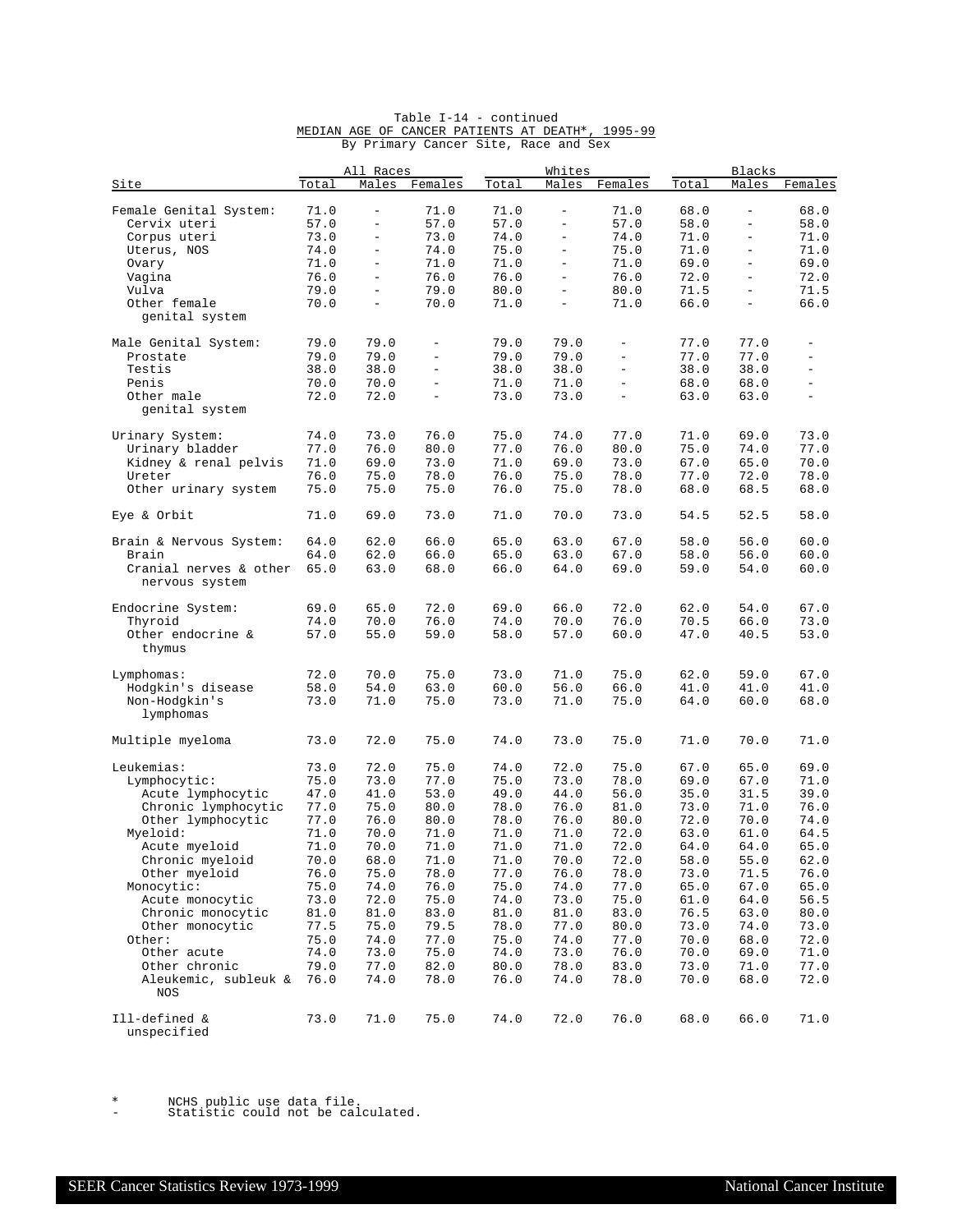#### Table I-15

#### Lifetime Risk (Percent) of Being Diagnosed with Cancer by Site, Race and Sex

#### 12 SEER Areas, 1997-99

|                                       |          | All Races                |                          | Whites                   | <b>Blacks</b>            |                          |  |
|---------------------------------------|----------|--------------------------|--------------------------|--------------------------|--------------------------|--------------------------|--|
| Site                                  | Males    | Females                  | Males                    | Females                  | Males                    | Females                  |  |
|                                       |          |                          |                          |                          |                          |                          |  |
| All Sites                             | 43.78    | 38.42                    | 43.64                    | 39.38                    | 41.24                    | 32.35                    |  |
| Invasive and In Situ                  | 45.26    | 41.74                    | 45.18                    | 42.79                    | 42.03                    | 34.74                    |  |
| Oral cavity and Pharynx               | 1.41     | 0.69                     | 1.41                     | 0.70                     | 1.39                     | 0.55                     |  |
| Esophagus                             | 0.74     | 0.26                     | 0.75                     | 0.25                     | 0.78                     | 0.39                     |  |
| Stomach                               | 1.26     | 0.80                     | 1.10                     | 0.65                     | 1.36                     | 1.12                     |  |
| Colon and Rectum                      | 5.98     | 5.64                     | 6.03                     | 5.64                     | 4.90                     | 5.41                     |  |
| Invasive and In Situ                  | 6.34     | 5.92                     | 6.38                     | 5.91                     | 5.24                     | 5.74                     |  |
| Liver and Intrahepatic bile duct      | 0.83     | 0.41                     | 0.67                     | 0.35                     | 0.74                     | 0.40                     |  |
| Pancreas                              | 1.22     | 1.25                     | 1.21                     | 1.21                     | 1.23                     | 1.47                     |  |
| Larynx                                | 0.66     | 0.17                     | 0.66                     | 0.17                     | 0.86                     | 0.25                     |  |
| Invasive and In Situ                  | 0.71     | 0.18                     | 0.71                     | 0.18                     | 0.91                     | 0.27                     |  |
| Lung and Bronchus                     | 7.78     | 5.78                     | 7.74                     | 6.06                     | 8.46                     | 5.18                     |  |
| Melanomas of skin                     | 1.76     | 1.24                     | 2.04                     | 1.45                     | 0.11                     | 0.08                     |  |
| Invasive and In Situ                  | 2.73     | 1.91                     | 3.12                     | 2.20                     | 0.14                     | 0.12                     |  |
| <b>Breast</b>                         | 0.11     | 13.33                    | 0.11                     | 13.95                    | 0.12                     | 10.21                    |  |
| Invasive and In Situ                  | 0.12     | 15.66                    | 0.12                     | 16.33                    | 0.14                     | 12.07                    |  |
| Cervix uteri                          |          | 0.81                     | $\overline{\phantom{m}}$ | 0.75                     | $\overline{\phantom{m}}$ | 1.03                     |  |
| Corpus and Uterus, NOS                | $\equiv$ | 2.68                     | $\overline{\phantom{m}}$ | 2.86                     | $\equiv$                 | 1.72                     |  |
| Invasive and In Situ                  |          | 2.72                     |                          | 2.91                     | $\equiv$                 | 1.75                     |  |
| Ovary                                 |          | 1.72                     |                          | 1.83                     |                          | 1.10                     |  |
| Prostate                              | 16.61    | $\overline{\phantom{m}}$ | 16.15                    | $\overline{\phantom{a}}$ | 19.18                    | $\overline{\phantom{a}}$ |  |
| Testis                                | 0.35     | $\overline{\phantom{m}}$ | 0.41                     | $\overline{\phantom{a}}$ | 0.09                     | $\overline{\phantom{a}}$ |  |
| Urinary bladder(Invasive and In Situ) | 3.46     | 1.14                     | 3.83                     | 1.21                     | 1.42                     | 0.79                     |  |
| Kidney and Renal pelvis               | 1.39     | 0.85                     | 1.44                     | 0.88                     | 1.21                     | 0.83                     |  |
| Brain and Other nervous system        | 0.66     | 0.54                     | 0.73                     | 0.60                     | 0.32                     | 0.30                     |  |
| Thyroid                               | 0.29     | 0.81                     | 0.31                     | 0.83                     | 0.13                     | 0.44                     |  |
| Hodgkin's disease                     | 0.23     | 0.20                     | 0.25                     | 0.23                     | 0.17                     | 0.15                     |  |
| Non-Hodgkin's lymphomas               | 2.11     | 1.79                     | 2.21                     | 1.89                     | 1.31                     | 1.07                     |  |
| Multiple myeloma                      | 0.66     | 0.54                     | 0.63                     | 0.50                     | 0.93                     | 0.95                     |  |
| Leukemias                             | 1.45     | 1.02                     | 1.54                     | 1.07                     | 0.87                     | 0.71                     |  |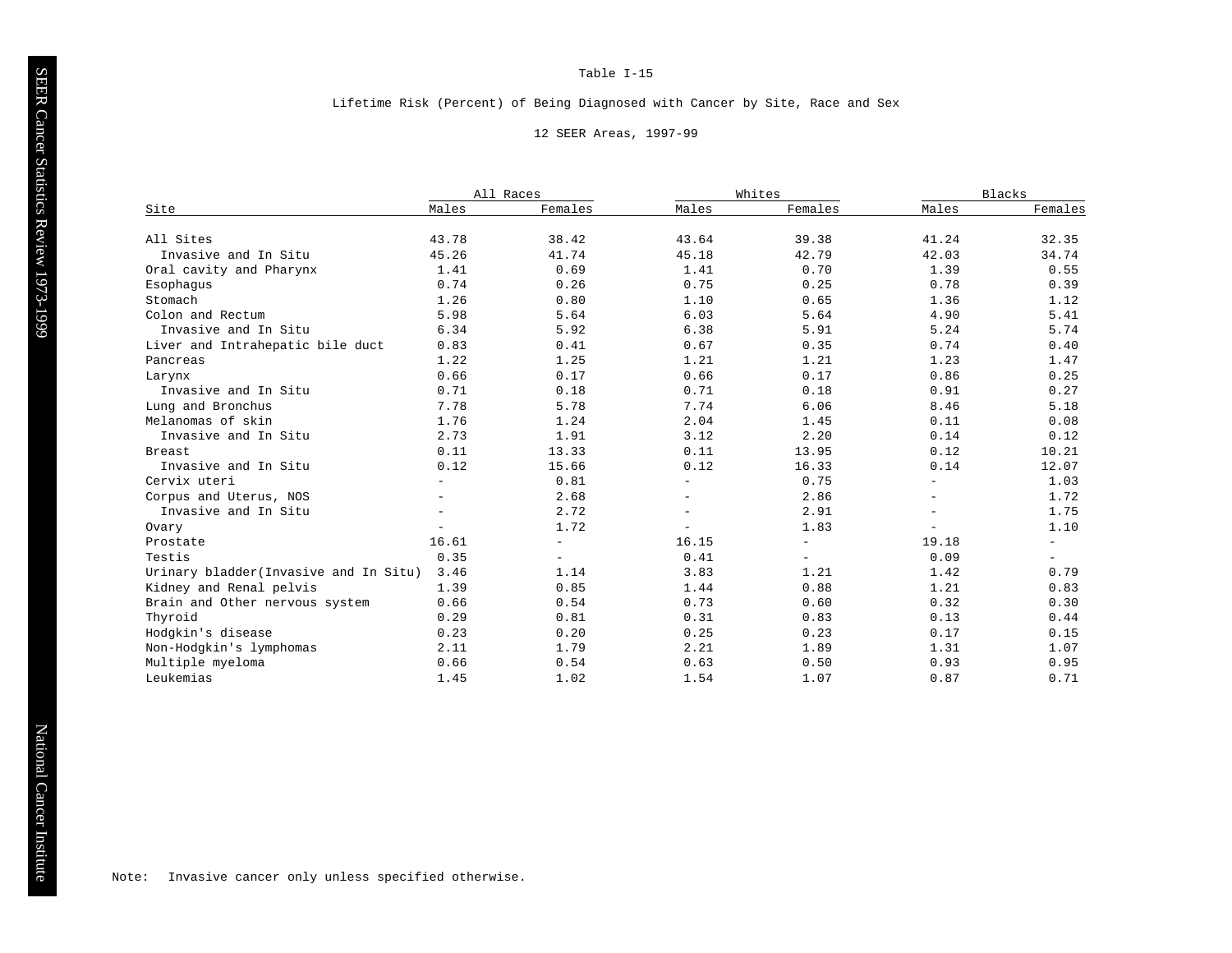#### Table I-16

#### Lifetime Risk (Percent) of Dying from Cancer by Site, Race and Sex

#### Total U.S., 1997-99

|                                  |          | All Races                |                          | Whites                   |                          | Blacks                   |
|----------------------------------|----------|--------------------------|--------------------------|--------------------------|--------------------------|--------------------------|
| Site                             | Males    | Females                  | Males                    | Females                  | Males                    | Females                  |
| All Sites                        | 23.90    | 20.36                    | 23.93                    | 20.54                    | 24.69                    | 20.15                    |
| Oral cavity and Pharynx          | 0.41     | 0.21                     | 0.39                     | 0.21                     | 0.56                     | 0.21                     |
| Esophagus                        | 0.71     | 0.23                     | 0.70                     | 0.21                     | 0.89                     | 0.33                     |
| Stomach                          | 0.64     | 0.43                     | 0.58                     | 0.38                     | 0.96                     | 0.70                     |
| Colon and Rectum                 | 2.43     | 2.36                     | 2.44                     | 2.34                     | 2.39                     | 2.65                     |
| Liver and Intrahepatic bile duct | 0.61     | 0.37                     | 0.57                     | 0.35                     | 0.65                     | 0.40                     |
| Pancreas                         | 1.15     | 1.17                     | 1.15                     | 1.16                     | 1.16                     | 1.37                     |
| Larynx                           | 0.24     | 0.06                     | 0.23                     | 0.06                     | 0.40                     | 0.09                     |
| Lung and Bronchus                | 7.52     | 4.87                     | 7.59                     | 5.04                     | 7.60                     | 4.03                     |
| Melanomas of skin                | 0.35     | 0.20                     | 0.40                     | 0.22                     | 0.03                     | 0.05                     |
| <b>Breast</b>                    | 0.03     | 3.12                     | 0.03                     | 3.12                     | 0.04                     | 3.39                     |
| Cervix uteri                     | $\equiv$ | 0.29                     | $\overline{\phantom{a}}$ | 0.26                     | $\overline{\phantom{a}}$ | 0.54                     |
| Corpus and Uterus, NOS           |          | 0.51                     | $\overline{\phantom{a}}$ | 0.49                     | $\overline{\phantom{a}}$ | 0.71                     |
| Ovary                            |          | 1.04                     | $\overline{\phantom{a}}$ | 1.08                     | $\overline{\phantom{a}}$ | 0.75                     |
| Prostate                         | 3.13     | $\overline{\phantom{0}}$ | 2.95                     | $\overline{\phantom{a}}$ | 4.78                     | $\qquad \qquad =$        |
| Testis                           | 0.02     | $\overline{\phantom{0}}$ | 0.02                     | $\overline{\phantom{a}}$ | 0.01                     | $\overline{\phantom{a}}$ |
| Urinary bladder                  | 0.73     | 0.33                     | 0.78                     | 0.33                     | 0.39                     | 0.34                     |
| Kidney and Renal pelvis          | 0.57     | 0.34                     | 0.58                     | 0.35                     | 0.44                     | 0.28                     |
| Brain and Other nervous system   | 0.50     | 0.41                     | 0.54                     | 0.45                     | 0.23                     | 0.22                     |
| Thyroid                          | 0.04     | 0.06                     | 0.04                     | 0.06                     | 0.02                     | 0.05                     |
| Hodgkin's disease                | 0.05     | 0.04                     | 0.06                     | 0.04                     | 0.04                     | 0.03                     |
| Non-Hodgkin's lymphomas          | 0.99     | 0.89                     | 1.05                     | 0.94                     | 0.54                     | 0.47                     |
| Multiple myeloma                 | 0.45     | 0.41                     | 0.43                     | 0.38                     | 0.64                     | 0.69                     |
| Leukemias                        | 0.94     | 0.73                     | 0.99                     | 0.75                     | 0.63                     | 0.55                     |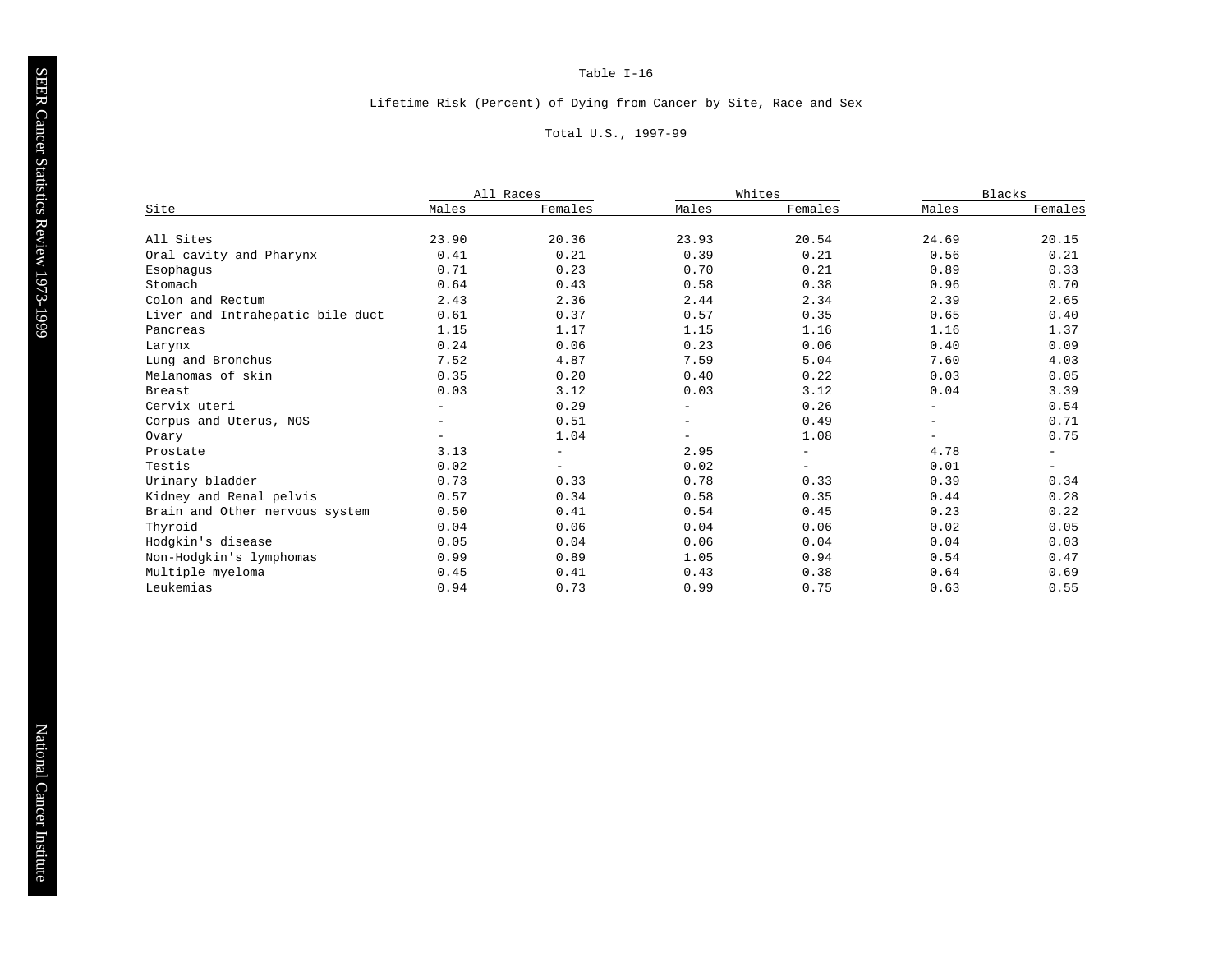

Figure Figure I-1  $\frac{1}{2}$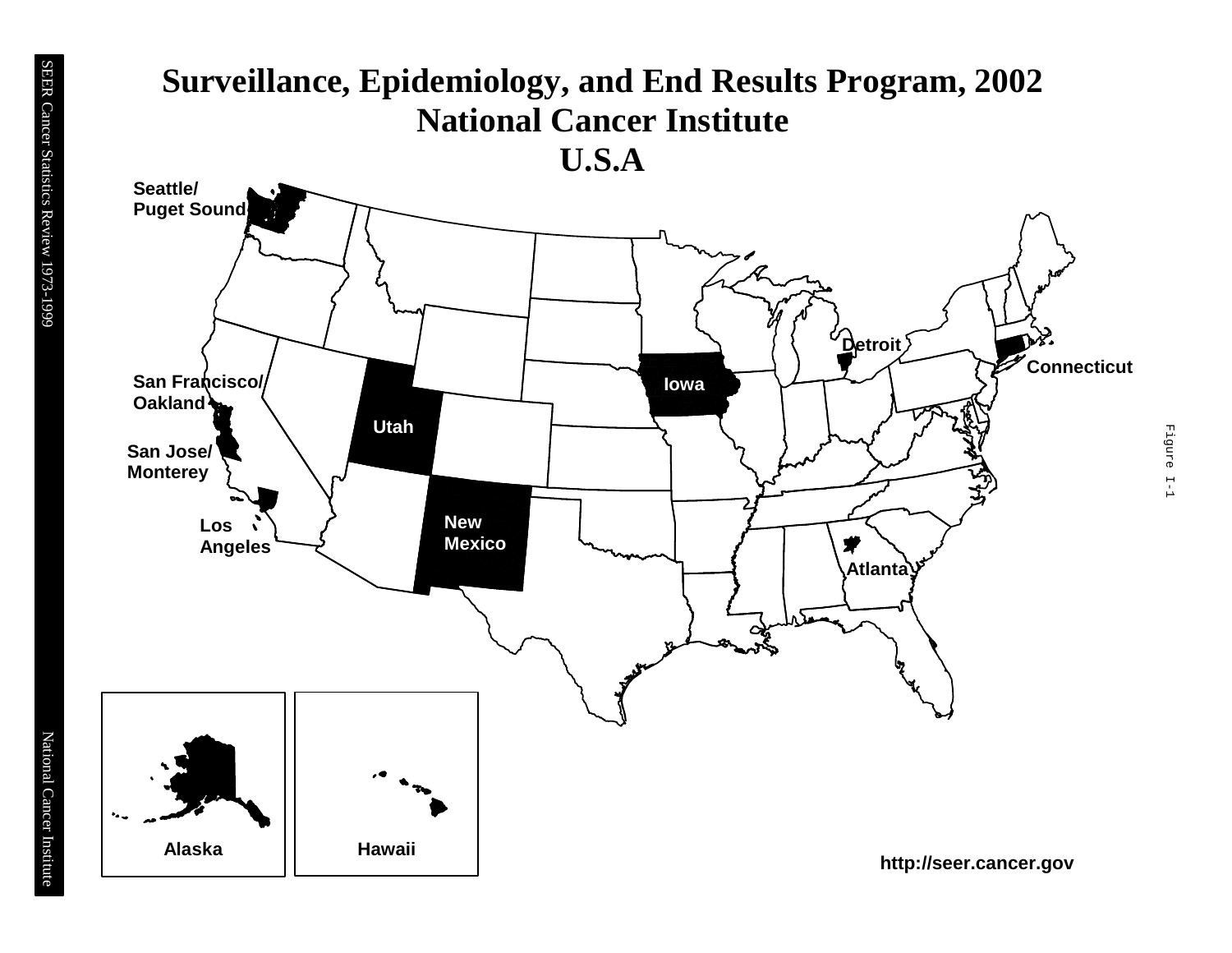# Leading Causes of Death in U.S.<br>Percent of All Causes of Death<br>1973-vs. 1999<br>Examples<br>Examples



1973 1999

NCHS public use data file.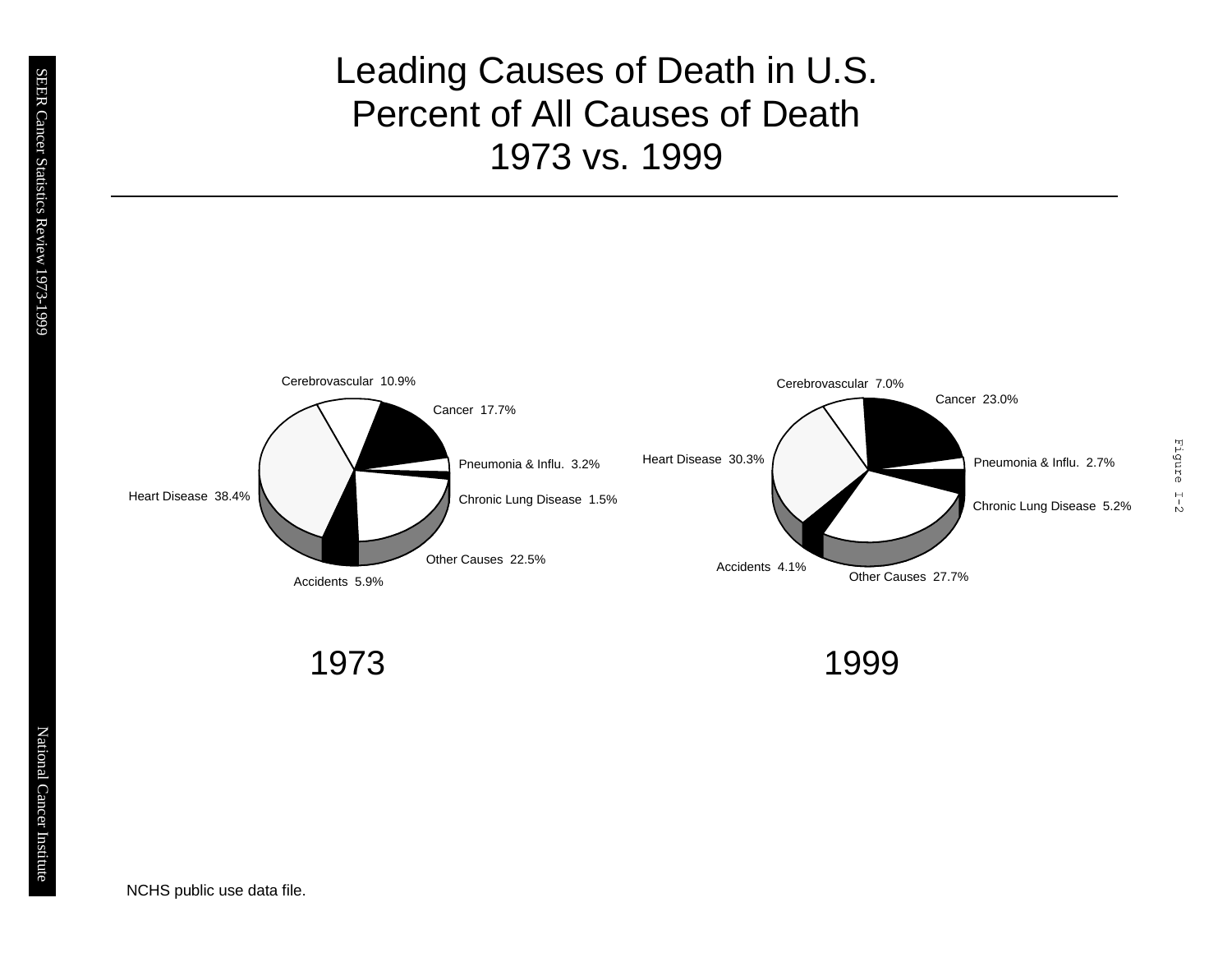$\frac{10}{2}$ <br>  $\frac{10}{2}$ <br>  $\frac{10}{2}$ <br>  $\frac{Rate per 100,000}{2}$ <br>  $\frac{Rate per 100,000}{2}$ <br>  $\frac{Rate per 100,000}{2}$ <br>  $\frac{Rate per 100,000}{2}$ <br>  $\frac{Rate per 100,000}{45% of deaths}$ 1973 1978 1983 1988 1993 1999Year of Death405060708090100110 Rate per 100,000 1973 1978 1983 1988 1993 1999Year of Death500100015002000250030003500 Rate per 100,000 27% of deathsin 1973Heart Disease 21% of deathsin 1973Neoplasms 27% of deaths in 199920% of deaths in 199945% of deathsin 1973Heart Disease34% of deaths 16% of deathsin 1973Neoplasms 22% of deaths Ages Less Than 65

NCHS public use data file. Rates are per 100,000 and age-adjusted to the 2000 U.S. standard population by 5-year age groups.

Eigure  $\frac{1}{2}$ 

in 1999

National Cancer Institute National Cancer Institute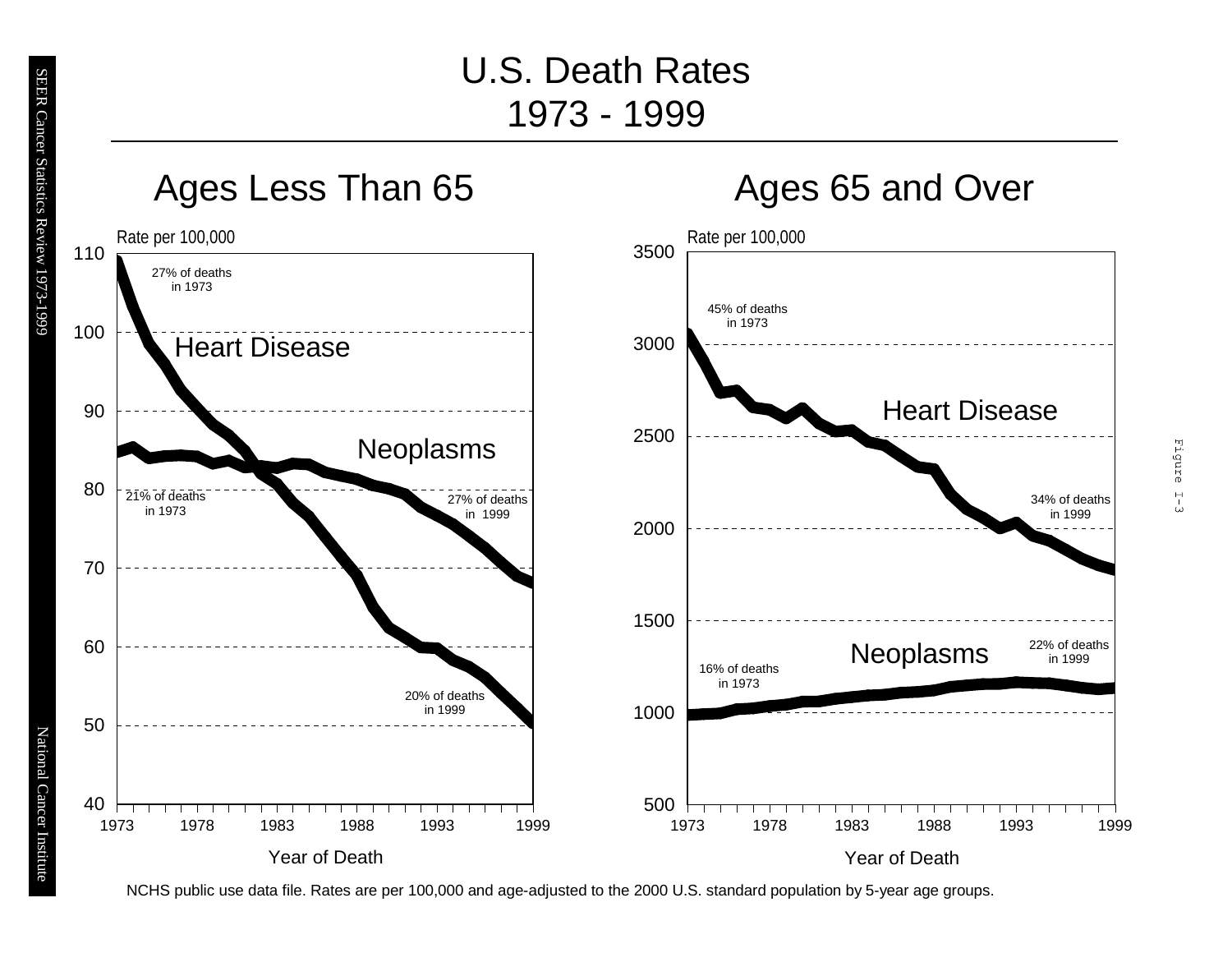

The EAPC is the Estimated Annual Percent Change over the time interval.

SEER 12 areas and NCHS public use data file. Rates are per 100,000 and age-adjusted to the 2000 U.S. standard population by 5-year age groups.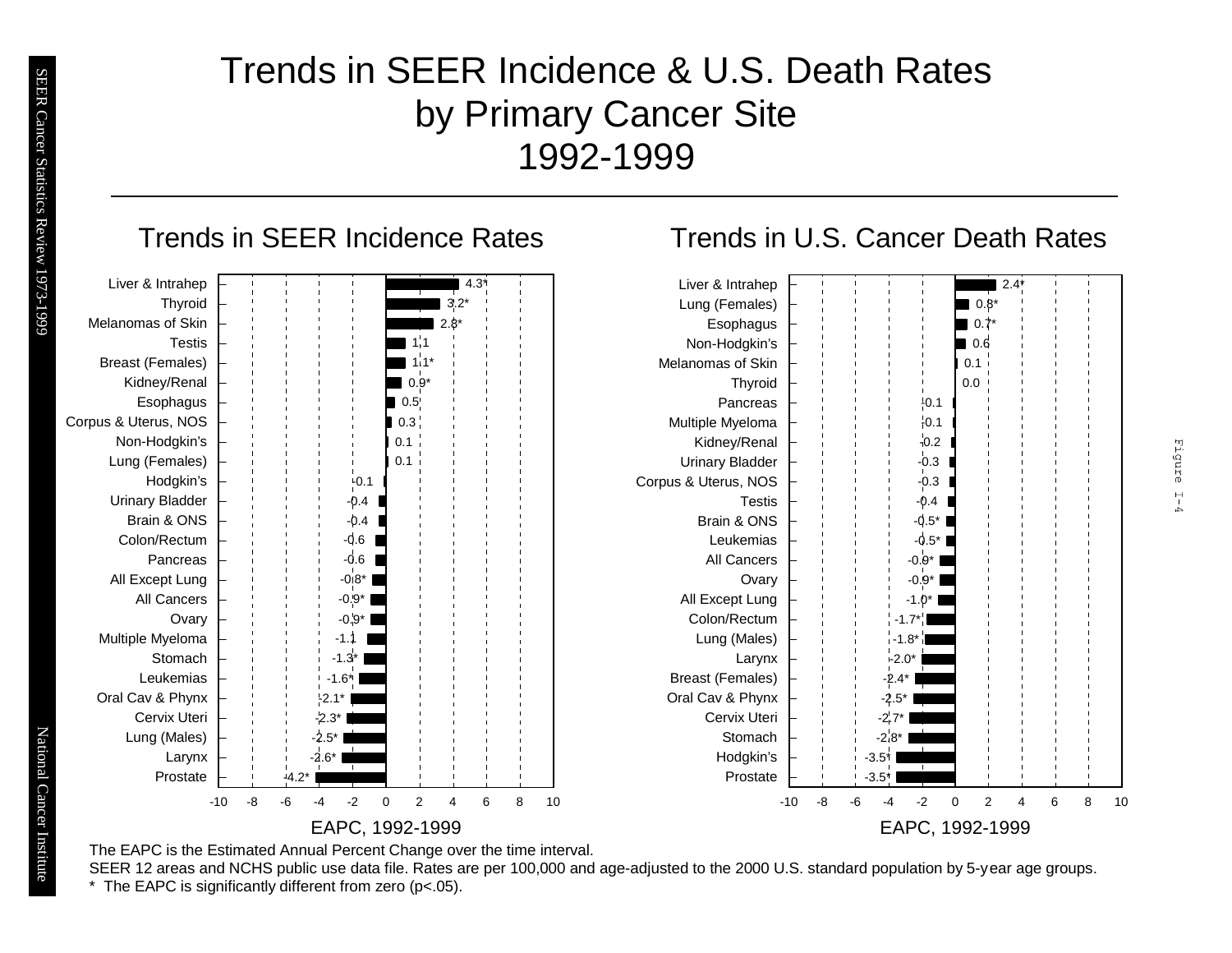

The EAPC is the Estimated Annual Percent Change over the time interval.

SEER 12 areas. Rates are per 100,000 and age-adjusted to the 2000 U.S. standard population by 5-year age groups.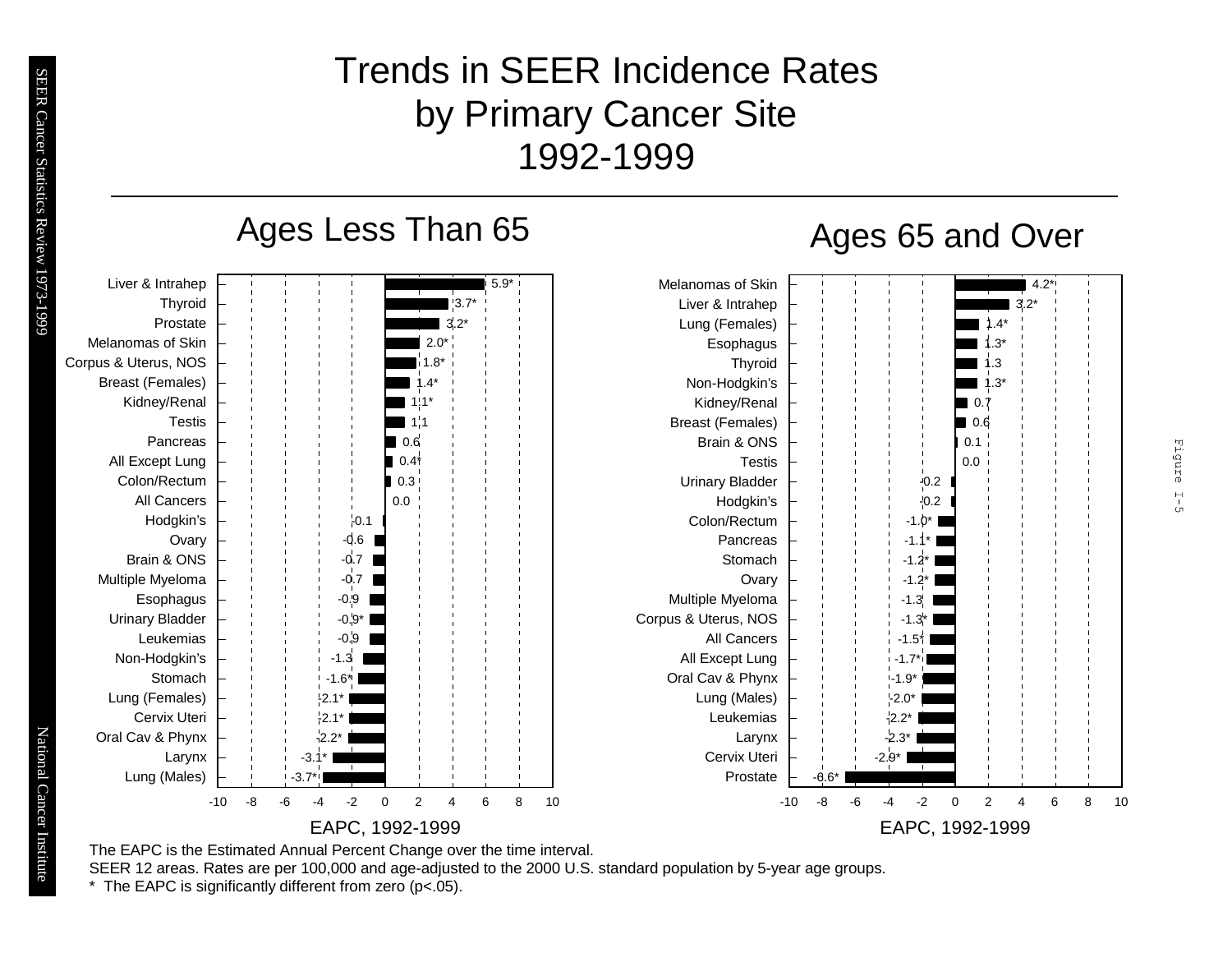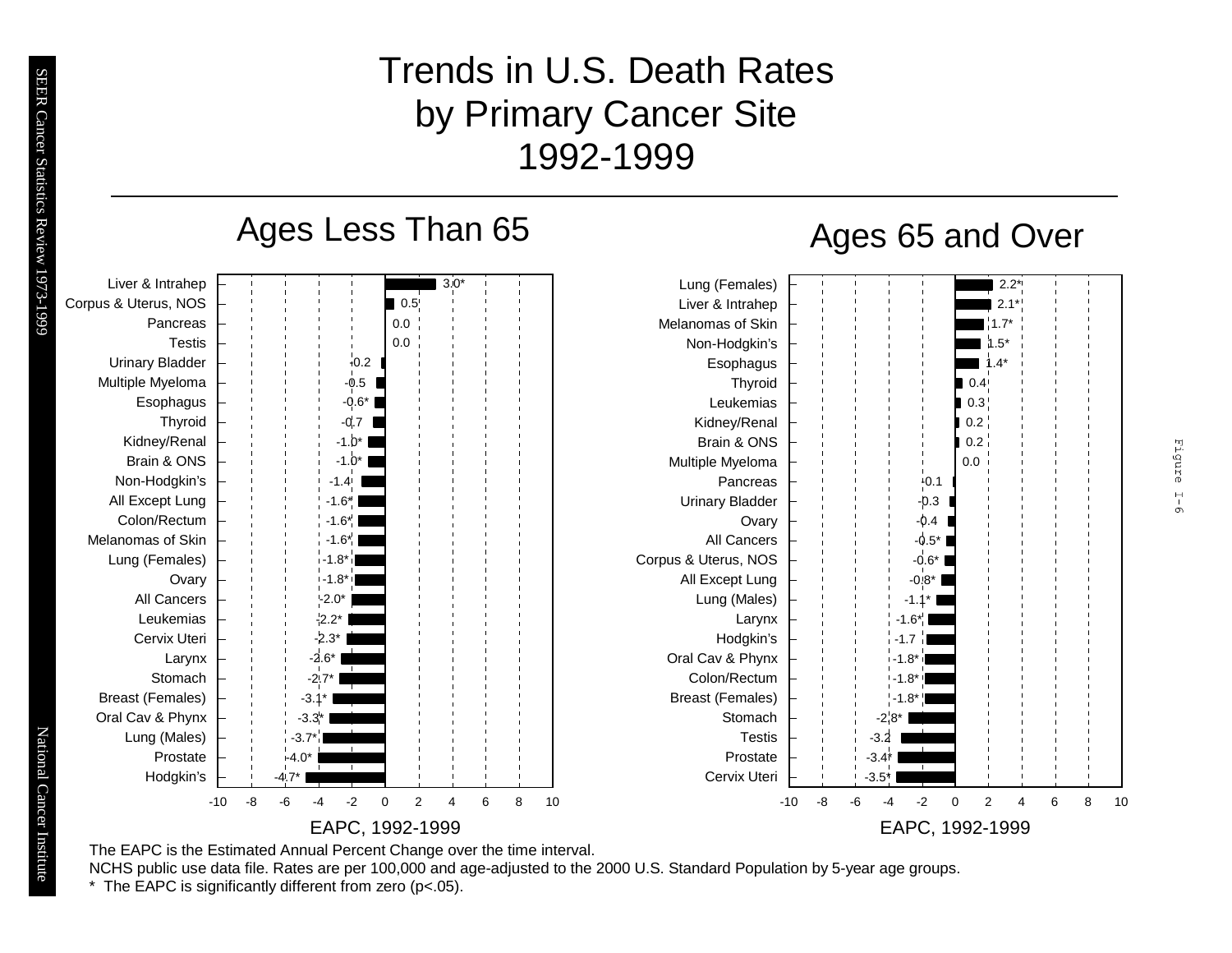

SEER 12 areas. Rates are per 100,000 and age-adjusted to the 2000 U.S. Standard Population by 5-year age groups.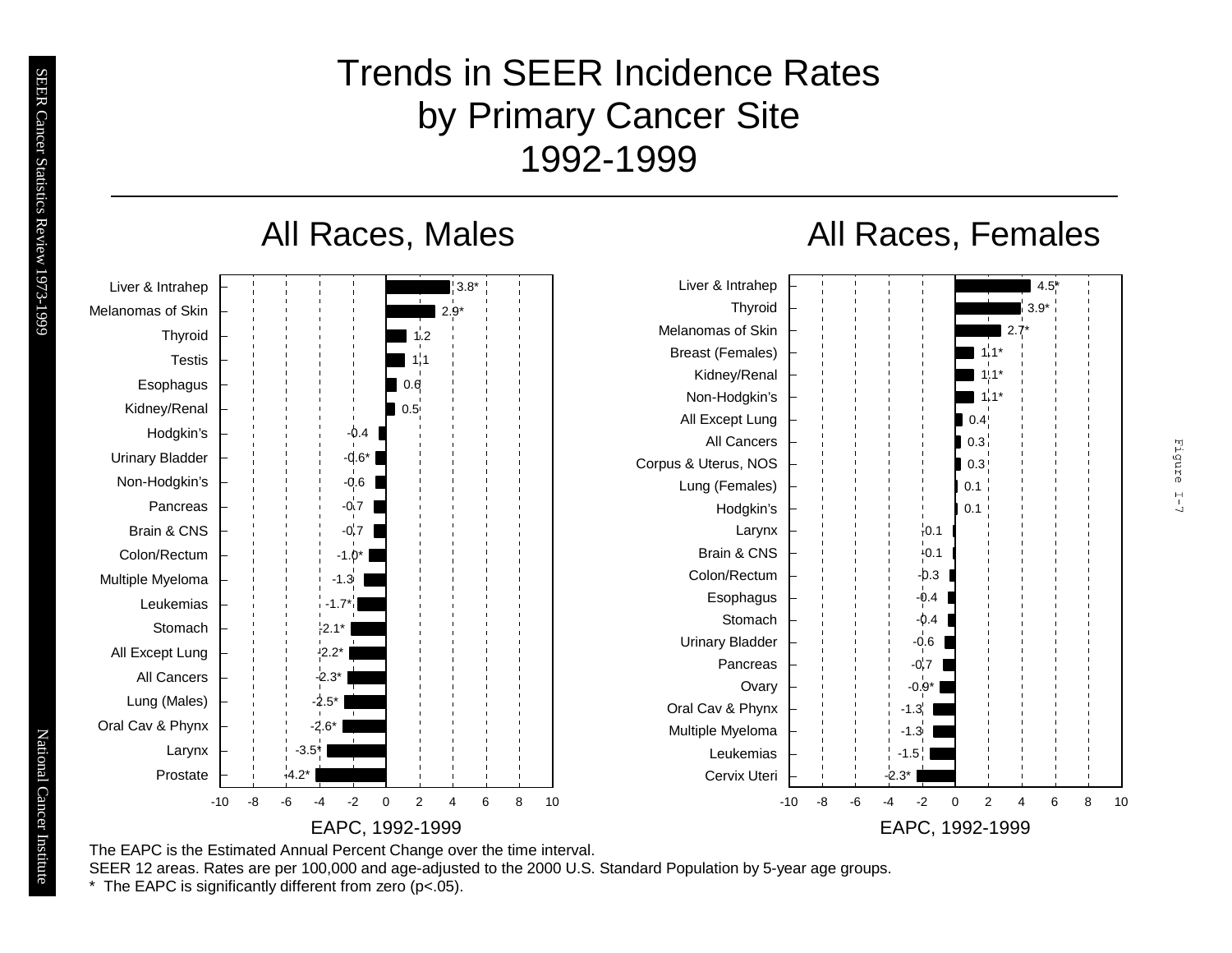

# All Races, Males **All Races**, Females

The EAPC is the Estimated Annual Percent Change over the time interval.

NCHS public use data file. Rates are per 100,000 and age-adjusted to the 2000 U.S. Standard Population by 5-year age groups.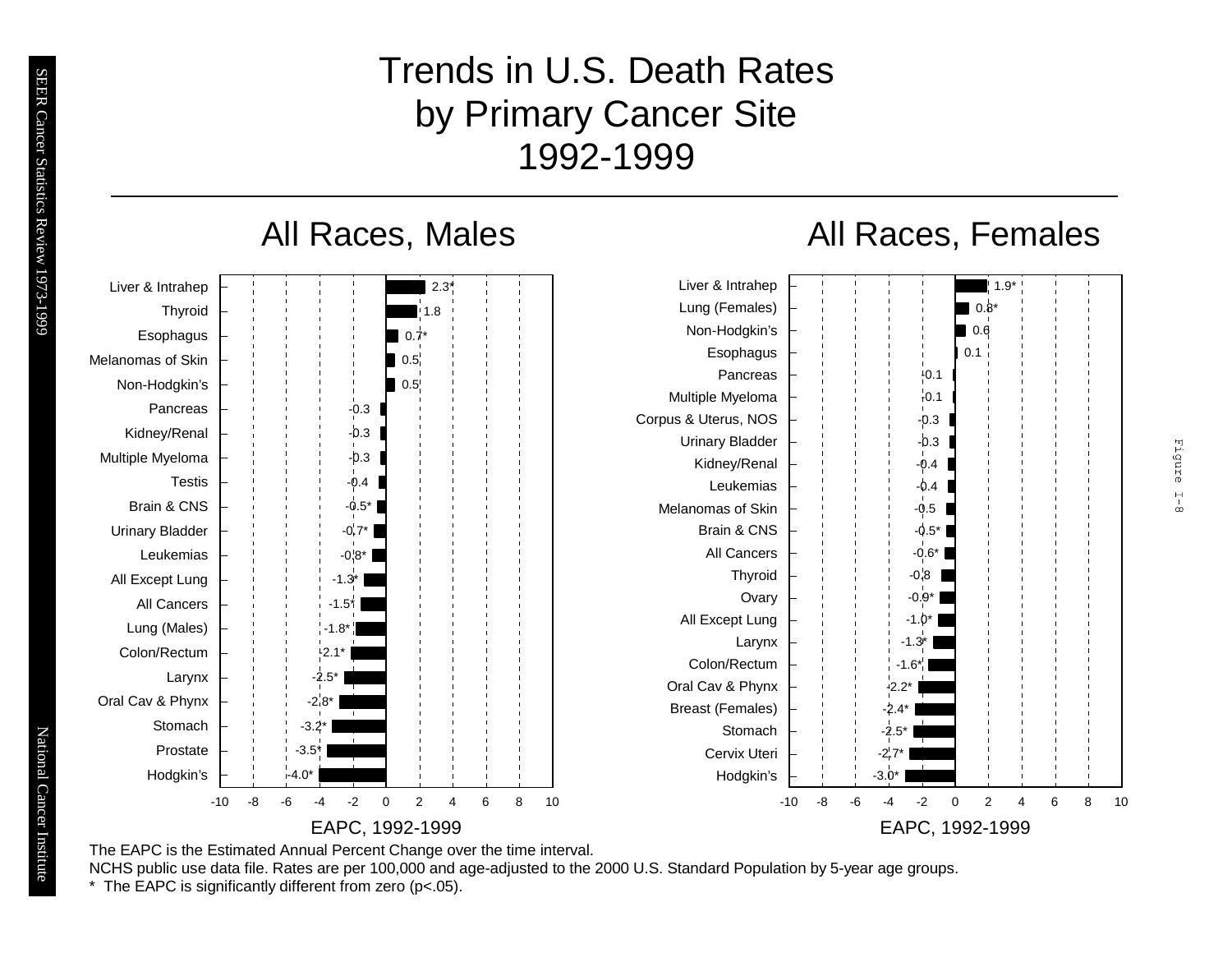

Eigure

National Cancer Institute National Cancer Institute

Incidence rates are from the SEER 12 areas and are age-adjusted to the 2000 U.S. standard population by 5-year age groups.

Death rates are from the NCHS public use data file and are age-adjusted to the 2000 U.S. standard population by 5-year age groups.

Survival rates are from the SEER 9 areas. Relative survival rates are expressed as percents.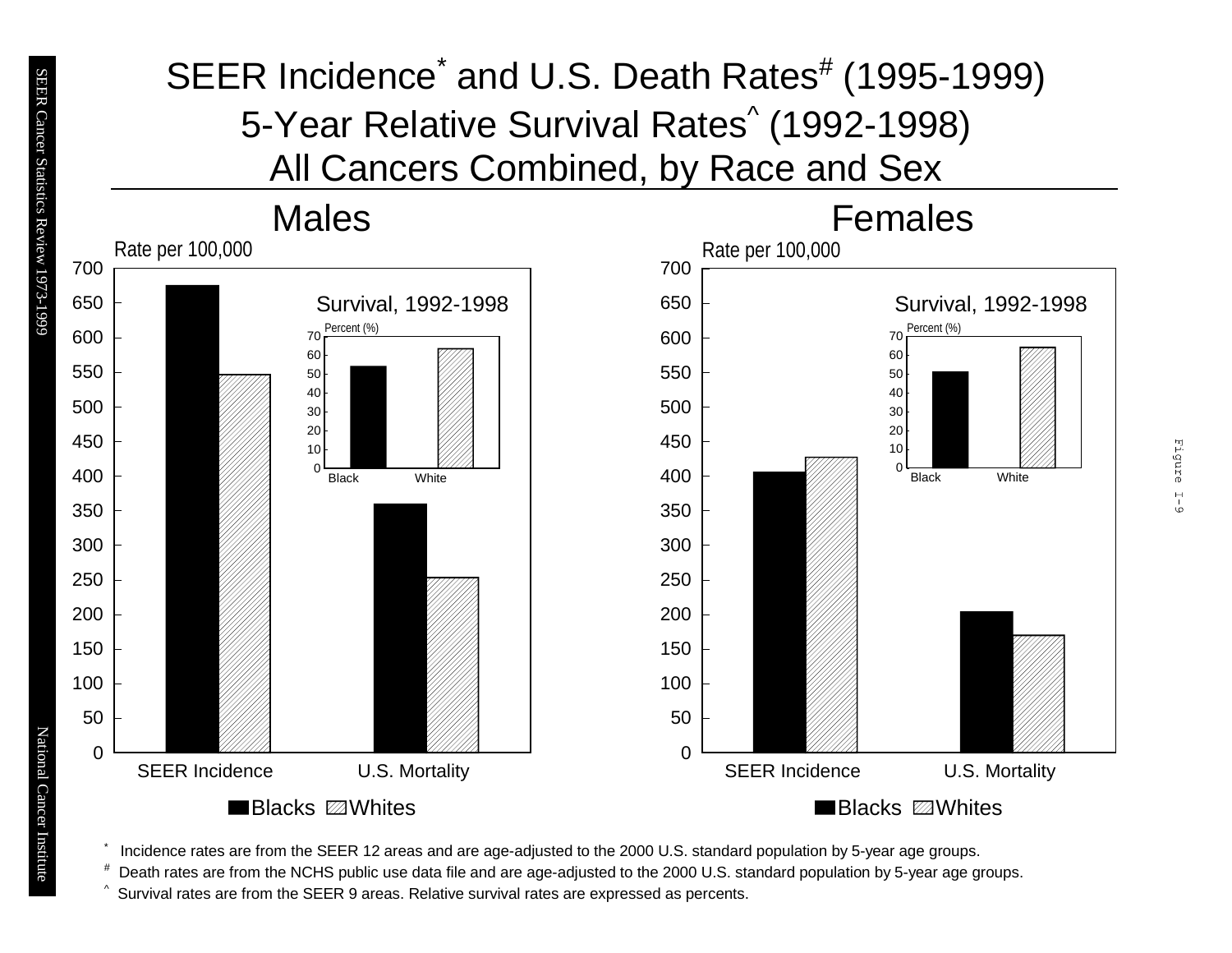# Trends in U.S. Death Rates, 1992-1999 by Primary Cancer Site Whites and Blacks, All Ages



*<del></u>* **■Blacks**</del>

The EAPC is the Estimated Annual Percent Change over the time interval. Source: NCHS public use data file.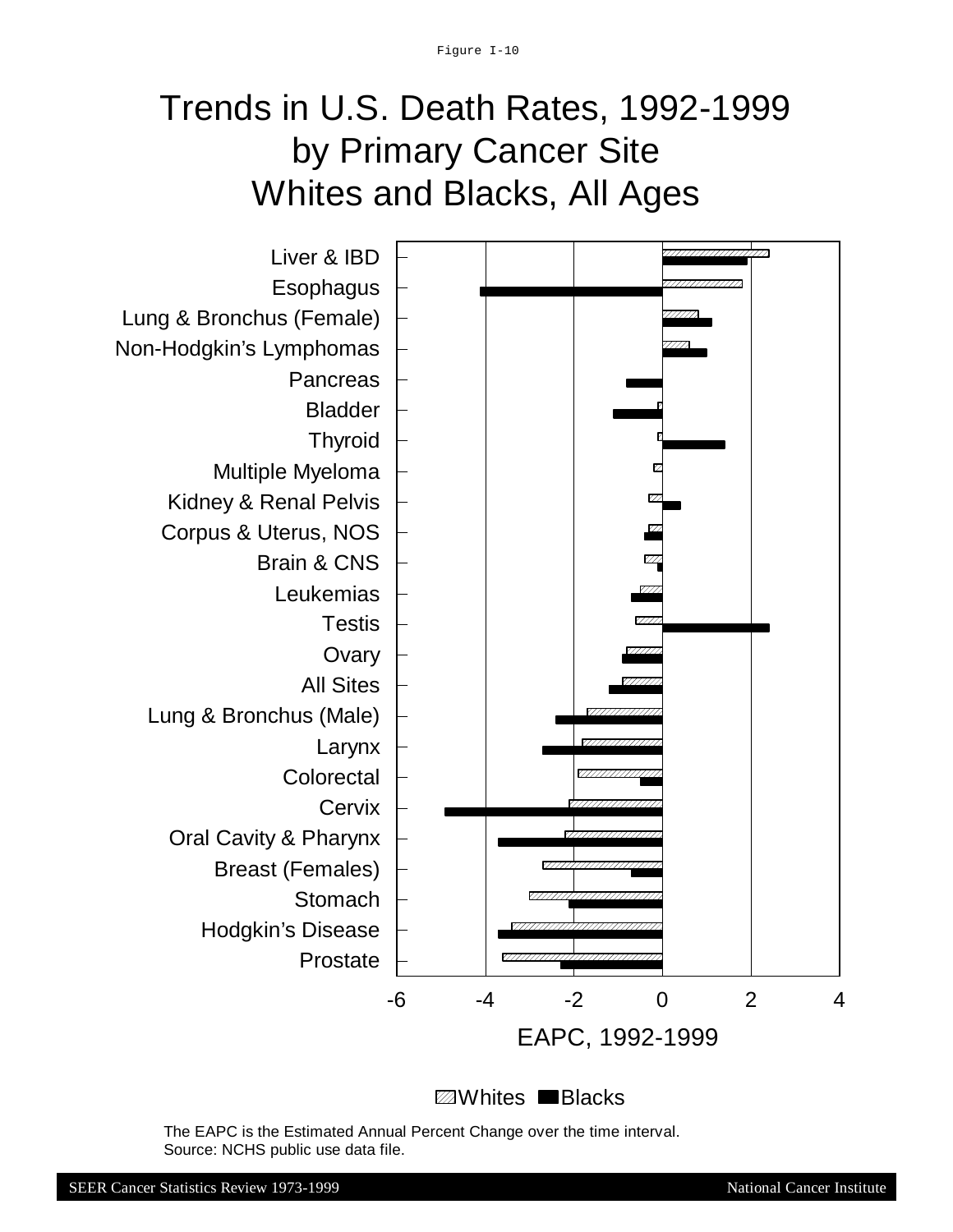Figure I-11

# 5-Year Relative Survival Rates SEER Program, 1992-1998 Males and Females



Source: SEER 9 areas.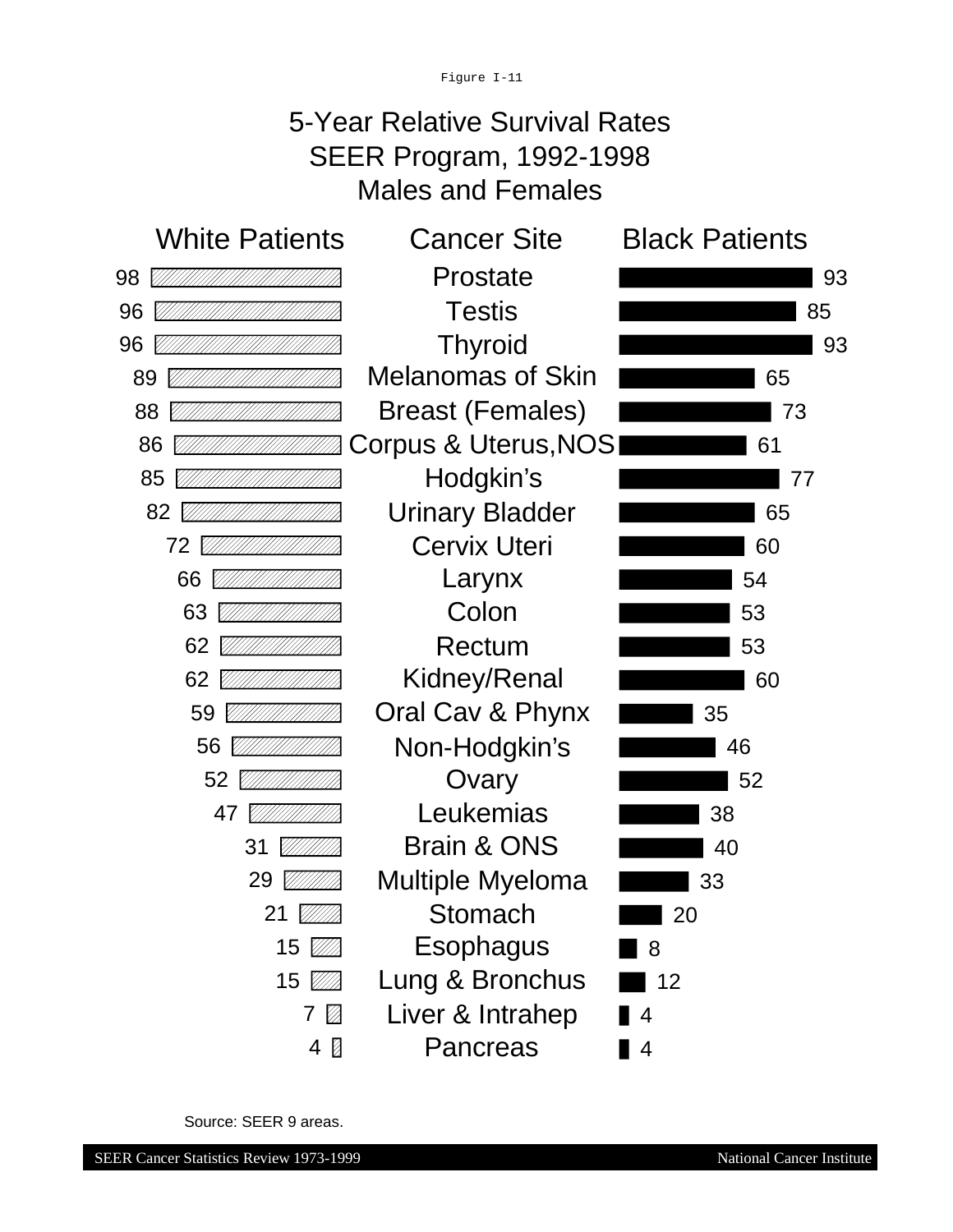Figure I-12

# SEER Cancer Incidence and U.S. Death Rates, 1995-1999 by Cancer Site and Race

| Incidence                    | <b>Cancer Site</b>       | <b>Mortality</b> |
|------------------------------|--------------------------|------------------|
|                              | <b>Lung and Bronchus</b> |                  |
| 63.2 WWW                     | White                    | 57.5             |
| 81.1 <i>William</i>          | <b>Black</b>             | 67.8             |
| $43.6$ $\mathbb{Z}$          | Asian/Pacific Islander   | 29.0             |
| $34.5$ $\mathbb{Z}$          | Amer. Ind/Alaska Nat.    | 36.2             |
| $30.4$ $\mathbb{Z}$          | Hispanic <sup>^^</sup>   | 23.8             |
| <b>Colon and Rectum</b>      |                          |                  |
| 53.2 WWW                     | White                    | 21.3             |
| 61.3 WWW                     | <b>Black</b>             | 29.0             |
| 47.8 WWA                     | Asian/Pacific Islander   | 13.3             |
| $36.3$ $\mathbb{Z}$          | Amer. Ind/Alaska Nat.    | 13.5             |
| $35.6$ $\mathbb{Z}$          | Hispanic <sup>NN</sup>   | 13.0             |
|                              | <b>Female Breast</b>     |                  |
| 139.0 <i>Willi</i>           | White                    | 28.2             |
| 121.5 <i>William William</i> | <b>Black</b>             | 37.1             |
| 97.9 <i>VIIIIIIIIIIIII</i>   | Asian/Pacific Islander   | 13.0             |
| 59.7 <i>WIIII</i> II         | Amer. Ind/Alaska Nat.    | 15.0             |
| 83.5 <i>William</i>          | Hispanic <sup>NN</sup>   | 17.2             |
|                              | <b>Prostate</b>          |                  |
| 158.7 <i>WA</i>              | White                    | 31.2             |
| 257.3<br>V//                 | <b>Black</b>             | 72.8             |
| 100.9<br><i>ШШШ</i>          | Asian/Pacific Islander   | 14.3             |
| 56.4 <i>WIIII</i> A          | Amer. Ind/Alaska Nat.    | 17.5             |
| 120.5<br><u> УШШШШШ</u>      | Hispanic <sup>NN</sup>   | 21.6             |

Source: SEER 12 areas and NCHS public use data file.

^^^ Hispanic is not mutually exclusive from Whites, Blacks, Asian/Pacific Islanders, and American Indians/Alaskan Natives. Incidence data for Hispanics excludes Detroit and Hawaii. Mortality data for Hispanics excludes cases from Connecticut, Oklahoma, New York, and New Hampshire.

Rates are per 100,000 and age-adjusted to the 2000 U.S. standard population by 5-year age groups.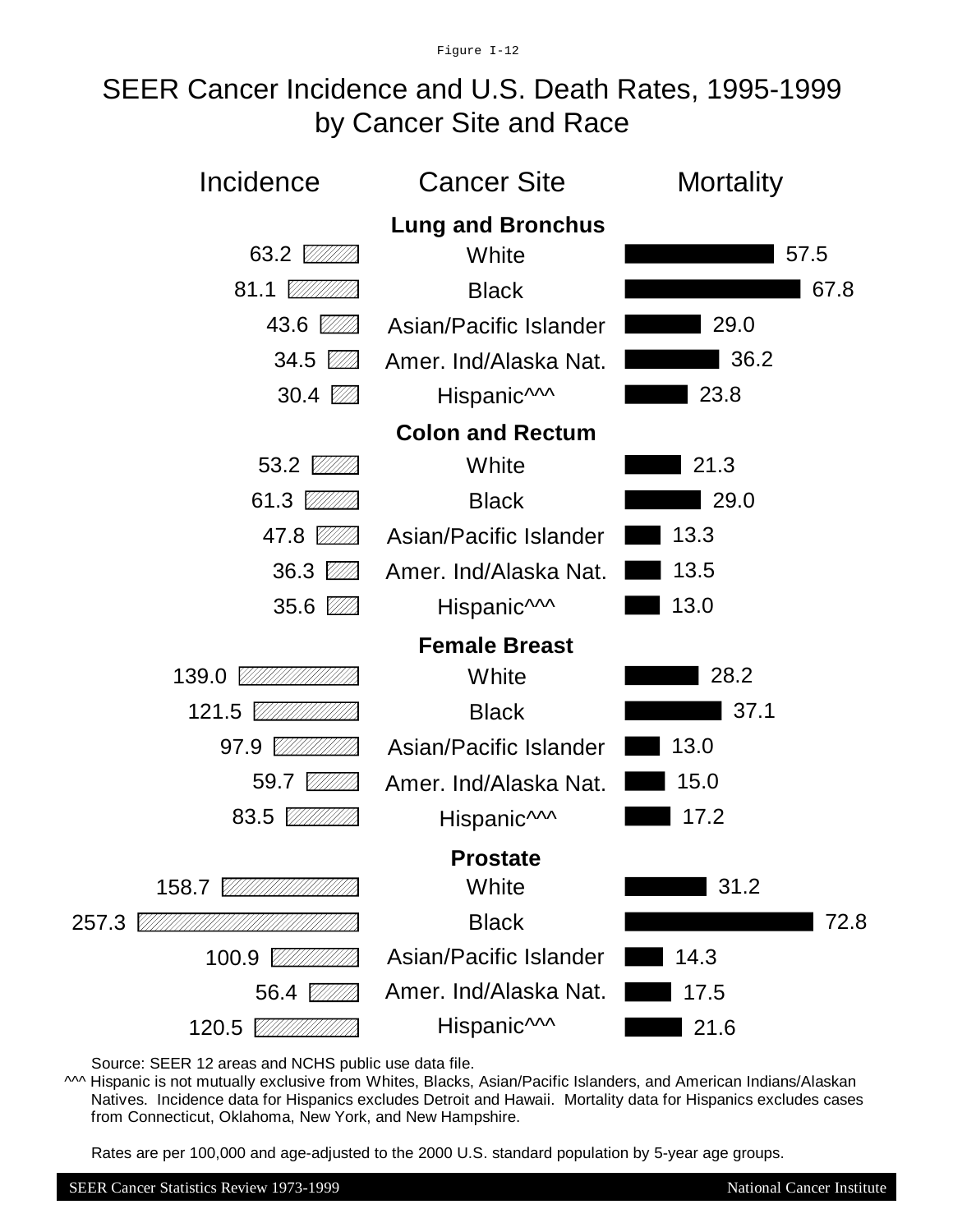# SEER Incidence 1992-1999 Males by Race/Ethnicity



 Source: SEER 12 areas (San Francisco, Connecticut, Detroit, Hawaii, Iowa, New Mexico, Seattle, Utah, Atlanta, San Jose-Monterey, Los Angeles, and Alaska). Incidence data for Hispanics does not include cases from Detroit and Hawaii. Regression lines are calculated using the Joinpoint Regression Program.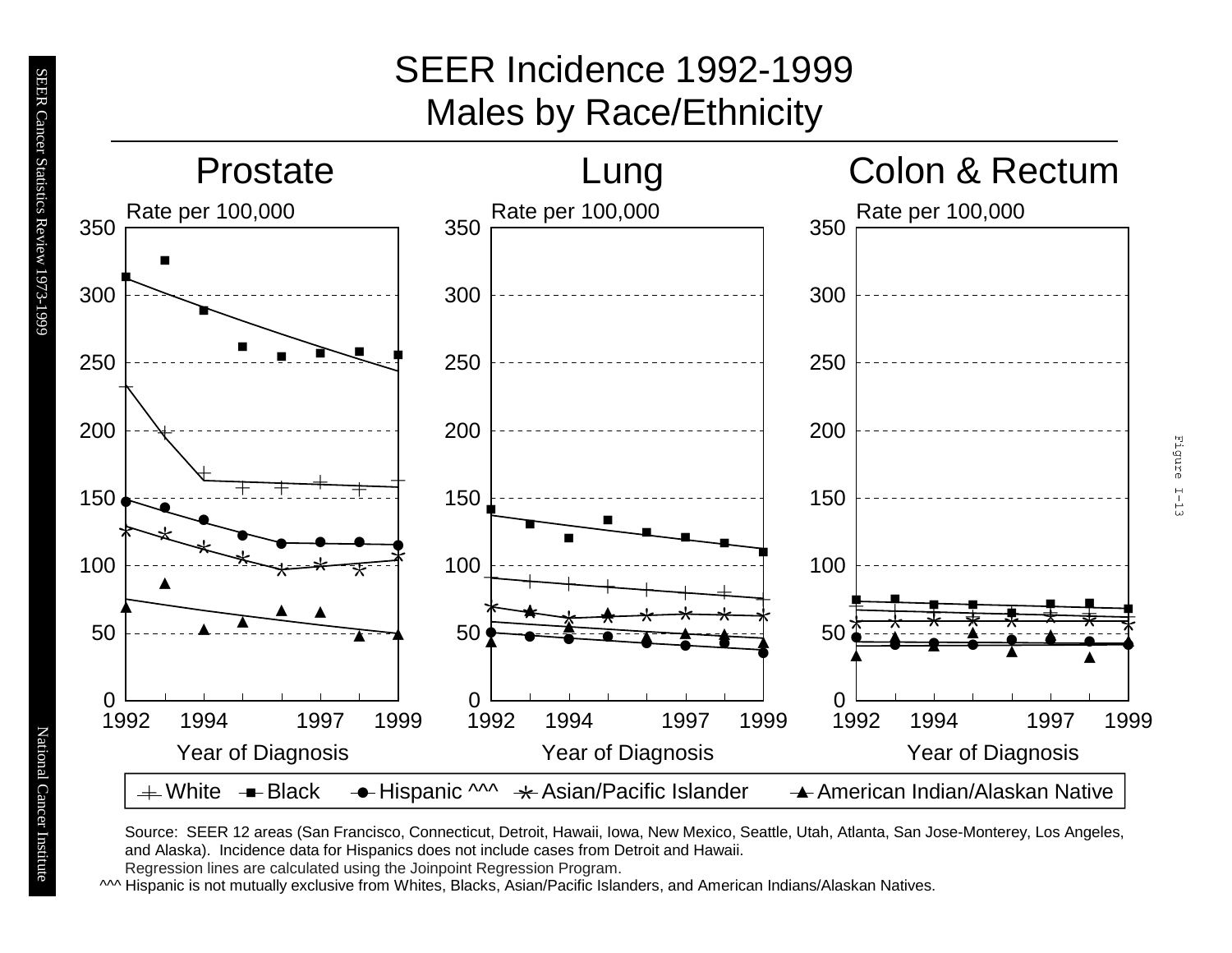

 Source: SEER 12 areas (San Francisco, Connecticut, Detroit, Hawaii, Iowa, New Mexico, Seattle, Utah, Atlanta, San Jose-Monterey, Los Angeles, and Alaska). Incidence data for Hispanics does not include cases from Detroit and Hawaii. Regression lines are calculated using the Joinpoint Regression Program.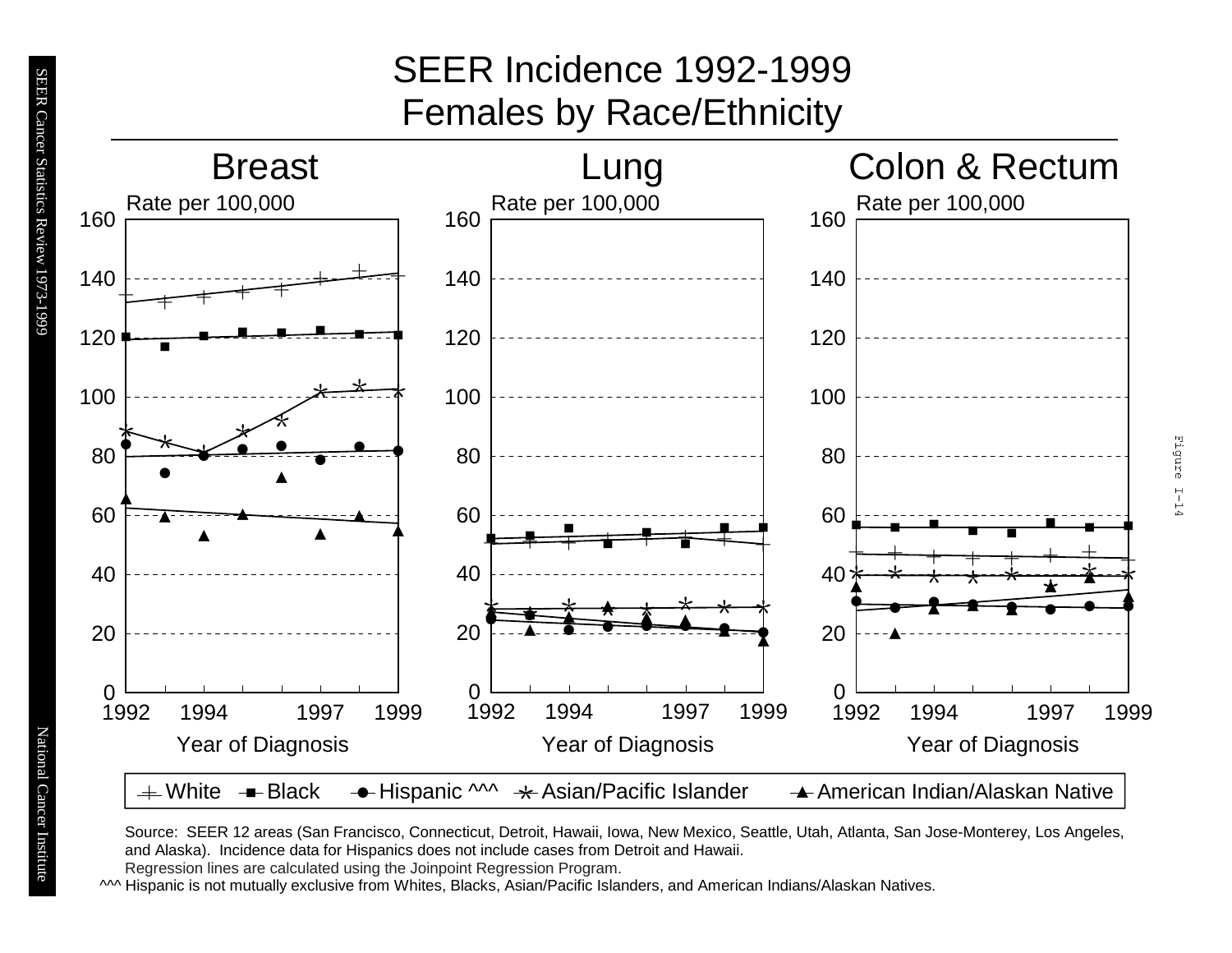# U.S. Mortality 1992-1999 Males by Race/Ethnicity



 Source: NCHS public use data file. Mortality data for Hispanics does not include cases from Connecticut, Oklahoma, New York, and New Hampshire. Mortality data for all other races are from all U.S. States. Regression lines are calculated using the Joinpoint Regression Program.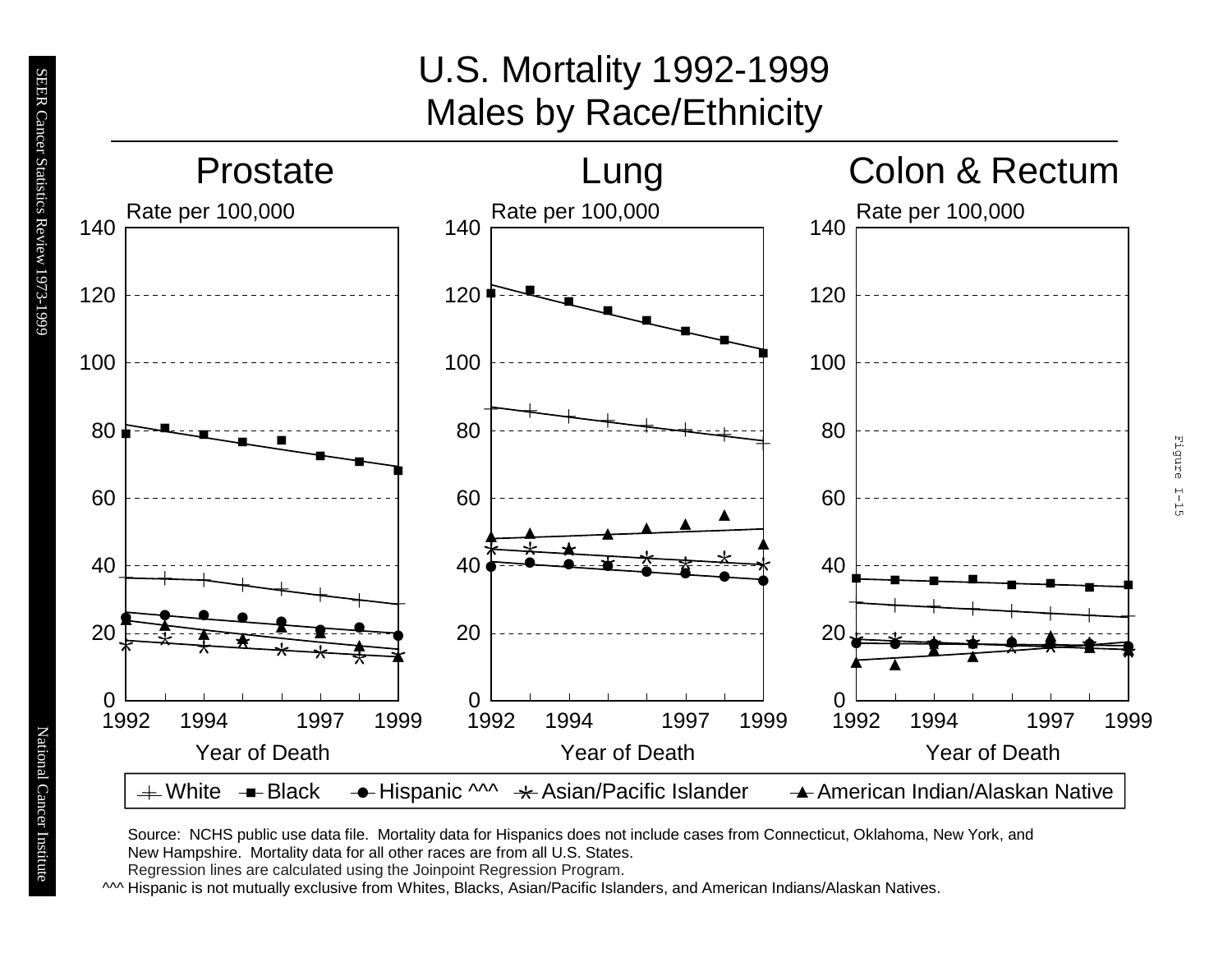# U.S. Mortality 1992-1999 Females by Race/Ethnicity



 Source: NCHS public use data file. Mortality data for Hispanics does not include cases from Connecticut, Oklahoma, New York, and New Hampshire. Mortality data for all other races are from all U.S. States.

Regression lines are calculated using the Joinpoint Regression Program.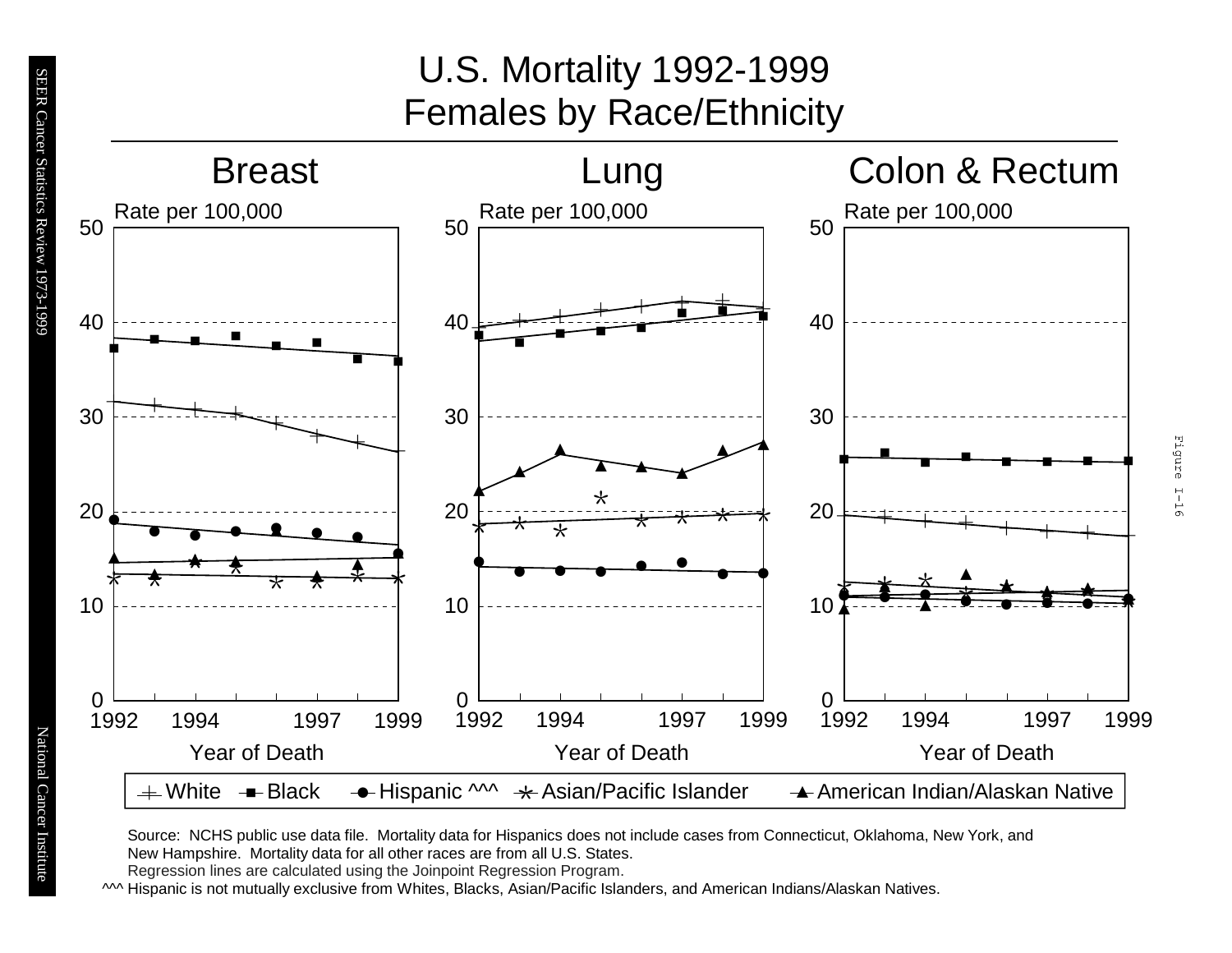# Incidence Percent Change, 1992 to 1999 Numbers (burden) vs. Rates (risk) All Ages

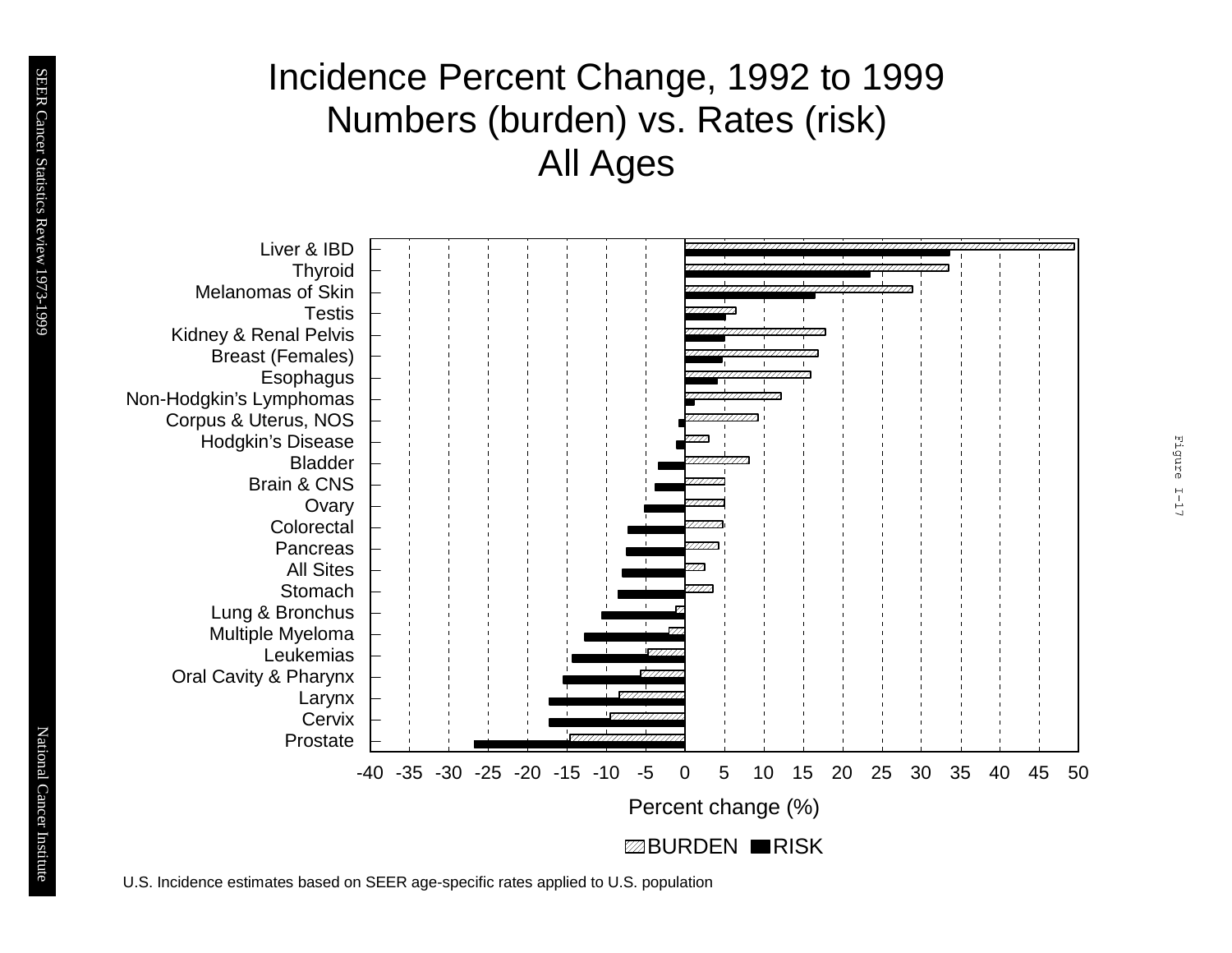# Mortality Percent Change, 1992 to 1999 Numbers (burden) vs. Rates (risk) All Ages

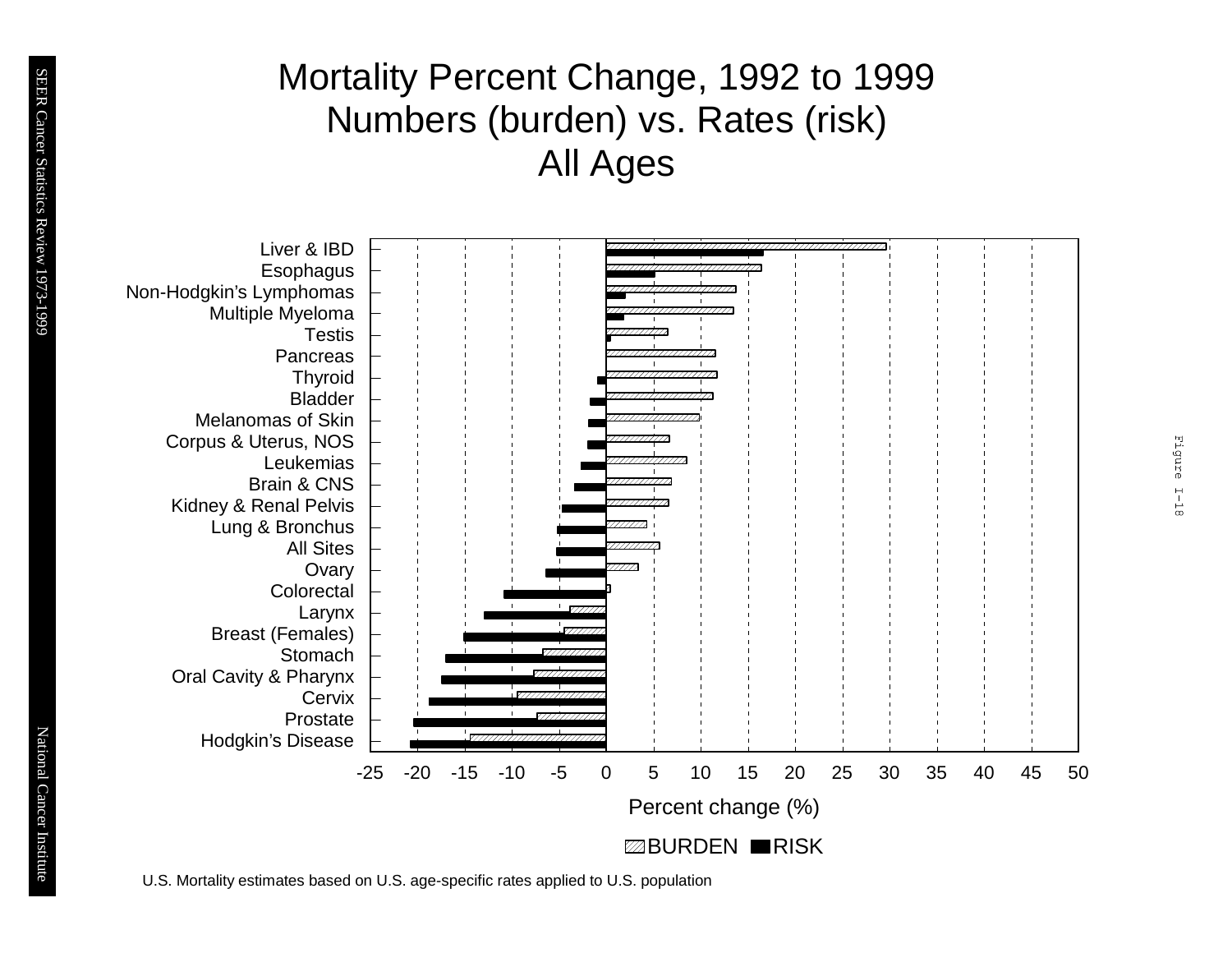## Person-Years of Life LostDue to Cancer, All Races Both Sexes, 1999

## Average Years of Life Lost Per Person Dying of Cancer All Races, Both Sexes, 1999